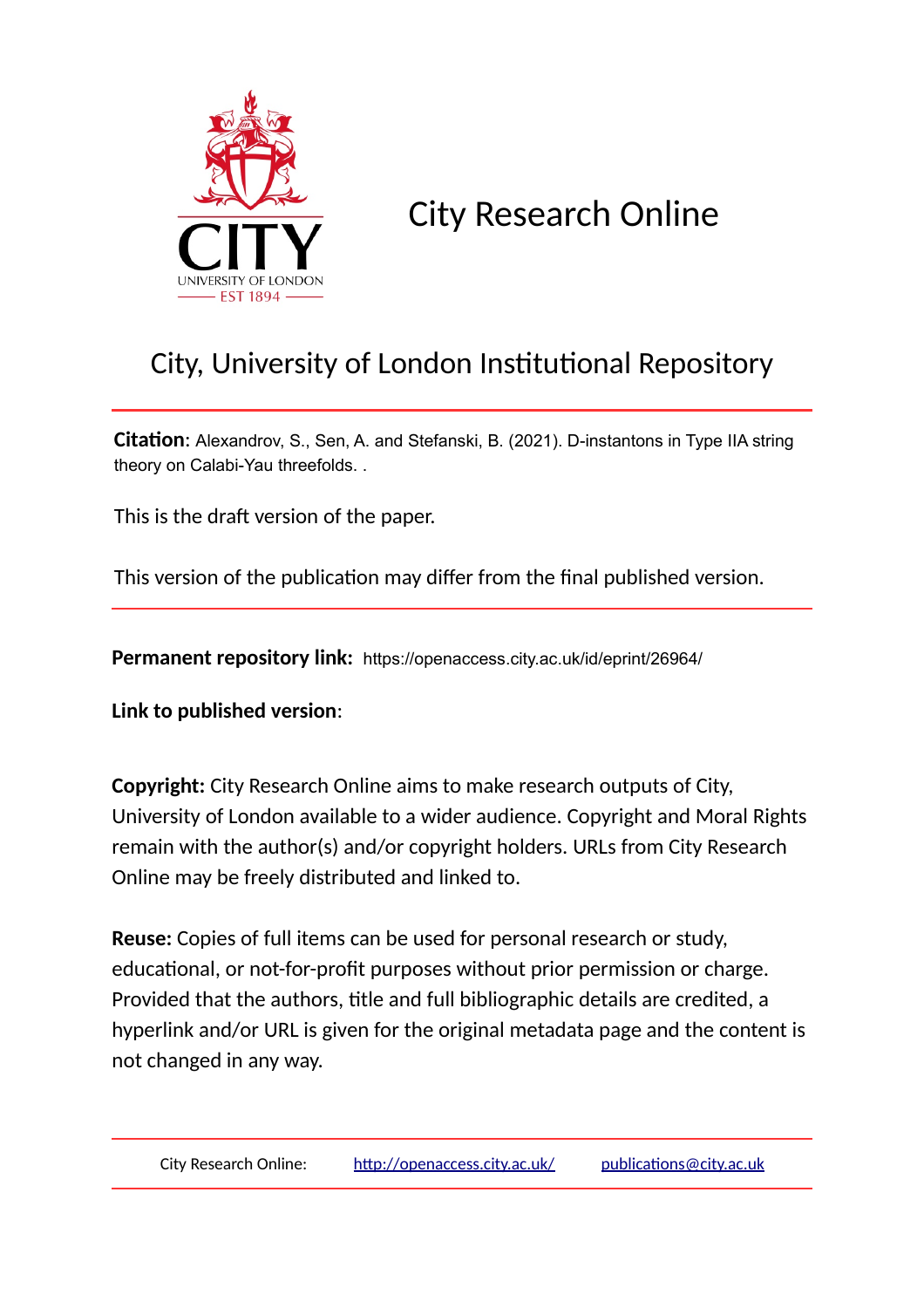# D-instantons in Type IIA string theory on Calabi-Yau threefolds

Sergei Alexandrov $^1$ , Ashoke Sen $^2$ , Bogdan Stefański, jr. $^3$ 

<sup>1</sup> *Laboratoire Charles Coulomb (L2C), Université de Montpellier, CNRS, F-34095, Montpellier, France*

<sup>2</sup> *Harish-Chandra Research Institute, HBNI Chhatnag Road, Jhusi, Allahabad 211019, India*

<sup>3</sup> *Centre for Mathematical Science, City, University of London Northampton Square, EC1V 0HB London, UK*

```
e-mail: sergey.alexandrov@umontpellier.fr, sen@hri.res.in,
Bogdan.Stefanski.1@city.ac.uk
```
ABSTRACT: Type IIA string theory compactified on a Calabi-Yau threefold has a hypermultiplet moduli space whose metric is known to receive non-perturbative corrections from Euclidean D2-branes wrapped on 3-cycles. These corrections have been computed earlier by making use of mirror symmetry, S-duality and twistorial description of quaternionic geometries. In this paper we compute the leading corrections in each homology class using a direct world-sheet approach without relying on any duality symmetry or supersymmetry. Our results are in perfect agreement with the earlier predictions.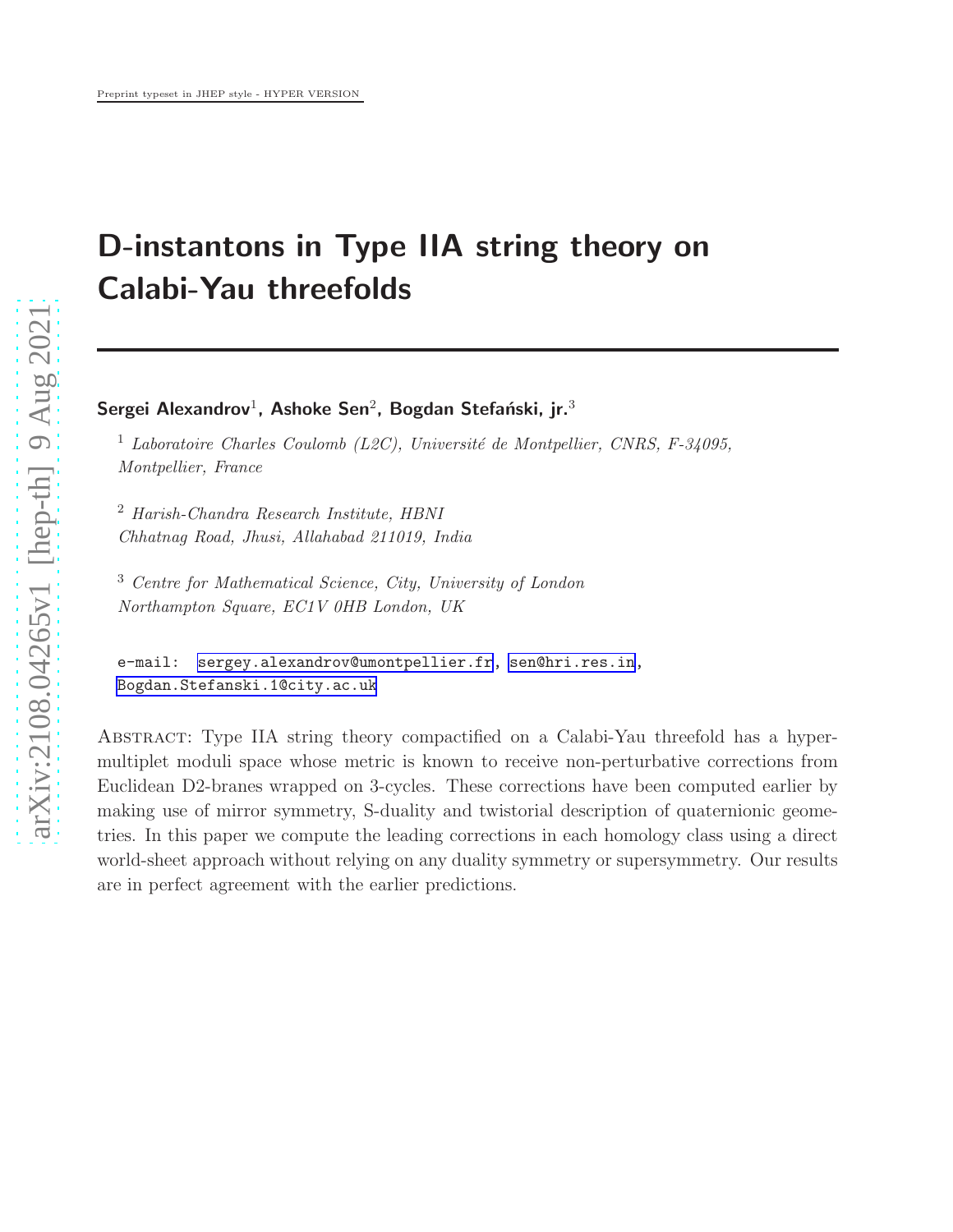## Contents

| 1. | Introduction                                                       | $\boldsymbol{2}$ |
|----|--------------------------------------------------------------------|------------------|
| 2. | <b>Background</b>                                                  | $\overline{5}$   |
|    | World-sheet conventions in ten dimensions<br>2.1                   | $\overline{5}$   |
|    | Compactification<br>2.2                                            | 9                |
|    | Complex structure moduli space of Calabi-Yau threefold<br>2.3      | 10               |
| 3. | D-instanton corrected hypermultiplet metric from twistors          | 13               |
| 4. | Normalization of the instanton amplitudes                          | 18               |
|    | Single instanton<br>4.1                                            | 18               |
|    | Multiple instantons<br>4.2                                         | 21               |
| 5. | Strategy for computing D-instanton corrections to the metric       | 24               |
|    | Scalar amplitudes<br>5.1                                           | 24               |
|    | Two-form field and its dualization<br>5.2                          | 28               |
| 6. | Explicit computation of D-instanton corrections                    | 30               |
|    | General strategy<br>6.1                                            | 30               |
|    | NSNS axion contribution<br>6.2                                     | 32               |
|    | RR three-form contribution<br>6.3                                  | 35               |
|    | Complex structure moduli contribution<br>6.4                       | 39               |
|    | 6.5<br>Dilaton contribution                                        | 40               |
|    | Final result<br>6.6                                                | 41               |
|    | A. The phase of the mixed open-closed string amplitude             | 42               |
|    | B. The leading instanton contribution to the hypermultiplet metric | 44               |
|    | B.1 The initial metric                                             | 44               |
|    | B.2 Evaluation of the leading contribution                         | 46               |
|    | C. Fixing the sign of the integration over the fermion zero modes  | 48               |
|    | D. Vertex operator for the RR fields                               | 49               |
|    | E. Some spinor identities in Calabi-Yau threefolds                 | 52               |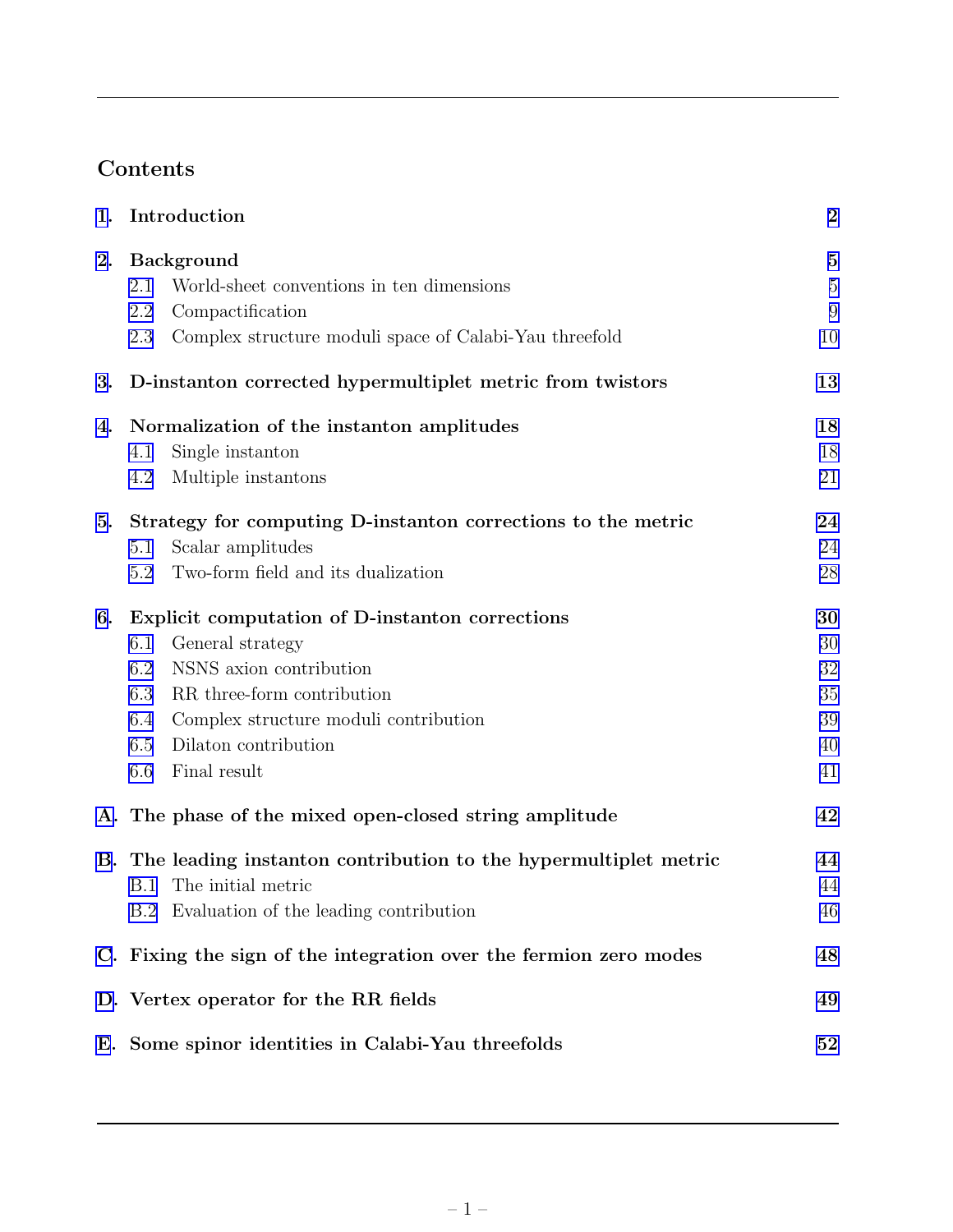## <span id="page-3-0"></span>1. Introduction

D-instantons describe classical saddle points in type II and type I string theories and give nonperturbative contributions to string amplitudes. While the action  $-\mathcal{T}$  of a D-instanton is easy to compute [\[1\]](#page-56-0) and gives the prefactor  $e^{-\mathcal{T}}$  multiplying all D-instanton amplitudes,<sup>1</sup> the actual computation of the amplitude suffers from infrared divergences associated with open string zero modes. For this reason most of the initial study of D-instanton amplitudes, carried out in ten-dimensional type IIB string theory, used an indirect approach based on S-duality of this theory[[2](#page-56-0), [3\]](#page-56-0). Perturbative amplitudes in this theory are not usually S-duality invariant, but one finds that for certain amplitudes containing limited powers of momenta, the constraint of supersymmetry together with the requirement of S-duality fixes the amplitude completely. The weak coupling expansion of the amplitude then generates the usual perturbative terms, but also contains terms proportional to  $e^{-k\mathcal{T}}$  for integer k. These can be regarded as the contribution to the amplitude from  $k$  D-instantons. This procedure has been extended to the study of toroidal compactifications of type II string theories, producing remarkable results on the effect of Dinstanton corrections to certain amplitudes in these theories [\[4, 5](#page-56-0), [6, 7](#page-57-0), [8](#page-57-0), [9, 10, 11, 12, 13\]](#page-57-0).

In recent years a similar approach has been successful in computing the effect of Euclidean D-branes in type II string theory compactified on Calabi-Yau (CY) 3-folds (see[[14, 15](#page-57-0)] for a review). The quantity of interest here is the metric on the moduli space of the theory. Supersymmetry implies that the moduli space locally has a product structure  $\mathcal{M}_V \times \mathcal{M}_H$  [[16](#page-57-0)]. Here the first factor contains the vector multiplet moduli and is a special Kähler manifold, while the second factor describes the hypermultiplet moduli and is restricted to be a quaternion-Kähler manifold[[17\]](#page-57-0). Since the actions of Euclidean branes depend on the four-dimensional string coupling that is given by the vacuum expectation value of the dilaton field, and the latter is a part of the hypermultiplet moduli, it follows that the instanton corrections can only affect the metric on  $\mathcal{M}_H$ . Remarkably, there exists a chain of dualities (see [\[18](#page-57-0), Fig.1]) involving S-duality of type IIB, electro-magnetic duality of type IIA and mirror symmetry relating the two formulations, which allows us at least in principle to find all these non-perturbative corrections. In practice, this program has been realized for D-instantons in[[19, 20](#page-57-0)] (based on earlierworks  $[21, 18]$  $[21, 18]$  $[21, 18]$  and for NS5-brane instantons<sup>2</sup> in the one-instanton approximation in [[25](#page-58-0)] where the instanton effects have been encoded into a holomorphic contact structure on the twistor space associated to  $\mathcal{M}_H$ . The explicit D-instanton corrected metric has been derived subsequently in[[26](#page-58-0), [27](#page-58-0)].

Despite these successes, it is important to develop techniques for direct computation of D-instanton contributions to amplitudes. There are a variety of reasons for this; we shall

<sup>1</sup>We call D-instanton any Euclidean D-brane wrapped on a compact cycle. We shall use the sign convention for the action S such that the Euclidean path integral is weighted by  $e^S$ .

<sup>&</sup>lt;sup>2</sup>NS5-branes generate instanton corrections in CY compactifications which scale as  $e^{-1/g_s^2}$  and thus are exponentially suppressed compared to D-instantons which behave as  $e^{-1/g_s}$ . Nevertheless, they are expected to be indispensable for making sense of the metric on  $\mathcal{M}_H$  at the non-perturbative level (see, e.g., [\[22](#page-57-0)]) and represent the last unknown contribution to have the complete two-derivative effective action in this class of compactifications. See [\[23](#page-58-0), [24\]](#page-58-0) for an attempt to go beyond of the one-instanton approximation.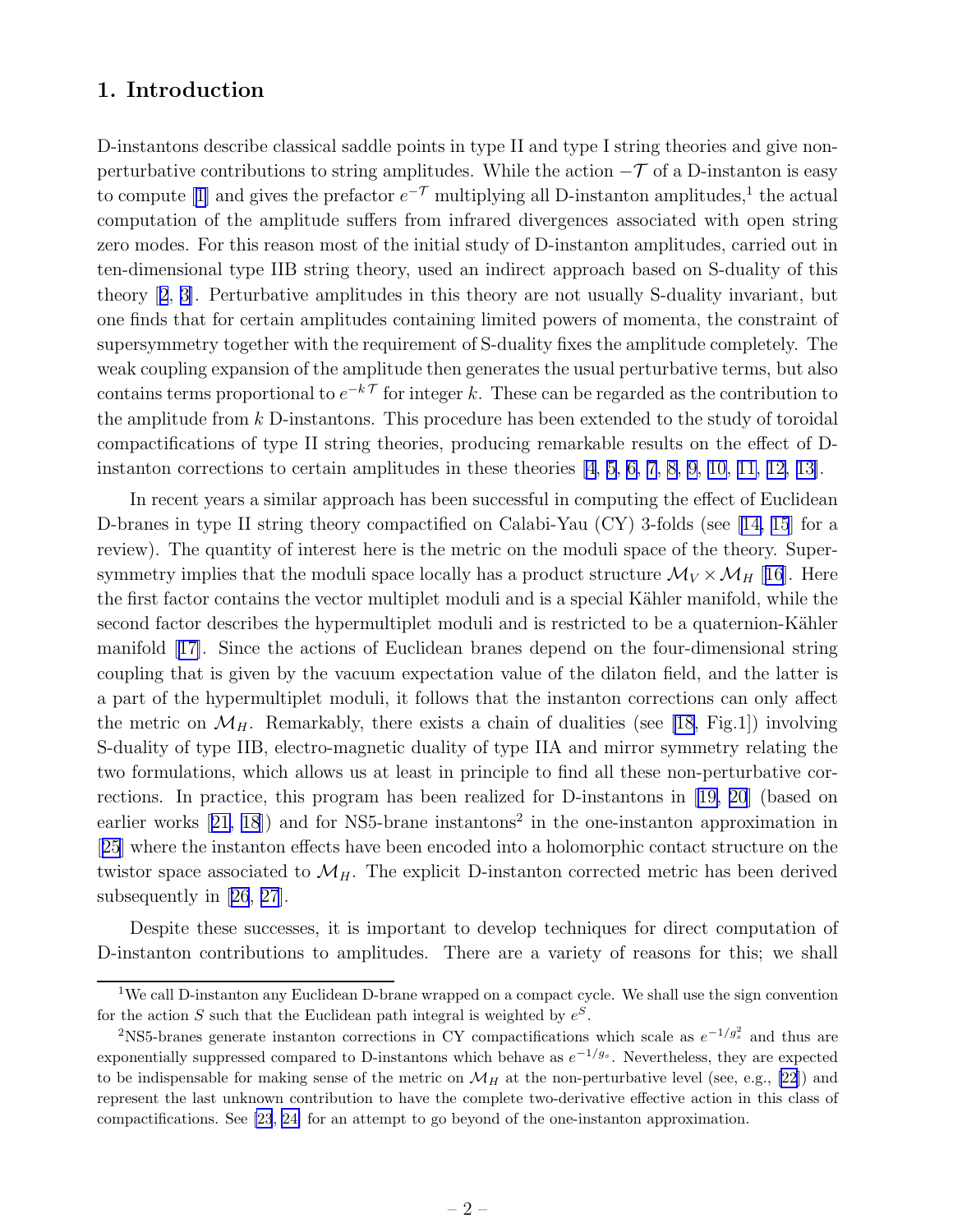quote a few. First of all, S-duality is only a conjectured symmetry of the theory and it is important to test its predictions whenever possible. Second, S-duality and supersymmetry allow one to compute only a few of the terms in the effective action. In the particular example of ten-dimensional type IIB string theory, S-duality and supersymmetry can only fix terms in the four graviton amplitude that contain 14 or fewer powers of momenta but terms with 16 or more powers of momenta are not fixed. Therefore, direct D-instanton computation will be the only way to fix these terms. Finally, in theories with lower supersymmetry, there may be contributions that are protected by supersymmetry but are either not fixed by S-duality or the consequences of S-duality may be difficult to implement. For example, in certain flux compactifications of type II string theory the superpotential and coefficients of gauge kinetic terms are holomorphic functions of the moduli but receive contributions from Euclidean Dbranes [\[28](#page-58-0)]. Often such terms are important for studying various aspects of the theory like moduli stabilization [\[29](#page-58-0), [30](#page-58-0), [31](#page-58-0)] and it is important to compute them. At present there is no known way to fix them using S-duality.

For these reasons one would like to develop a systematic procedure for computing Dinstanton contribution to an amplitude without any help from supersymmetry or duality symmetries. During the last few years string field theory techniques have been used to develop a systematic procedure for dealing with the infrared divergences that plague such analysis. The initial study was carried out for two-dimensional string theory [[32, 33, 34, 35\]](#page-58-0), but the procedure was later extended to type IIB string theory in ten dimensions [\[36, 37\]](#page-58-0). In particular, in both theories the overall normalization of the D-instanton amplitude was determined by computing the exponential of the annulus amplitude. This suffers from infrared divergences but string field theory gives an unambiguous procedure for getting a finite result. In both theories the result is known with the help of duality symmetries — matrix model in the case of two-dimensional string theory and S-duality in the case of type IIB string theory, and in both cases the result of direct D-instanton computation agrees with the result predicted by duality.

Given this success, one could use this procedure for computing D-instanton contributions to amplitudes where the result is not known otherwise, e.g. amplitudes in type IIB string theory with large number of momentum factors[[38](#page-58-0)] or the superpotential and gauge kinetic terms in  $\mathcal{N} = 1$  supersymmetric string flux compactifications. On the other hand, it is also important to test this procedure by computing other amplitudes where the result is known, e.g., D-instanton corrections to the hypermultiplet moduli space in type II string theories on CY 3-folds. This is the problem that we shall address in this paper.

Since mirror symmetry relates type IIA and type IIB string compactifications on mirror CY 3-folds, we concentrate on type IIA string compactifications. In this theory the Kahler moduli of the CY 3-fold belong to the vector multiplet and therefore cannot affect the metric on the hypermultiplet moduli space. Since  $\alpha'$  corrections are controlled by the Kahler moduli, this means that the hypermultiplet moduli space metric cannot receive any  $\alpha'$  corrections. This allows us to work in the large volume limit and use various geometric properties of the CY 3-fold without having to invoke the exact conformal field theory description of the world-sheet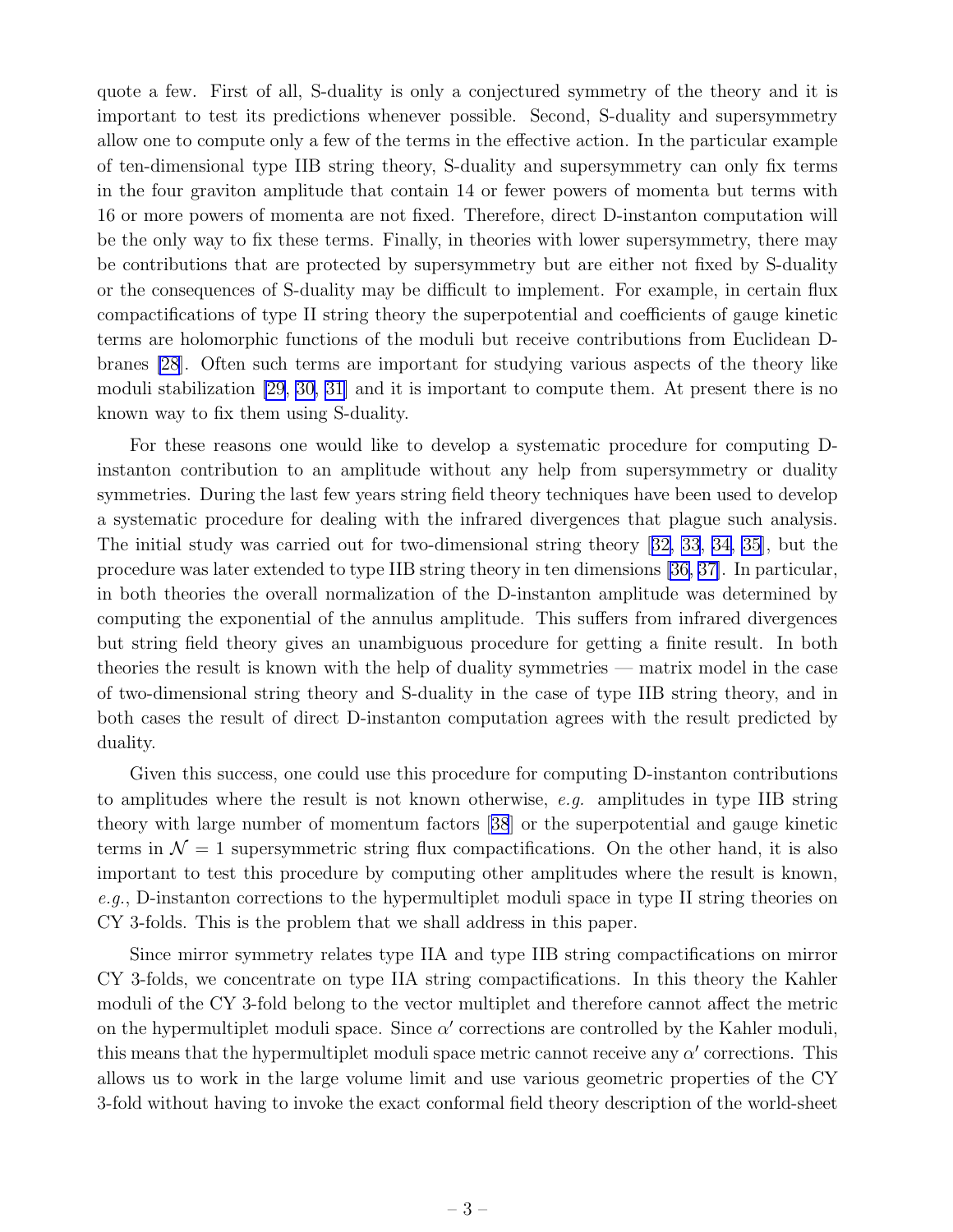theory.

Type IIA string theory has D<sub>p</sub>-branes for even p, spanning  $(p + 1)$ -dimensional worldvolume. Since the only odd-dimensional cycles inside a CY 3-fold are 3-cycles, the instanton contributions come from Euclidean D2-branes wrapped on these 3-cycles. We compute a specific class of contributions which can be described as follows. Let  $\gamma$  label the homology class of a particular 3-cycle and  $-\mathcal{T}_{\gamma}$  denote the action of a D2-brane wrapped on the 3-cycle in the sign convention described in footnote [1](#page-3-0). The contributions from the instantons in this sector take the form of  $e^{-\mathcal{T}_{\gamma}}$  multiplied by a power series expansion in string coupling  $g_s$ . We analyze only the leading terms in the expansion in powers of  $g_s$  (which are proportional to  $g_s^{1/2}$ ). We then compare our results with the earlier predictions based on S-duality, mirror symmetry and supersymmetry and find perfect agreement. It is certainly possible in principle to compute higher order terms in the power series expansion, but this will involve more work.

Note that since  $\mathcal{T}_{\gamma}$  is proportional to the inverse string coupling, terms of order  $e^{-\mathcal{T}_{\gamma}}$  for different  $\gamma$  have exponential suppression relative to each other. Therefore one could question the significance of including the leading order term proportional to  $e^{-\mathcal{T}_{\gamma}}$  before performing all order resummation of the contribution from a more dominant instanton. Indeed, a common criticism of the analysis of instanton contributions to the amplitude is that unless we can resum the whole series of perturbative contributions, instanton contributions cannot be defined meaningfully. However, D-instantons for different γ's belong to different topological classes of saddle points compared to each other and the perturbative saddle point. This is reflected in the fact that  $\mathcal{T}_{\gamma}$  contains an imaginary part involving the component of the Ramond-Ramond (RR) 3-form field along the 3-cycle represented by  $\gamma$ . These are different for different  $\gamma$ 's, and perturbative corrections do not generate any additional dependence on these components of the RR field. This is a consequence of the fact that the usual string amplitudes involve the field strength of the RR field instead of the potential, and the only contributions that depend on the potential arise from the disk one-point function of the RR fields, whose exponentiation generates the  $e^{-i \text{Im}(\mathcal{T}_{\gamma})}$  factor in the D-instanton amplitude. Therefore, in each non-trivial topological sector, labelled by a specific dependence of the amplitude on the RR moduli, the leading contribution is provided by the D-instantons in that topological class and is unambiguously defined.

The rest of the paper is summarized as follows. We begin in §[2](#page-6-0) with a review of the background material that we use in the rest of the paper. This includes conventions for the world-sheet theory underlying ten-dimensional type IIA string theory as well as some details of compactification on CY 3-folds and its complex structure moduli space. In §[3](#page-14-0) we describe the result for the instanton corrected metric on the hypermultiplet moduli space in the particular weak coupling limit where we keep only the leading term in each topological sector. The result is shown in([3.5\)](#page-16-0), whereas the actual computation that leads to it is presented in appendix [B](#page-45-0).

Sections [4](#page-19-0), [5](#page-25-0) and [6](#page-31-0) describe direct world-sheet computation of the same terms. In §[4](#page-19-0) we describe the computation of the overall normalization by appropriately 'regulating' the exponential of the annulus amplitude, both for single instantons and multiple coincident instantons. §[5](#page-25-0) describes the strategy for computing the correction to the hypermultiplet metric.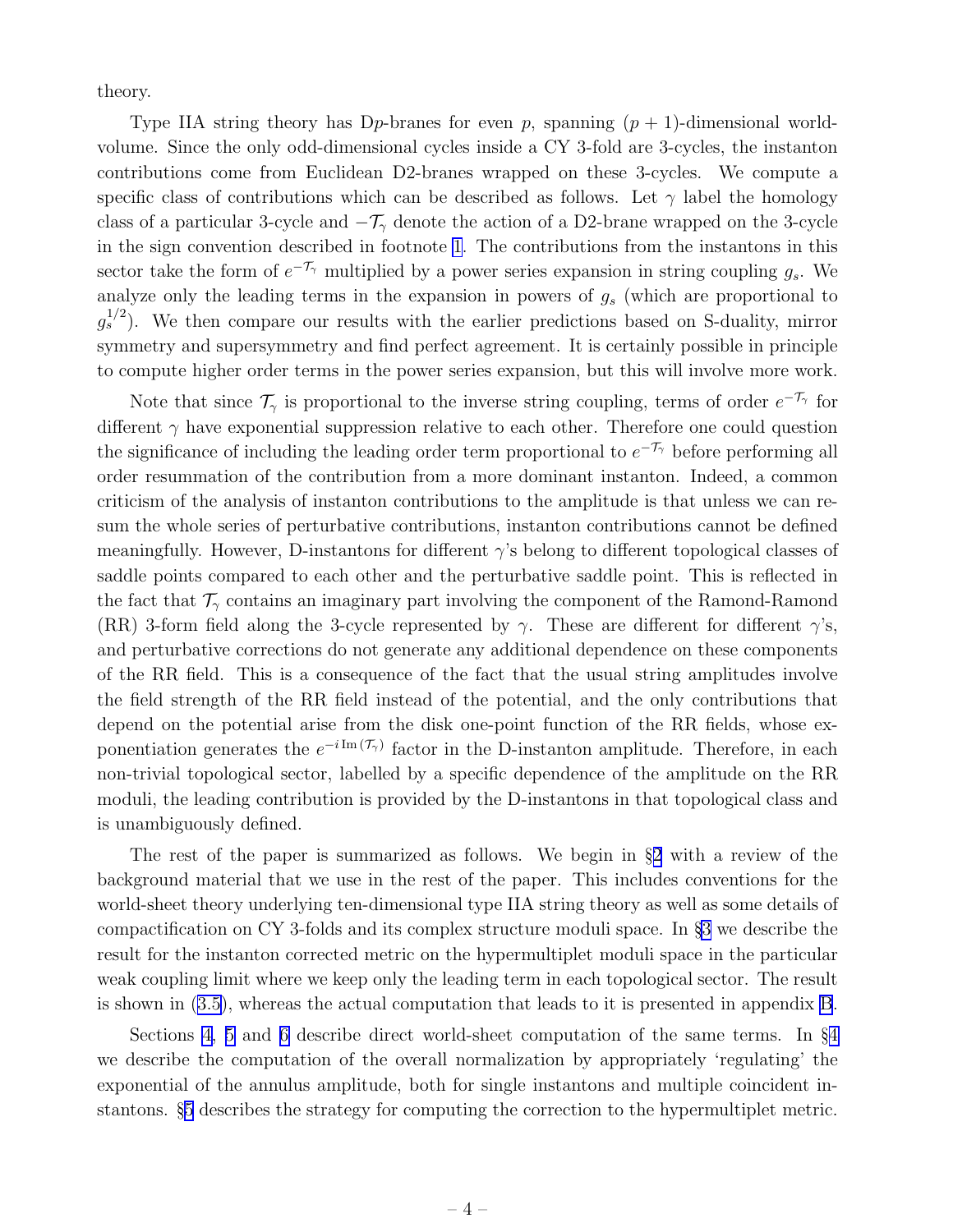<span id="page-6-0"></span>In general, while extracting corrections to the effective action from string amplitudes, we need to compare the on-shell S-matrix elements. Since for massless scalars the first such amplitude is the four-point function, which receives contributions from the Riemann tensor of the moduli space metric, one needs to compare the four-point functions in string theory and the effective field theory. However, we show that due to the presence of the exponential factor  $e^{-\mathcal{T}_{\gamma}}$  in the correction to the metric, the computation of the leading term in a given topological sector can be reduced to the computation of a disk amplitude with one closed string insertion and a pair of open string fermion zero mode insertions. In section [6](#page-31-0) we compute all the required disk amplitudes and use them to make the final prediction of the instanton correction to the metric. The result is shown in([6.75\)](#page-43-0), and agrees with [\(3.5](#page-16-0)) up to field redefinition. Some of the technical details required for the analysis of this section, e.g. determination of certain phases and signs, the construction of the RR vertex operator in different pictures and some identities involving covariantly constant spinors in CY 3-folds are relegated to appendices.

## 2. Background

In this section we shall review the necessary background material that will be needed for our analysis.

#### 2.1 World-sheet conventions in ten dimensions

In this section we shall describe the conventions for the world-sheet theory of type IIA string theory following[[36\]](#page-58-0).

Since we shall be working in the large volume approximation, locally the metric will be nearly flat and we can use the results for flat ten-dimensional target space. We shall denote by  $x^M$  with  $0 \leq M \leq 9$  a set of 10 free scalar fields describing the target space-time coordinates and by  $\bar{\psi}^M$ ,  $\psi^M$  their superpartner left and right-moving fermions. The world-sheet theory also contains Grassmann odd ghost fields b, c,  $\bar{b}$ ,  $\bar{c}$  and Grassmann even ghost fields  $\beta, \gamma, \bar{\beta}, \bar{\gamma}$ . We introduce scalar fields  $\phi$ ,  $\bar{\phi}$ , and fermionic fields  $\xi$ ,  $\eta$ ,  $\bar{\xi}$ ,  $\bar{\eta}$  by bosonizing the  $\beta$ , $\gamma$  system [\[39](#page-58-0)]:

$$
\beta = \partial \xi \, e^{-\phi}, \qquad \gamma = \eta \, e^{\phi}, \qquad \bar{\beta} = \bar{\partial} \bar{\xi} \, e^{-\bar{\phi}}, \qquad \bar{\gamma} = \bar{\eta} \, e^{\bar{\phi}}. \tag{2.1}
$$

In the  $\alpha' = 1$  unit that we shall use, the operator product expansions (OPE) between various free fields take the form:

$$
\partial X^{M}(z) \partial X^{N}(w) = -\frac{\eta^{MN}}{2(z - w)^{2}} + \cdots, \qquad \psi^{M}(z) \psi^{N}(w) = -\frac{\eta^{MN}}{2(z - w)} + \cdots,
$$
  

$$
c(z)b(w) = (z - w)^{-1} + \cdots, \qquad \xi(z)\eta(w) = (z - w)^{-1} + \cdots, \qquad (2.2)
$$
  

$$
\partial \phi(z) \partial \phi(w) = -\frac{1}{(z - w)^{2}} + \cdots, \qquad e^{q_{1}\phi(z)}e^{q_{2}\phi(w)} = (z - w)^{-q_{1}q_{2}}e^{(q_{1} + q_{2})\phi(w)} + \cdots,
$$

where  $\cdots$  denote less singular terms. The mostly + signature Minkowski metric  $\eta^{MN}$  will be replaced by  $\delta_{MN}$  in the Euclidean computation. There are similar OPE involving antiholomorphic fields which we shall not write down explicitly. We assign ghost and picture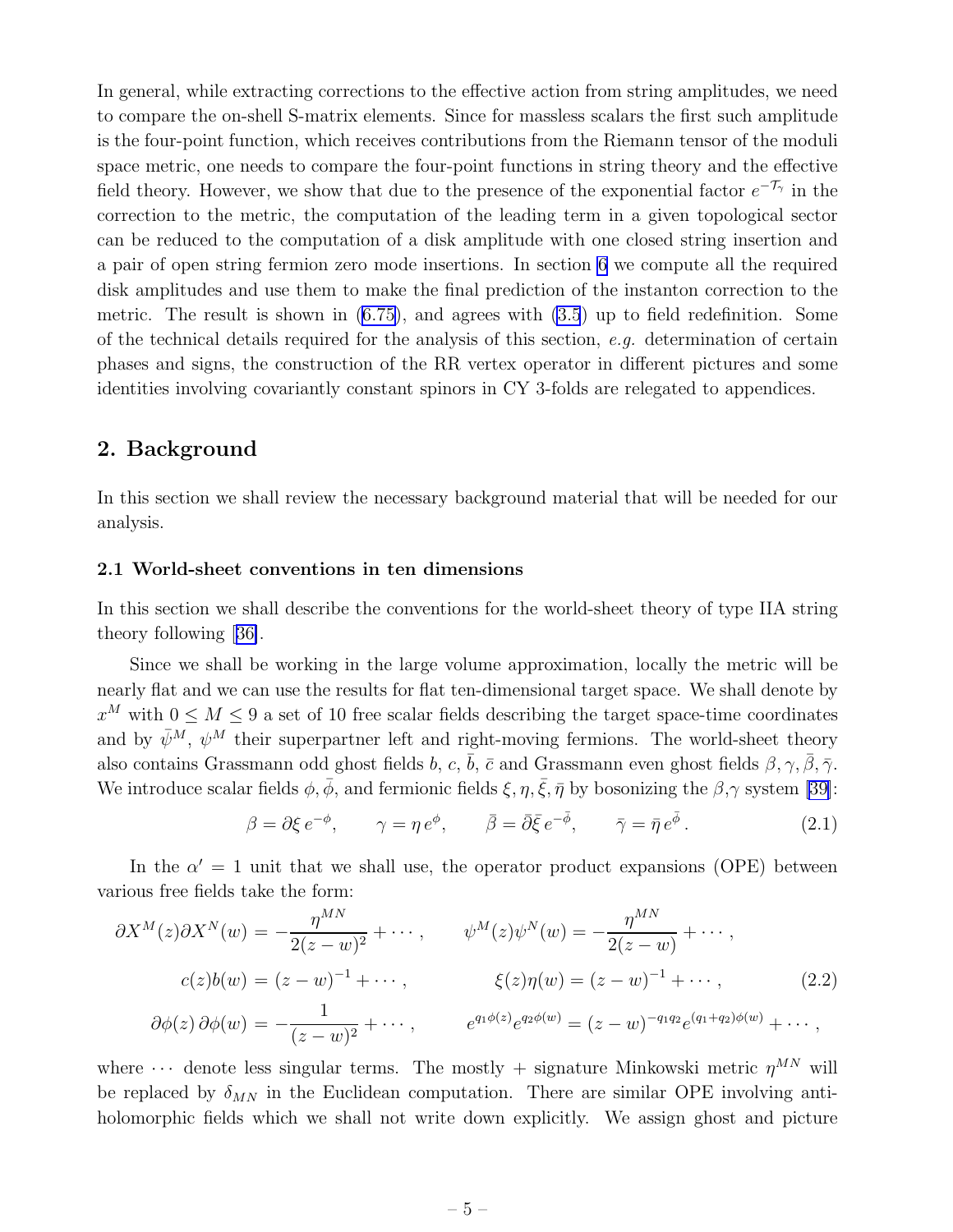numbers to various fields as follows:

ghost number : 1 for 
$$
c, \bar{c}, \gamma, \bar{\gamma}, \eta, \bar{\eta}
$$
,  $-1$  for  $b, \bar{b}, \beta, \bar{\beta}, \xi, \bar{\xi}$ , 0 for others,  
picture number :  $q$  for  $e^{q\phi}, e^{q\bar{\phi}}$ , 1 for  $\xi, \bar{\xi}$ ,  $-1$  for  $\eta, \bar{\eta}$ , 0 for others. (2.3)

The  $SL(2,\mathbb{C})$  invariant vacuum is defined to carry zero ghost number and picture number.

The stress tensor  $T_m(z)$  and its fermionic partner  $T_F(z)$  for the matter sector take the form:

$$
T_m(z) = -\partial X_M \partial X^M + \psi_M \partial \psi^M, \qquad T_F(z) = -\psi_M \partial X^M, \qquad (2.4)
$$

with similar expressions for their anti-holomorphic counterparts. The OPE involving  $T_m$  and  $T_F$  take the form:

$$
T_m(z)T_m(w) = \frac{15}{2} \frac{1}{(z-w)^4} + \frac{2}{(z-w)^2} T_m(w) + \frac{1}{z-w} \partial T_m(w) + \cdots,
$$
  
\n
$$
T_F(z)T_F(w) = \frac{5}{2} \frac{1}{(z-w)^3} + \frac{1}{2} \frac{1}{z-w} T_m(w) + \cdots,
$$
  
\n
$$
T_m(z)T_F(w) = \frac{3}{2} \frac{1}{(z-w)^2} T_F(w) + \frac{1}{z-w} \partial T_F(w) + \cdots.
$$
\n(2.5)

The stress tensors of the ghost fields, the BRST current  $j_B$  and the BRST charge  $Q_B$  are given by:

$$
T_{b,c} = -2 b \partial c + c \partial b, \qquad T_{\beta,\gamma} = \frac{3}{2} \beta \partial \gamma + \frac{1}{2} \gamma \partial \beta = T_{\phi} + T_{\eta,\xi}, \qquad (2.6)
$$

$$
T_{\eta,\xi} = -\eta \partial \xi \,, \qquad T_{\phi} = -\frac{1}{2} \partial \phi \partial \phi - \partial^2 \phi \,, \tag{2.7}
$$

$$
j_B = c \left( T_m + T_{\beta, \gamma} \right) + \gamma T_F + b c \partial c - \frac{1}{4} \gamma^2 b, \qquad (2.8)
$$

$$
Q_B = \oint dz_{JB}(z). \tag{2.9}
$$

 $\oint$  is normalized to include the  $1/(2\pi i)$  factor so that  $\oint dz/z = 1$ .

We shall follow the normalization conventions of [\[36\]](#page-58-0) for the picture changing operator (PCO)  $\mathcal{X}(z)$  [\[39](#page-58-0), [40\]](#page-58-0) and the inverse picture changing operator  $\mathcal{Y}(z)$ :

$$
\mathcal{X}(z) = 2\left\{Q_B, \xi(z)\right\} = 2\,c\,\partial\xi + 2\,e^{\phi}T_F - \frac{1}{2}\partial\eta\,e^{2\phi}\,b - \frac{1}{2}\partial\left(\eta\,e^{2\phi}\,b\right), \qquad \mathcal{Y} = 2\,c\,\partial\xi\,e^{-2\phi}.\tag{2.10}
$$

With this definition we have:

$$
[Q_B, \mathcal{X}(z)] = 0, \qquad [Q_B, \mathcal{Y}(z)] = 0, \qquad \mathcal{Y}(z)\mathcal{X}(w) = 1 + \mathcal{O}(z - w). \tag{2.11}
$$

We also define:

$$
\mathcal{X}_0 = \oint dz \, \mathcal{X}(z), \qquad \mathcal{Y}_0 = \oint dz \, \mathcal{Y}(z) \,.
$$
 (2.12)

As already mentioned before, we have an analogous set of operators and OPEs in the antiholomorphic sector. In the following we shall use the words right (left)-moving and holomorphic (anti-holomorphic) fields interchangeably. The labelling of picture numbers will be done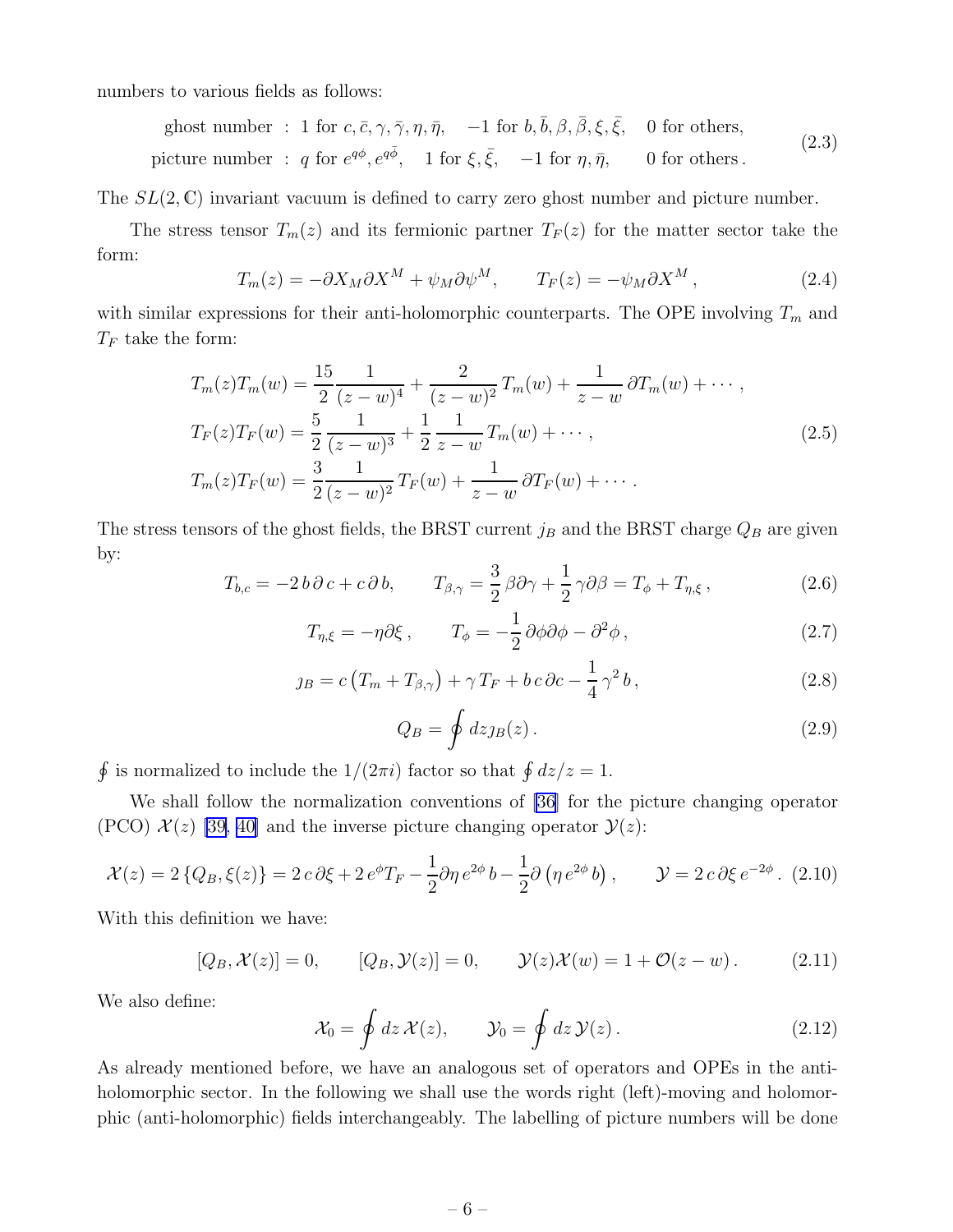<span id="page-8-0"></span>accordingly, with picture number  $(m, n)$  implying picture number m from the left-moving fields and n from the right-moving fields. The BRST charge for open strings can be represented by  $Q_B$ , whereas the BRST charge in the closed string sector will be given by the sum of  $Q_B$  and  $\bar{Q}_B.$ 

Next we turn to the spin fields. We denote by  $S^{\alpha}$  and  $S_{\alpha}$  the 16-component spin fields in the matter sector, carrying opposite chirality. We shall use the convention that in the holomorphic sector  $e^{-\phi/2}S_{\alpha}$  and  $e^{-3\phi/2}S^{\beta}$  are GSO even operators while in the anti-holomorphic sector  $e^{-\bar{\phi}/2}\bar{S}^{\alpha}$  and  $e^{-3\bar{\phi}/2}\bar{S}_{\beta}$  are GSO even operators. This assignment is a consequence of the fact that in type IIA string theory the left and the right-moving Ramond sectors carry opposite chirality. The relevant OPE involving the spin fields are:<sup>3</sup>

$$
\psi^M(z) \ e^{-\phi/2} S_\alpha(w) = \frac{i}{2} (z - w)^{-1/2} (\Gamma^M)_{\alpha\beta} e^{-\phi/2} S^\beta(w) + \cdots ,
$$
  

$$
\psi^M(z) \ e^{-\phi/2} S^\alpha(w) = \frac{i}{2} (z - w)^{-1/2} (\Gamma^M)^{\alpha\beta} e^{-\phi/2} S_\beta(w) + \cdots ,
$$
  

$$
e^{-3\phi/2} S^\alpha(z) \ e^{-\phi/2} S_\beta(w) = (z - w)^{-2} \delta^\alpha_\beta e^{-2\phi}(w) + \cdots ,
$$
  

$$
e^{-\phi/2} S_\alpha(z) \ e^{-\phi/2} S_\beta(w) = i(z - w)^{-1} (\Gamma^M)_{\alpha\beta} e^{-\phi} \psi_M(w) + \cdots ,
$$
 (2.13)

where the  $16 \times 16$  matrices  $\Gamma^M_{\alpha\beta}$  satisfy the identities:

$$
\{\Gamma^M, \Gamma^N\} = 2 \eta^{MN} I_{16}, \qquad (\Gamma^M)_{\alpha\beta} = (\Gamma^M)_{\beta\alpha}, \qquad (\Gamma^M)^{\alpha\beta} = (\Gamma^M)^{\beta\alpha}, \qquad (2.14)
$$

with the understanding that when we take product of the  $\Gamma^{M}$ 's, the successive  $\Gamma^{M}$ 's will have their indices alternating between upper and lower indices. Here  $I_{16}$  denotes the  $16 \times 16$  identity matrix. The OPE in the anti-holomorphic sector are obtained by replacing all the holomorphic fields in (2.13) by anti-holomorphic fields, replacing the upper spin indices by lower ones and the lower spin indices by upper ones. We also have,

$$
(\Gamma^M)^{\alpha\beta} = (\Gamma^M)_{\alpha\beta} \quad \text{for } M \neq 0, \qquad (\Gamma^0)^{\alpha\beta} = \delta_{\alpha\beta}, \qquad (\Gamma^0)_{\alpha\beta} = -\delta_{\alpha\beta}. \tag{2.15}
$$

Asin [[36](#page-58-0)], for the closed string vacuum carrying momentum  $k$ , we choose the normalization:

$$
\langle k|c_{-1}\bar{c}_{-1}c_0\bar{c}_0c_1\bar{c}_1 e^{-2\phi}(0)e^{-2\bar{\phi}}(0)|k'\rangle = -(2\pi)^{10}\delta^{(10)}(k+k'),\tag{2.16}
$$

while for the open string vacuum on a *p*-brane we choose:

$$
\langle k|c_{-1}c_0c_1 e^{-2\phi}(0)|k'\rangle = (2\pi)^{p+1}\delta^{(p+1)}(k+k'). \qquad (2.17)
$$

We shall follow the convention of [\[36\]](#page-58-0) for computing disk amplitudes in the presence of a (Euclidean) Dp-brane. Since this will be used extensively in our analysis, we shall briefly

<sup>&</sup>lt;sup>3</sup>Even though we deal with Euclidean D-branes, we use Lorentzian gamma matrix algebra, regarding time and energy as taking imaginary values. For most of our analysis it makes no difference whether we work in Euclidean or Lorentzian signature. One place where the continuation from one signature to the other introduces an ambiguity is in the sign of the contribution from integration over the fermion zero modes. As discussed at the end of §[4.1](#page-19-0) and appendix [C,](#page-49-0) this sign can be fixed using the cluster property of the multi-instanton amplitudes.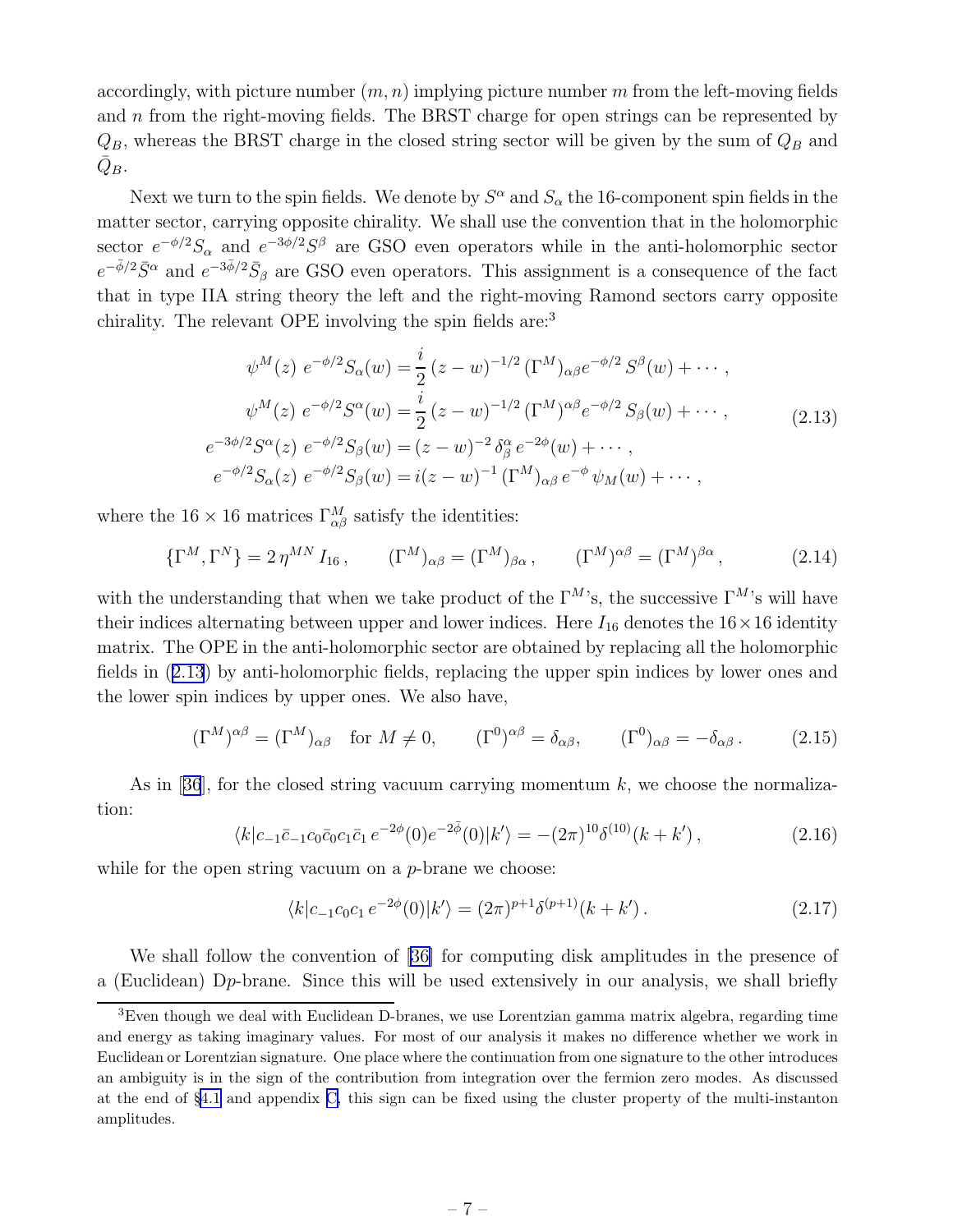<span id="page-9-0"></span>review the convention for the amplitudes relevant for us. Let  $V_c$  be the unintegrated vertex operator of a closed string. Then the disk one-point function of this closed string is given by

$$
\{V_c\} = \frac{1}{2} \kappa T_p \langle c_0^- V_c \rangle_D, \qquad (2.18)
$$

where we define

$$
c_0^{\pm} \equiv (c_0 \pm \bar{c}_0)/2, \qquad b_0^{\pm} = b_0 \pm \bar{b}_0, \qquad L_0^{\pm} = L_0 \pm \bar{L}_0.
$$
 (2.19)

 $\langle \ \rangle$  denotes correlation function on the disk,  $\kappa = \sqrt{8\pi G}$  is the gravitational constant and  $T_p$  is the tension of the D<sub>p</sub>-brane, related to the string coupling  $g_s$  via the relations

$$
\kappa = 2^3 \pi^{7/2} g_s, \qquad T_p = \frac{1}{(2\pi)^p g_s}.
$$
\n(2.20)

We also need to insert appropriate number of PCOs in the disk correlation function in  $(2.18)$ to make sure that total picture number of all the operators adds up to −2. The factor of  $\kappa$  was not present in eq.(3.26) of [\[36\]](#page-58-0) but has been included since we shall be working with canonically normalized fields. On the other hand, if we have a disk amplitude with one closed string and n open strings inserted on the disk, the amplitude takes the form (see eq.  $(3.28)$ ) of  $|36|$  $|36|$  $|36|$ :

$$
\left\{ V_c \prod_{k=1}^n V_o^{(k)} \right\} = \varepsilon \pi \kappa T_p \int \left\langle V_c \prod_{k=1}^n V_o^{(k)} \right\rangle_D, \qquad (2.21)
$$

where  $\varepsilon$  is some power of i,  $V_o^{(k)}$  are the open string vertex operators, with one unintegrated and  $(n-1)$  integrated vertex operators, and the integral runs over the locations of the integrated vertexoperators along the real axis. The factor of  $\varepsilon$  was not determined in [[36\]](#page-58-0) (see footnote 5 of[[36\]](#page-58-0)) since there one needed four powers of the disk amplitude. However, in our analysis we need two powers of the disk amplitude and for this we need the actual value of  $\varepsilon$ . It is shown in appendix [A](#page-43-0) that we have

$$
\varepsilon = i. \tag{2.22}
$$

As in  $(2.18)$ , we need to insert appropriate number of PCOs in  $(2.21)$  to ensure that the total picture number adds up to −2. Using the factorization analysis of[[36\]](#page-58-0), it is easy to check that  $\varepsilon$  is independent of the number n of open string insertions, but we also check this in appendix [A](#page-43-0).

When we carry out the analysis for D-branes wrapped on Calabi-Yau cycles, we shall use the large volume approximation to regard the brane as locally flat. Then to compute the amplitudes, we can use the ten-dimensional formulæ where the vertex operators do not carry any momentum along the brane. In this situation, according to [\(2.17](#page-8-0)), we get a factor of  $(2\pi)^{p+1}\delta^{(p+1)}(0)$  which can be viewed as the volume of the brane. We should interpret this as the statement that the result without this factor needs to be integrated along the brane.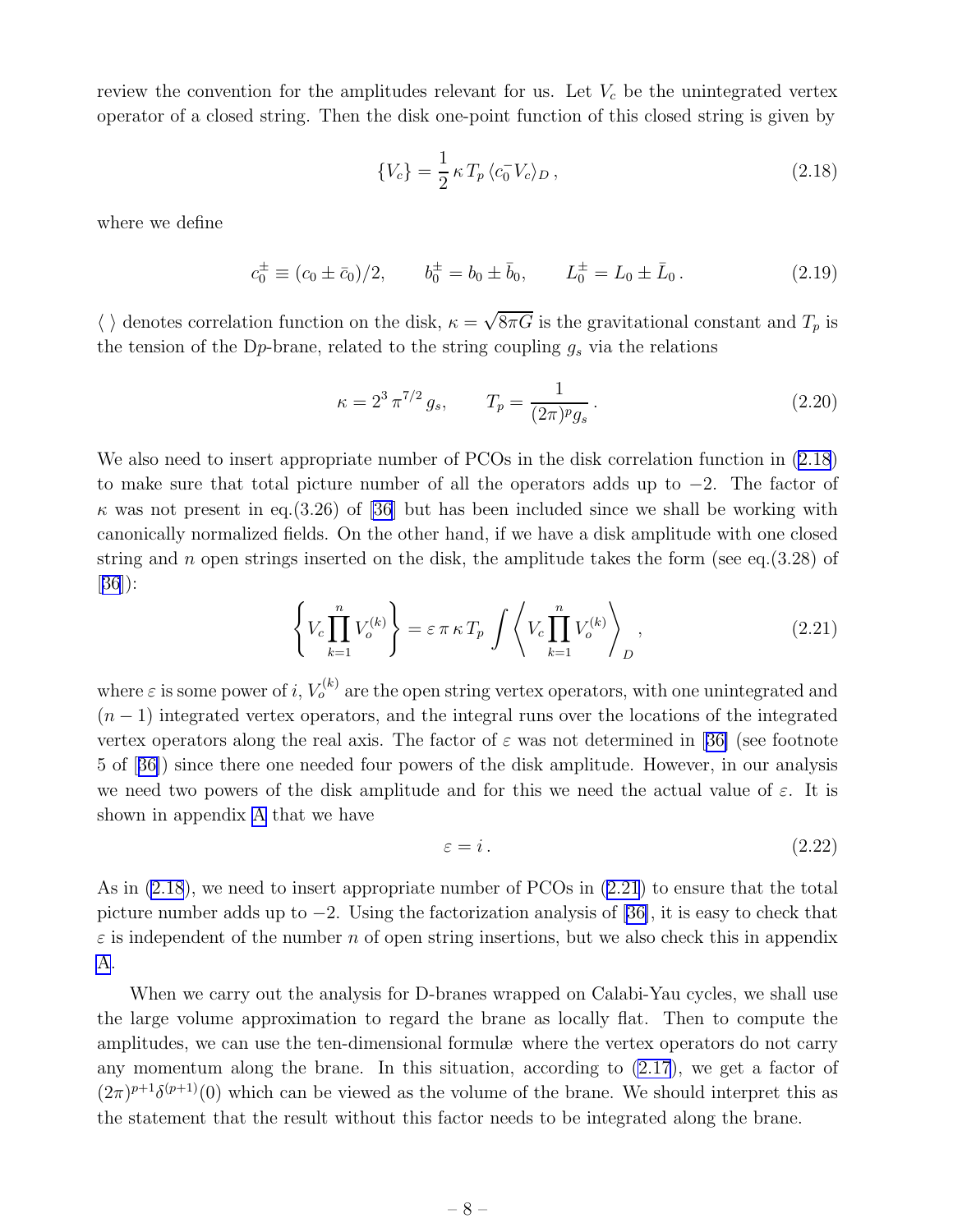#### <span id="page-10-0"></span>2.2 Compactification

Let us now consider compactification of the theory on a CY 3-fold  $\mathfrak{Y}$ . We shall label the fourdimensional coordinates by Greek indices  $\mu, \nu \cdots$  and the six-dimensional indices by lower case bold-faced indices  $\mathbf{i}, \mathbf{j}, \mathbf{k} \cdots$ . The gamma matrix conventions will be as follows. Let us denote by  $\Gamma$ <sup>i</sup> the six-dimensional  $\gamma$ -matrices and define

$$
\widetilde{\Gamma} = i \widetilde{\Gamma}^4 \cdots \widetilde{\Gamma}^9 \,, \tag{2.23}
$$

so that

$$
\widetilde{\Gamma}^2 = I_4, \qquad \{\widetilde{\Gamma}, \widetilde{\Gamma}^i\} = 0. \tag{2.24}
$$

We also denote by  $\gamma^{\mu}$  the four-dimensional  $\gamma$  matrices that commute with the  $\tilde{\Gamma}$ <sup>i</sup>'s. Then the ten-dimensional  $\gamma$ -matrices will be chosen as:

$$
\Gamma^{\mu} = \widetilde{\Gamma} \otimes \gamma^{\mu}, \qquad \Gamma^{\mathbf{i}} = \widetilde{\Gamma}^{\mathbf{i}} \otimes I_4. \tag{2.25}
$$

We shall denote the six-dimensional spinor indices by  $\alpha^{(6)}$  and the four-dimensional spinor indices by  $\alpha^{(4)}$  so that the ten-dimensional index  $\alpha$  can be regarded as the pair  $(\alpha^{(6)}, \alpha^{(4)})$ . We shall use the dotted and undotted spinor index  $\alpha$ ,  $\dot{\alpha}$  for the four-dimensional spinor. In this convention the components of  $\gamma^{\mu}$  acting on the undotted and dotted spinors will be labelled as  $(\gamma^{\mu})_{\dot{\alpha}}^{\ \beta}$  $\int_{\alpha}^{\beta}$  and  $(\gamma^{\mu})_{\alpha}^{\beta}$  respectively. They satisfy the relations:

$$
\{\gamma^{\mu}, \gamma^{\nu}\} = 2 \eta^{\mu\nu} I_2, \quad (\gamma^{\mu})_{\alpha\dot{\beta}} = (\gamma^{\mu})_{\alpha}^{\dot{\gamma}} \epsilon_{\dot{\gamma}\dot{\beta}}, \quad (\gamma^{\mu})_{\dot{\alpha}\beta} = (\gamma^{\mu})_{\dot{\alpha}}^{\dot{\gamma}} \epsilon_{\gamma\beta}, \quad (\gamma^{\mu})_{\dot{\alpha}\beta} = (\gamma^{\mu})_{\alpha\dot{\beta}}, \quad (2.26)
$$

with the understanding that in the product of  $\gamma$ -matrices, an (un)dotted index on the top is contracted with an (un)dotted index at the bottom.<sup>4</sup>  $I_2$  and  $\epsilon$  represent respectively the  $2 \times 2$ identity matrix and the 2 × 2 antisymmetric matrix with  $\epsilon_{12} = \epsilon_{12} = 1$ . Although we shall use the indices  $\alpha, \beta, \cdots$  to label both the ten-dimensional spinor indices and four-dimensional undotted spinor indices, it should be clear from the context whether a given spinor index  $\alpha$ corresponds to ten- or four-dimensional index. Since the ten-dimensional spinors carry definite chirality, the chiralities of the four- and the six-dimensional spinors should be correlated. Therefore, the dotted and undotted four-dimensional spinor indices must be accompanied by six-dimensional spinors of opposite chiralities. Furthermore this correlation should be opposite in the left and the right-moving sectors, since in type IIA string theory the left and right-moving spinors in ten dimensions have opposite chiralities.

CY 3-folds have a complex conjugate pair of covariantly constant spinors which we shall denote by  $\eta$  and  $\bar{\eta}$ . Covariant constancy ensures that  $\bar{\eta}\eta$  is a constant. We shall choose the normalization and chirality of  $\eta$  such that

$$
\bar{\eta}\eta = 1, \qquad \Gamma \eta = \eta. \tag{2.27}
$$

The unbroken supersymmetry transformations in the compactified theory are related to the supersymmetry transformations in the ten-dimensional theory coming from the holomorphic

<sup>&</sup>lt;sup>4</sup>A similar convention must also be followed for the product of six-dimensional gamma matrices.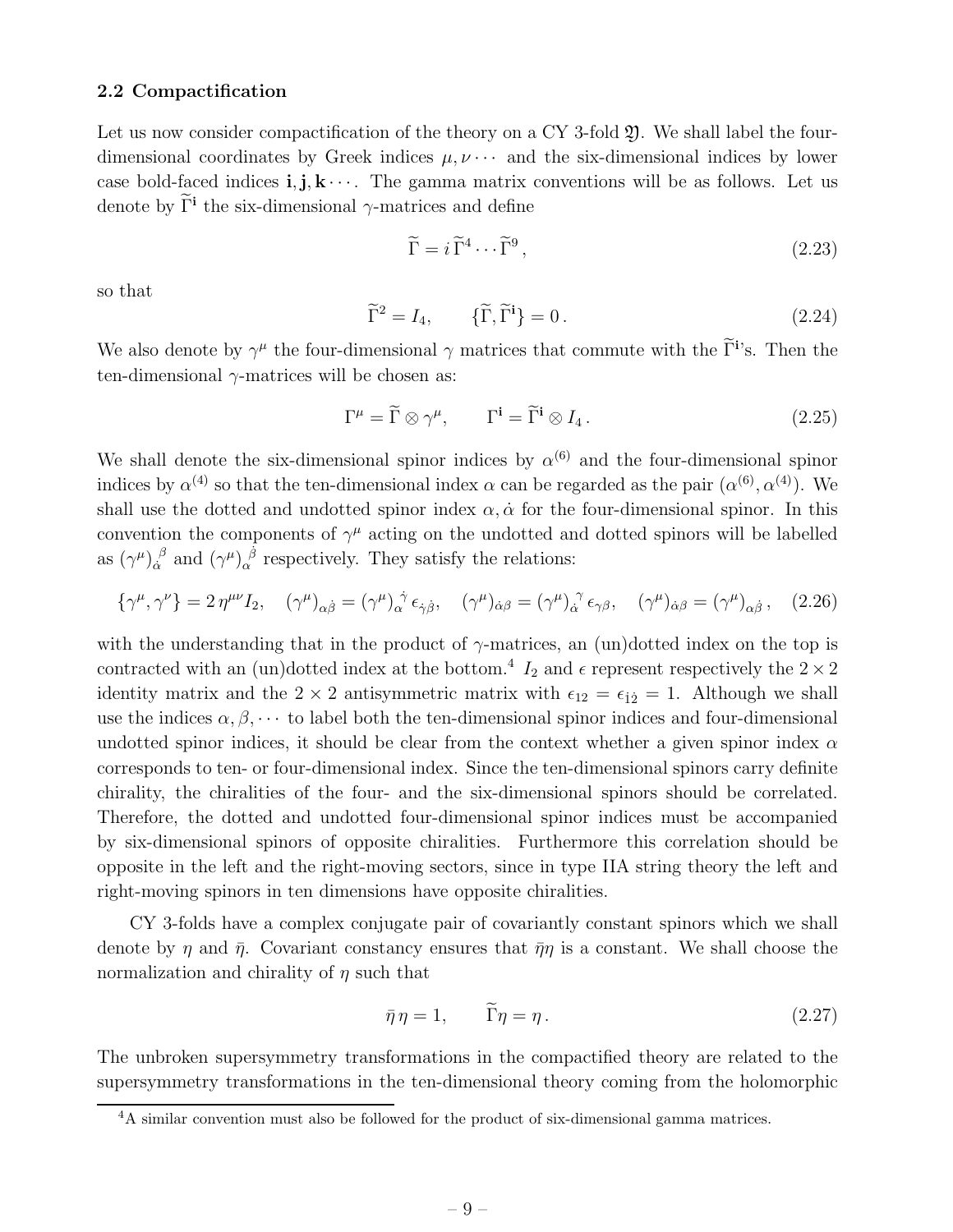<span id="page-11-0"></span>sector by taking the ten-dimensional supersymmetry transformation parameters to be the product of  $\eta$  and an arbitrary undotted spinor or  $\bar{\eta}$  and an arbitrary dotted spinor. For supersymmetry transformations coming from the anti-holomorphic sector,  $\eta$  will be accompanied by a dotted spinor and  $\bar{\eta}$  will be accompanied by the undotted spinor.

The D-instanton contribution we shall analyze will be one or several Euclidean D2-branes wrapped on some 3-cycle  $L_{\gamma}$  of  $\mathfrak{Y}$ . In order to preserve half of the supersymmetries, the specific 3-dimensional subspace that the D2-brane wraps must be a special Lagrangian submanifold, but there may be more than one special Lagrangian submanifold in a given homology class labelled by  $\gamma$ . The D-instanton boundary conditions break half of the space-time supersymmetry by relating the supersymmetry transformation parameters associated with the holomorphic sector to that associated with the anti-holomorphic sector. Associated with the broken supersymmetry there will be Goldstino zero modes on the instanton which we shall label by two component spinors  $\tilde{\chi}^{\alpha}$  and  $\tilde{\chi}^{\dot{\alpha}}$ . Since the zero modes are in one to one correspondence with broken supersymmetry generators, which we shall identify with the supersymmetry generators in the holomorphic sector, we can also represent them as ten-dimensional spinors  $\mathcal{X}^{\alpha}$  and  $\hat{\mathcal{X}}^{\alpha}$ , carrying opposite four-dimensional chiralities. Using the dictionary given earlier, we can take

$$
\mathcal{X} = \eta \otimes \tilde{\chi}^{\alpha}, \qquad \widehat{\mathcal{X}} = \bar{\eta} \otimes \tilde{\chi}^{\dot{\alpha}}.
$$
 (2.28)

Note that for each four-dimensional spinor  $\tilde{\chi}^{\alpha}$  and  $\tilde{\chi}^{\dot{\alpha}}$  we have a zero mode, but once these spinors are given, the components of the ten-dimensional spinors  $\mathcal X$  and  $\hat{\mathcal X}$  are fixed by (2.28). In particular, we have  $\widehat{\mathcal{X}}^{\alpha}(\Gamma^{\mu})_{\alpha\beta}\mathcal{X}^{\beta} = (\bar{\eta}\widetilde{\Gamma}\eta) (\tilde{\chi}^{\dot{\alpha}}(\gamma^{\mu})_{\dot{\alpha}\beta}\tilde{\chi}^{\beta}).$ 

#### 2.3 Complex structure moduli space of Calabi-Yau threefold

We shall now review some useful properties of the moduli space describing complex structure deformations of a CY threefold and evaluate a few integrals that will be needed for our analysis.

For a given CY threefold  $\mathfrak{Y}$ , let  $\{A^{\Lambda}, B_{\Lambda}\} \in H_3(\mathfrak{Y})$  with  $\Lambda = 0, \ldots, h^{2,1}(\mathfrak{Y})$  be a symplectic basis of 3-cycles such that the only non-vanishing intersection numbers are  $A^{\Lambda} \cap B_{\Sigma} = \delta^{\Lambda}_{\Sigma}$ . We also introduce a dual basis of 3-forms  $\{\alpha_{\Lambda}, \beta^{\Lambda}\}\in H^3(\mathbb{Z}, \mathfrak{Y})$  such that

$$
\int_{A^{\Lambda}} \alpha_{\Sigma} = \delta^{\Lambda}_{\Sigma}, \qquad \int_{B_{\Lambda}} \beta^{\Sigma} = -\delta^{\Sigma}_{\Lambda}, \qquad \int_{B_{\Lambda}} \alpha_{\Sigma} = \int_{A^{\Lambda}} \beta^{\Sigma} = 0. \tag{2.29}
$$

The complex structure on  $\mathfrak V$  is encoded into a covariantly constant holomorphic 3-form  $\Omega$ . Expanding it in the basis introduced above

$$
\Omega = z^{\Lambda} \alpha_{\Lambda} - F_{\Lambda} \beta^{\Lambda}, \qquad (2.30)
$$

we get coefficients  $z^{\Lambda}$  and  $F_{\Lambda}$  given by

$$
z^{\Lambda} = \int_{A^{\Lambda}} \Omega, \qquad F_{\Lambda} = \int_{B_{\Lambda}} \Omega,
$$
\n(2.31)

which describe deformations of the complex structure and parametrize a moduli space  $\mathcal{M}_C$ . As it is easy to show (see, e.g., [\[41\]](#page-58-0)), they are not independent. In fact, the moduli space  $\mathcal{M}_C$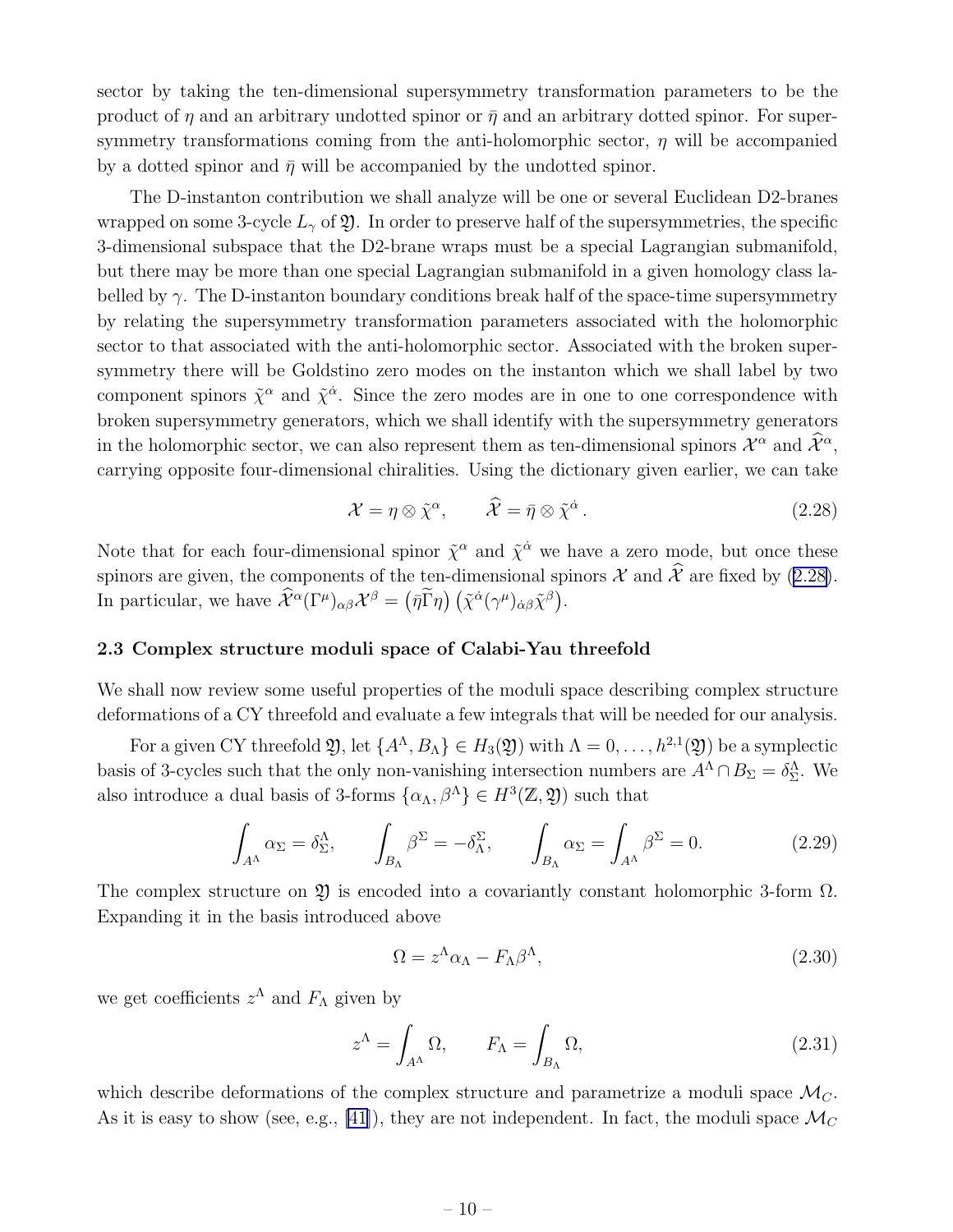<span id="page-12-0"></span>carries the structure of a projective special Kähler manifold which means that (locally) there exists a homogeneous of degree two holomorphic function  $F(z)$  such that  $F_{\Lambda} = \partial_{z^{\Lambda}} F$  and the metric on  $\mathcal{M}_C$  is captured by the following Kähler potential

$$
\mathcal{K} = -\log K, \qquad K = i \int_{\mathfrak{Y}} \bar{\Omega} \wedge \Omega = z^{\Lambda} N_{\Lambda \Sigma} \bar{z}^{\Sigma},
$$
  
\n
$$
N_{\Lambda \Sigma} \equiv -2 \operatorname{Im} F_{\Lambda \Sigma}, \qquad F_{\Lambda \Sigma} \equiv \partial_{z^{\Lambda}} \partial_{z^{\Sigma}} F,
$$
\n(2.32)

where we have used the Riemann bilinear identity

$$
\int_{\mathfrak{Y}} \chi \wedge \theta = \sum_{\Lambda} \left( \int_{A^{\Lambda}} \chi \int_{B_{\Lambda}} \theta - \int_{B_{\Lambda}} \chi \int_{A^{\Lambda}} \theta \right) \tag{2.33}
$$

to evaluate the integral over  $\mathfrak{Y}$ . Note that under a holomorphic rescaling of the coordinates  $z^{\Lambda} \to f(z)z^{\Lambda}$ , the Kähler potential transforms by a Kähler transformation  $\mathcal{K} \to \mathcal{K} - \log f - \log \bar{f}$ which does not affect the metric. This originates from the fact that  $\Omega$  is defined only up to such a rescaling. As a result, the complex structures are parametrized by only  $h^{2,1}(\mathfrak{Y})$  coordinates which can be taken to be  $z^a/z^0$  with  $a=1,\ldots,h^{2,1}$ . We will work in the gauge  $z^0=1$  and use  $z^a$  as independent coordinates on  $\mathcal{M}_C$ .

It is useful to note that there is also an alternative basis in the space of 3-forms on 20 adapted to the Hodge decomposition  $H^3 = H^{3,0} \oplus H^{2,1} \oplus H^{1,2} \oplus H^{0,3}$ . It is given by  $\{\Omega, \chi_a, \bar{\chi}_a, \bar{\Omega}\}\$  where

$$
\chi_a(z) = \partial_{z^a} \Omega + \Omega \, \mathcal{K}_a, \qquad \mathcal{K}_a \equiv \partial_{z^a} \mathcal{K}.
$$

The relative coefficient between the two terms is fixed by requiring  $\int \bar{\Omega} \wedge \chi_a = 0$ .

Let us now consider an arbitrary 3-form  $C$ . It can be expanded in either of the two bases introduced above. The two decompositions give rise to two sets of coefficients:

$$
C = \zeta^{\Lambda} \alpha_{\Lambda} - \tilde{\zeta}_{\Lambda} \beta^{\Lambda} \tag{2.35}
$$

and

$$
C = \rho \Omega + \varrho^a \chi_a + \bar{\varrho}^a \bar{\chi}_a + \bar{\rho} \bar{\Omega}.
$$
\n(2.36)

A relation between them can be found by substituting([2.30](#page-11-0)) and (2.34) into (2.36), which gives

$$
\zeta^0 = 2 \operatorname{Re} (\rho + \varrho^a \mathcal{K}_a),
$$
  
\n
$$
\zeta^a = 2 \operatorname{Re} ((\rho + \varrho^b \mathcal{K}_b) z^a + \varrho^a),
$$
  
\n
$$
\tilde{\zeta}_a = 2 \operatorname{Re} ((\rho + \varrho^b \mathcal{K}_b) F_a + F_{ab} \varrho^b),
$$
  
\n
$$
\tilde{\zeta}_0 = 2 \operatorname{Re} ((\rho + \varrho^a \mathcal{K}_a) F_0 + \varrho^a F_{a0}).
$$
\n(2.37)

Setting  $\varrho^0 \equiv 0$ , these relations can be written in a compact form as

$$
\zeta^{\Lambda} = 2 \operatorname{Re} \left( \xi^{\Lambda} \right), \qquad \xi^{\Lambda} = \varrho^{\Lambda} + (\rho + \varrho^{a} \mathcal{K}_{a}) z^{\Lambda},
$$
  
\n
$$
\tilde{\zeta}_{\Lambda} = 2 \operatorname{Re} \left( F_{\Lambda \Sigma} \xi^{\Sigma} \right). \tag{2.38}
$$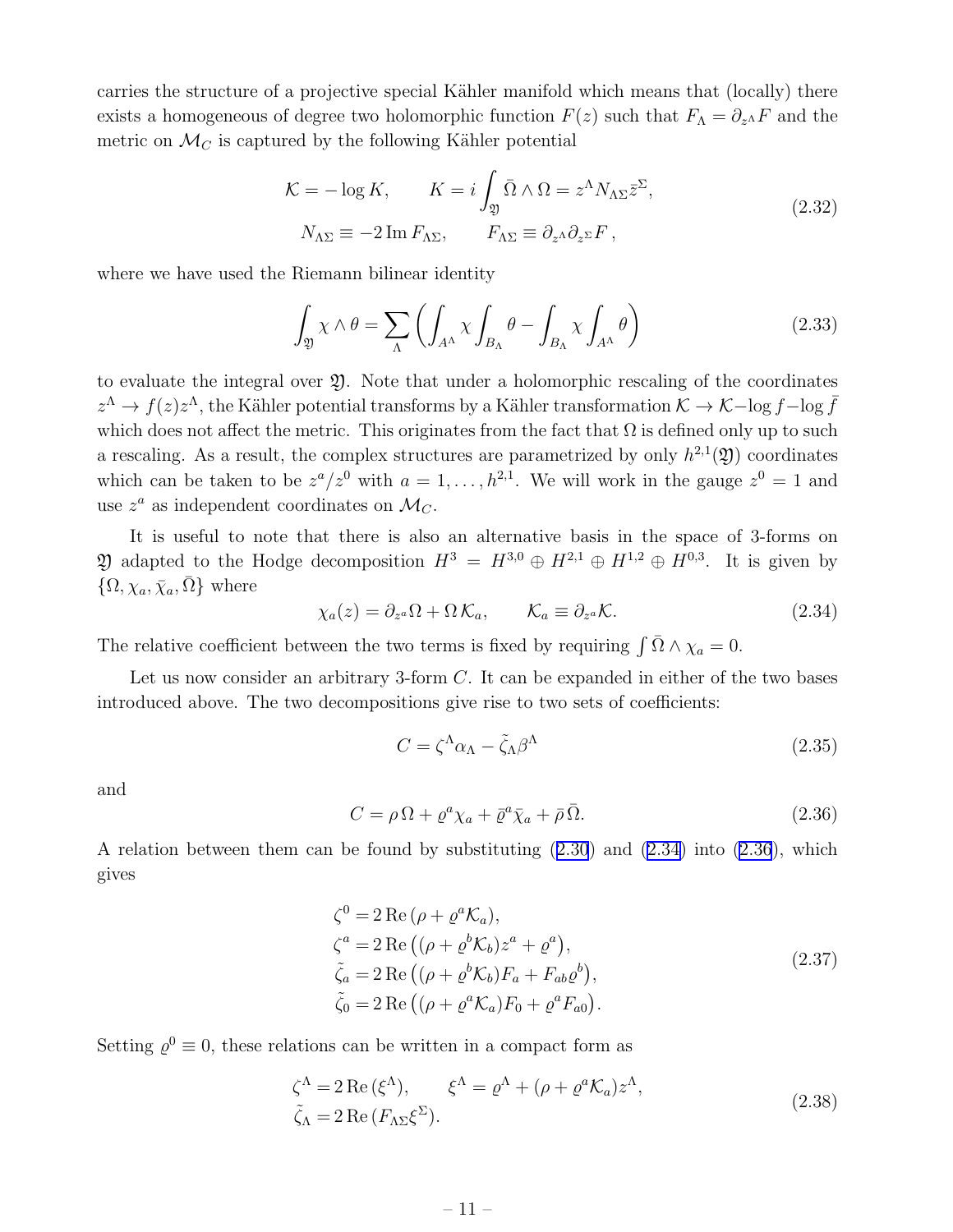<span id="page-13-0"></span>In particular, one finds

$$
z^{\Lambda}\tilde{\zeta}_{\Lambda} - F_{\Lambda}\zeta^{\Lambda} = iK\bar{\rho}.
$$
\n(2.39)

Finally, let us choose a 3-cycle  $L_{\gamma} = q_{\Lambda} A^{\Lambda} - p^{\Lambda} B_{\Lambda}$  and its dual 3-form  $\omega_{\gamma} = p^{\Lambda} \alpha_{\Lambda} - q_{\Lambda} \beta^{\Lambda}$ , parametrized by a vector of integers  $\gamma = (p^{\Lambda}, q_{\Lambda})$ . We are interested in evaluating three integrals over this cycle

$$
\Theta_{\gamma} \equiv \int_{L_{\gamma}} C, \qquad \Theta_{\gamma}^{*} \equiv \int_{L_{\gamma}} \star C, \qquad \Theta_{\gamma}^{J} \equiv \int_{L_{\gamma}} J(C), \tag{2.40}
$$

where  $J$  is the complex structure and

$$
J(C)_{ijk} = \frac{1}{3} \left( J_i^{\mathbf{m}} C_{\mathbf{m}jk} + J_j^{\mathbf{m}} C_{\mathbf{m}ki} + J_k^{\mathbf{m}} C_{\mathbf{m}ij} \right). \tag{2.41}
$$

The first integral is trivially evaluated using([2.35\)](#page-12-0),

$$
\Theta_{\gamma} = q_{\Lambda} \zeta^{\Lambda} - p^{\Lambda} \tilde{\zeta}_{\Lambda}.
$$
\n(2.42)

The second integral can be found rewriting it as an integral over the whole CY 3-fold:

$$
\Theta_{\gamma}^{*} \equiv -\int_{\mathfrak{Y}} C \wedge \star \omega_{\gamma} \tag{2.43}
$$

and using the identities[[42](#page-59-0), [43](#page-59-0)]

$$
\int_{\mathfrak{Y}} \alpha_{\Lambda} \wedge \star \alpha_{\Sigma} = -\left( \operatorname{Im} \mathcal{M} + \operatorname{Re} \mathcal{M} (\operatorname{Im} \mathcal{M})^{-1} \operatorname{Re} \mathcal{M} \right)_{\Lambda \Sigma},
$$
\n
$$
\int_{\mathfrak{Y}} \beta^{\Lambda} \wedge \star \beta^{\Sigma} = -(\operatorname{Im} \mathcal{M})^{-1}^{\Lambda \Sigma},
$$
\n
$$
\int_{\mathfrak{Y}} \alpha_{\Lambda} \wedge \star \beta^{\Sigma} = -\left( \operatorname{Re} \mathcal{M} (\operatorname{Im} \mathcal{M})^{-1} \right)_{\Lambda}^{\Sigma},
$$
\n(2.44)

where

$$
\mathcal{M}_{\Lambda\Sigma} = \bar{F}_{\Lambda\Sigma} - i \frac{(Nz)_{\Lambda}(Nz)_{\Sigma}}{(zN\bar{z})} \,. \tag{2.45}
$$

It is straightforward to find

$$
\frac{1}{2}(\operatorname{Im}\mathcal{M})^{-1^{\Lambda\Sigma}} = N^{\Lambda\Sigma} - \frac{1}{K} \left( z^{\Lambda} \bar{z}^{\Sigma} + \bar{z}^{\Lambda} z^{\Sigma} \right),\tag{2.46}
$$

where  $N^{\Lambda\Sigma}$  is the inverse of  $N_{\Lambda\Sigma},$  so that

$$
\frac{1}{2} \left( \text{Re}\,\mathcal{M}(\text{Im}\,\mathcal{M})^{-1} \right)_{\Lambda}^{\Sigma} = \text{Re}\, F_{\Lambda\Theta} N^{\Theta\Sigma} - \frac{1}{K} \left( F_{\Lambda} \bar{z}^{\Sigma} + \bar{F}_{\Lambda} z^{\Sigma} \right),\tag{2.47}
$$

$$
\left(\text{Im}\,\mathcal{M}+\text{Re}\,\mathcal{M}(\text{Im}\,\mathcal{M})^{-1}\text{Re}\,\mathcal{M}\right)_{\Lambda\Sigma}=\frac{1}{2}\,N_{\Lambda\Sigma}+2\left(\text{Re}\,F\,N^{-1}\,\text{Re}\,F\right)_{\Lambda\Sigma}-\frac{2}{K}\left(F_{\Lambda}\bar{F}_{\Sigma}+\bar{F}_{\Lambda}F_{\Sigma}\right).
$$

These results can be used to obtain

$$
\Theta_{\gamma}^{*} = 2\mathscr{C}_{\gamma} - \frac{4}{K} \text{ Re } \left[ \bar{Z}_{\gamma} (z^{\Lambda} \tilde{\zeta}_{\Lambda} - F_{\Lambda} \zeta^{\Lambda}) \right], \qquad (2.48)
$$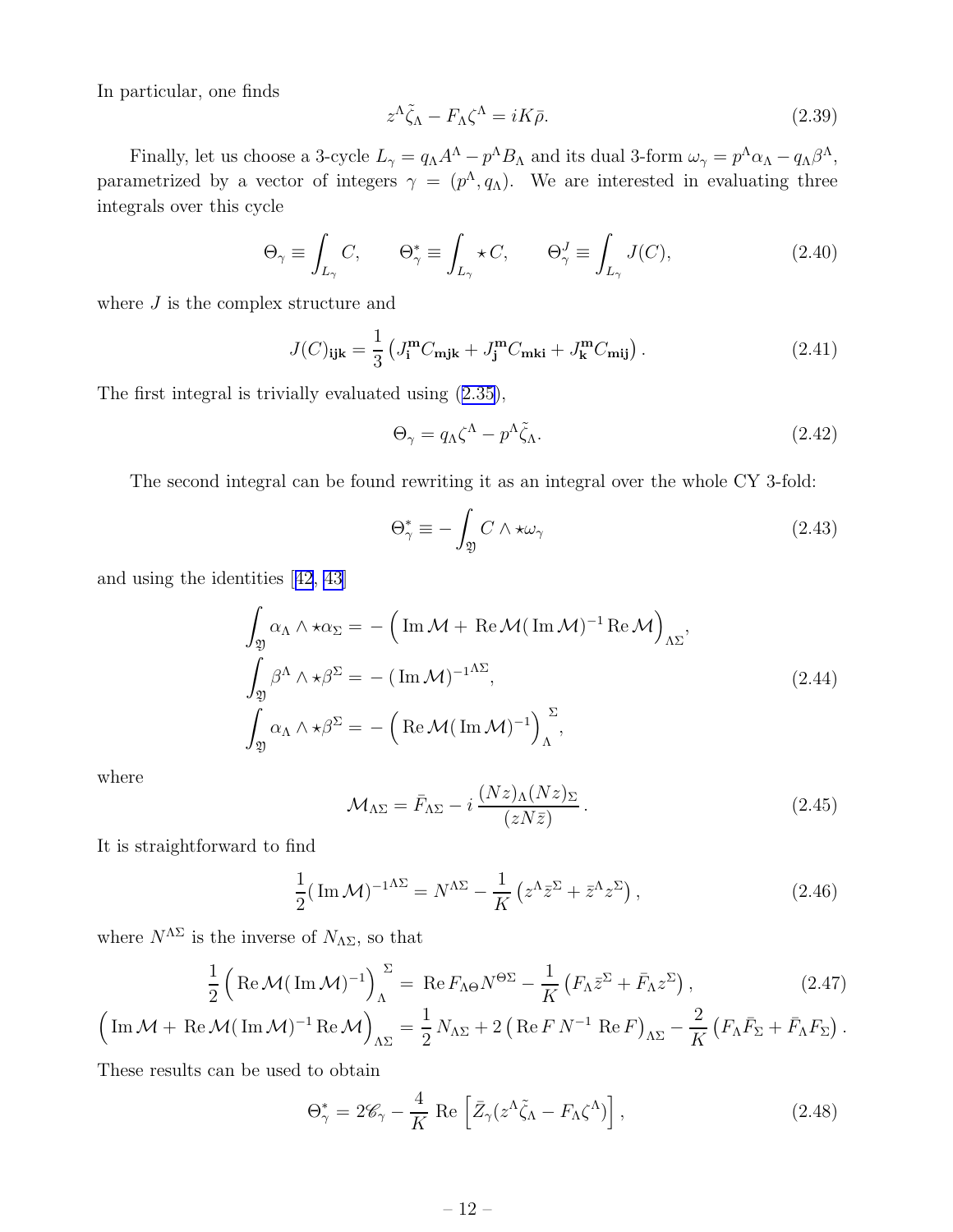<span id="page-14-0"></span>where we introduced

$$
Z_{\gamma} = \int_{L_{\gamma}} \Omega = q_{\Lambda} z^{\Lambda} - p^{\Lambda} F_{\Lambda}
$$
 (2.49)

and

$$
\mathscr{C}_{\gamma} = N^{\Lambda \Sigma} \left( q_{\Lambda} - \text{Re} \, F_{\Lambda \Xi} p^{\Xi} \right) \left( \tilde{\zeta}_{\Sigma} - \text{Re} \, F_{\Sigma \Theta} \zeta^{\Theta} \right) + \frac{1}{4} \, N_{\Lambda \Sigma} \, p^{\Lambda} \, \zeta^{\Sigma}.
$$
 (2.50)

Using([2.38\)](#page-12-0),  $\mathscr{C}_{\gamma}$  may also be expressed as

$$
\mathscr{C}_{\gamma} = \text{Im} \left( (q_{\Lambda} - F_{\Lambda \Sigma} p^{\Sigma}) \xi^{\Lambda} \right)
$$
  
= 
$$
\text{Im} \left( \varrho^{a} \partial_{z^{a}} Z_{\gamma} + (\rho + \varrho^{a} \mathcal{K}_{a}) Z_{\gamma} \right).
$$
 (2.51)

To find the last integral in([2.40\)](#page-13-0), we have to evaluate the action of the complex structure on a 3-form. This is where the basis adapted to the Hodge decomposition becomes very convenient. Indeed, using [\(2.36](#page-12-0)), one finds

$$
J(C) = i\left(\rho \Omega - \bar{\rho} \,\bar{\Omega}\right) + \frac{i}{3}\left(\varrho^a \chi_a - \bar{\varrho}^a \bar{\chi}_a\right). \tag{2.52}
$$

Taking into account (2.49), this gives

$$
\Theta_{\gamma}^{J} = -2 \operatorname{Im} \left( \rho Z_{\gamma} \right) - \frac{2}{3} \operatorname{Im} \left[ \varrho^{a} \left( \partial_{z^{a}} Z_{\gamma} + \mathcal{K}_{a} Z_{\gamma} \right) \right]. \tag{2.53}
$$

Itremains to express this result in terms of  $\zeta^{\Lambda}$ ,  $\tilde{\zeta}_{\Lambda}$ . Using ([2.39\)](#page-13-0) and (2.51), one immediately obtains

$$
\Theta_{\gamma}^{J} = -\frac{4}{3K} \text{ Re } \left[ \bar{Z}_{\gamma} (z^{\Lambda} \tilde{\zeta}_{\Lambda} - F_{\Lambda} \zeta^{\Lambda}) \right] - \frac{2}{3} \mathscr{C}_{\gamma}.
$$
 (2.54)

## 3. D-instanton corrected hypermultiplet metric from twistors

In this section we present a prediction for the instanton corrected hypermultiplet metric following from a combination of various dualities, wall crossing and mirror symmetry and obtained using a twistorial description of quaternionic manifolds.

First of all, let us recall that after compactification on a CY threefold  $\mathfrak{Y}$ , the low energy effective theory contains  $n = h^{2,1}(\mathfrak{Y}) + 1$  hypermultiplets. Each hypermultiplet comprises 4 real scalars which parametrize a 4n-dimensional quaternion-Kähler moduli space  $\mathcal{M}_H$ . In type IIA theory we have the following hypermultiplet scalar fields:

- the fields  $z^a$   $(a = 1, ..., h^{2,1})$  describing deformations of the complex structure of  $\mathfrak{Y}$ which were reviewed in §[2.3;](#page-11-0)
- the RR fields  $\zeta^{\Lambda}$ ,  $\tilde{\zeta}_{\Lambda}$  ( $\Lambda = 0, \ldots, h^{2,1}$ ) arising as period integrals of the RR 3-form of type IIA string theory over a symplectic basis of cycles in  $H_3(\mathfrak{Y}, \mathbb{Z})$  (see [\(2.35](#page-12-0)));
- the four-dimensional dilaton  $r = e^{\phi}$ ;
- the NS-axion  $\sigma$  which is dual to the B-field in four dimensions.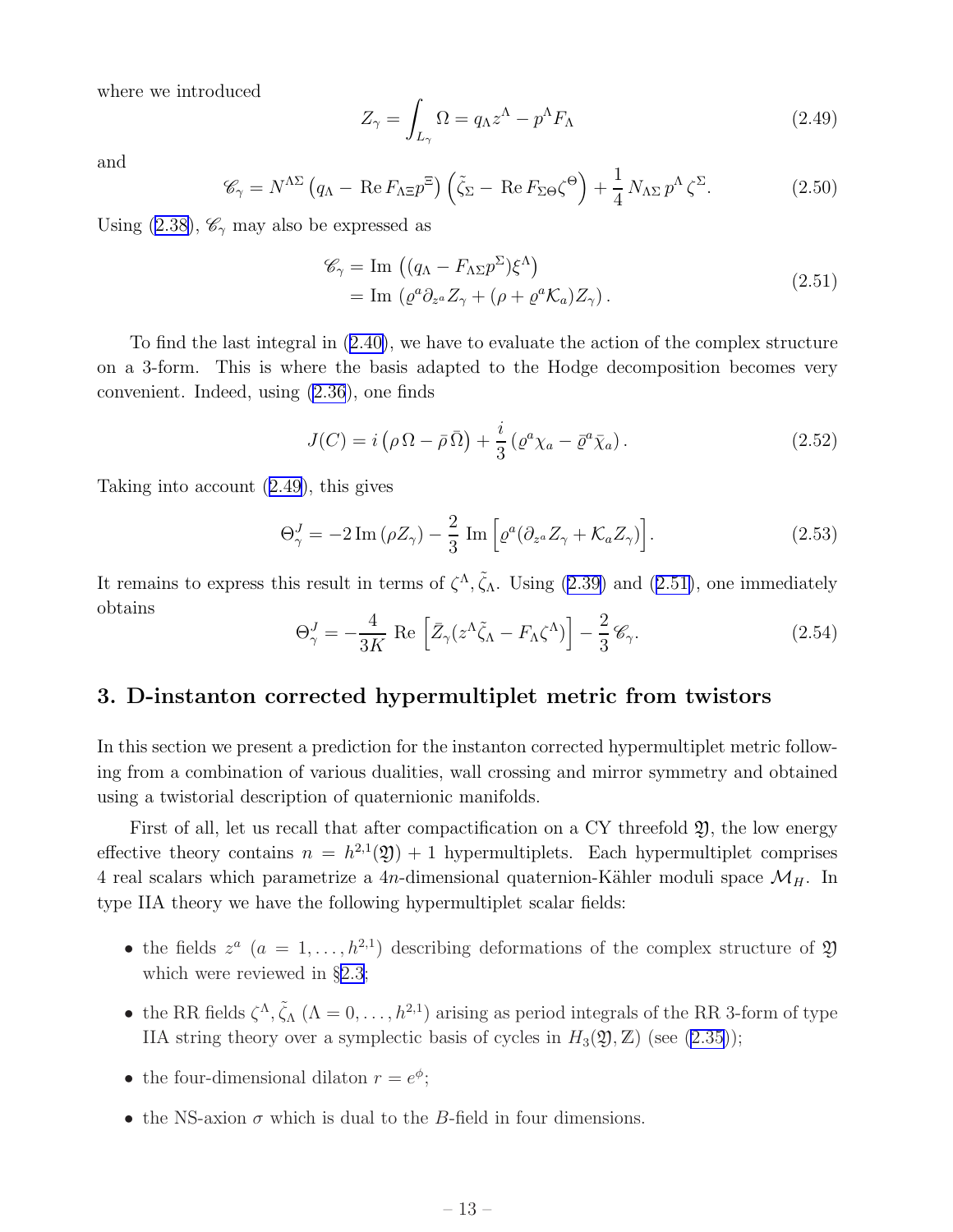<span id="page-15-0"></span>At tree level the metric on  $\mathcal{M}_H$  can be obtained by Kaluza-Klein reduction from the tendimensional type IIA supergravity action or via the c-map [\[44, 45](#page-59-0)]. The resulting metric is completely determined by the holomorphic prepotential  $F(z)$  on the space of complex structure deformations and is given by

$$
ds_{\text{tree}}^2 = \frac{1}{r^2} dr^2 - \frac{1}{2r} \left[ (\text{Im } \mathcal{M})^{-1} \right]^{\Lambda \Sigma} \left( d\tilde{\zeta}_{\Lambda} - \mathcal{M}_{\Lambda \Lambda'} d\zeta^{\Lambda'} \right) \left( d\tilde{\zeta}_{\Sigma} - \bar{\mathcal{M}}_{\Sigma \Sigma'} d\zeta^{\Sigma'} \right) + \frac{1}{16r^2} \left( d\sigma + \tilde{\zeta}_{\Lambda} d\zeta^{\Lambda} - \zeta^{\Lambda} d\tilde{\zeta}_{\Lambda} \right)^2 + 4\mathcal{K}_{a\bar{b}} dz^a d\bar{z}^{\bar{b}},
$$
(3.1)

where  $\mathcal{K}_{a\bar{b}}$  are the second derivatives of the Kähler potential K given in [\(2.32\)](#page-12-0) and the matrix  $M_{\Lambda\Sigma}$  is defined in [\(2.45](#page-13-0)). We have used conventions where the Einstein-Hilbert Lagrangian density and the kinetic term for the hypermultiplet scalars, collectively denoted by  $\varphi^i$  with  $i = 1, \ldots, 4n$ , read as

$$
L_{\rm kin} = -R(g) - \frac{1}{2} G_{ij}(\varphi) \, \partial_\mu \varphi^i \partial^\mu \varphi^j. \tag{3.2}
$$

Note that  $\mathcal{M}_H$  carries an action of the symplectic group. In particular,  $(z^{\Lambda}, F_{\Lambda})$  and  $(\zeta^{\Lambda}, \tilde{\zeta}_{\Lambda})$ transform in the vector representation, whereas r and  $\sigma$  are symplectic invariant.<sup>5</sup>

The metric (3.1) receives a one-loop correction and instanton corrections from Euclidean D2-branes and NS5-branes wrapping 3-cycles and the whole CY, respectively. In this paper we restrict our attention only to the corrections due to the first type of instantons. These instantons are characterized by integer charges  $\gamma = (p^{\Lambda}, q_{\Lambda})$  labelling homology classes in  $H_3(\mathfrak{Y})$ . The charge lattice carries an integer pairing

$$
\langle \gamma, \gamma' \rangle = q_{\Lambda} p^{\Lambda} - q_{\Lambda}' p^{\Lambda}.
$$
 (3.3)

In the small string coupling limit each instanton of charge  $\gamma$  produces a factor  $\Omega_{\gamma} e^{-\mathcal{T}_{\gamma}}$  where  $\Omega_{\gamma}$  is the integer valued generalized Donaldson-Thomas (DT) invariant of 2, which roughly counts the number of supersymmetric cycles in homology class  $\gamma$ , and

$$
\mathcal{T}_{\gamma} = 8\pi \sqrt{\frac{r}{K}} |Z_{\gamma}| + 2\pi i \Theta_{\gamma}.
$$
\n(3.4)

Here $Z_{\gamma}$ , defined in ([2.49](#page-14-0)), is the central charge of the supersymmetry subalgebra left unbroken bythe instanton, and  $\Theta_{\gamma}$  is a linear combination of RR axion fields given by ([2.42](#page-13-0)). The full Dinstanton corrected metric includes in addition a  $g_s$ -perturbative expansion around instantons as well as multi-instanton contributions.

A formal<sup>6</sup> expression for the metric incorporating contributions of all D2-instantons with allperturbative expansions around them has been found in  $[27, Eq. (2.31)]$  $[27, Eq. (2.31)]$  $[27, Eq. (2.31)]$ . It was derived from a twistorial construction[[19, 20\]](#page-57-0) that encodes the D-instantons into the so called holomorphic contact structure on the twistor space, a  $\mathbb{C}P^1$  bundle over  $\mathcal{M}_H$  [[46, 47\]](#page-59-0). Although this construction allows to capture all D-instantons by a single holomorphic function (dilogarithm),

<sup>&</sup>lt;sup>5</sup>Recall that we work in the gauge  $z^0 = 1$  which is not invariant under a generic symplectic transformation. Besides, the prepotential  $F$  is not invariant either.

<sup>6</sup> It is formal because it involves various expansions which are at best asymptotic.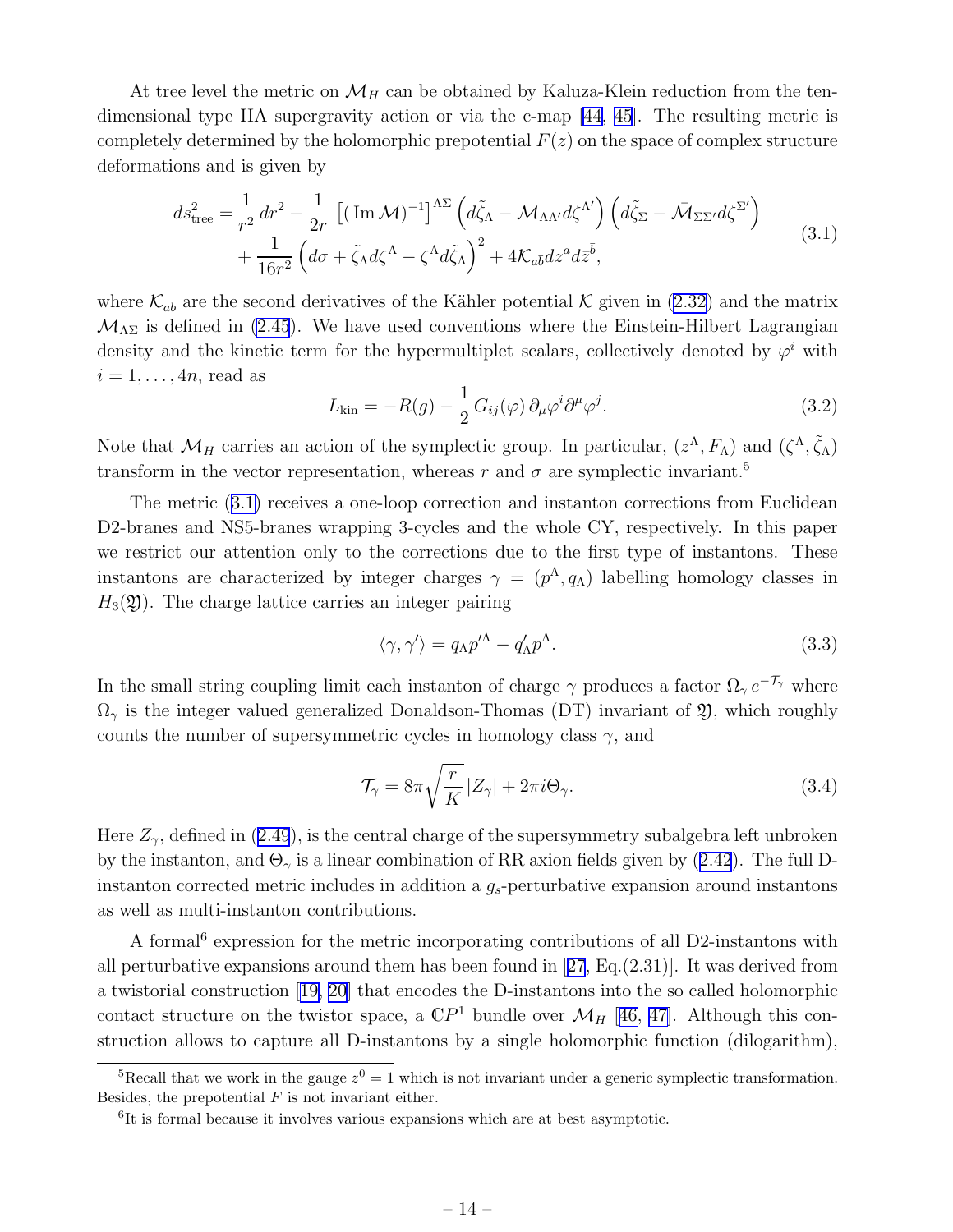<span id="page-16-0"></span>to extract the metric from it requires solving an integral equation of Thermodynamic Bethe Ansatz (TBA) type. Generically, this can be done only by a perturbative expansion in powers of DT invariants and leads to a highly complicated result. We will argue now that for our purposes it is actually not needed and this complication can be avoided.

The point is that contributions non-linear in DT invariants, in particular, those generated by an iterative solution of the TBA equation mentioned above, involve products of the form  $\prod_i \Omega_{\gamma_i} e^{-k_i \mathcal{T}_{\gamma_i}}$  with  $k_i \in \mathbb{Z}^+$ . They are to be compared with the contribution of a single instanton of charge  $\gamma = \sum_i k_i \gamma_i$ . Since  $\Theta_{\gamma}$  depends linearly on charge, the two contributions have the same axionic coupling and thus belong to the same topological sector. However,  $\sum_i k_i |Z_{\gamma_i}| \geq |Z_{\gamma}|$  with equality possible only if all central charges are aligned. This can happen only at very special loci in the moduli space unless all the  $\gamma_i$ 's are aligned. If two charges  $\gamma$ ,  $\gamma'$  are mutually non-local, which means that they satisfy  $\langle \gamma, \gamma' \rangle \neq 0$ , the loci with  $\arg Z_{\gamma} = \arg Z_{\gamma'}$  are known as walls of marginal stability and coincide with codimension 1 hypersurfaces in  $\mathcal{M}_C$  where DT invariants jump, so that they are not even well-defined at these walls. The metric however is smooth across the walls and we can safely assume that we stay always away from any such wall. As a result, contributions from mutually non-local multi-instantons turn out to be exponentially suppressed compared to one-instantons of the same total charge. Since we are interested here only in the leading  $g_s$  corrections in a given topological sector, such multi-instantons can be ignored.

This leads to crucial simplifications as we do not need anymore to solve any integral equations — the first iteration gives rise to an exact solution. An explicit expression for the metric in this approximation has been obtained in [\[26](#page-58-0)] (see [\[48\]](#page-59-0) for a recent construction of the same metric by mathematicians) and we present it in appendix [B](#page-45-0). In the same appendix we argue that multi-instanton contributions non-linear in DT invariants for mutually local charges are also suppressed, this time by a power of the string coupling<sup>7</sup>, and extract instanton corrections to the tree level metric([3.1\)](#page-15-0) that are linear in DT invariants. The result can be conveniently represented in the following form

$$
ds_{\rm inst}^2 = \sum_{\gamma} \frac{\Omega_{\gamma} \Sigma_{\gamma}}{16r \sqrt{2\pi \mathcal{T}_{\gamma}^{\rm R}}} \left[ \frac{|Z_{\gamma}|^2}{rK} \left( d\sigma + \tilde{\zeta}_{\Lambda} d\zeta^{\Lambda} - \zeta^{\Lambda} d\tilde{\zeta}_{\Lambda} - \frac{4i\sqrt{rK}}{|Z_{\gamma}|} \mathcal{C}_{\gamma} + 8r \operatorname{Im} \partial \log \frac{Z_{\gamma}}{K} \right)^2 \right. \\ - \frac{1}{\pi^2} \left( d\mathcal{T}_{\gamma} - 8\pi |Z_{\gamma}| \sqrt{\frac{r}{K}} d\log \frac{|Z_{\gamma}|^2}{K} - \frac{16\pi i}{K} \operatorname{Im} \left[ \bar{Z}_{\gamma} (z^{\Lambda} d\tilde{\zeta}_{\Lambda} - F_{\Lambda} d\zeta^{\Lambda}) \right] \right) d\mathcal{T}_{\gamma} \right], \tag{3.5}
$$

where the sum goes over all charge lattice,  $\partial = dz^a \partial_{z^a}$  is the Dolbeault holomorphic differential on  $\mathcal{M}_C$ ,

$$
\mathcal{C}_{\gamma} = N^{\Lambda \Sigma} \left( q_{\Lambda} - \text{Re} \, F_{\Lambda \Xi} p^{\Xi} \right) \left( d \tilde{\zeta}_{\Sigma} - \text{Re} \, F_{\Sigma \Theta} d \zeta^{\Theta} \right) + \frac{1}{4} \, N_{\Lambda \Sigma} \, p^{\Lambda} \, d \zeta^{\Sigma} \tag{3.6}
$$

is a combination of differentials of the RR fields (*cf.* equation [\(2.50\)](#page-14-0)),  $\mathcal{T}_{\gamma}^{\text{R}} = \text{Re } \mathcal{T}_{\gamma}$ , and the

<sup>&</sup>lt;sup>7</sup>In fact, the argument in the previous paragraph shows that multi-instantons with mutually local charges, but central charges non-aligned, are actually suppressed exponentially.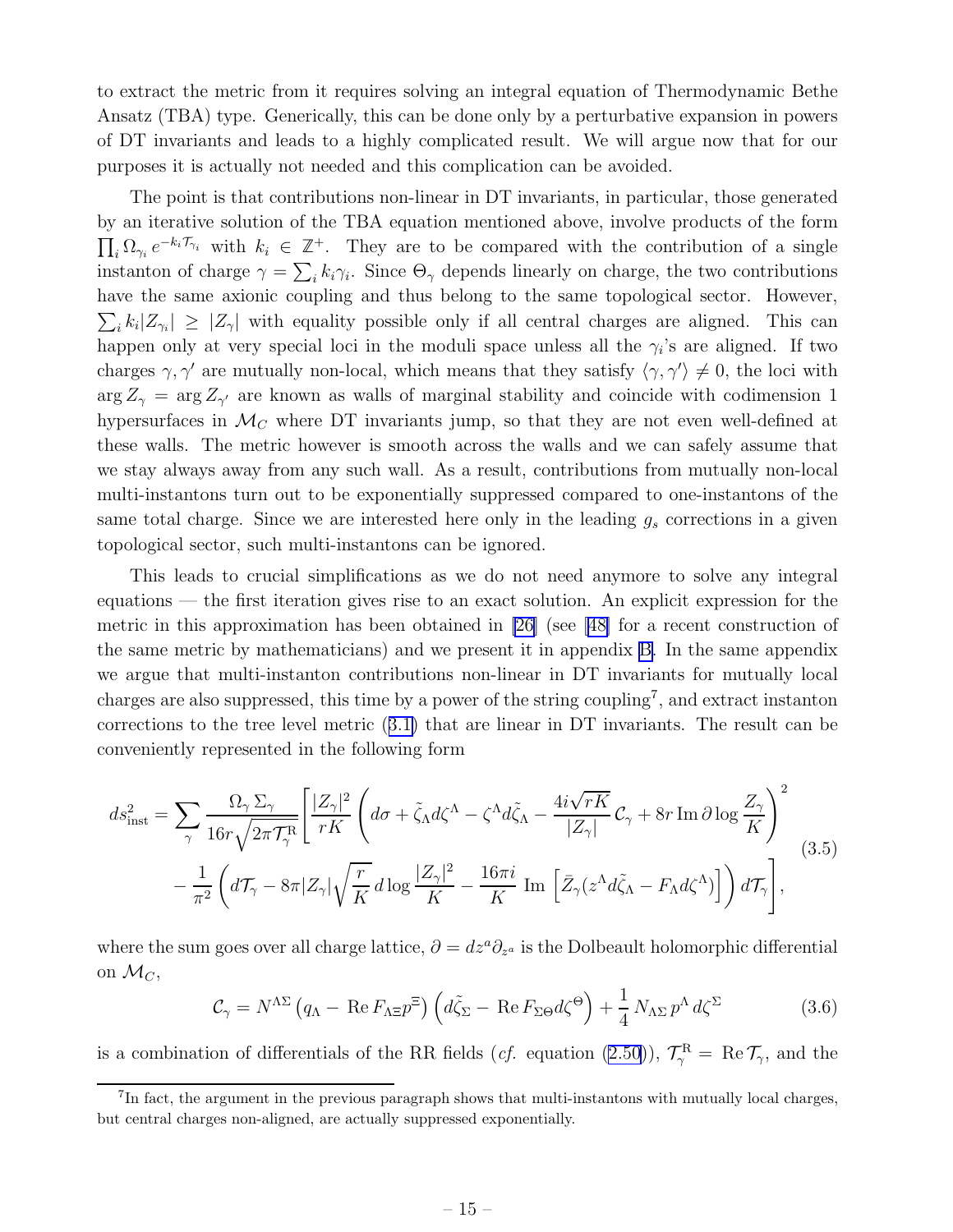<span id="page-17-0"></span>function  $\Sigma_{\gamma}$  is defined as:

$$
\Sigma_{\gamma} = \sum_{k=1}^{\infty} \frac{\sigma_{k\gamma}}{\sqrt{k}} e^{-k\mathcal{T}_{\gamma}}.
$$
\n(3.7)

Here  $\sigma_{\gamma}$  is a sign factor, known as quadratic refinement, which satisfies the defining relation  $\sigma_{\gamma_1}\sigma_{\gamma_2}=(-1)^{\langle\gamma_1,\gamma_2\rangle}\sigma_{\gamma_1+\gamma_2}$ . A few remarks are in order:

- It is easy to see that the terms real in the square brackets in  $(3.5)$  are even with respect to  $\gamma \to -\gamma$ , whereas the pure imaginary terms are odd. Therefore, since  $\bar{\mathcal{T}}_{\gamma} = \mathcal{T}_{-\gamma}$ , the sum over charges produces a real expression, as it should be.
- Note that in contrast to multi-instanton contributions non-linear in DT invariants, the multi-instanton contributions linear in DT invariants, captured by the  $k > 1$  terms in (3.7), are not suppressed by powers of string coupling in the small string coupling limit. We shall see that these contributions come from multiple branes fused together in a sense that will be made precise at the end of §[4.2.](#page-22-0)
- Due to the summation over k in the definition of  $\Sigma_{\gamma}$ , the term with a given  $\gamma$  in [\(3.5](#page-16-0)) contributes to multiple topological sectors labelled by integer multiples of  $\gamma$ . We can rectify this by rewriting the formula where we replace  $\Sigma_{\gamma}$  by the  $k = 1$  term in the sum and replace  $\Omega_{\gamma}$  by the rational invariant  $\overline{\Omega}_{\gamma}$  defined as:

$$
\bar{\Omega}_{\gamma} = \sum_{d|\gamma} d^{-2} \Omega_{\gamma/d}.
$$
\n(3.8)

- An important feature of the result [\(3.5](#page-16-0)) is that the contribution of each charge is a full square up to terms  $O(d\mathcal{T}_{\gamma})$ . As we shall see, the latter terms can be removed by field redefinition at the leading order and therefore are not relevant for our purposes. On the other hand, the full square structure is precisely what follows from the analysis of these amplitudes in §[6](#page-31-0).
- Another useful remark is that a simple rescaling of fields makes it clear that both metrics [\(3.1](#page-15-0)) and [\(3.5](#page-16-0)) have a uniform scaling in the small string coupling limit. Indeed, let us redefine fields as

$$
r = r'/g_{(4)}^2
$$
,  $\zeta^{\Lambda} = \zeta'^{\Lambda}/g_{(4)}$ ,  $\tilde{\zeta}_{\Lambda} = \tilde{\zeta}'_{\Lambda}/g_{(4)}$ ,  $\sigma = \sigma'/g_{(4)}^2$ ,  $z^a = z'^a$ , (3.9)

where  $g_{(4)}$  is the four-dimensional string coupling which can be thought as the vacuum expectation value of  $r^{-1/2}$ . If we rewrite the metric in terms of the primed variables, then it is easy to see that  $g_{(4)}$  drops out from the perturbative metric [\(3.1](#page-15-0)), while in the instanton contribution [\(3.5](#page-16-0)) we get two overall factors:  $g_{(4)}^{1/2}$  in front and  $g_{(4)}^{-1}$  in the instanton action. Thus, keeping the primed fields fixed in the weak coupling limit, the metrics have an overall scaling  $g_{(4)}^0$  and  $g_{(4)}^{1/2} e^{-g_{(4)}^{-1}\mathcal{T}'_{\gamma}}$ , respectively.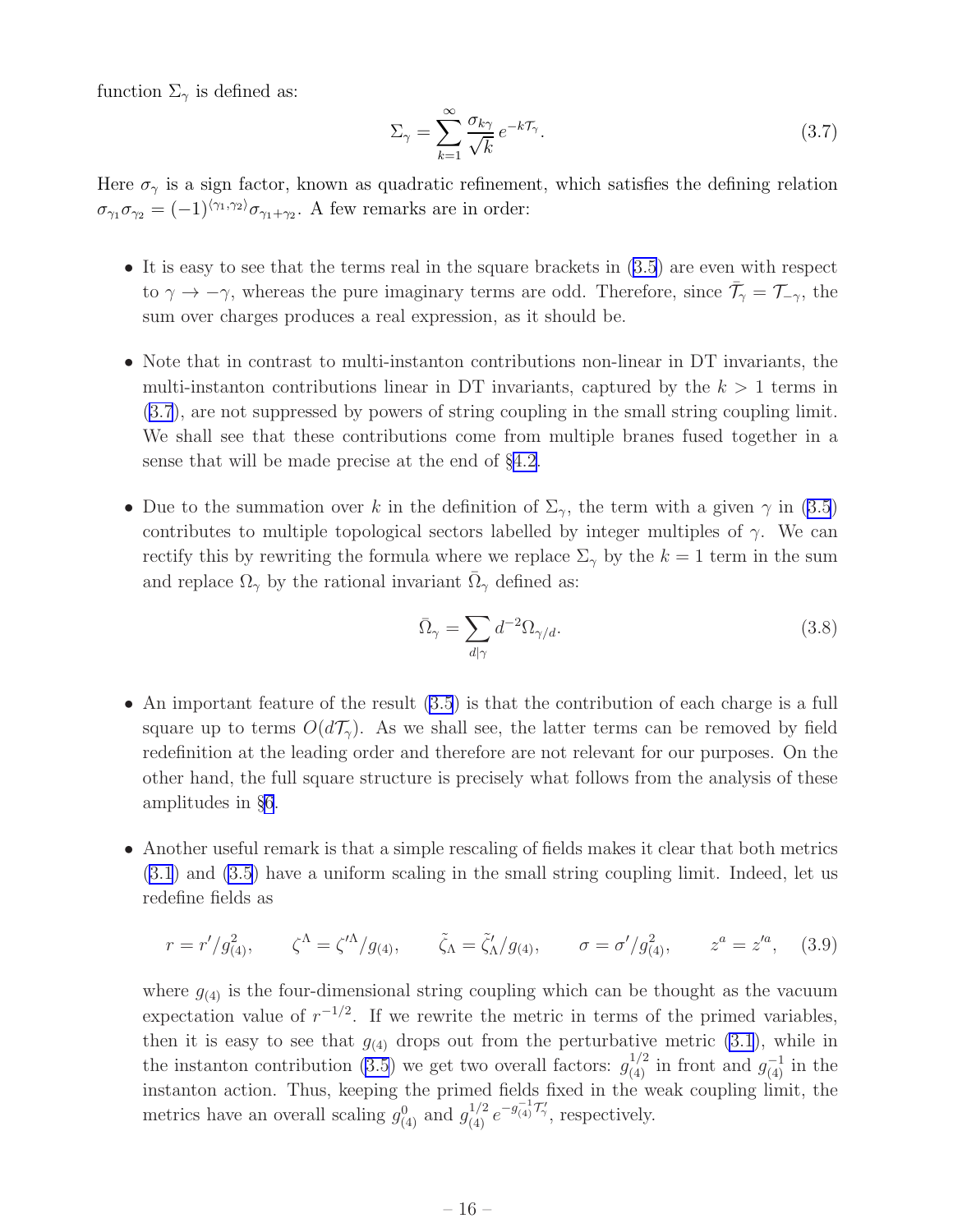<span id="page-18-0"></span>To finish this section, let us establish a precise relation which holds at leading order between the four-dimensional dilaton r appearing as one of the coordinates on  $\mathcal{M}_H$  and the closed and open string couplings,  $g_s$  and  $g_o$ , that will appear in the amplitude computations. To this end, let us note that both couplings are related to the real part of the instanton action. On the one hand, it has the canonical expression as a product of the D2-brane tension and the volume  $V_{\gamma}$  of the 3-cycle  $L_{\gamma}$  wrapped by the brane

$$
\mathcal{T}_{\gamma}^{\mathcal{R}} = T_2 V_{\gamma} = \frac{V_{\gamma}}{4\pi^2 g_s},\tag{3.10}
$$

wherewe used  $(2.20)$  $(2.20)$  for  $p = 2$ . On the other hand, it can be written as [\[49, 50, 51,](#page-59-0) [36\]](#page-58-0)

$$
\mathcal{T}_{\gamma}^{\rm R} = \frac{1}{2\pi^2 g_o^2} \,. \tag{3.11}
$$

In the following we shall regard  $g_s$  and  $g_{(4)}$  as constants, related to the vacuum expectation values of the fields. Therefore,  $(3.10)$  and  $(3.11)$ , as well as  $(3.16)$  and  $(3.17)$  below, should be regardedas relations involving vacuum expectation values. However, in general, e.g. in  $(3.5)$  $(3.5)$ , we shall regard  $\mathcal{T}_{\gamma}$  and  $Z_{\gamma}$  as functions of fields.

As shown in [\[1](#page-56-0)], the BPS condition requires the cycle  $L_{\gamma}$  to be special Lagrangian, i.e. the pullback of the Kähler form  $\omega$  on  $\mathfrak Y$  to  $L_\gamma$  must vanish, and the pullback of the holomorphic 3-form  $\Omega$  has to be proportional to the volume form of  $L_{\gamma}$  which we denote by  $v_{\gamma}$ :

$$
\omega|_{L_{\gamma}} = 0, \qquad \Omega|_{L_{\gamma}} = f v_{\gamma}, \tag{3.12}
$$

where  $f = e^{i\theta}e^{\frac{1}{2}(\mathcal{K}'-\mathcal{K})}$ ,  $\theta$  is a real constant and  $\mathcal{K}$  and  $\mathcal{K}'$  are Kähler potentials on the space of complex and Kähler structure deformations of CY, respectively. Integrating the second relation over  $L_{\gamma}$  and using equation [\(2.49](#page-14-0)), one finds

$$
f V_{\gamma} = Z_{\gamma}.\tag{3.13}
$$

Then taking into account the explicit form of  $f$  and that in the large volume approximation

$$
\mathcal{K}' = -\log\left(\frac{4}{3}\int_{\mathfrak{Y}} \omega \wedge \omega \wedge \omega\right) = -\log(8V),\tag{3.14}
$$

where V is the volume of  $\mathfrak{Y}$ , the absolute value of the relation (3.13) becomes

$$
V_{\gamma} = \sqrt{\frac{8V}{K}} |Z_{\gamma}|. \tag{3.15}
$$

Substitutingthis into  $(3.10)$  and comparing with  $(3.4)$  $(3.4)$ , one finally obtains

$$
r = \frac{V}{2(2\pi)^6 g_s^2} = \frac{\pi V}{2\kappa^2},\tag{3.16}
$$

while (3.11) implies

$$
g_o^2 = \frac{2g_s}{V_\gamma} = \frac{g_s}{\sqrt{2}|Z_\gamma|} \sqrt{\frac{K}{V}} = \frac{\sqrt{K}}{16\pi^3 |Z_\gamma|\sqrt{r}}.
$$
 (3.17)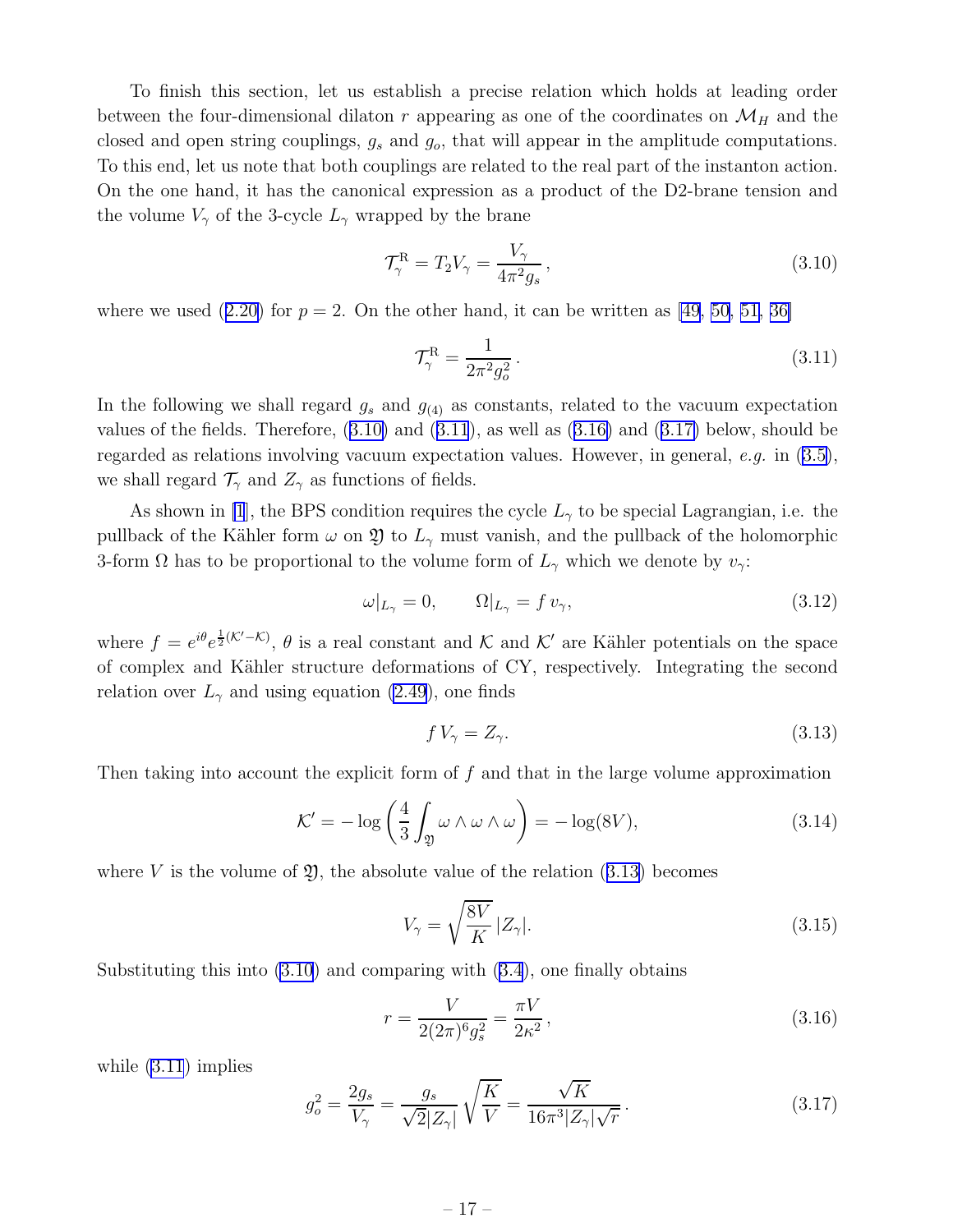## <span id="page-19-0"></span>4. Normalization of the instanton amplitudes

The leading order contribution to an instanton amplitude involves the product of the usual factor of i accompanying all amplitudes, exponential of the annulus amplitude and a set of disk amplitudes. In this section we shall focus on the computation of the exponential of the annulus amplitude that fixes the overall normalization of the amplitude. First, we consider the case of a single instanton, and then turn to the case of k identical instantons.

## 4.1 Single instanton

Since our analysis in this section will follow closely to that in [\[36\]](#page-58-0), we shall begin by briefly reviewing the steps followed there.

- 1. Formally the annulus amplitude vanishes due to supersymmetry [\[52\]](#page-59-0), but the zero mode contributions from the NS and R sector suffer from infrared divergences. We regulate the infrared divergences by putting slightly shifted boundary condition on the two boundaries of the annulus and express the exponential of the annulus amplitude as a 'path integral' over open string modes. The regulator produces a non-zero  $L_0$  eigenvalue h for all the modes which otherwise would have had zero  $L_0$  eigenvalue.
- 2. The variables involved in the path integral include the usual bosonic zero modes associated with the breaking of space-time translation invariance by the instanton and the fermionic zero modes associated with broken supersymmetry. However there are two additional Grassmann odd modes which can be identified as the Faddeev-Popov ghosts arising from Siegel gauge fixing. In the limit when we remove the regulator by taking the  $h \to 0$  limit, the ghost action vanishes, indicating a breakdown of the gauge fixing procedure. We remedy this by working with the original gauge invariant form of the path integral whose gauge fixed version produces the exponential of the annulus amplitude. This gauge invariant version does not have the integral over the ghost modes, but has an integration over an extra Grassmann even variable that was set to zero in the Siegel gauge and also contains a division by an integral over the gauge parameter that was removed by the gauge fixing procedure.
- 3. We can explicitly perform the integration over the extra Grassmann even mode in the numerator. The remaining bosonic zero modes are related to the position of the Dinstanton in space-time. The precise relation is found by comparing the dependence of an amplitude on these zero modes with the expected dependence of the amplitude on the position of the D-instanton. Using this result we express the integral over these bosonic zero modes in terms of the integration over the instanton position. The latter integration eventually produces the usual momentum conserving delta function. Similarly the integral over the gauge transformation parameter in the denominator is performed by first finding the relation between the gauge transformation parameter and the parameter  $\theta$  labelling the rigid  $U(1)$  symmetry on the instanton under which an open string with one end on the instanton picks up a phase  $e^{i\tilde{\theta}}$ . Once this relation is found, the factor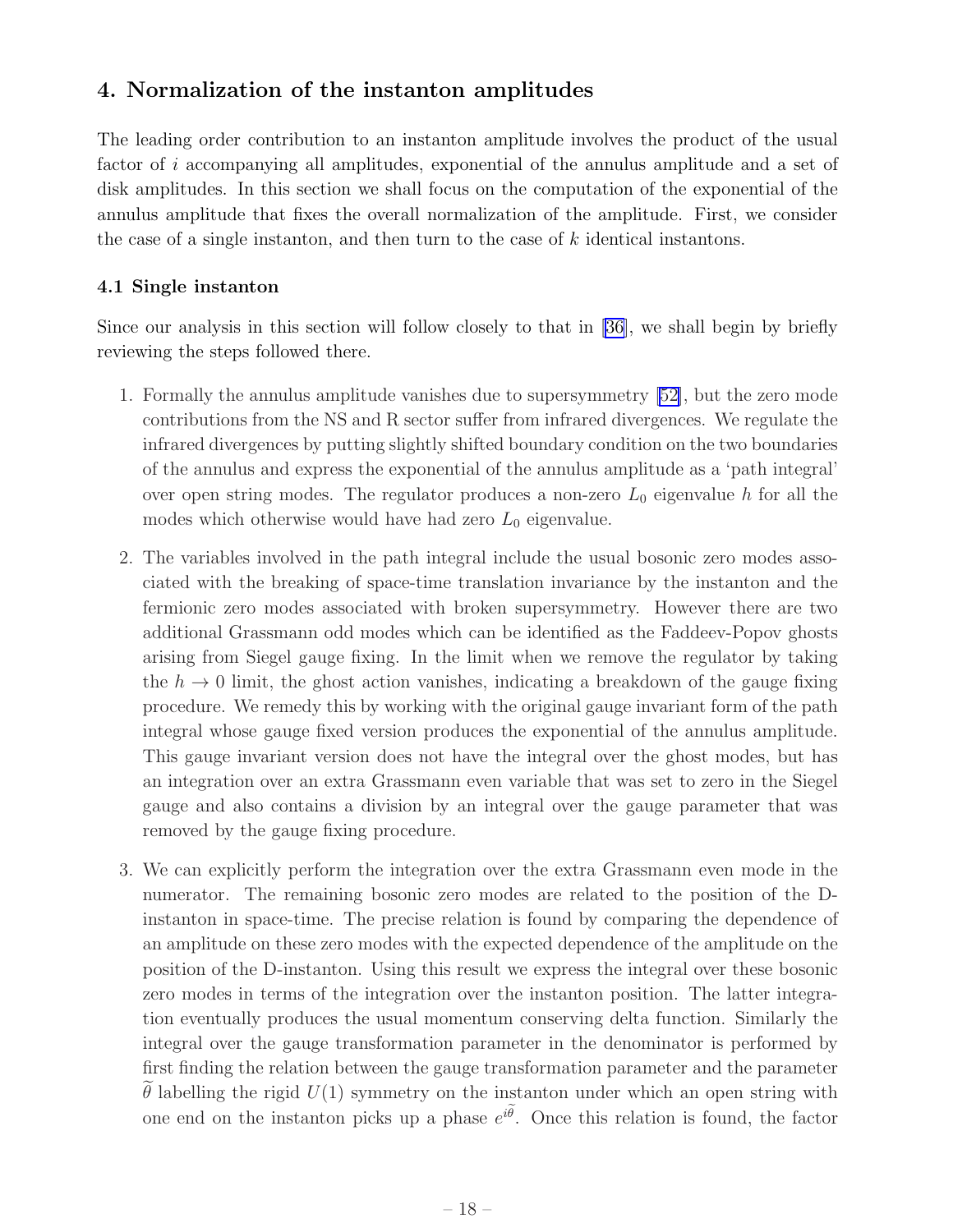<span id="page-20-0"></span>in the denominator can be expressed as an integral over the rigid  $U(1)$  transformation parameter  $\tilde{\theta}$ . The latter integral gives  $2\pi$  since  $\tilde{\theta}$  has period  $2\pi$ .

4. Finally the integration over the fermion zero modes associated with the supersymmetries broken by the instanton tells us that in order to get a non-vanishing amplitude, we must sprinkle the vertex operators associated with these zero modes in the rest of the factors in the amplitude. Once this is done, the integration over the zero modes can be performed using the standard rules for Grassmann integration.

We shall now give the results obtained during different steps. The D-instanton we shall analyze is a Euclidean D2-brane wrapped on a special Lagrangian 3-cycle. We shall assume the 3-cycle to be rigid so that the only bosonic zero modes on the instanton are those associated with translation invariance of the instanton along the non-compact directions. The vanishing of the annulus amplitude now fixes the number of fermionic zero modes. After taking into account the pair of ghost zero modes that arise in fixing the Siegel gauge, one can show that the only fermion zero modes left are the four zero modes associated with broken supersymmetry. With this information, at step [1](#page-19-0) we arrive at the following expression for the overall normalization:

$$
\mathcal{N} = i \int \left\{ \prod_{\mu=0}^{3} \frac{d\xi^{\mu}}{\sqrt{2\pi}} \right\} dp dq \exp \left[ -\frac{1}{2} h \sum_{\mu=0}^{3} \xi_{\mu} \xi^{\mu} - h \, p \, q \right] \int \prod_{\delta,\dot{\delta}=1}^{2} d\chi^{\delta} d\chi^{\dot{\delta}} \exp \left[ m_{\alpha\dot{\beta}} \chi^{\alpha} \chi^{\dot{\beta}} \right]. \tag{4.1}
$$

Here  $\xi^{\mu}$  are the Grassmann even variables associated with broken translation symmetry,  $\chi^{\alpha}$ and  $\chi^{\dot{\alpha}}$  are the Grassmann odd variables associated with broken supersymmetry, and p, q are the Grassmann odd Faddeev-Popov ghosts.  $m_{\alpha\dot{\beta}}$  is a matrix with  $|\det m| = h$ . (4.1) differs fromeq.(4.7) of [[36\]](#page-58-0) in that here  $\mu$  ranges from 0 to 3 instead of from 0 to 9, reflecting the fact that the instanton can move only along the four non-compact space-time directions and that  $\alpha$ ,  $\dot{\alpha}$  together range over only 4 values instead of 16, reflecting the fact that the instanton breaks only 4 out of 8 supersymmetries. For  $h > 0$ , the integrals appearing in (4.1) can be carried out explicitly, and give the result  $i$ , reflecting the vanishing of the annulus amplitude.

At the end of step [2](#page-19-0) we arrive at the following integral in the  $h \to 0$  limit:

$$
\mathcal{N} = i \int_{-\infty}^{\infty} d\phi \, e^{-\phi^2/4} \int \prod_{\mu=0}^{3} \frac{d\xi^{\mu}}{\sqrt{2\pi}} \int \prod_{\delta,\dot{\delta}=1}^{2} d\chi^{\delta} \, d\chi^{\dot{\delta}} \Bigg/ \int d\theta \,, \tag{4.2}
$$

where  $\phi$  is the extra mode that appears when we 'unfix' Siegel gauge and  $\theta$  represents the gauge transformation parameter. This part of the analysis is identical to that in [\[36\]](#page-58-0). After carryingout integration over  $\phi$  we get the analog of eq.(4.32) of [[36](#page-58-0)]:

$$
\mathcal{N} = i (2\pi)^{-2} 2\sqrt{\pi} \int \prod_{\mu=0}^{3} d\xi^{\mu} \int \prod_{\delta,\dot{\delta}=1}^{2} d\chi^{\delta} d\chi^{\dot{\delta}} \Bigg/ \int d\theta \,. \tag{4.3}
$$

The procedure outlined in step 3 gives the analog of eq.(4.38) of[[36\]](#page-58-0):

$$
\xi^{\mu} = g_o^{-1} \pi^{-1} 2^{-1/2} \tilde{\xi}^{\mu}, \qquad (4.4)
$$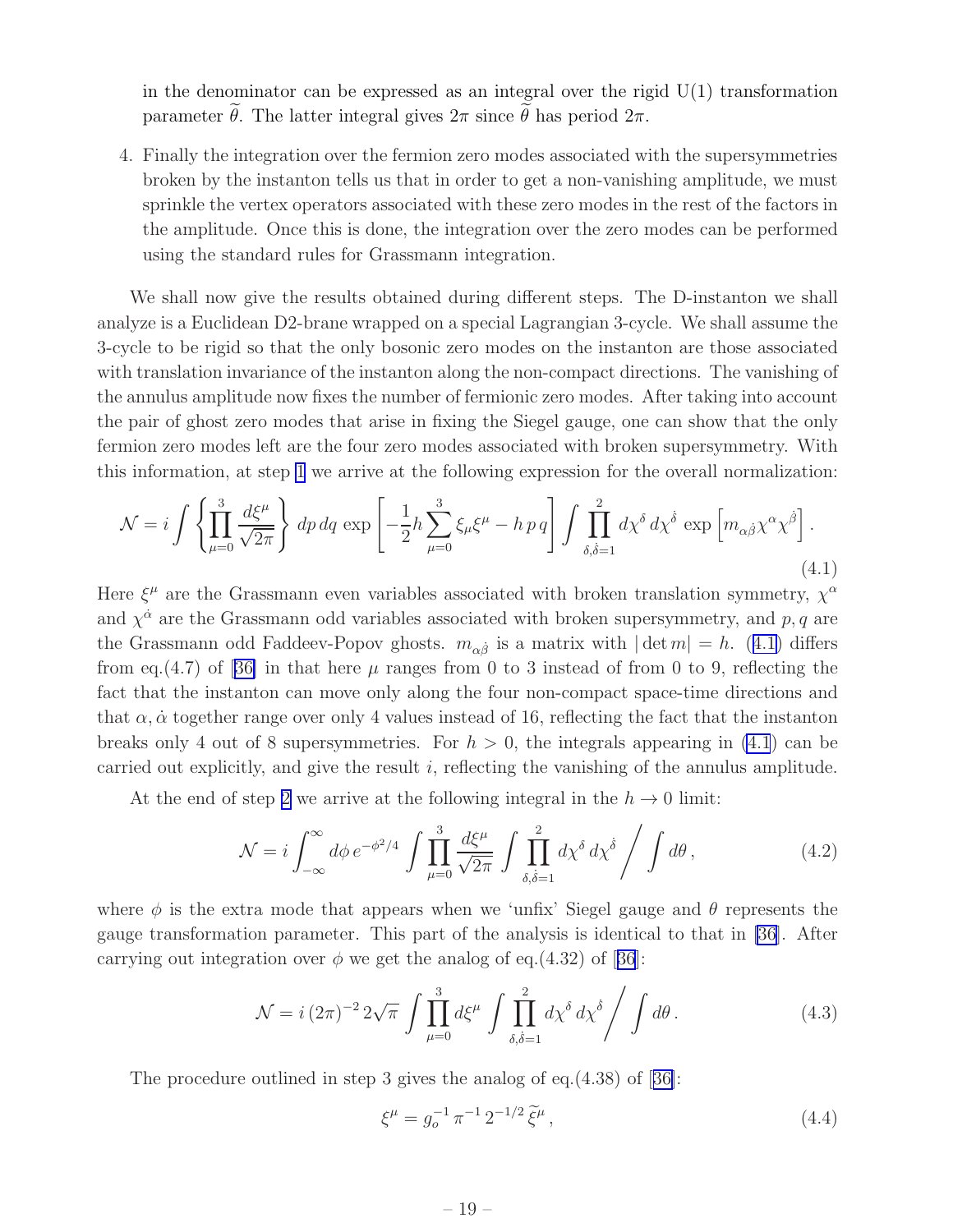<span id="page-21-0"></span>where  $\xi^{\mu}$  is the space-time coordinate of the D-instanton and  $g_o$  is the open string coupling constant. Also the relation between  $\theta$  and  $\tilde{\theta}$  takes the form  $\theta = 2\tilde{\theta}/g_o$ , leading to the analog of eq. (4.45) of[[36\]](#page-58-0):

$$
\int d\theta = 4\pi/g_o.
$$
\n(4.5)

Using these results, we get:

$$
\mathcal{N} = ig_o^{-4} \pi^{-4} 2^{-2} (2\pi)^{-2} 2\sqrt{\pi} \frac{g_o}{4\pi} \int \prod_{\mu} d\tilde{\xi}^{\mu} \int \prod_{\delta, \delta = 1}^2 d\chi^{\delta} d\chi^{\delta}.
$$
 (4.6)

The fermion zero modes  $\chi^{\alpha}$ ,  $\chi^{\dot{\beta}}$  appearing in [\(4.1](#page-20-0)) are canonically normalized so that their vertex operators are accompanied by a factor of the open string coupling constant  $g<sub>o</sub>$ . It will be more convenient for our analysis to define new variables  $\tilde{\chi}^{\alpha}$ ,  $\tilde{\chi}^{\beta}$  by absorbing the factor of  $g<sub>o</sub>$  so that the vertex operators do not carry any such factor. To this end we define:

$$
\tilde{\chi}^{\alpha} = g_o \chi^{\alpha}, \qquad \tilde{\chi}^{\dot{\beta}} = g_o \chi^{\dot{\beta}}, \qquad \int \prod_{\delta, \dot{\delta}=1}^{2} d\chi^{\delta} d\chi^{\dot{\delta}} = g_o^4 \int \prod_{\delta, \dot{\delta}=1}^{2} d\tilde{\chi}^{\delta} d\tilde{\chi}^{\dot{\delta}}, \tag{4.7}
$$

From  $(4.6)$  and  $(4.7)$  we get the analog of eq. $(4.49)$  of  $[36]$ :

$$
\mathcal{N} = ig_o 2^{-5} \pi^{-13/2} \int \prod_{\mu} d\tilde{\xi}^{\mu} \int \prod_{\delta, \dot{\delta} = 1}^{2} d\tilde{\chi}^{\delta} d\tilde{\chi}^{\dot{\delta}}.
$$
 (4.8)

We need to multiply this by the product of disk amplitudes of external closed strings (one on each disk to get the lowest order term) and insertion of the vertex operators of the open string fermion zero modes  $\tilde{\chi}^{\alpha}$ ,  $\tilde{\chi}^{\dot{\beta}}$ , distributed on the disks in all possible ways. Then we use

$$
\int \left\{ \prod_{\delta,\dot{\delta}=1}^{2} d\tilde{\chi}^{\delta} d\tilde{\chi}^{\dot{\delta}} \right\} \tilde{\chi}^{\alpha} \tilde{\chi}^{\dot{\alpha}} \tilde{\chi}^{\beta} \tilde{\chi}^{\dot{\beta}} = \epsilon^{\alpha \beta} \epsilon^{\dot{\alpha} \dot{\beta}}.
$$
\n(4.9)

Therefore, if we denote by  $A_{\alpha\dot{\alpha}\beta\dot{\beta}}\prod_i e^{ip_i\cdot\tilde{\xi}}$  the product of disk amplitudes with closed string insertions carrying momenta  $p_1, p_2, \cdots$  and open string zero mode  $\tilde{\chi}^\alpha$ ,  $\tilde{\chi}^\dot{\alpha}$ ,  $\tilde{\chi}^\beta$ ,  $\tilde{\chi}^\beta$  insertions, then the final result for the amplitude takes the form:

$$
i e^{-\mathcal{T}_{\gamma}} \mathcal{N}_1^{(0)}(2\pi)^4 \delta^{(4)}\left(\sum_i p_i\right) \mathcal{A}_1, \qquad \mathcal{N}_1^{(0)} = g_o 2^{-5} \pi^{-13/2}, \qquad \mathcal{A}_1 = \epsilon^{\alpha \beta} \epsilon^{\dot{\alpha} \dot{\beta}} A_{\alpha \dot{\alpha} \beta \dot{\beta}}.
$$
 (4.10)

The momentum conserving delta function comes from integration over the  $\tilde{\xi}^{\mu}$ 's and the  $\epsilon^{\alpha\beta}\epsilon^{\dot{\alpha}\dot{\beta}}$ comesfrom integration over the  $\tilde{\chi}^{\delta}$ 's and  $\tilde{\chi}^{\delta}$ 's. This is the analog of eq.(6.5) of [[36](#page-58-0)]. The notations  $\mathcal{N}_1^{(0)}$  $1^{(0)}$ and  $A_1$  were not introduced in [[36](#page-58-0)], but are convenient for comparison with the multi-instanton amplitude.

Note that in carrying out the integration over the fermion zero modes using (4.9), there is a phase ambiguity associated with the integration measure over the fermions[[36](#page-58-0)]. This reflects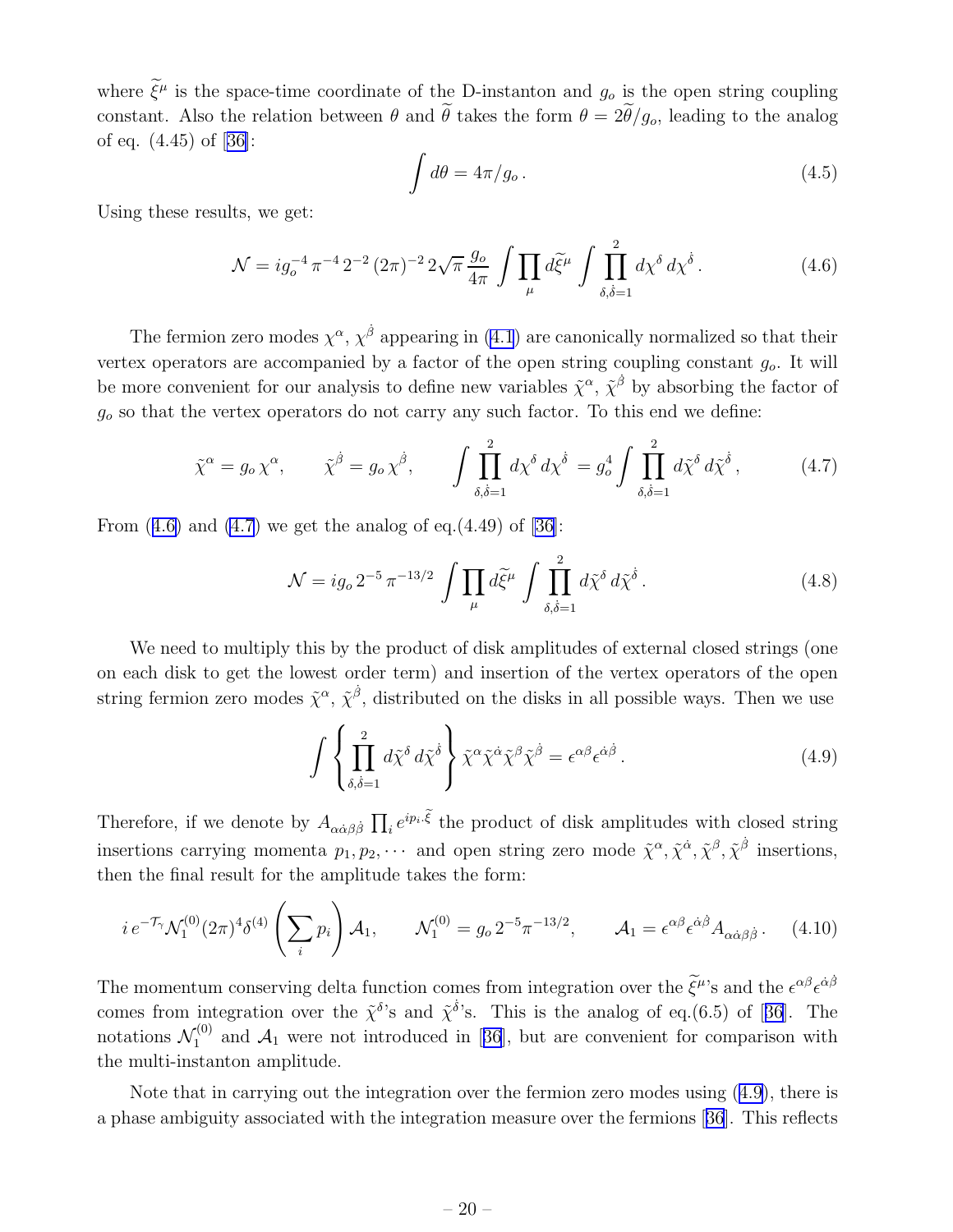<span id="page-22-0"></span>theambiguity associated with the sign factors  $\sigma_{\gamma}$  in ([3.7\)](#page-17-0). However, we show in appendix [C](#page-49-0) that this choice is correlated with the sign of the multi-instanton contribution analyzed in §4.2. In particular, [\(4.9](#page-21-0)) is compatible with [\(4.21](#page-23-0)). If on the other hand we have a sign  $\sigma_{\gamma}$  on theright hand side of ([4.9\)](#page-21-0), then ([4.21\)](#page-23-0) will get an extra factor of  $\sigma_{\gamma}^{k-1}$  and  $\mathcal{A}_1$  given in [\(4.10](#page-21-0)) (and its generalization for multi-instanton amplitudes) will get a factor of  $\sigma_{\gamma}$ . Therefore the k instanton contribution will get an extra factor of  $(\sigma_\gamma)^k = \sigma_{k\gamma}$ . For a given  $\gamma$ , this phase can be absorbed into the shift in the RR scalar field appearing in the axionic coupling  $e^{-2\pi i k\Theta_{\gamma}}$ accompanying the k instanton amplitude. Our choice of sign, encoded in  $(4.9)$  and  $(4.21)$  will turn out to agree with [\(3.5](#page-16-0)), [\(3.7](#page-17-0)) for the choice  $\sigma_{k\gamma} = 1$  for a given  $\gamma$  and all k. However, the compatibility condition described below([3.7\)](#page-17-0) shows that this choice cannot be made for all  $\gamma$  simultaneously. It should be possible to see the origin of this compatibility condition by carefully analyzing the contribution from multiple instantons carrying mutually non-local charges. But this has not been done so far and we shall not discuss the  $\sigma_{\gamma}$  factors any further.

#### 4.2 Multiple instantons

Let us now describe the computation of the overall normalization of  $k$  instanton amplitude whichis expected to capture the k-th term in the sum in  $(3.7)$  $(3.7)$ . The normalization factor is given by the exponential of the annulus amplitude for open strings living on the configuration of k identical instantons. To compute it, we shall follow the procedure described in [\[37](#page-58-0)].

At the initial stage, we can analyze this system by regarding the open string spectrum as  $k<sup>2</sup>$  copies of that on a single instanton. This leads to the analog of  $(4.3)$ :

$$
\mathcal{N}_k = i (2\pi)^{-2k^2} (2\sqrt{\pi})^{k^2} \int \prod_{a=0}^{k^2-1} \left\{ \prod_{\mu=0}^3 d\xi_a^\mu \right\} \left\{ \prod_{\delta,\dot{\delta}=1}^2 d\chi_a^{\delta} d\chi_a^{\dot{\delta}} \right\} e^S \Bigg/ \int \prod_{b=0}^{k^2-1} D\theta_b \,. \tag{4.11}
$$

The main distinction from  $(4.3)$  is the inclusion of the  $e^{S}$  factor. At quadratic order the action vanishes, but in order to integrate over the non-abelian modes we need to include higher order terms in the action.

Next we change variables from  $\theta_b$  to the parameters  $\widetilde{\theta}_b$  of the rigid  $U(k)$  symmetry group livingon the D-instanton. This relation takes the form  $\theta_b = 2\theta_b/g_o$ , and we get, as in ([4.5\)](#page-21-0),

$$
\int \prod_{b=0}^{k^2-1} D\theta_b = 2^{k^2} (g_o)^{-k^2} \int \prod_{b=0}^{k^2-1} D\widetilde{\theta}_b.
$$
\n(4.12)

In this integral,  $\widetilde{\theta}_0$  represents the  $U(1)$  generator. Since the correctly normalized generator of  $U(1)$  is  $I_k/\sqrt{k}, \tilde{\theta}_0$  has period  $2\pi\sqrt{k}$  and integration over  $\tilde{\theta}_0$  produces the factor of  $2\pi\sqrt{k}$ . The rest of the  $\tilde{\theta}_a$  parametrize the group  $SU(k)$ , but since  $U(k) = (SU(k) \times U(1))/\mathbb{Z}_k$ , integration over the  $\tilde{\theta}_a$ 's for  $1 \le a \le (k^2 - 1)$  produces the volume of the group  $SU(k)/\mathbb{Z}_k$ . This gives

$$
\mathcal{N}_k = i(2\pi)^{-2k^2} (2\sqrt{\pi})^{k^2} 2^{-k^2} (g_o)^{k^2} \frac{1}{2\pi\sqrt{k}} \frac{1}{V_{SU(k)/\mathbb{Z}_k}} \int \prod_{a=0}^{k^2-1} \left\{ \prod_{\mu=0}^3 d\xi_a^\mu \right\} \left\{ \prod_{\delta,\delta=1}^2 d\chi_a^\delta d\chi_a^\delta \right\} e^S.
$$
\n(4.13)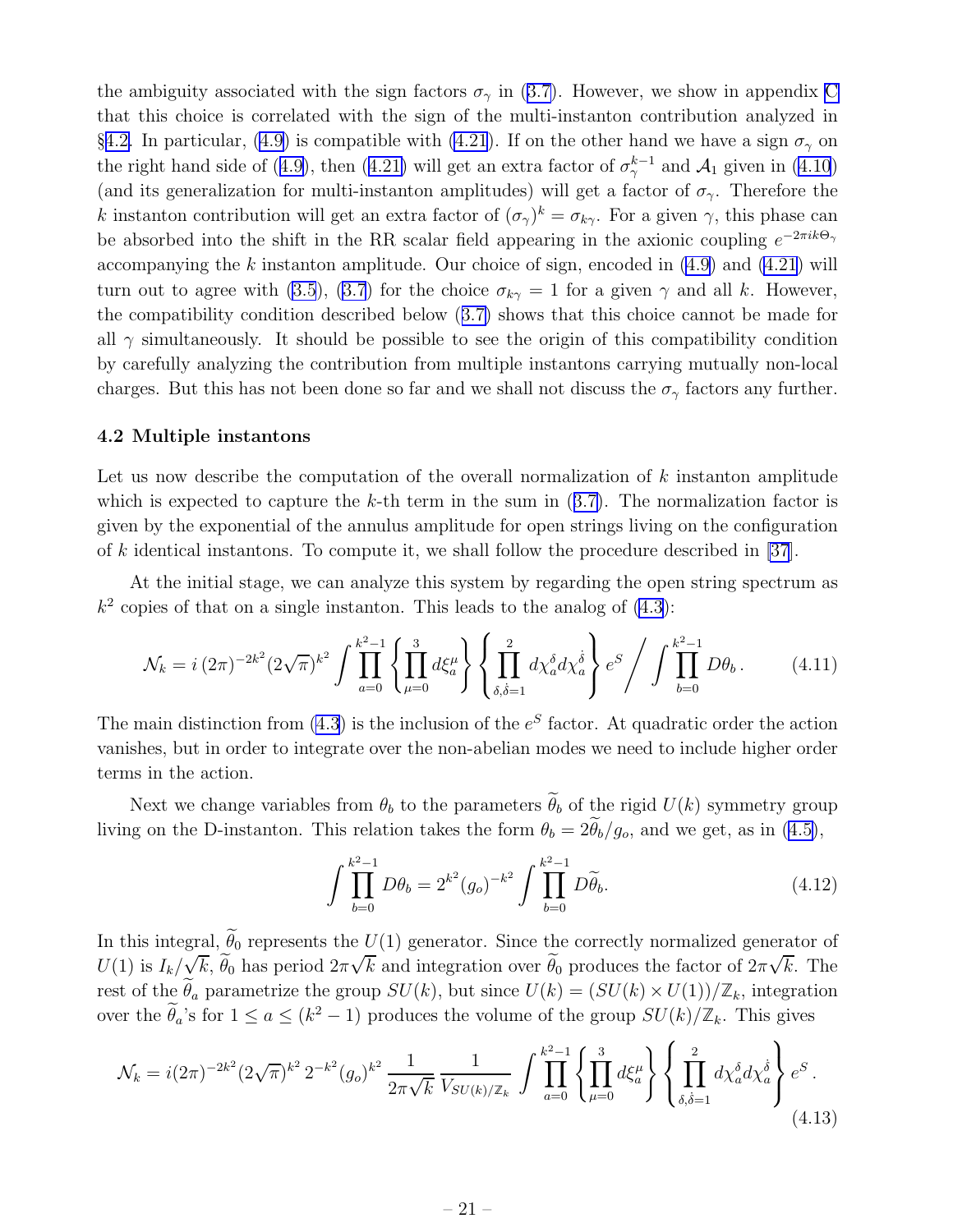<span id="page-23-0"></span>Since the action does not depend on the center of mass coordinates  $\xi_0^{\mu}$  $y_0^{\mu}$  and  $\chi_0^{\alpha}$ , we can factor out these integrals and relate them to the location  $\tilde{\xi}^{\mu}$  of the 'center of mass' of the D-instanton system and the fermion zero modes  $\tilde{\chi}^{\alpha}$  normalized so that their vertex operators do not carry any factor of the open string coupling constant. These relations take the form,

$$
\xi^{\mu} = \sqrt{k} g_o^{-1} \pi^{-1} 2^{-1/2} \tilde{\xi}^{\mu}, \qquad \tilde{\chi}^{\alpha} = g_o \chi^{\alpha}, \qquad (4.14)
$$

generalizing [\(4.4](#page-20-0))and ([4.7\)](#page-21-0). The extra factor of  $\sqrt{k}$  in the relation between  $\xi^{\mu}$  and  $\tilde{\xi}^{\mu}$  can be traced to the fact that the Chan-Paton factor accompanying the correctly normalized vertex operatorfor  $\xi^{\mu}$  is given by  $1/\sqrt{k}$  times the identity matrix [[37\]](#page-58-0). Therefore ([4.13\)](#page-22-0) can be rewritten as:

$$
\mathcal{N}_k = i \mathcal{N}_k^{(0)} \int \prod_{\mu=0}^3 d\tilde{\xi}^\mu \prod_{\delta,\dot{\delta}=1}^2 d\tilde{\chi}^\delta d\tilde{\chi}^{\dot{\delta}}, \qquad (4.15)
$$

where,

$$
\mathcal{N}_k^{(0)} = (2\pi)^{-2k^2} (2\sqrt{\pi})^{k^2} \left(\frac{\sqrt{k}}{g_o \pi \sqrt{2}}\right)^4 2^{-k^2} (g_o)^{k^2} \frac{1}{2\pi \sqrt{k}} \frac{1}{V_{SU(k)/\mathbb{Z}_k}} g_o^4
$$
\n
$$
\times \int \prod_{a=1}^{k^2-1} \left\{ \prod_{\mu=0}^3 d\xi_a^\mu \right\} \left\{ \prod_{\delta,\delta=1}^2 dx_a^\delta dx_a^\delta \right\} e^S.
$$
\n(4.16)

The action S appearing in (4.16) is given by the dimensional reduction of  $\mathcal{N} = 1$  supersymmetric Yang-Mills theory in four dimensions, with canonically normalized kinetic terms, to zero dimensions. Therefore, it has a quartic interaction involving  $\xi_a^{\mu}$  with coefficient  $g_{YM}^2/4$ and a  $\xi-\chi-\chi$  Yukawa coupling with coefficient  $g_{YM}$  where  $g_o = \sqrt{2} g_{YM}$  [[49](#page-59-0), [50](#page-59-0)]. We can remove the dependence of S on  $g<sub>o</sub>$  by making a change of integration variables

$$
x_a^{\mu} = g_o^{1/2} \xi_a^{\mu}, \qquad y_a^{\alpha} = g_o^{1/4} \chi_a^{\alpha}, \qquad y_a^{\dot{\alpha}} = g_o^{1/4} \chi_a^{\dot{\alpha}}, \tag{4.17}
$$

and define

$$
X^{\mu} = x_a^{\mu} T^a, \qquad Y^{\alpha} = y_a^{\alpha} T^a, \qquad Y^{\dot{\alpha}} = y_a^{\dot{\alpha}} T^a, \tag{4.18}
$$

where the generators  $T^a$  are normalized as  $\text{Tr} (T^a T^b) = \delta^{ab}$ . In terms of these variables, we have:

$$
S = \frac{1}{8} \operatorname{Tr} \left( [X_{\mu}, X_{\nu}][X^{\mu}, X^{\nu}] \right) + \frac{1}{\sqrt{2}} \gamma^{\mu}_{\alpha\dot{\beta}} \operatorname{Tr} \left( Y^{\alpha} [X_{\mu}, Y^{\dot{\beta}}] \right) \tag{4.19}
$$

and

$$
\frac{\mathcal{N}_k^{(0)}}{\mathcal{N}_1^{(0)}} = (2\pi)^{-2(k^2-1)} (\sqrt{\pi})^{k^2-1} \frac{k^{3/2}}{V_{SU(k)/\mathbb{Z}_k}} \int \prod_{a=1}^{k^2-1} \left\{ \prod_{\mu=0}^3 dx_a^\mu \right\} \left\{ \prod_{\delta,\dot{\delta}=1}^2 dy_a^\delta dy_a^\dot{\delta} \right\} e^S \,. \tag{4.20}
$$

The integral appearing in this expression can be read out from the conjecture of [\[53\]](#page-59-0) (derived in [\[54\]](#page-59-0))(see eq.(26), (27) of [[53\]](#page-59-0) for  $D = 4$  and N replaced by k). We get

$$
\int \prod_{a=1}^{k^2-1} \left\{ \prod_{\mu=0}^3 \frac{dx_a^{\mu}}{\sqrt{2\pi}} \right\} \left\{ \prod_{\delta,\delta=1}^2 dy_a^{\delta} dy_a^{\delta} \right\} e^S = \frac{2^{k(k+1)/2} \pi^{(k-1)/2}}{2\sqrt{k} \prod_{j=1}^{k-1} j!} \frac{1}{k^2}.
$$
 (4.21)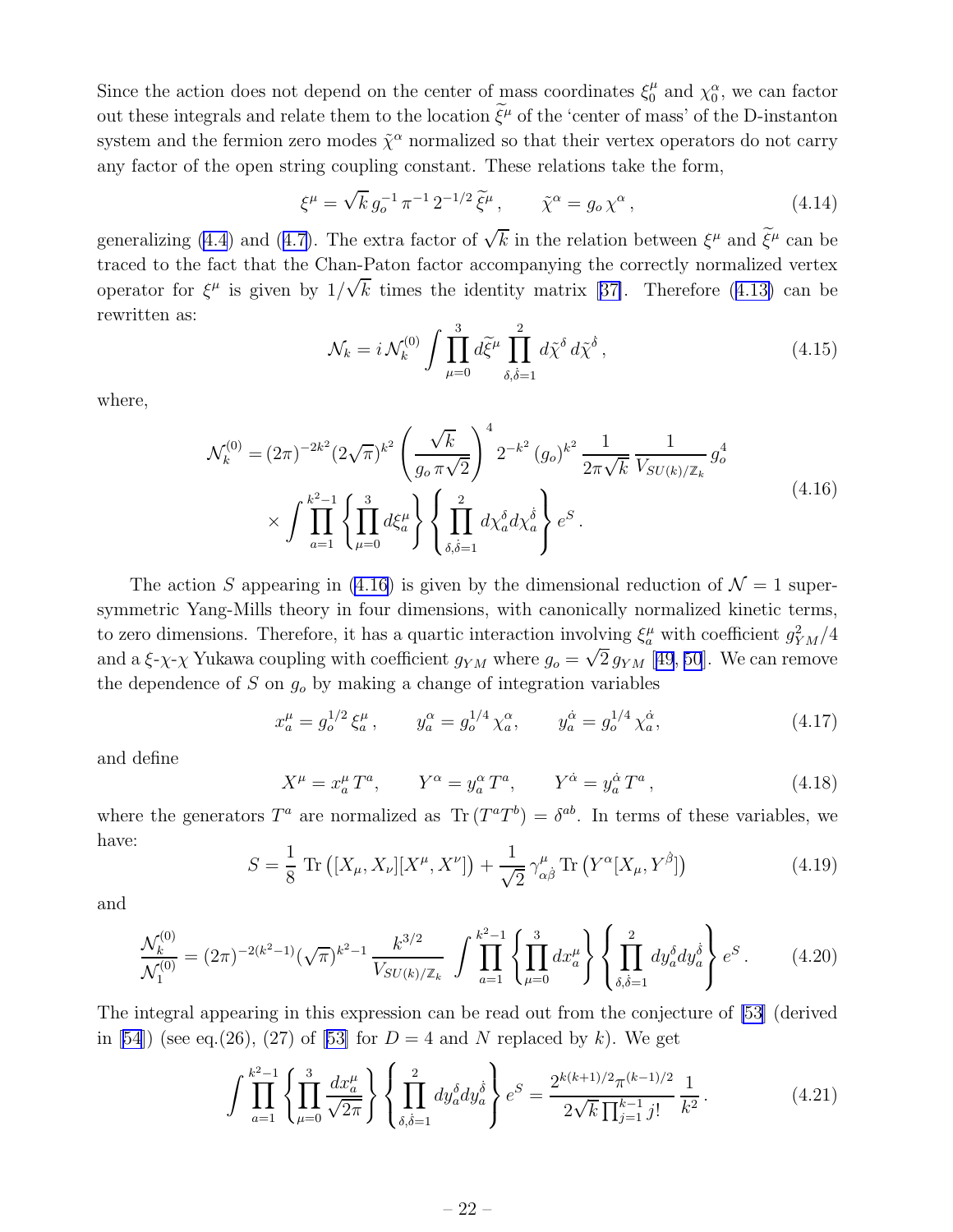<span id="page-24-0"></span>We also have[[55, 56](#page-59-0)] (see[[37\]](#page-58-0) for translation of these results to the normalization convention used here):

$$
V_{SU(k)/\mathbb{Z}_k} = 2^{(k^2 - 1)/2} \frac{2^{(k-1)/2} \pi^{(k-1)(k+2)/2}}{\sqrt{k} \prod_{j=1}^{k-1} j!}.
$$
 (4.22)

Substituting $(4.21)$  $(4.21)$  and  $(4.22)$  into  $(4.20)$  and using  $(4.10)$  we get

$$
\frac{\mathcal{N}_k^{(0)}}{\mathcal{N}_1^{(0)}} = k^{-1/2}, \qquad \mathcal{N}_k^{(0)} = g_o \, 2^{-5} \pi^{-13/2} k^{-1/2} \,. \tag{4.23}
$$

We shall end this section with a few observations:

- 1. The analysis carried out above has been done for the system where all k D2-branes wrap a particular special Lagrangian submanifold in a given homology class  $\gamma$ . Typically there are multiple special Lagrangian submanifolds in a given homology class whose number is given by the DT invariant  $\Omega_{\gamma}$ . For amplitudes that are protected by supersymmetry, all the special Lagrangian submanifolds give the same contribution so that the amplitude is multiplied by  $\Omega_{\gamma}$ . We can also have configurations in which different D2-branes wrap different special Lagrangian submanifolds — these will be discussed below.
- 2. During our analysis we have assumed that the special Lagrangian submanifolds along which the D2-branes are wrapped are rigid, i.e. they cannot be deformed inside the CY 3-fold. It is known that this requires the first homology group of the special Lagrangian submanifold to be trivial[[57\]](#page-59-0). If we relax this assumption, then the instanton will have additional degrees of freedom associated with the motion in the moduli space of this submanifold and we need to integrate over this moduli space. For a single instanton this integral yields the Euler number of the moduli space up to a sign[[58\]](#page-59-0), which coincides with the definition of DT invariant when it does not reduce to a simple counting. However, for multiple instantons the effect will be generically non-trivial since it will add new degrees of freedom to the integral appearing in [\(4.20](#page-23-0)).
- 3.Since the action ([4.19\)](#page-23-0) has no dependence on string coupling, the integral over the  $x_a^{\mu}$  in [\(4.20](#page-23-0))gets contribution from a range of order unity. ([4.17\)](#page-23-0) now shows that  $\xi_a^{\mu}$  integrals get contributions from a range of order  $g_o^{-1/2}$ . On the other hand, the set of  $\xi_a^{\mu}$ 's in the Cartan subalgebra of  $SU(k)$  can be interpreted as the mutual distance between the instantons. Therefore, after taking into account the scaling given in [\(4.14](#page-23-0)) that relates the  $\xi^{\mu}$  variables to physical positions  $\xi^{\mu}$ , we see that the integral in [\(4.20](#page-23-0)) receives contribution from the range when the physical separation between the instantons is of order  $g_o^{1/2}$ . Since it vanishes in the limit of weak string coupling, the instantons fuse into each other in this limit.

The last observation provides an explanation for why the ratio  $\mathcal{N}_k^{(0)}$  $\binom{10}{k}$  /  $\mathcal{N}_1^{(0)}$  $\int_1^{(0)}$  is independent of  $g<sub>o</sub>$ . In general the normalization constant for multiple instantons should contain a factor that is the product of the normalization constant for each instanton, and since  $\mathcal{N}_1^{(0)}$  $\tilde{I}^{(0)}_1$  is proportional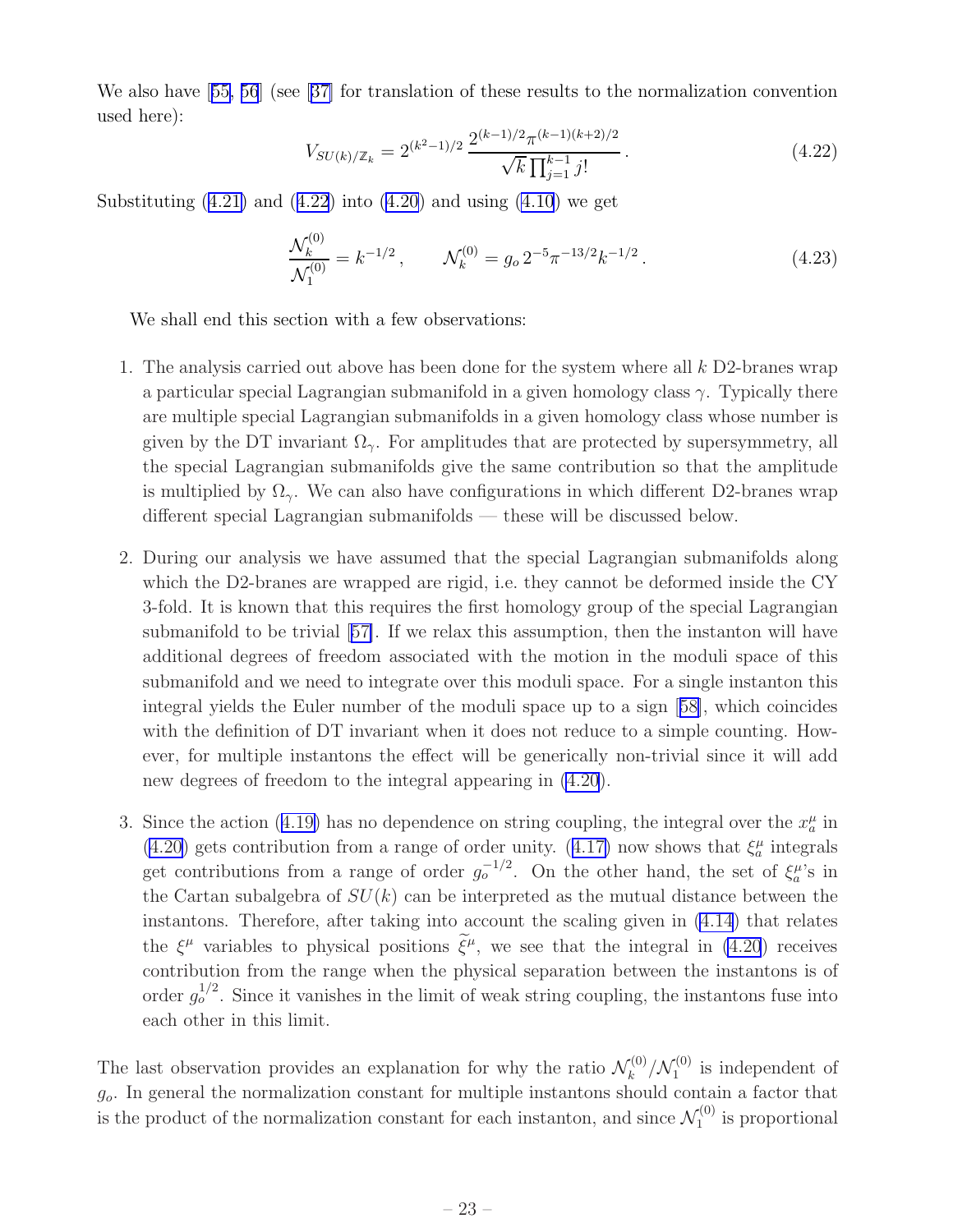<span id="page-25-0"></span>to  $g_o$ , we would expect  $\mathcal{N}_k^{(0)}$ <sup> $\zeta_{k}^{(0)}$ </sup> to be proportional to  $g_o^k$ . However due to appearance of massless open string states on coincident branes, there is extra enhancement from the region of small separation between the instantons, and this is what cancels the extra factors of  $g<sub>o</sub>$ , leading to theresult ([4.23\)](#page-24-0) for  $\mathcal{N}_k^{(0)}$  $\int_k^{(0)}/\mathcal{N}_1^{(0)}$  $I_1^{(0)}$  that is independent of  $g_o$ .

This situation can be contrasted with the case when we have multi-instanton system with different instantons wrapped on different special Lagrangian submanifolds. In this case even in the limit of weak string coupling, the separation between the branes remain fixed and there is no extra enhancement. The only exception are the points where the submanifolds intersect. However, as long as the intersection is transverse, there are no tachyonic or massless open string modes at the intersection points and we do not expect any enhancement. Therefore, contributions from such configurations will always be suppressed by powers of the string coupling. Furthermore, if the wrapped cycles belong to different homology classes  $\gamma_1$  and  $\gamma_2$ , then  $|Z_{\gamma_1}| + |Z_{\gamma_2}|$  will typically be larger than  $|Z_{\gamma_1+\gamma_2}|$ . Thus, the contribution from such configurations, being proportional to  $e^{-\mathcal{T}_{\gamma_1}-\mathcal{T}_{\gamma_2}}$ , will be exponentially suppressed compared to the contribution proportional to  $e^{-\mathcal{T}_{\gamma_1+\gamma_2}}$  from an instanton wrapping a cycle in the homology class  $\gamma_1 + \gamma_2$ .<sup>8</sup>

## 5. Strategy for computing D-instanton corrections to the metric

In this section we shall describe the general strategy for computing the D-instanton contribution to the moduli space metric. Since for massless scalars the two and three-point amplitudes vanish, one needs to compute the four and higher point amplitudes for finding corrections to the effective action, including the moduli space metric. However, we shall show that by exploiting the momentum non-conservation on individual disk amplitudes, we can compute the leading correction to the metric by examining the two-point function of a pair of scalars. The latter can be non-zero before imposing momentum conservation and can be further decomposed into a product of two disk amplitudes, each with one scalar and a pair of fermion zero modes. A similar analysis can be carried out for scalars obtained by dualizing the two-form fields.

#### 5.1 Scalar amplitudes

Let us suppose that the action contains a term of the form:

$$
-\frac{1}{2} \int d^4x \, G_{ij}(\vec{\varphi}) \, \partial_\mu \varphi^i \partial^\mu \varphi^j , \qquad (5.1)
$$

<sup>8</sup>As discussed already in §[3,](#page-14-0) the full D-instanton corrected metric and, in particular, the one given in [\(B.1](#page-45-0)) does have such exponentially suppressed contributions. It is natural to expect that these contributions also appear in the components of the Riemann tensor which are expected to be directly related to four-point amplitudes in string theory[[1\]](#page-56-0). However, the action of such multi-instantons does not saturate the BPS bound. While this raises a puzzle why such terms are present, one can note that similar terms do appear even in ten-dimensional type IIB string theory[[59,](#page-59-0) [11,](#page-57-0) [60\]](#page-59-0).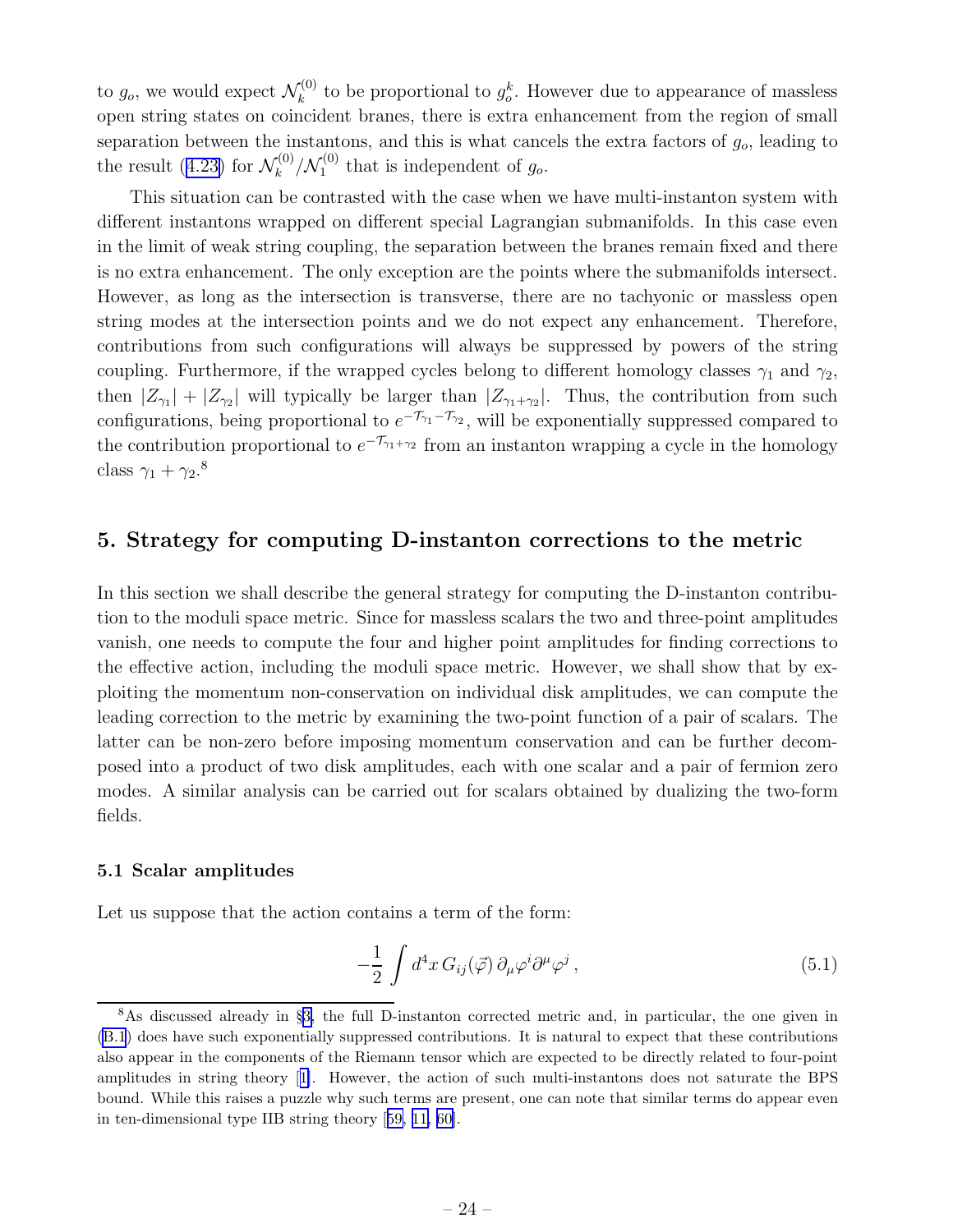<span id="page-26-0"></span>where  $\varphi^i$  are real scalars and  $\vec{\varphi}$  denotes the collection of all the  $\varphi^{i}$ 's. We use the Greek indices  $\mu, \nu, \cdots$  for labelling the four-dimensional space-time indices and the roman indices other than k for labelling the fields.  $k$  will label the instanton number. In the following discussion we shallassume that the fields  $\varphi^i$  are normalized as the primed fields introduced in ([3.9\)](#page-17-0) so that the dependence of various terms on the string coupling  $g_{(4)}$  is simple. In these variables  $G_{ij}(\vec{\varphi})$ is expected to have an expansion of the from:

$$
G_{ij}(\vec{\varphi}) = G_{ij}^{(0)} + \sum_{\gamma} e^{-\mathcal{T}_{\gamma}} H_{ij}^{(\gamma)}(\vec{\varphi}) , \qquad (5.2)
$$

where  $G_{ij}^{(0)}$  is the perturbative metric with an expansion in powers of  $g_{(4)}$ , with the leading tree level term being independent of  $g_{(4)}$ . The term proportional to  $e^{-\mathcal{T}_{\gamma}}$  is the contribution from the topological sector with charge  $\gamma$ .  $\mathcal{T}_{\gamma}$  is proportional to the inverse power of the string coupling  $g_{(4)}$  and  $H_{ij}^{(\gamma)}(\vec{\phi})$  has an expansion in powers of  $g_{(4)}$  with the leading term proportional to  $(g_{(4)})^{1/2}$ . It may even have exponentially suppressed contributions, but importantly  $H_{ij}^{(\gamma)}(\vec{\varphi}) \partial_\mu \varphi^i \partial^\mu \varphi^j$  is invariant under the shift symmetry of the RR moduli. The sole breaking of the shift symmetry comes from the factor  $e^{-\mathcal{T}_{\gamma}}$ , which thus uniquely distinguishes the instanton sector of charge  $\gamma$ . We denote by  $h_{ij}^{(\gamma)}(\vec{\phi})$  the leading term in the expansion of  $H_{ij}^{(\gamma)}(\vec{\phi})$ 

If we denote by  $\phi^i$  the expectation value of  $\varphi^i$  and by  $\lambda^i = \varphi^i - \phi^i$  the fluctuations of  $\varphi^i$ , then by expanding the metric to quadratic order in  $\lambda^i$  we get the scalar field kinetic term:

$$
-\frac{1}{2}\int d^4x \left[ G_{ij}(\vec{\phi}) + \lambda^m \partial_m G_{ij}(\vec{\phi}) + \frac{1}{2}\lambda^m \lambda^n \partial_m \partial_n G_{ij}(\vec{\phi}) \right] \partial_\mu \lambda^i \partial^\mu \lambda^j + \cdots. \tag{5.3}
$$

Since  $\mathcal{T}_{\gamma}$  has inverse power of  $g_{(4)}$ , the leading term proportional to  $e^{-\mathcal{T}_{\gamma}}$  in the expression for  $\partial_m \partial_n G_{ij}(\vec{\phi})$  will come when both derivatives act on  $\mathcal{T}_{\gamma}$  in the exponent in (5.2). Therefore, the leading four- $\lambda^{i}$  term in the action proportional to  $e^{-\mathcal{T}_{\gamma}}$  will be of the form:

$$
-\frac{1}{4} \int d^4x \, e^{-\mathcal{T}_\gamma} \, \partial_m \mathcal{T}_\gamma \, \partial_n \mathcal{T}_\gamma \, h_{ij}^{(\gamma)}(\vec{\phi}) \, \lambda^m \, \lambda^n \, \partial_\mu \lambda^i \partial^\mu \lambda^j \,. \tag{5.4}
$$

Such term in the action induces a contribution to the four-scalar amplitude. Let the  $\alpha$ -th external state represent the scalar  $\epsilon_m^{(\alpha)}\lambda^m$  and carry momentum  $p^{(\alpha)}$ . Then the contribution to the amplitude induced from the action  $(5.4)$  is given by:<sup>9</sup>

$$
\mathcal{A} = (2\pi)^4 \delta^{(4)} \left( \sum_{\alpha} p^{(\alpha)} \right) \left[ \epsilon^{(1)m} \epsilon^{(2)n} \epsilon^{(3)i} \epsilon^{(4)j} \partial_m \mathcal{T}_\gamma \partial_n \mathcal{T}_\gamma h_{ij}^{(\gamma)}(\vec{\phi}) e^{-\mathcal{T}_\gamma} p^{(3)} \cdot p^{(4)} \right. \\
\left. + \text{inequivalent perm. of } (1), (2), (3), (4) \right],
$$
\n
$$
(5.5)
$$

where the field indices  $i, j$  etc. are raised and lowered by the lowest order metric  $G_{ij}^{(0)}$  and its inverse.

<sup>&</sup>lt;sup>9</sup>In order to avoid writing factors of i, in the analysis of this and later sections we shall refer to amplitudes as the ones computed in Euclidean signature, so that the amplitude generated by a term in the action is directly given by that term written in momentum space, without any extra factor.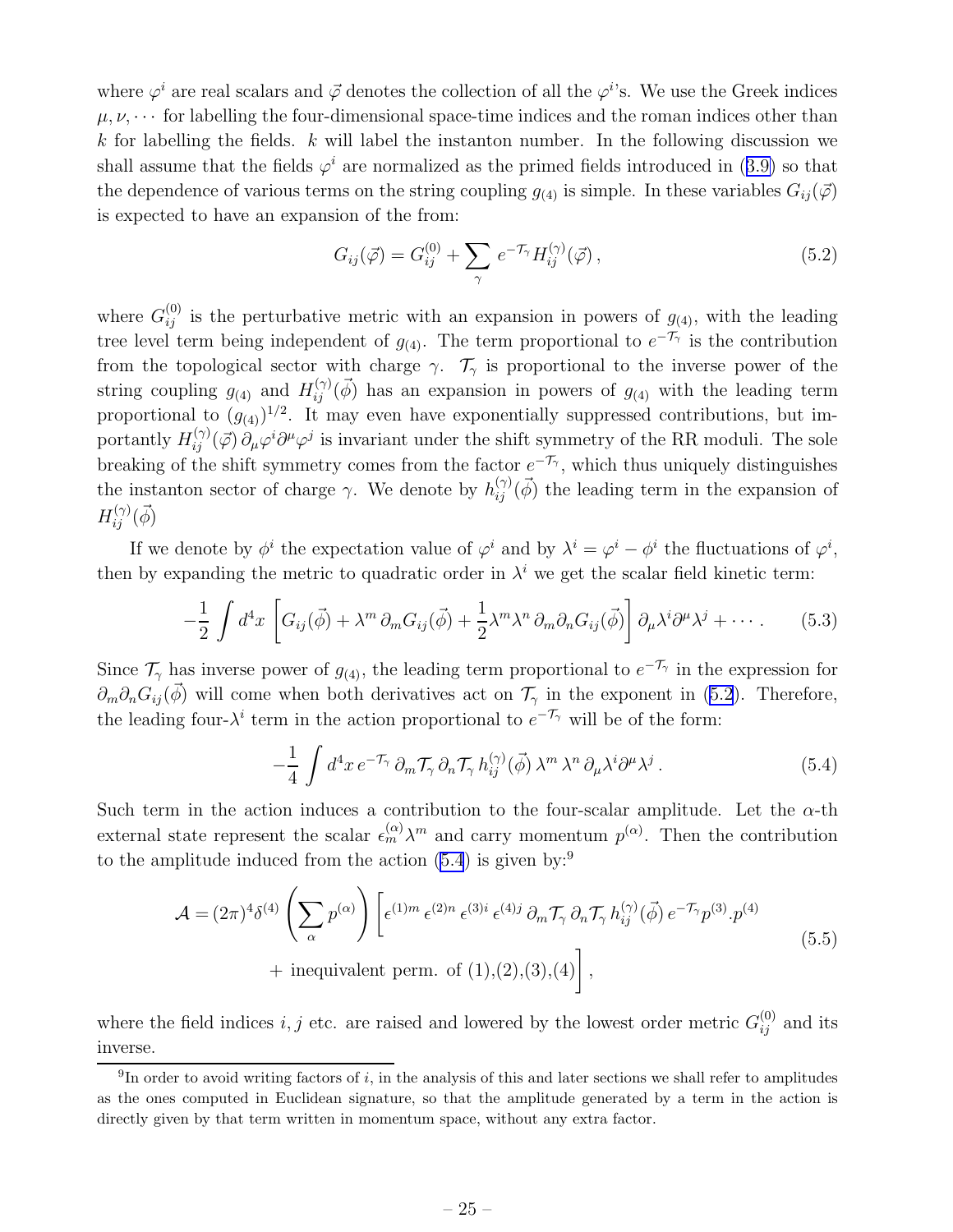<span id="page-27-0"></span>We shall now compare this contribution with the explicit computation of the instanton amplitude. We shall classify terms by the homology classes  $\gamma$  that determine the imaginary part of  $\mathcal{T}_{\gamma}$ , i.e. the dependence on the RR moduli. For a given  $\gamma$ , the amplitude could receive contribution from either single instanton or multiple instantons. In the latter case it follows from the discussion at the end of §[4](#page-19-0) that the leading contribution comes from the configurations where all the instantons wrap the same special Lagrangian submanifold. Therefore, we can have k instantons of charge  $\gamma/k$  wrapping the same cycle, where k is any integer that divides  $\gamma$ . This contribution will be proportional to  $\mathcal{N}_k^{(0)}$  $g_k^{(0)}$  and therefore to  $g_o \sim (g_{(4)})^{1/2}$ , in agreement with the scaling found in  $\S3$  $\S3$  (see below  $(3.9)$ ).

The leading contribution to the four-point amplitude includes, besides the overall normalization constant  $\mathcal{N}_k^{(0)}$  $\mathbf{k}^{(0)}$ , the product of four disk amplitudes each with one closed string vertex operator corresponding to one of the  $\epsilon_m^{(\alpha)} \lambda^m$  combinations, and four open string fermion zero modes distributed among the four disks. Since each disk must carry even number of fermion zero modes, we can either have all four fermion zero modes inserted on one disk, or have two of them on one disk and two of them on another disk. The contribution from the disks without fermion zero mode insertion, and the insertion of the vertex operator corresponding to  $\lambda^m$ is given simply by the derivative of the instanton action with respect to the field inserted, i.e.  $-k \partial_m \mathcal{T}_{\gamma/k} = -\partial_m \mathcal{T}_{\gamma}$ . The factor of k comes from the trace over the Chan-Paton factors on the boundary of the disk. Therefore, the contribution from the amplitude where all four fermion zero modes are inserted on a single disk will have the momentum dependence of the amplitude coming entirely from the fourth disk. However, by Lorentz invariance this must be a function of  $p^2$  where p is the momentum carried by the vertex operator on the fourth disk. Since  $p^2 = 0$ , such an amplitude does not have any momentum dependence and would give rise to a potential term. Since we do not expect instanton corrections to generate any potential, we expect this amplitude to vanish.

Therefore, the only surviving contribution is the one where we have two of the zero modes on one disk, two on another disk, and two disks without zero modes. It will have the structure:

$$
(2\pi)^4 \delta^{(4)} \left( \sum_{\alpha} p^{(\alpha)} \right) \left[ \epsilon^{(1)m} \epsilon^{(2)n} \epsilon^{(3)i} \epsilon^{(4)j} \partial_m \mathcal{T}_\gamma \partial_n \mathcal{T}_\gamma \mathcal{N}_{k,\gamma/k}^{(0)} e^{-\mathcal{T}_\gamma} \mathcal{A}_{ij}^{(k,\gamma/k)} (\vec{\phi}) + \text{inequivalent perm. of } (1), (2), (3), (4) \right],
$$
\n
$$
(5.6)
$$

where  $\mathcal{A}_{ij}^{(k,\gamma/k)}$  is the product of two disk amplitudes, each with a pair of fermion zero mode insertionsand insertion of vertex operators of  $\lambda_i$  or  $\lambda_j$ , contracted with  $\epsilon^{\alpha\beta}\epsilon^{\dot{\alpha}\dot{\beta}}$  as in ([4.10\)](#page-21-0). The superscript  $(k, \gamma/k)$  on A represents that the instanton configuration responsible for the amplitude consists of k instantons each of charge  $\gamma/k$ . The  $\gamma/k$  added to the subscript of  $\mathcal{N}_k^{(0)}$ k is a reflection of the fact that it has implicit dependence on the instanton charge  $\gamma/k$  due to the dependence of  $\mathcal{N}_k^{(0)}$ <sup>(0)</sup>on  $g_o$  via ([4.23\)](#page-24-0) and the charge dependence of  $g_o$  via ([3.17\)](#page-18-0). If  $\Omega_\gamma$ denotes the number of special Lagrangian 3-cycles in homology class  $\gamma$ , then the contribution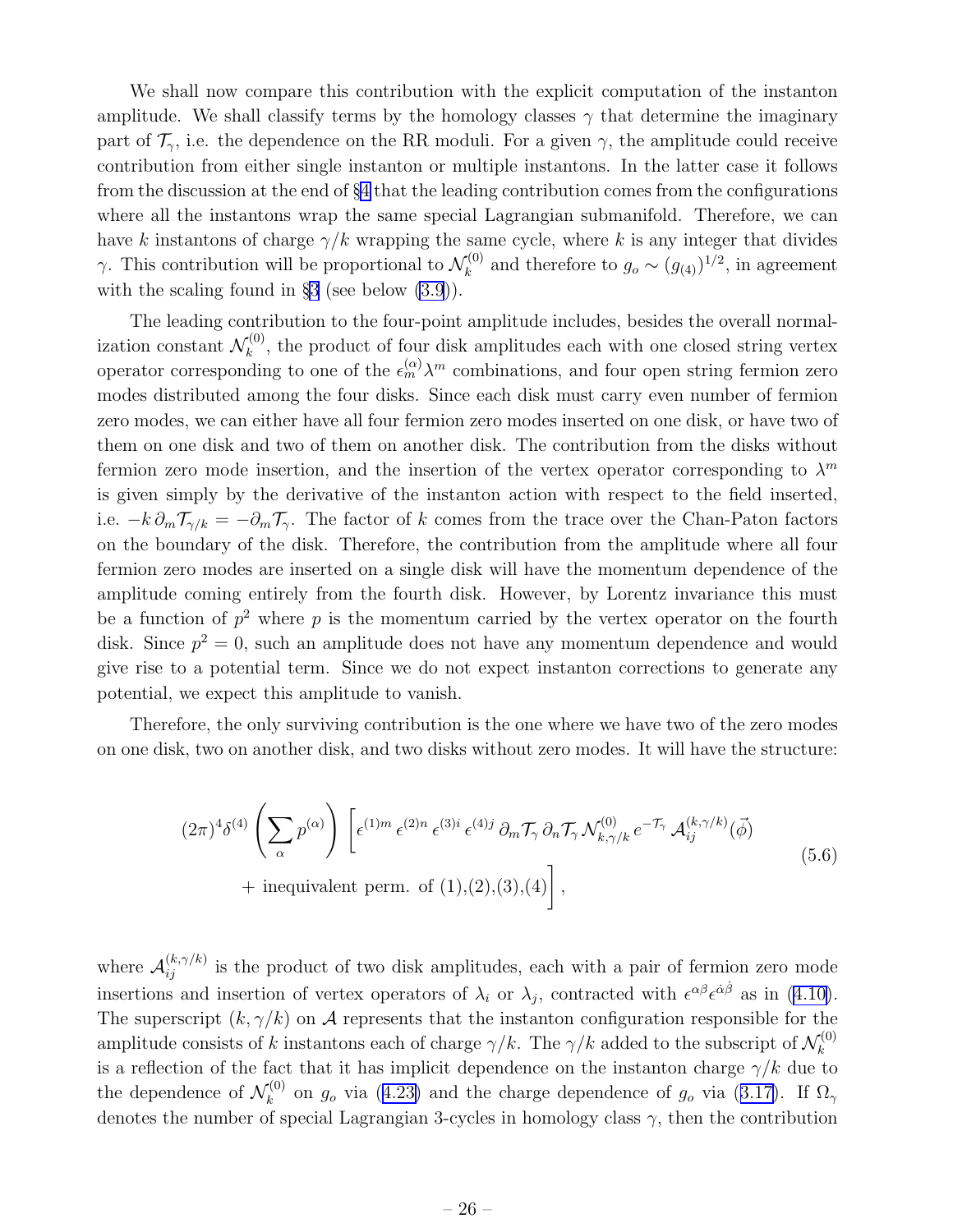<span id="page-28-0"></span>([5.6\)](#page-27-0)is multiplied by  $\Omega_{\gamma/k}$ . Comparing this with ([5.5\)](#page-26-0) we get:<sup>10</sup>

$$
\sum_{k|\gamma} \Omega_{\gamma/k} \mathcal{N}_{k,\gamma/k}^{(0)} \mathcal{A}_{ij}^{(k,\gamma/k)}(\vec{\phi}) = h_{ij}^{(\gamma)} p.p'
$$
\n
$$
\Rightarrow \qquad p.p' \sum_{\gamma} h_{ij}^{(\gamma)} e^{-\mathcal{T}_{\gamma}} = \sum_{\gamma} \Omega_{\gamma} \sum_{k=1}^{\infty} \mathcal{N}_{k,\gamma}^{(0)} \mathcal{A}_{ij}^{(k,\gamma)}(\vec{\phi}) e^{-k\mathcal{T}_{\gamma}} ,
$$
\n(5.7)

where p and p' are the momenta carried by  $\lambda_i$  and  $\lambda_j$ . Therefore the knowledge of  $\mathcal{A}_{ij}^{(k,\gamma)}(\vec{\phi})$ can be used to determine the instanton corrected metric, keeping the leading term in each topological sector. Note however that  $(5.7)$  vanishes for  $p' = -p$ , and so we implicitly need to keep in mind the presence of the extra pair of  $\lambda$ 's that allow momentum to be not conserved. In practice we can just analyze the  $\lambda^i \cdot \lambda^j$  amplitude without using momentum conservation.

There is one important limitation of this approach arising due to possible ambiguities in rewriting the action [\(5.4](#page-26-0)) using integration by parts, or equivalently, rewriting the amplitude ([5.5\)](#page-26-0) using momentum conservation. To examine this, it will be convenient to choose a basis for the field variables so that the instanton action depends on only one of the fields. For example we could take the instanton action itself as a (possibly complex) field variable, and denote by  $\xi$  its fluctuation. Then the action [\(5.4](#page-26-0)) takes the form:

$$
-\frac{1}{4} \int d^4x \, e^{-\mathcal{T}_\gamma} \, h_{ij}^{(\gamma)}(\vec{\phi}) \, \xi^2 \, \partial_\mu \lambda^i \, \partial^\mu \lambda^j \,. \tag{5.8}
$$

Now suppose that  $\lambda^i$  is also  $\xi$ . In that case (5.8) reduces to

$$
-\frac{1}{4}\int d^4x \, e^{-\mathcal{T}_\gamma} \, h_{\xi j}^{(\gamma)}(\vec{\phi}) \, \xi^2 \, \partial_\mu \xi \, \partial^\mu \lambda^j = -\frac{1}{12} \int d^4x \, e^{-\mathcal{T}_\gamma} \, h_{\xi j}^{(\gamma)}(\vec{\phi}) \, \partial_\mu (\xi^3) \, \partial^\mu \lambda^j \,. \tag{5.9}
$$

We can now integrate by parts to write the integrand as proportional to  $\xi^3 \partial_\mu \partial^\mu \lambda^j$  which vanishes once we use the on-shell condition for the field  $\lambda^j$ . This shows that we cannot use the two-point function to compute the leading correction to the metric proportional to  $h_{ij}^{(\gamma)}$  if either i or j represents the fluctuation  $\xi$ . In a general basis of field variables this translates to the statement that we cannot compute components of the metric along the fluctuation directions  $\partial_m \mathcal{T}_{\gamma} \lambda^m$ .

Physically, one can understand the origin of this limitation as follows. Since the S-matrix of string theory determines the action only up to field redefinition, we can consider a field redefinition of the form  $\varphi^m \to \varphi^m + e^{-\mathcal{T}_\gamma} g^m(\vec{\varphi})$  for any set of functions  $g^m(\vec{\varphi})$  without changing the S-matrix. Here we should regard  $\mathcal{T}_{\gamma}$  as a function of the field variables  $\vec{\varphi}$  and not just of the background  $\phi$ . Under this transformation:

$$
d\varphi^m \to d\varphi^m - e^{-\mathcal{T}_\gamma} g^m(\vec{\varphi}) \, \partial_n \mathcal{T}_\gamma \, d\varphi^n + \cdots, \qquad (5.10)
$$

<sup>&</sup>lt;sup>10</sup>Note that a term proportional to  $e^{-k\mathcal{T}_{\gamma}}$  may get contribution from different sources, *e.g.* terms proportional to  $\Omega_{\gamma}$  and  $\Omega_{k\gamma}$ . They are distinct contributions and all of them are included in the sum in (5.7). Using that  $\mathcal{N}_{k,\gamma/k}^{(0)} \sim k^0$  and, as will be established below,  $\mathcal{A}_{ij}^{(k,\gamma/k)} \sim k^{-2}$ , one can reorganize the sum in (5.7) so that we onlyhave the  $k = 1$  term in the sum and  $\Omega_{\gamma}$  is replaced by the rational index  $\overline{\Omega}_{\gamma}$  defined in ([3.8\)](#page-17-0).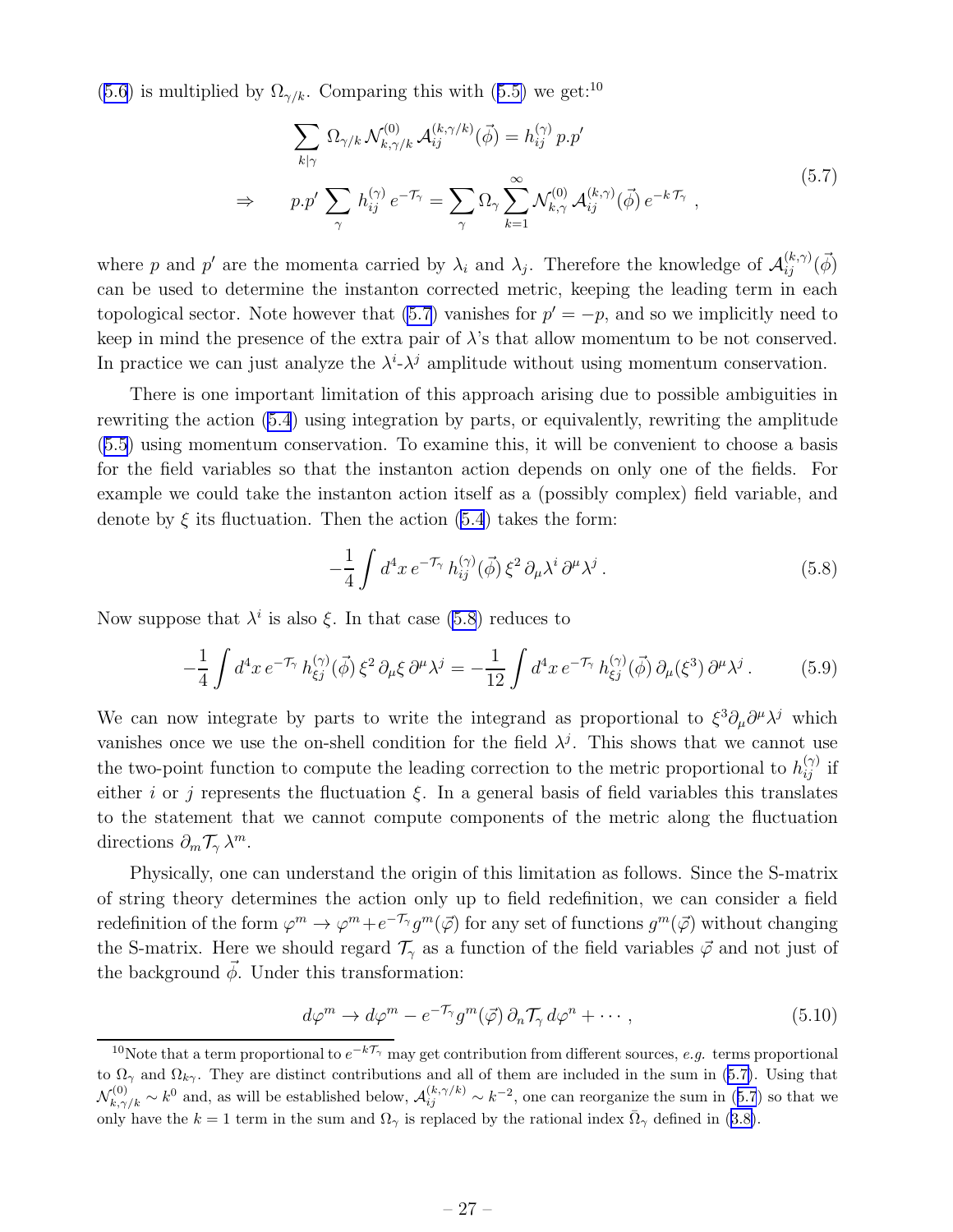<span id="page-29-0"></span>where  $\cdots$  are subleading terms in the power series expansion in  $g_{(4)}$ . Therefore, the leading effect of such transformations on the perturbative terms will be to generate terms in the metric proportional to  $e^{-\mathcal{T}_{\gamma}} \partial_n \mathcal{T}_{\gamma} d\varphi^n$ . This can be used to change the leading terms in the metric proportional to  $d\mathcal{T}_{\gamma}$  from instantons of charge  $\gamma$ . For this reason, terms proportional to  $d\mathcal{T}_{\gamma}$ in the instanton induced metric cannot be computed unambiguously.

#### 5.2 Two-form field and its dualization

In our analysis we shall also encounter a dual version of this problem where instead of scalar fields  $\phi^i$  we have 2-form fields  $B_{i,\mu\nu}$  with action

$$
-\frac{1}{6}\int d^4x G^{ij}(\vec{\varphi})H_{i,\mu\nu\rho}H_j^{\mu\nu\rho}, \qquad H_{i,\mu\nu\rho} = \partial_\mu B_{i,\nu\rho} + \partial_\nu B_{i,\rho\mu} + \partial_\rho B_{i,\mu\nu}.
$$
 (5.11)

When we dualize the 2-form fields into scalar fields, we get back an action of the form given in([5.1\)](#page-25-0) with  $G_{ij}$  given by the inverse of the metric  $G^{ij}$ . Now  $G^{ij}$  has an expansion similar to the one given in([5.2\)](#page-26-0):

$$
G^{ij}(\vec{\phi}) = G^{(0)ij}(\vec{\phi}) + \sum_{\gamma} e^{-\mathcal{T}_{\gamma}} F^{(\gamma)ij}(\vec{\phi}) + \cdots
$$
 (5.12)

If we denote by  $f^{(\gamma)ij}$  the leading term in the expansion of  $F^{(\gamma)ij}(\vec{\phi})$  in powers of  $g_{(4)}$ , we get theanalog of ([5.4\)](#page-26-0) for the leading term in the action proportional to  $e^{-\mathcal{T}_{\gamma}}\lambda^{m}\lambda^{n}H_{i,\mu\nu\rho}H_{i}^{\mu\nu\rho}$  $_{j}^{\mu \nu \rho}.$ 

$$
-\frac{1}{12}\int d^4x\,\partial_m\mathcal{T}_\gamma\,\partial_n\mathcal{T}_\gamma\,f^{(\gamma)ij}\,e^{-\mathcal{T}_\gamma}\,\lambda^m\,\lambda^n\,H_{i,\mu\nu\rho}H_j^{\mu\nu\rho}.
$$
 (5.13)

This leads to a  $\lambda^{m} \lambda^{n} B_{i,\mu\nu} B_{i}^{\mu\nu}$  $j^{\mu\nu}_{j}$  amplitude of the form:

$$
\mathcal{A} = \frac{1}{3} \partial_m \mathcal{T}_{\gamma} \partial_n \mathcal{T}_{\gamma} f^{(\gamma)ij} e^{-\mathcal{T}_{\gamma}} (p^{\mu} b^{\nu \rho} + p^{\nu} b^{\rho \mu} + p^{\rho} b^{\mu \nu}) (p'_{\mu} b'_{\nu \rho} + p'_{\nu} b'_{\rho \nu} + p'_{\rho} b'_{\mu \nu}), \qquad (5.14)
$$

where p, p' are the momenta and  $b_{\mu\nu}$  and  $b'_{\mu\nu}$  are the polarizations of  $B_{i,\mu\nu}$  and  $B_{j,\mu\nu}$ . In this formula we have not explicitly written down the momentum conserving  $\delta$ -function, but it is certainly present.

This needs to be compared with the product of four disk amplitudes, two with insertions of  $\lambda^m$  and  $\lambda^n$  and two with insertions of  $B_{i,\mu\nu}$  and  $B_{j,\mu\nu}$ , and and four fermion zero mode insertions spread among the four disks. In this case using Lorentz invariance one can see that the disk amplitude with just  $B_{i,\mu\nu}$  insertion vanishes unless it also has fermion zero mode insertions. Therefore, we must insert two fermion zero modes on the disk containing  $B_{i,\mu\nu}$  and two fermion zero modes on the disk containing  $B_{j,\mu\nu}$ . Following the same logic as in the case of scalar amplitudes, we can now conclude that if for k instantons of charge  $\gamma/k$ , we denote the product of the two disk amplitudes containing  $B_{i,\mu\nu}$  and  $B_{j,\mu\nu}$ , by

$$
\frac{1}{3}\mathcal{B}^{(k,\gamma/k)ij} (p^{\mu}b^{\nu\rho} + p^{\nu}b^{\rho\mu} + p^{\rho}b^{\mu\nu})(p'_{\mu}b'_{\nu\rho} + p'_{\nu}b'_{\rho\nu} + p'_{\rho}b'_{\mu\nu}), \qquad (5.15)
$$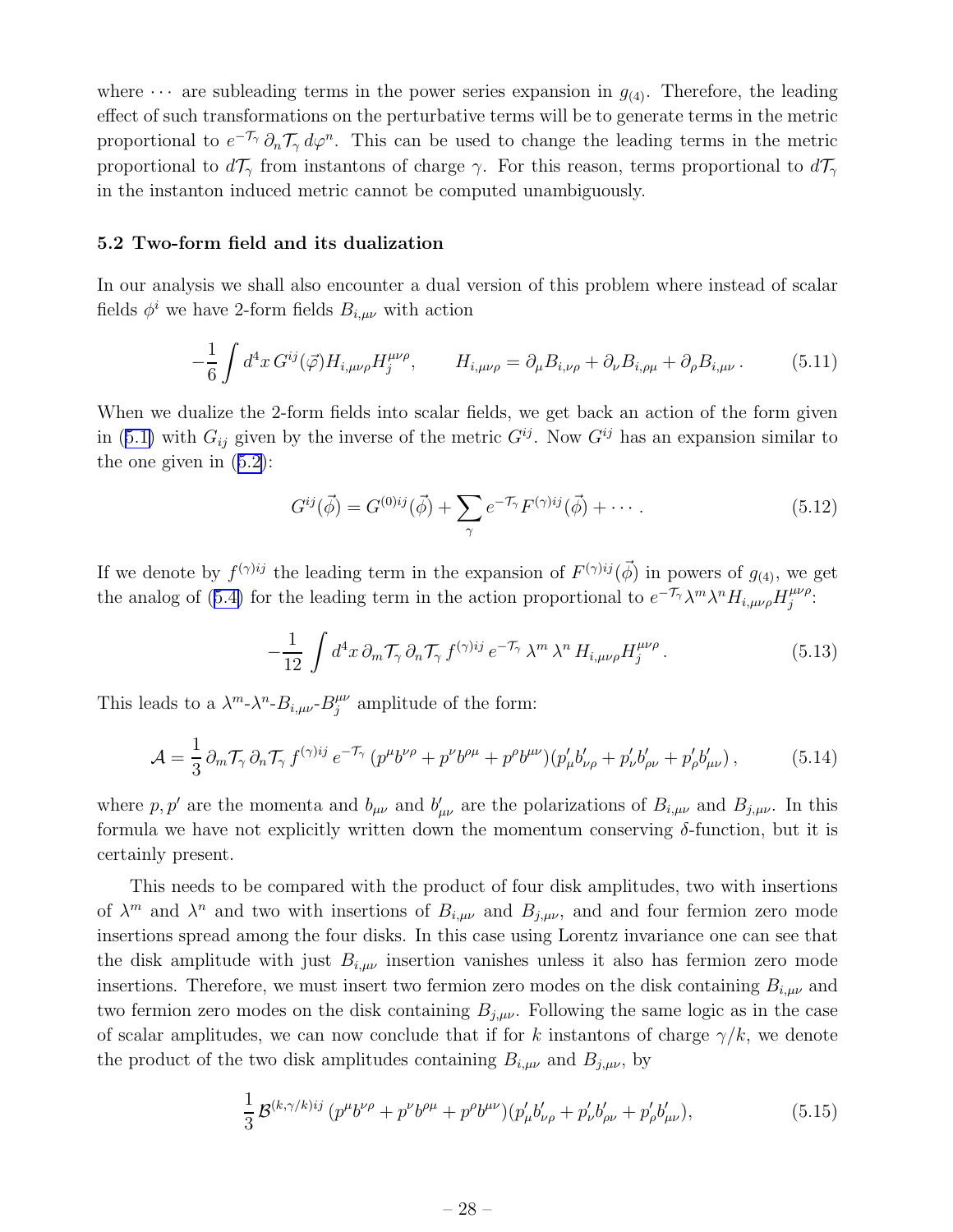<span id="page-30-0"></span>then we have

$$
f^{(\gamma)ij} = \sum_{k|\gamma} \Omega_{\gamma/k} \mathcal{N}_{k,\gamma/k}^{(0)} \mathcal{B}^{(k,\gamma/k)ij} . \qquad (5.16)
$$

Thus, the disk amplitudes induce the following term in the effective action

$$
-\frac{1}{6}\sum_{\gamma}\Omega_{\gamma}\sum_{k=1}^{\infty}\int d^4x\,e^{-k\mathcal{T}_{\gamma}}\mathcal{N}_{k,\gamma}^{(0)}\mathcal{B}^{(k,\gamma)ij}\,H_{i,\mu\nu\rho}H_j^{\mu\nu\rho}.
$$
 (5.17)

Since in four space-time dimensions a 2-form field  $B_{\mu\nu}$  is dual to a scalar, we can express the instanton correction (5.17) to the action as a correction to the metric of the dual scalar field. Let us recall the rules for the duality transformation and derive their consequences for the instanton corrections. Suppose that we have an action of the form:

$$
\int d^4x \left( -\frac{f}{12} H_{\mu\nu\rho} H^{\mu\nu\rho} + \frac{1}{6} \epsilon^{\mu\nu\rho\tau} H_{\mu\nu\rho} A_{\tau} \right), \tag{5.18}
$$

where  $f$  and the one-form  $A$  could be functions of other fields. Then we introduce the dual scalar field  $\tilde{\sigma}$  via the relation

$$
H^{\mu\nu\rho} = f^{-1} \epsilon^{\mu\nu\rho\tau} \left( \partial_{\tau} \tilde{\sigma} + A_{\tau} \right), \tag{5.19}
$$

and replace the action (5.18) by:

$$
-\frac{1}{2} \int d^4x f^{-1} \left(\partial_\mu \tilde{\sigma} + A_\mu\right) \left(\partial^\mu \tilde{\sigma} + A^\mu\right). \tag{5.20}
$$

In this case the equation of motion of  $B_{\mu\nu}$  derived from the action (5.18) is automatically satisfied by (5.19), whereas the Bianchi identity  $dH = 0$  becomes the equation of motion of  $\tilde{\sigma}$ derived from the action (5.20).

Note that the actions  $(5.18)$  and  $(5.20)$  are not equal. If however we deform the action (5.18) by deforming the function f by  $\delta f$ , then, to first order in  $\delta f$ , the deformation of the scalar action can be computed simply by expressing the deformation of (5.18) using the relation (5.19). To see this, suppose f is deformed to  $f + \delta f$ . Then according to (5.20) the deformed scalar action will be

$$
-\frac{1}{2}\int d^4x \left(f+\delta f\right)^{-1} \left(\partial_\mu\tilde{\sigma} + A_\mu\right) \left(\partial^\mu\tilde{\sigma} + A^\mu\right)
$$
  
=\left.-\frac{1}{2}\int d^4x f^{-1} \left(\partial\_\mu\tilde{\sigma} + A\_\mu\right) \left(\partial^\mu\tilde{\sigma} + A^\mu\right) + \frac{1}{2}\int d^4x f^{-2} \delta f \left(\partial\_\mu\tilde{\sigma} + A\_\mu\right) \left(\partial^\mu\tilde{\sigma} + A^\mu\right). (5.21)

On the other hand, evaluating the deformation of (5.18) using (5.19), we get

$$
-\frac{1}{12} \int d^4x \,\delta f \, H_{\mu\nu\rho} H^{\mu\nu\rho} = -\frac{1}{12} \int d^4x \,\delta f \, f^{-2} \, \epsilon_{\mu\nu\rho\tau} (\partial^\tau \tilde{\sigma} + A^\tau) \epsilon^{\mu\nu\rho\tau'} (\partial_{\tau'} \tilde{\sigma} + A_{\tau'})
$$
\n
$$
= \frac{1}{2} \int d^4x \,\delta f \, f^{-2} \, (\partial^\mu \tilde{\sigma} + A^\mu) \, (\partial_\mu \tilde{\sigma} + A_\mu) \,, \tag{5.22}
$$

which agrees with the deformation  $(5.21)$ . This observation will be useful for us since this means that in order to rewrite the correction (5.17) in terms of scalar fields, we simply have to express it in terms of the scalars using the perturbative relation between the three-form H and the dual scalar field.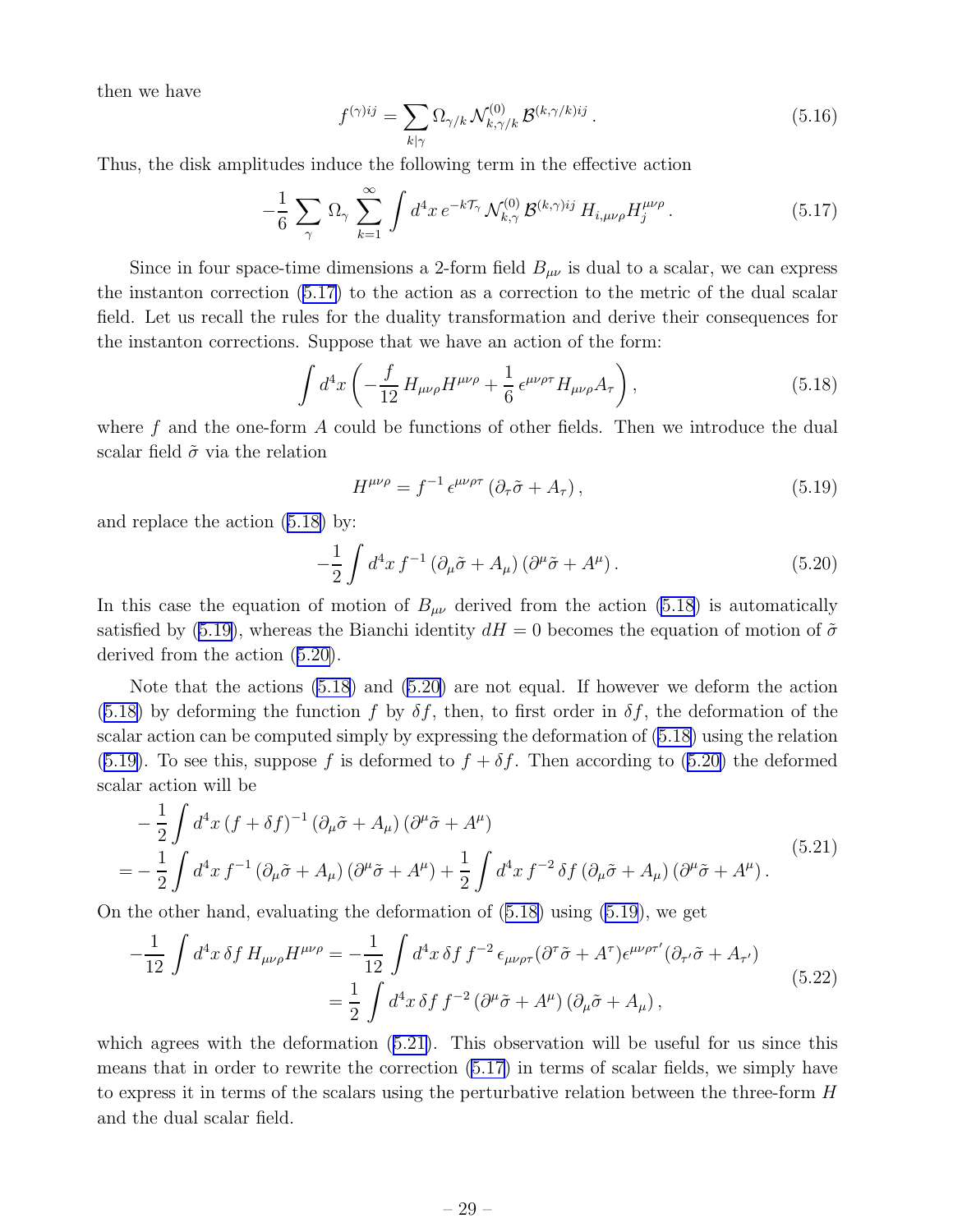#### <span id="page-31-0"></span>6. Explicit computation of D-instanton corrections

The goal of this section is to determine the D-instanton correction to the metric on the hypermultiplet moduli space from the computation of amplitudes in string theory. We shall first outline the general strategy and then turn to the computation of different components of the metric.

#### 6.1 General strategy

Our main tool for computing the metric will be [\(5.7](#page-28-0)). For this we need to compute  $\mathcal{A}_{ij}^{(k,\gamma)}$ , the product of two disk amplitudes, each with one closed string vertex operator and two fermion zero modes. Furthermore, since we are looking for a contribution where each disk gives one power of momentum, one of the zero modes must carry dotted index and the other one should carry undotted index so that we get a contribution proportional to  $p_{\mu}(\gamma^{\mu})_{\alpha\dot{\beta}}$ . To compute such disk amplitudes, we shall use the upper half plane description of the disk, insert the closed string vertex operator at i, the vertex operator for the undotted zero mode at the origin and that of the dotted zero mode at a point z on the real axis, and integrate over z. Whether we take the dotted vertex operator to be the integrated one or the undotted vertex operator to be the integrated one is a matter of choice and the final result does not depend on this choice. Also the vertex operators of the zero modes can be represented either as holomorphic or as anti-holomorphic operators. We take them to be holomorphic and in the  $(0, -1/2)$  picture, and the closed string vertex operator in the  $(-1,0)$  or  $(-1/2,-1/2)$  picture so that the total picture number of all the vertex operators adds up to −2. In order to fix the normalization of the closed string vertex operators so that they represent the fields appearing in [\(3.1](#page-15-0)), [\(3.5](#page-16-0)), we some time need to compute disk one-point function of closed string vertex operators without any zero mode insertion. For such computation we take the closed string vertex operator to be in the  $(-1, -1)$  or  $(-1/2, -3/2)$  picture and insert it at the point i on the upper half plane.

While carrying out the integration over the location  $z$  of the dotted zero mode vertex operator, we may encounter singularities as  $z \rightarrow 0$ , i.e. when the two fermion zero mode operators collide. These can be analyzed carefully using the rules of open string field theory and can be shown to lead to the principal value prescription, but here we shall describe a simpler procedure. If  $\alpha$  and  $\dot{\alpha}$  are the spinor indices carried by the zero modes, then the residue at the pole is proportional to  $\gamma^{\mu}_{\dot{\alpha}}$  $\frac{\mu}{\dot{\alpha}\alpha}$  contracted with  $e^{-\phi}\psi_{\mu}$  — the vertex operator of the bosonic zero mode field associated with translation along the non-compact directions. Therefore, this will produce the amplitude without any insertion of the zero mode fields multiplied by a factor of  $p_\mu \gamma^\mu_{\dot{\alpha}}$  $\frac{\mu}{\dot{\alpha}\alpha}$ . On the other hand, the insertion of a closed string vertex operator without any open string zero mode insertion will produce non-zero result only if the closed string field is along the direction  $\partial_m \mathcal{T}_{\gamma}$ . Hence, the contribution to the effective action of the fluctuating field  $\lambda^m$ will be proportional to  $\partial_\mu \lambda^m \partial_m \mathcal{T}_{\gamma}$ . Since we have argued in §[5](#page-25-0) that at the leading order these contributions are ambiguous, we shall ignore them. This allows us to choose the contour so that it passes on one side of the origin — we shall choose it to pass above the origin. Note that this prescription must be followed for all the amplitudes since individual closed string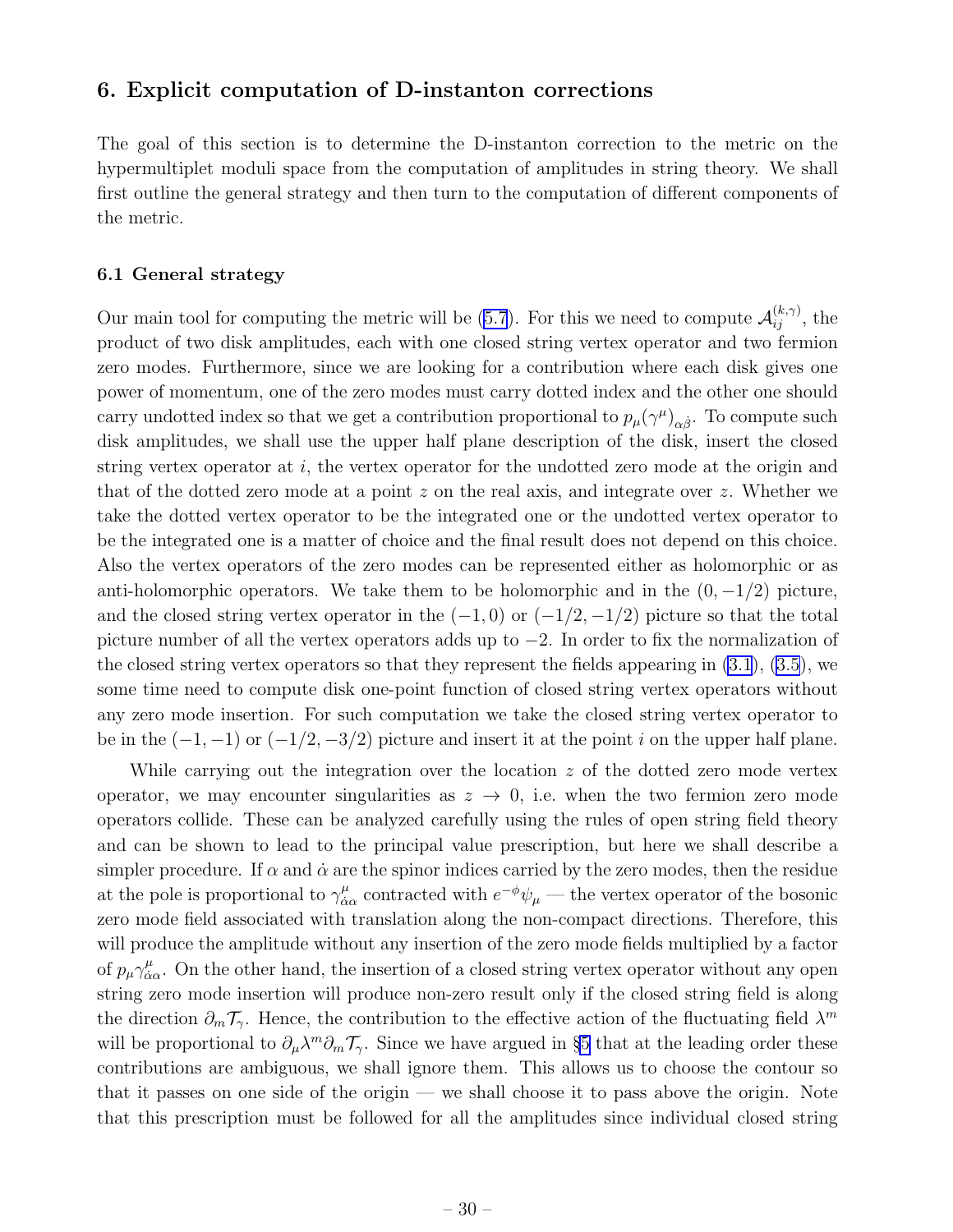<span id="page-32-0"></span>fields are typically not along the direction  $\partial_m \mathcal{T}_{\gamma}$ , and only after taking the sum of all the contributions we can justify ignoring the residue at the origin.

If we denote by  $\lambda^m$  the closed string field whose amplitude we compute, and by  $p_\mu$  the momentum carried by it, then the result of the computation produces a term of the form<sup>11</sup>

$$
i a_m p_\mu \gamma^\mu_{\dot{\alpha}\alpha} \lambda^m \tilde{\chi}^\alpha \tilde{\chi}^{\dot{\alpha}} \,, \tag{6.1}
$$

for some constant  $a_m$ . Note that this result is the same for all k instanton amplitudes since for  $k$  instantons the trace over the Chan-Paton factor gives a factor of  $k$  and the two open string zero modes carry factors of  $1/\sqrt{k}$  each, so that there is no net k-dependence. The product of a pair of such disk amplitudes, one for the field  $\lambda^m$  and another for the field  $\lambda^n$ , carrying momenta  $p_{\mu}$  and  $p'_{\mu}$  respectively, will have the form  $-a_m a_n p_{\mu} p'_{\nu} \gamma^{\mu}_{\dot{\alpha}}$  $\frac{\mu}{\dot{\alpha}\alpha}\gamma^{\nu}_{\dot{\beta}\beta}$ . Using the result ([4.9\)](#page-21-0) that the integration over the fermion zero modes produces a factor of  $\epsilon^{\alpha\beta}\epsilon^{\dot{\alpha}\dot{\beta}}$  and one has  $\epsilon^{\alpha\beta}\epsilon^{\dot{\alpha}\dot{\beta}}\gamma^{\mu}_{\dot{\alpha}}$  $\frac{\mu}{\dot{\alpha}\alpha}\gamma_{\dot{\beta}\beta}^{\nu} = -\text{Tr}(\gamma^{\mu}\gamma^{\nu}) = -2\eta^{\mu\nu}$ , we see that the net contribution to [\(5.7](#page-28-0)) from this particular  $k$  instanton amplitude is given by

$$
2\,\Omega_{\gamma}\,\mathcal{N}_{k,\gamma}^{(0)}\,e^{-k\mathcal{T}_{\gamma}}\,a_{m}\,a_{n}\,p_{\mu}\,p'^{\mu}\,(2\pi)^{4}\,\delta^{(4)}(p+p')\,\lambda^{m}(p)\lambda^{n}(p').\tag{6.2}
$$

The collection of all such amplitudes may be obtained from a term in the effective action of the from:

$$
- \sum_{\gamma} \Omega_{\gamma} \sum_{k=1}^{\infty} \mathcal{N}_{k,\gamma}^{(0)} e^{-k\mathcal{T}_{\gamma}} \sum_{m,n} a_m a_n \int d^4x \, \partial_{\mu} \lambda^m \partial^{\mu} \lambda^n. \tag{6.3}
$$

String theory computation naturally gives the action (6.3) in the background where the four-dimensional string metric is set equal to  $\eta_{\mu\nu}$ . For this metric the coefficient of the EinsteinHilbertterm is  $V/(2\kappa^2)$  where  $\kappa$  has been defined in ([2.20\)](#page-9-0) and V is the volume of  $\mathfrak{Y}$ . On the other hand, the results of §[3](#page-14-0) have been presented in the convention where the fourdimensional canonical metric is set equal to  $\eta_{\mu\nu}$  because this makes the decoupling between the hypermultiplet and the vector multiplet moduli manifest. As shown in([3.2\)](#page-15-0), for this metric the coefficient of the Einstein-Hilbert term is equal to 1. Since the metrics in the two frames are related by a factor of  $2\kappa^2/V$ , the effect of setting the canonical metric to  $\eta_{\mu\nu}$  corresponds to setting the string metric to  $2\kappa^2 \eta_{\mu\nu}/V$ . In this case we need to multiply the kinetic term  $(6.3)$  of the scalar field action by a factor of  $2\kappa^2/V$  and the correction to the effective action takes the form:

$$
-2\kappa^2 V^{-1} \sum_{\gamma} \Omega_{\gamma} \sum_{k=1}^{\infty} \mathcal{N}_{k,\gamma}^{(0)} e^{-k\mathcal{T}_{\gamma}} \sum_{m,n} a_m a_n \int d^4x \, \partial_{\mu} \lambda^m \partial^{\mu} \lambda^n. \tag{6.4}
$$

Comparison of([5.1\)](#page-25-0) and (6.4) now shows that we have a correction to the moduli space metric of the form

$$
\delta(ds^2) = \sum_{\gamma} \Omega_{\gamma} \sum_{k=1}^{\infty} \mathcal{N}_{k,\gamma} e^{-k\mathcal{T}_{\gamma}} \left( \sum_{m} a_m d\lambda^m \right)^2, \qquad \mathcal{N}_{k,\gamma} = 4\kappa^2 V^{-1} \mathcal{N}_{k,\gamma}^{(0)}.
$$
 (6.5)

 $11$ We shall use the convention that while writing an amplitude we also include the fields whose amplitude we compute as multiplicative factors, so that we can directly read out the effective action from the amplitude.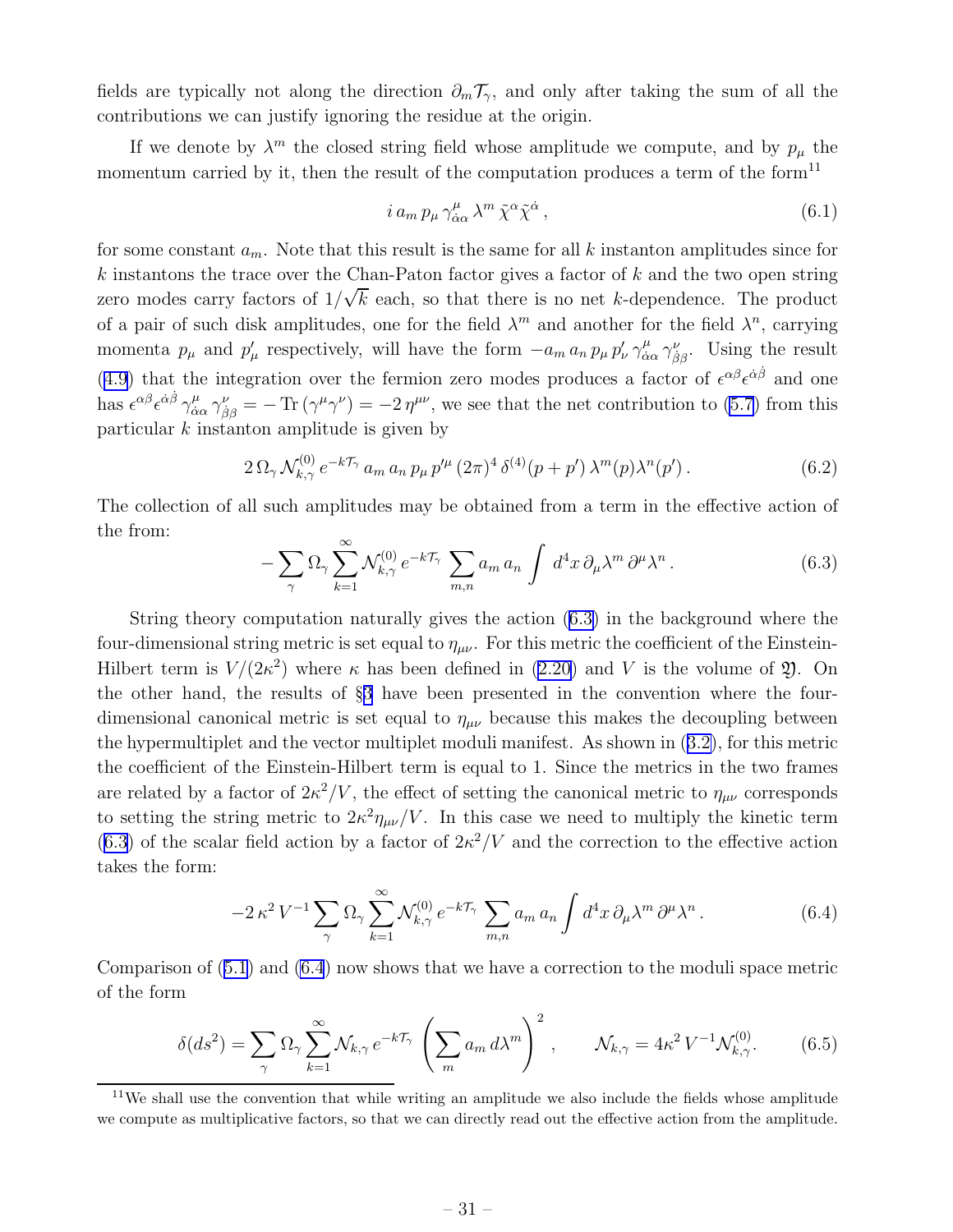<span id="page-33-0"></span>Below, we shall calculate the coefficients  $a_m$  for various fields. But before doing this, let usexpress the coefficient  $\mathcal{N}_{k,\gamma}$  in terms of the variables used in §[3](#page-14-0). Using [\(4.23](#page-24-0)), ([3.16\)](#page-18-0) and ([3.17\)](#page-18-0), we get

$$
\mathcal{N}_{k,\gamma} = 2^{-6} \pi^{-7} k^{-1/2} r^{-5/4} K^{1/4} |Z_{\gamma}|^{-1/2}.
$$
\n(6.6)

We remind the reader that even though the computation of the amplitude is done by regarding the string coupling constant and other moduli as constant background, once we express this inthe form ([6.5\)](#page-32-0), we can regard all the moduli, including those appearing inside the  $a_m$ 's and  $\mathcal{N}_{k,\gamma}$ , as fields. As explained in §[5](#page-25-0), the ability to do this follows from the fact that the leading contribution to the four-point amplitude computed from the metric comes from the dependence of the metric on the moduli through the  $e^{-k\mathcal{T}_{\gamma}}$  factor, and the latter dependence is captured by disk one-point function without any zero mode insertion that appears as common factor in all amplitudes.

In the rest of this section we shall work in the limit in which the CY threefold  $\mathfrak V$  has large size. Since the moduli associated with the size of  $\mathfrak V$  belong to the vector multiplet in type IIA string theory, they cannot affect the metric on the hypermultiplet moduli space. Therefore, the results derived in the large volume limit are exact. We shall also make the further approximation of working to leading order in the string coupling in each charge sector. Since the modulus labelling the string coupling belongs to the hypermultiplet, we do expect non-vanishing corrections to our results at higher order in the string coupling.

#### 6.2 NSNS axion contribution

We shall now compute the contribution to the component of the metric of the scalar field dual to the NSNS 2-form field which is a universal field present in all string theories. For this we need to compute the instanton induced contribution to the disk amplitude with one insertion of the vertex operator of the 2-form field and a pair of vertex operators associated with open string zero modes.

We denote by  $b_{\mu\nu}$  the polarization of the 2-form field  $B_{\mu\nu}$  and take the vertex operator to be in the  $(-1, 0)$  picture, inserted at the point i in the upper half plane. The pair of open string fermion zero mode vertex operators are taken in the  $(0, -1/2)$  picture, inserted at the points 0 and z on the real axis. The 2-form vertex operator in the  $(-1, 0)$  picture in the normalization convention of[[36](#page-58-0)] is given by:

$$
V_B = 2 b_{\mu\nu} c \bar{c} \left( \partial X^{\mu} + i p_{\rho} \psi^{\rho} \psi^{\mu} \right) e^{ip.X} e^{-\bar{\phi}} \bar{\psi}^{\nu}(i) + \cdots \tag{6.7}
$$

The  $\cdots$  terms have non-zero  $\xi$ -η charge and will not contribute to the correlation function. We denote the unintegrated  $-1/2$  picture undotted vertex operator of the open string fermionic mode by

$$
\mathcal{X}^{\alpha} c W_{\alpha}, \qquad W_{\alpha} \equiv e^{-\phi/2} S_{\alpha}, \qquad (6.8)
$$

where $\mathcal{X}^{\alpha}$  is the ten-dimensional representation of the fermion zero mode introduced in ([2.28\)](#page-11-0). The integrated  $-1/2$  picture dotted vertex operator takes the form:

$$
\hat{\mathcal{X}}^{\beta} W_{\beta} = \hat{\mathcal{X}}^{\beta} e^{-\phi/2} S_{\beta} . \tag{6.9}
$$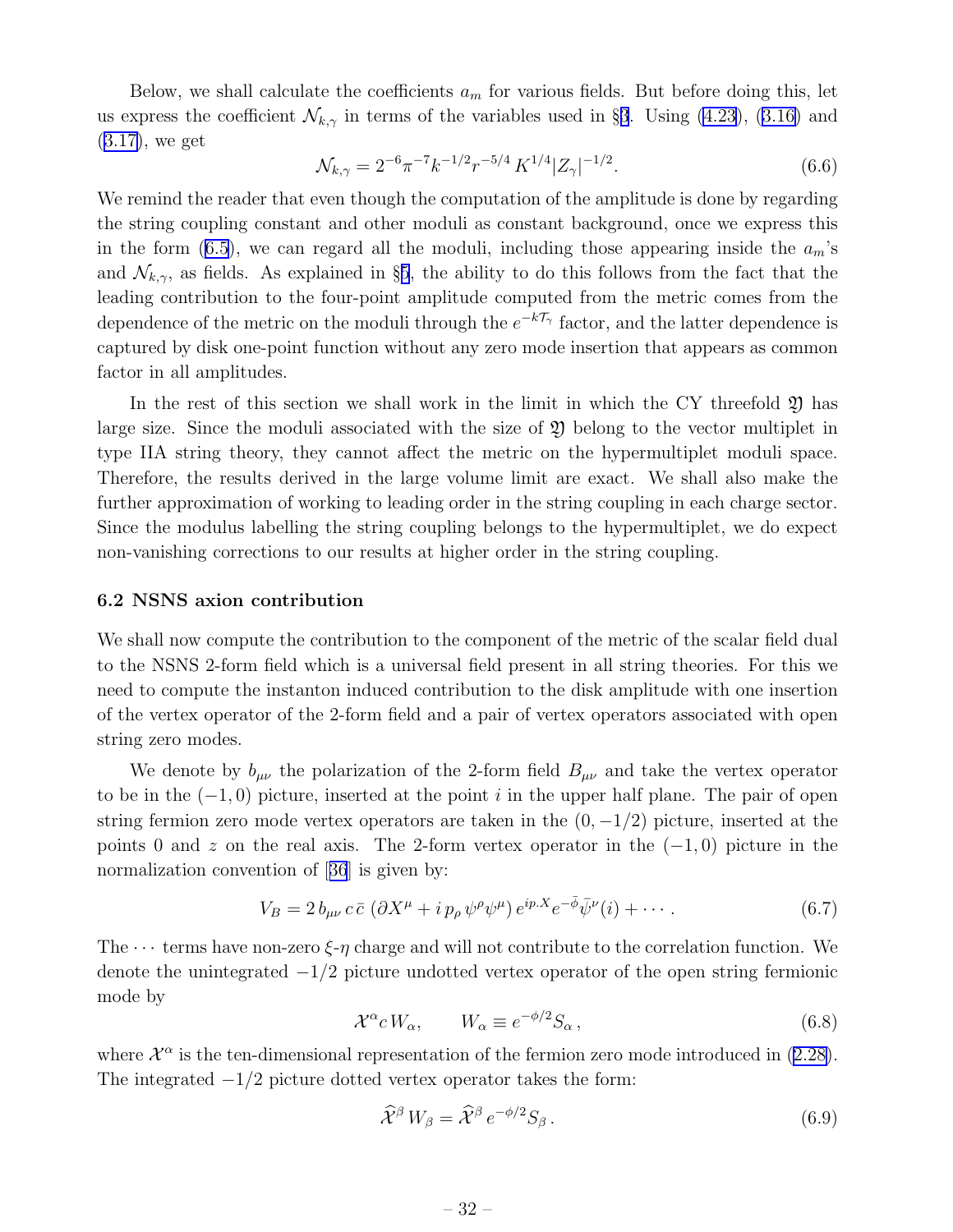<span id="page-34-0"></span>Note that we are using the ten-dimensional description of the zero modes, but eventually we shall transform them into four-dimensional versions by taking  $\mathcal{X}^{\alpha}$  and  $\hat{\mathcal{X}}^{\beta}$  to be  $\eta \otimes \tilde{\chi}^{\alpha}$  and  $\bar{\eta} \otimes \tilde{\chi}^{\dot{\alpha}}$  $\bar{\eta} \otimes \tilde{\chi}^{\dot{\alpha}}$  $\bar{\eta} \otimes \tilde{\chi}^{\dot{\alpha}}$  respectively. Using [\(2.21](#page-9-0)), ([2.22](#page-9-0)), the disk one-point function in the presence of a flat Euclidean D2-brane is given by:

$$
i\pi\kappa T_2 2 b_{\mu\nu} \mathcal{X}^\alpha \widehat{\mathcal{X}}^\beta \int_{-\infty}^{\infty} dz \left\langle c \,\bar{c} \left( \partial X^\mu + i \, p_\rho \, \psi^\rho \psi^\mu \right) e^{ip.X} e^{-\bar{\phi}} \bar{\psi}^\nu(i) \, c e^{-\phi/2} S_\alpha(0) \, e^{-\phi/2} S_\beta(z) \right\rangle, \tag{6.10}
$$

where  $\kappa$  and  $T_2$  have been defined in [\(2.20](#page-9-0)).

The correlation function involving  $\partial X^{\mu}$  is proportional to  $p^{\mu}$  and vanishes after using the physical state condition  $p^{\mu}b_{\mu\nu} = 0$  for the polarization tensor  $b_{\mu\nu}$ . Due to the same reason, we can also drop the  $e^{ip.X}$  factors from the correlation function, keeping in mind that when we consider the general location  $\tilde{\xi}^{\mu}$  for the D-instanton, the  $e^{ip.X}$  factor will generate the  $e^{ip.\tilde{\xi}}$ factor, which in turn will give  $(2\pi)^4 \delta^{(4)}(\sum_i p_i)$  factor after integration over the bosonic zero modes  $\xi^{\mu}$ . Furthermore, using the doubling trick, we can replace the anti-holomorphic fields in the closed string vertex operator by holomorphic fields placed at  $-i$  with an additional factor of  $-1$  due to the Dirichlet boundary condition on the  $X^{\mu}$  and  $\psi^{\mu}$  fields. For example, since  $\bar{c}e^{-\bar{\phi}}\bar{\psi}^{\mu}$  is an anti-holomorphic dimension 0 operator, using Dirichlet boundary condition on  $\psi^{\mu}$ , we can replace this by  $-c e^{-\phi} \psi^{\mu}$  placed at the complex conjugate point. This expresses the amplitude as

$$
-2i\pi \kappa T_2 b_{\mu\nu} \mathcal{X}^\alpha \widehat{\mathcal{X}}^\beta \int_{-\infty}^{\infty} dz \left\langle i \, c \, p_\rho \psi^\rho \psi^\mu(i) \, c \, e^{-\phi} \psi^\nu(-i) \, c \, e^{-\phi/2} S_\alpha(0) \, e^{-\phi/2} S_\beta(z) \right\rangle. \tag{6.11}
$$

As stated earlier, we shall take the  $z$  integration contour to pass above the origin. We shall now deform the z integration contour to pick up residue from the pole at i using  $(2.13)$ . The effect of this is to drop the integration over z and the  $e^{-\phi/2}S_{\beta}(z)$  factor from inside the correlator and replace the  $\psi^{\rho}\psi^{\mu}(i)$  factor inside the correlator by  $(i\pi/2)$  ( $\Gamma^{\rho\mu}$ ) $^{\gamma}_{\beta}$  $\int_{\beta}^{\gamma} e^{-\phi/2} S_{\gamma}(i)$ . The resulting correlationfunction can be easily evaluated using  $(2.13)$  $(2.13)$ ,  $(2.17)$  $(2.17)$  and gives:

$$
\frac{1}{2}\pi^2 \kappa T_2 p_\rho b_{\mu\nu} \mathcal{X}^\alpha \widehat{\mathcal{X}}^\beta (\Gamma^{\rho\mu} \Gamma^\nu)_{\beta\alpha} (2\pi)^3 \delta^{(3)}(0) = \frac{1}{2}\pi^2 \kappa T_2 p_\rho b_{\mu\nu} \mathcal{X}^\alpha \widehat{\mathcal{X}}^\beta (\Gamma^{\rho\mu\nu})_{\beta\alpha} (2\pi)^3 \delta^{(3)}(0) ,
$$
\n(6.12)

where

$$
\Gamma^{M_1 \cdots M_n} \equiv \Gamma^{[M_1} \cdots \Gamma^{M_n]} \,. \tag{6.13}
$$

In going from the left to the right hand side of (6.12) we have used the fact that  $\Gamma^{\rho\nu}\Gamma^{\mu}$  differs from  $\Gamma^{\rho\nu\mu}$  by terms proportional to  $\eta^{\mu\nu}$  and  $\eta^{\mu\rho}$ . Both terms vanish after we use the physical state condition for  $b_{\mu\nu}$ . The  $(2\pi)^3 \delta^{(3)}(0)$  factor is a reflection of the momentum conserving delta function in([2.17\)](#page-8-0).

We shall now replace  $\mathcal{X}^{\alpha}$  and  $\hat{\mathcal{X}}^{\beta}$  by  $\eta \otimes \tilde{\chi}^{\alpha}$  and  $\bar{\eta} \otimes \chi^{\dot{\alpha}}$ , respectively, and replace the  $(2\pi)^3 \delta^{(3)}(0)$  factor by an integral over the world-volume of the Euclidean D2-brane wrapped ona 3-cycle  $L_{\gamma}$  of  $\mathfrak{Y}$ . Using [\(2.25](#page-10-0)) and ([2.27\)](#page-10-0) the resulting expression may be written as:

$$
\frac{1}{2} \pi^2 \kappa \mathcal{T}_{\gamma}^{\mathcal{R}} p_{\rho} b_{\mu\nu} \tilde{\chi}^{\alpha} \tilde{\chi}^{\dot{\alpha}} (\gamma^{\rho\mu\nu})_{\dot{\alpha}\alpha} ,\qquad (6.14)
$$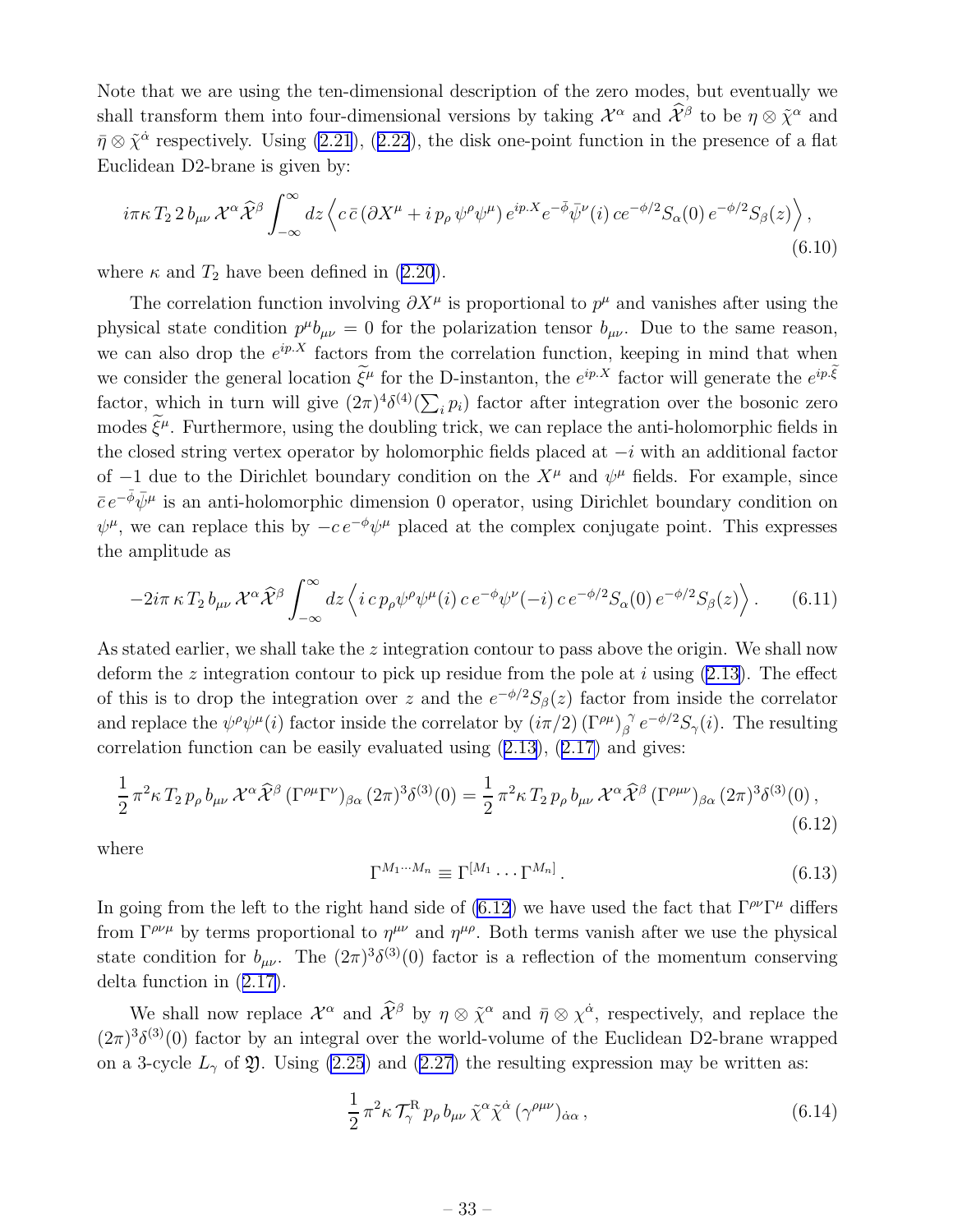<span id="page-35-0"></span>wherewe used  $(3.10)$  $(3.10)$  to express the result in terms of the real part of the instanton action.

We shall now rewrite this in terms of the dual scalar field. For this we need to first examine thetree level kinetic term for the 2-form field  $B_{\mu\nu}$ . In the normalization convention of [[36](#page-58-0)] that we have been using, the ten-dimensional action for  $B_{\mu\nu}$  in the harmonic gauge  $p^{\mu}B_{\mu\nu} = 0$ is given by:

$$
-\frac{1}{2} \int \frac{d^{10}p}{(2\pi)^{10}} B_{\mu\nu}(-p) p^2 B^{\mu\nu}(p).
$$
 (6.15)

The gauge invariant action leading to this has the form

$$
-\frac{1}{6} \int \frac{d^{10}p}{(2\pi)^{10}} H_{\mu\nu\rho}(-p) H^{\mu\nu\rho}(p) = -\frac{1}{6} \int d^{10}x H_{\mu\nu\rho}(x) H^{\mu\nu\rho}(x) , \qquad (6.16)
$$

where

$$
H_{\mu\nu\rho}(p) = i \big( p_{\mu} B_{\nu\rho}(p) + p_{\nu} B_{\rho\mu}(p) + p_{\rho} B_{\mu\nu}(p) \big) . \tag{6.17}
$$

Upon compactification on a CY 3-fold  $\mathfrak{Y}$ , the action takes the form:

$$
-\int d^4x \frac{V}{6} H_{\mu\nu\rho}(x) H^{\mu\nu\rho}(x) ,\qquad (6.18)
$$

where V is the volume of  $\mathfrak{Y}$ . For the moment, we shall ignore the presence of the Chern-Simons type terms shown in [\(5.18](#page-30-0)) but will include the effect of such terms later. Using([5.19\)](#page-30-0) and ([5.20\)](#page-30-0), we now see that, ignoring instanton corrections, the scalar field  $\tilde{\sigma}$  obtained by dualizing  $B_{\mu\nu}$  satisfies

$$
H^{\mu\nu\rho} = \frac{1}{2V} \epsilon^{\mu\nu\rho\tau} \partial_{\tau}\tilde{\sigma}, \qquad (6.19)
$$

and has action

$$
-\int d^4x \frac{1}{4V} \partial_\mu \tilde{\sigma} \, \partial^\mu \tilde{\sigma} \,. \tag{6.20}
$$

Thisis the result when the string metric is set equal to  $\eta_{\mu\nu}$ . As discussed below ([6.3\)](#page-32-0), when the canonical metric is set equal to  $\eta_{\mu\nu}$  the action has a further multiplicative factor of  $2\kappa^2/V$ . This gives the action for  $\tilde{\sigma}$  to be:

$$
-\int d^4x \frac{\kappa^2}{2V^2} \partial_\mu \tilde{\sigma} \,\partial^\mu \tilde{\sigma} \,. \tag{6.21}
$$

We can now use the discussion below [\(5.20\)](#page-30-0) to rewrite([6.14\)](#page-34-0) using the momentum space version of (6.19). This expresses the disk amplitude for  $\tilde{\sigma}$  as:

$$
\frac{1}{2} \pi^2 \kappa \mathcal{T}_{\gamma}^{\mathcal{R}} \frac{1}{6V} \epsilon_{\rho \mu \nu \tau} p^{\tau} (\gamma^{\rho \mu \nu})_{\dot{\alpha} \alpha} \tilde{\sigma} \tilde{\chi}^{\alpha} \tilde{\chi}^{\dot{\alpha}}.
$$
 (6.22)

Using  $\epsilon_{\rho\mu\nu\tau} (\gamma^{\rho\mu\nu}) = -6i\gamma_\tau \gamma^5$  where  $\gamma^5 = i\gamma^0 \gamma^1 \gamma^2 \gamma^3$  and that  $\gamma^5$  acting on an undotted index gives 1, we can express  $(6.22)$  as:

$$
-\frac{i}{2V}\pi^2\kappa\,\mathcal{T}^{\rm R}_{\gamma}\,p^{\rho}(\gamma_{\rho})_{\alpha\dot{\alpha}}\,\tilde{\sigma}\,\tilde{\chi}^{\alpha}\tilde{\chi}^{\dot{\alpha}}\,. \tag{6.23}
$$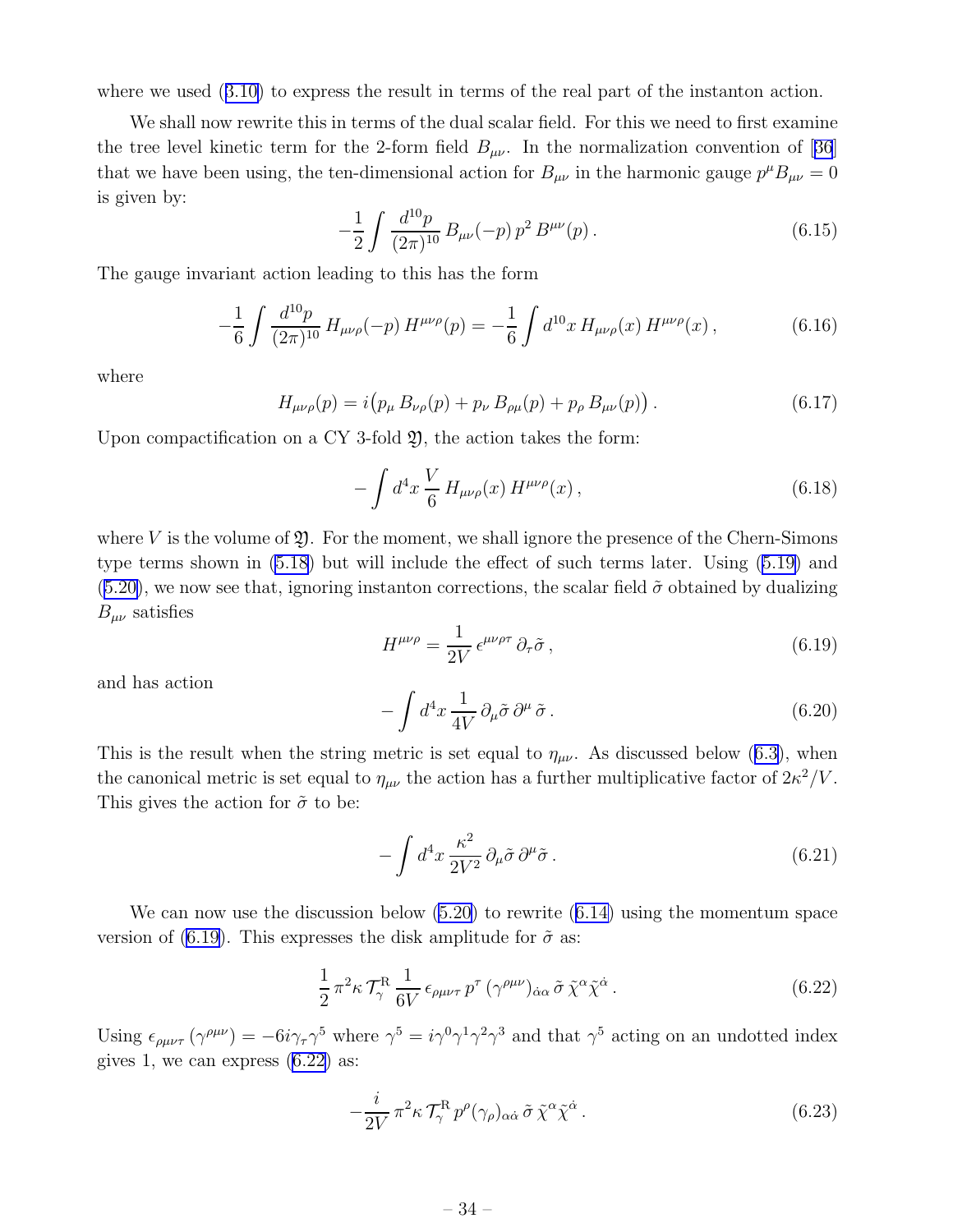<span id="page-36-0"></span>Comparing this with([6.1\)](#page-32-0), we get

$$
a_{\tilde{\sigma}} = -\frac{1}{2V} \pi^2 \kappa \mathcal{T}_{\gamma}^{\mathcal{R}}.
$$
\n(6.24)

Our next task will be to find the relation between  $\tilde{\sigma}$  and the field  $\sigma$  that appears in the analysis of §[3.](#page-14-0) For this we compare the metric([6.21\)](#page-35-0) with the perturbative metric for the field $\sigma$  given in ([3.1\)](#page-15-0). In the absence of RR background, the metric involving  $\sigma$  is given by  $d\sigma^2/(16r^2)$ , leading to an action:

$$
-\int d^4x \frac{1}{32 r^2} \partial_\mu \sigma \partial^\mu \sigma \,. \tag{6.25}
$$

This agrees with([6.21](#page-35-0)) after we make the identification:

$$
\tilde{\sigma} = -\frac{V}{4r\kappa}\,\sigma = -\frac{\kappa}{2\pi}\,\sigma\,,\tag{6.26}
$$

where in the second step we used([3.16\)](#page-18-0). Note that (6.26) is correct up to a sign. The correct sign can in principle be determined by comparing string amplitudes involving  $\sigma$  and  $\tilde{\sigma}$  in the two formalisms, but we have not done this. We shall see that the choice of sign made in (6.26) reproduces correctly the result of §[3.](#page-14-0) Then (6.24) and (6.26) imply

$$
a_{\sigma}d\sigma = \frac{\pi \kappa^2}{4V} \mathcal{T}_{\gamma}^{\rm R} d\sigma. \qquad (6.27)
$$

We now note from [\(3.1](#page-15-0)) that when RR fields are not set to 0,  $\partial_{\mu}\sigma$  in (6.25) is replaced by  $(\partial_{\mu}\sigma+\tilde{\zeta}_{\Lambda}\partial_{\mu}\zeta^{\Lambda}-\zeta^{\Lambda}\partial_{\mu}\tilde{\zeta}_{\Lambda})$ .Comparison with ([5.20](#page-30-0)) shows that this is the effect of Chern-Simons typeof coupling of H as in ([5.18\)](#page-30-0) with  $A_{\mu} = -\frac{\kappa}{2i}$  $\frac{\kappa}{2\pi}(\tilde{\zeta}_{\Lambda}\partial_{\mu}\tilde{\zeta}^{\Lambda} - \zeta^{\Lambda}\partial_{\mu}\tilde{\zeta}_{\Lambda})$ . We also see from [\(5.22](#page-30-0)) that its effect is to replace  $\partial_{\mu}\sigma$  by  $(\partial_{\mu}\sigma + \tilde{\zeta}_{\Lambda}\partial_{\mu}\zeta^{\Lambda} - \zeta^{\Lambda}\partial_{\mu}\tilde{\zeta}_{\Lambda})$  in the correction terms. Therefore, we conclude that (6.27) should be replaced by

$$
(a_{\sigma}d\sigma)_{\text{mod}} = \frac{\pi \kappa^2}{4V} \mathcal{T}_{\gamma}^{\text{R}} (d\sigma + \tilde{\zeta}_{\Lambda} d\zeta^{\Lambda} - \zeta^{\Lambda} d\tilde{\zeta}_{\Lambda}). \qquad (6.28)
$$

#### 6.3 RR three-form contribution

In this section we shall compute the disk amplitude with one insertion of the vertex operator of the RR 3-form field and two insertions of open string vertex operators representing fermion zero modes. For RR vertex operators we shall follow the conventions of appendix [D.](#page-50-0)

We start with a flat ten-dimensional Euclidean D2-brane and denote by

$$
v = \frac{1}{3!} v_{IJK} dx^I \wedge dx^J \wedge dx^K
$$
\n(6.29)

the volume form on the D2-brane. According to([2.21\)](#page-9-0), [\(2.22](#page-9-0)) the relevant disk amplitude with one RR closed string field with polarization  $F^{\gamma}_{\ell}$  $\delta$ , normalized so that the vertex operator in the  $(-1/2, -1/2)$  picture is given as in [\(D.1\)](#page-51-0), and two open string zero mode fields  $\mathcal{X}^{\alpha}$ ,  $\widetilde{\mathcal{X}}^{\beta}$ , is

$$
i\pi\kappa T_2 F^{\gamma}_{\delta} \mathcal{X}^{\alpha} \widehat{\mathcal{X}}^{\beta} \int dz \left\langle c\bar{c}e^{-\phi/2} S_{\gamma} e^{-\bar{\phi}/2} \bar{S}^{\delta}(i) c e^{-\phi/2} S_{\alpha}(0) e^{-\phi/2} S_{\beta}(z) \right\rangle. \tag{6.30}
$$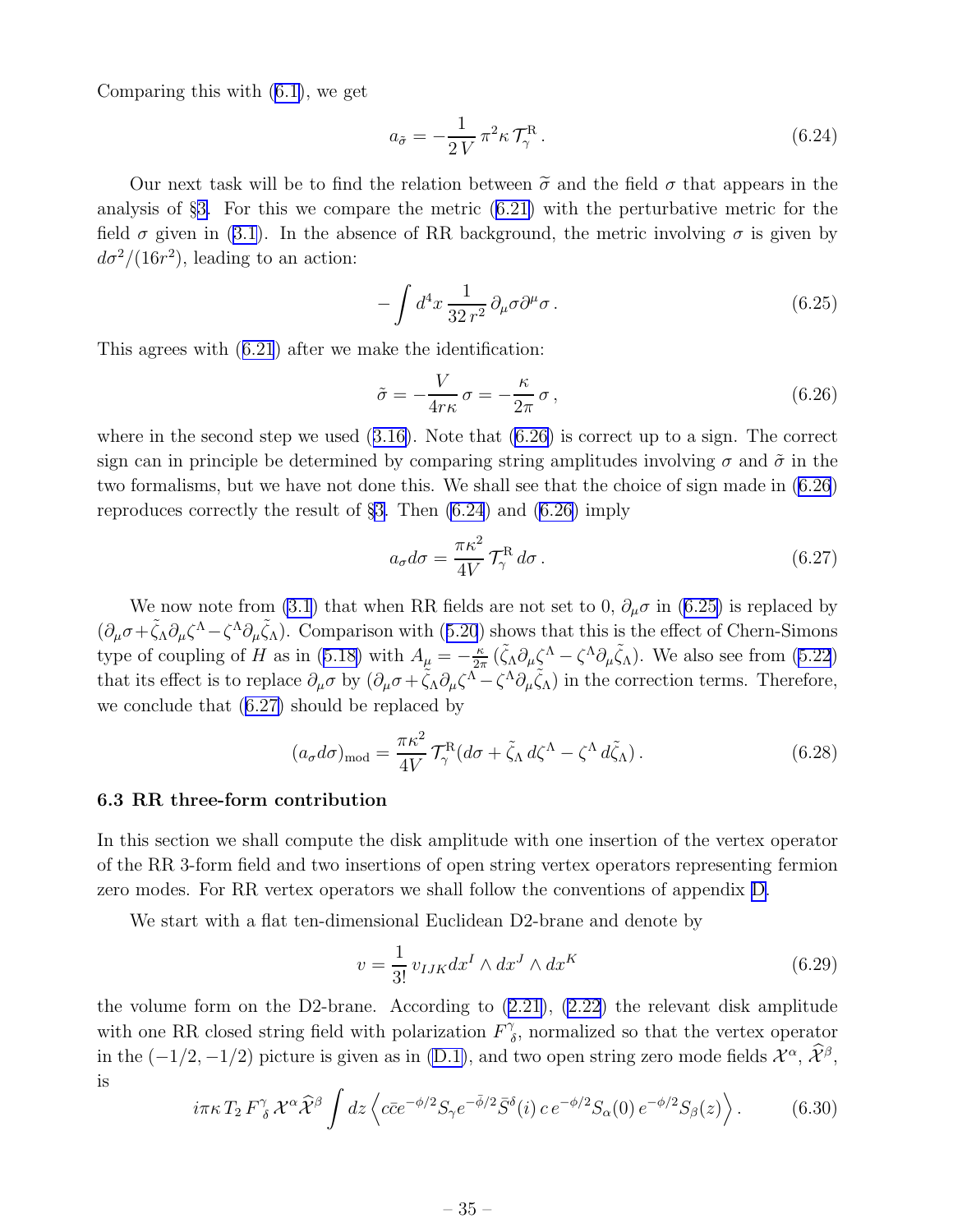<span id="page-37-0"></span>We shall take the z contour to lie above the origin as before. The boundary condition on the real line takes the form:

$$
\bar{S}^{\delta} = \frac{1}{3!} v_{IJK} (\Gamma^{IJK})^{\delta\delta'} S_{\delta'}.
$$
\n(6.31)

Therefore, we can use the doubling trick to represent the closed string vertex operator as

$$
-\frac{1}{3!} c e^{-\phi/2} S_{\gamma}(i) c e^{-\phi/2} v_{IJK} (\Gamma^{IJK})^{\delta\delta'} S_{\delta'}(-i).
$$
 (6.32)

We can now calculate the correlation function by first deforming the z contour to pick up residueat *i*. Using ([2.13\)](#page-8-0), we see that this makes the operator at *i* to be  $2\pi c e^{-\phi} \psi_M(\Gamma^M)_{\beta\gamma}$ . Thus, we are left with a  $\psi$ -S-S correlator that gives a term proportional to  $(\Gamma_M)_{\delta'\alpha}$ . The result is:

$$
-\frac{1}{3!}\pi^2\kappa T_2 F^\gamma_{\ \delta}\ \mathcal{X}^\alpha\ \hat{\mathcal{X}}^\beta\left(\Gamma^M\right)_{\beta\gamma}v_{IJK}\left(\Gamma^{IJK}\Gamma_M\right)^{\delta}{}_{\alpha}\left(2\pi\right)^3\delta^{(3)}(0)\,. \tag{6.33}
$$

Nowsuppose that  $\tilde{C}_{PQR}$  is the RR 3-form field normalized as in ([D.21\)](#page-53-0). Then interpreting the  $(2\pi)^3 \delta^{(3)}(0)$  factor as giving the integration over the D2-brane world-volume and using ([D.21\)](#page-53-0), we see that the amplitude given above leads to an effective action of the form:

$$
-i\frac{\pi^2}{36}\kappa T_2\mathcal{X}^{\alpha}\hat{\mathcal{X}}^{\beta}p_N \int v v_{IJK}\widetilde{C}_{PQR}(\Gamma^{NPQR})^{\gamma}_{\delta}(\Gamma^{M})_{\beta\gamma}(\Gamma^{IJK}\Gamma_M)^{\delta}_{\alpha}
$$
  
=
$$
-i\frac{\pi^2}{36}\kappa T_2\mathcal{X}^{\alpha}\hat{\mathcal{X}}^{\beta}p_N \int v v_{IJK}\widetilde{C}_{PQR}(\Gamma^M\Gamma^{NPQR}\Gamma^{IJK}\Gamma_M)_{\beta\alpha},
$$
(6.34)

where the integral runs over the D2-brane world-volume and the first factor of  $v$  is to be regarded as a three form.

Now consider the D2-brane wrapped on a 3-cycle  $L_{\gamma} \subset \mathfrak{Y}$ . Since we work in the large volume limit, we can use (6.34) if we interpret it as an integral along the D2-brane worldvolume and replace v by the volume form  $v_{\gamma}$  on  $L_{\gamma}$ . We shall use notations introduced in §[2.2](#page-10-0) for labelling compact and non-compact coordinates. Since to compute the metric using([6.1\)](#page-32-0), we need the contribution proportional to  $p_{\mu}$  and the internal components of the 3-form field, we are interested in the following contribution to (6.34)

$$
-i\frac{\pi^2}{36}\kappa T_2\mathcal{X}^\alpha\widehat{\mathcal{X}}^\beta p_\mu \int_{L_\gamma} v_\gamma \widetilde{C}_{\mathbf{pqr}} v_{\gamma,\mathbf{ijk}} \left(\Gamma^M \Gamma^{\mu\mathbf{pqr}} \Gamma^{\mathbf{ijk}} \Gamma_M\right)_{\beta\alpha}.
$$
 (6.35)

Expressing the zero modes  $\mathcal{X}^{\alpha}$  and  $\widehat{\mathcal{X}}^{\beta}$  as  $\eta \otimes \widetilde{\chi}^{\alpha}$  and  $\bar{\eta} \otimes \widetilde{\chi}^{\dot{\beta}}$  as before, reduces this contribution to

$$
-i\frac{\pi^2}{36}\kappa T_2\tilde{\chi}^\alpha\tilde{\chi}^\beta p_\mu \int_{L_\gamma} v_\gamma \tilde{C}_{\mathbf{p}\mathbf{q}\mathbf{r}} v_{\gamma,\mathbf{ijk}} (\bar{\eta} \Gamma^M \Gamma^{\mu \mathbf{p}\mathbf{q}\mathbf{r}} \Gamma^{\mathbf{ijk}} \Gamma_M \eta)_{\dot{\beta}\alpha}.
$$
 (6.36)

Note that the contraction with  $\eta$ ,  $\bar{\eta}$  removes the 6-dimensional part of the spinor index but leaves behind the 4-dimensional part. Once we express the sum over M as separate sums over the non-compact index  $\mu$  and compact index  $m$ , this expression has a fully covariant expression under coordinate transformations in 2. Furthermore, we can freely switch back and forth between flat tangent space indices and space-time indices.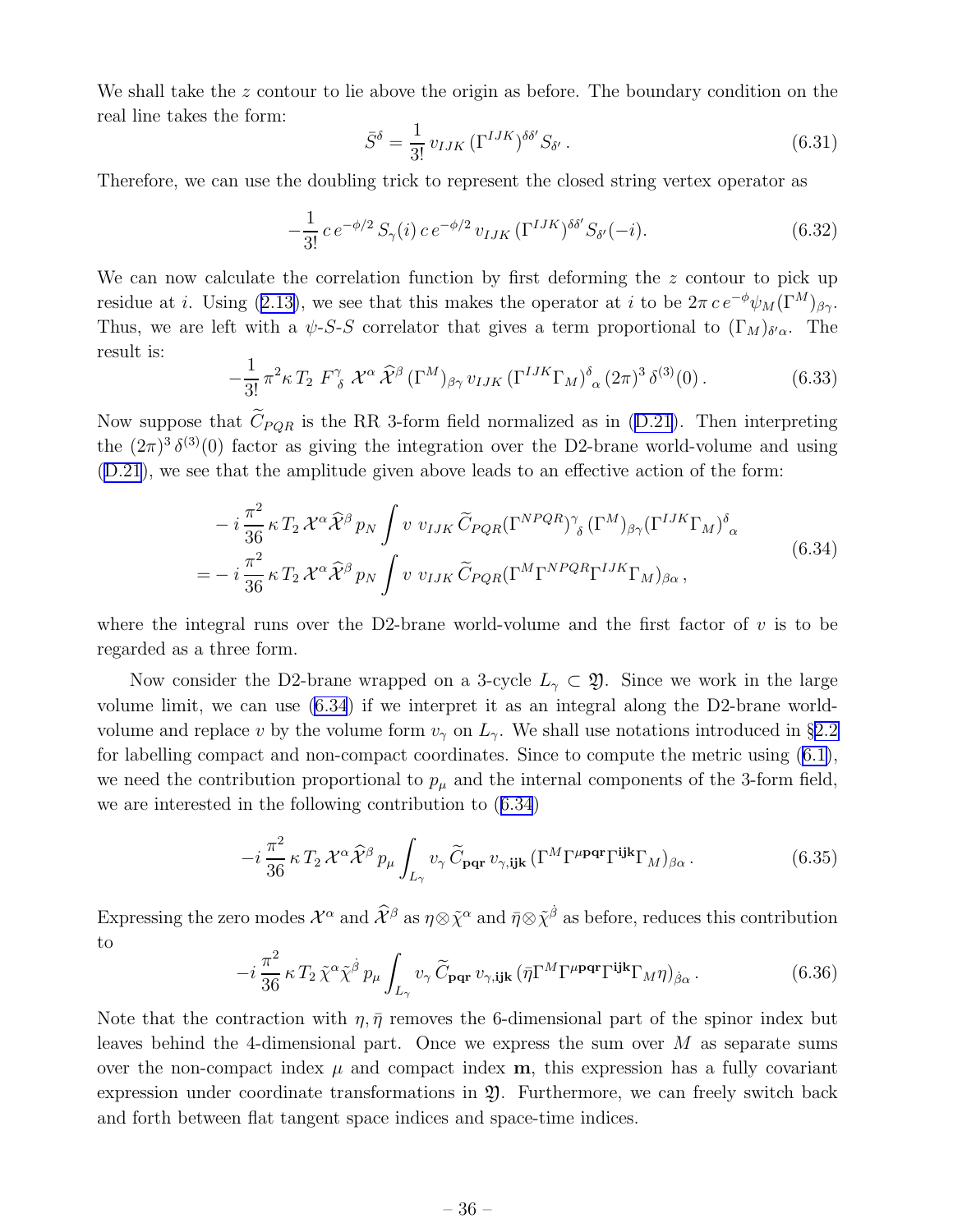<span id="page-38-0"></span>Using $(2.25)$  $(2.25)$  and  $(2.27)$ , we get

$$
(\bar{\eta} \Gamma^M \Gamma^{\mu \mathbf{p} \mathbf{q} \mathbf{r}} \Gamma^{\mathbf{ijk}} \Gamma_M \eta)_{\dot{\beta}\alpha} = (\gamma^\mu)_{\dot{\beta}\alpha} \left( -2 \,\bar{\eta} \,\widetilde{\Gamma}^{\mathbf{p} \mathbf{q} \mathbf{r}} \widetilde{\Gamma}^{\mathbf{ijk}} \eta - \bar{\eta} \,\widetilde{\Gamma}^{\mathbf{m}} \widetilde{\Gamma}^{\mathbf{p} \mathbf{q} \mathbf{r}} \widetilde{\Gamma}^{\mathbf{ijk}} \widetilde{\Gamma}_{\mathbf{m}} \eta \right). \tag{6.37}
$$

We can further simplify the gamma-matrices by assuming the general form:

$$
- 2 \tilde{\Gamma}^{pqr} \tilde{\Gamma}^{ijk} - \tilde{\Gamma}^{m} \tilde{\Gamma}^{pqr} \tilde{\Gamma}^{ijk} \tilde{\Gamma}_{m} = c_1 \delta^{pqr,ijk} + c_2 \tilde{\Gamma}^{pqrijk}
$$

$$
+ c_3 \left( \delta^{pq,ij} \tilde{\Gamma}^{rk} + \text{cyclic perm.} \right) + c_4 \left( \delta^{p,i} \tilde{\Gamma}^{qrjk} + \text{cyclic perm.} \right), \tag{6.38}
$$

where 'cyclic perm.' denote cyclic permutations of **pqr** and independently of **ijk**, producing nine terms inside each parentheses. Our convention for the  $\delta$ -symbols are:

$$
\delta^{\mathbf{i}_1\cdots\mathbf{i}_n,\mathbf{j}_1\cdots\mathbf{j}_n} = g^{\mathbf{i}_1\mathbf{j}_1}\cdots g^{\mathbf{i}_n\mathbf{j}_n} + (-1)^P \text{ weighted perm. of } \mathbf{j}_1,\cdots,\mathbf{j}_n,
$$
 (6.39)

with the understanding that when we use tangent space indices,  $g^{ij}$  will be replaced by  $\delta^{ij}$ . We can determine the coefficients  $c_i$  by comparing both sides for the following inequivalent choices of  $(ijk, pqr)$ :  $(456,789)$ ,  $(456,489)$ ,  $(456,459)$  and  $(456,456)$ . This gives

$$
c_1 = 8, \quad c_2 = 4, \quad c_3 = 4, \quad c_4 = 0. \tag{6.40}
$$

Using these results, we can rewrite([6.36\)](#page-37-0) as

$$
-i\,\pi^2\kappa\,T_2\,(\gamma^\mu)_{\dot\beta\alpha}\,\tilde{\chi}^\alpha\tilde{\chi}^{\dot\beta}\,p_\mu\,\mathcal{I}_\gamma\,,\tag{6.41}
$$

where

$$
\mathcal{I}_{\gamma} = \frac{1}{36} \int_{L_{\gamma}} v_{\gamma} \widetilde{C}_{\mathbf{pqr}} v_{\gamma, \mathbf{ijk}} \,\bar{\eta} \Bigg[ 8 \,\delta^{\mathbf{pqr}, \mathbf{ijk}} + 4 \,\widetilde{\Gamma}^{\mathbf{pqr}, \mathbf{ijk}} + 4 \left( \delta^{\mathbf{pq}, \mathbf{ij}} \,\widetilde{\Gamma}^{\mathbf{rk}} + \text{cyclic perm.} \right) \Bigg] \eta \,. \tag{6.42}
$$

Using $(2.27)$  $(2.27)$ ,  $(E.1)$  and  $(E.6)$  $(E.6)$ , this integral can be reduced to

$$
\mathcal{I}_{\gamma} = \frac{1}{9} \int_{L_{\gamma}} v_{\gamma} \widetilde{C}_{\text{pqr}} v_{\gamma, \textbf{ijk}} \left( 2 \delta^{\text{pqr}, \textbf{ijk}} - i \epsilon^{\text{pqrijk}} - 3i \delta^{\text{pqs}, \textbf{ijk}} J_{\textbf{s}}^{\textbf{r}} \right)
$$
  
= 
$$
4 \int_{L_{\gamma}} \left( 2 \widetilde{C} + i \star \widetilde{C} - 3i J(\widetilde{C}) \right), \qquad (6.43)
$$

whereJ is the complex structure of  $\mathfrak Y$  and  $J(C)$  has been defined in ([2.41\)](#page-13-0). In arriving at the last expression we have used [\(E.11](#page-55-0)).

We now need to find the relative normalization between the field  $\widetilde{C}_{MNP}$  and the field  $C_{MNP}$  that defines the RR scalars in §[3](#page-14-0). In principle this could be done by comparing the string field theory kinetic term written in terms of  $\tilde{C}_{MNP}$  with the kinetic term for the fields  $\zeta^{\Lambda}$ , $\tilde{\zeta}_{\Lambda}$  following from the metric ([3.1\)](#page-15-0). However, writing down the kinetic term of the RR fields requires introducing an additional free field and then decoupling one combination of the two fields [\[61\]](#page-60-0). We shall avoid this by computing the one-point function of  $\tilde{C}_{MNP}$  on the disk, and then comparing the result with the imaginary part  $-2\pi i\Theta_{\gamma}$  of the instanton action. For this weneed to use the vertex operator of 3-form field in the  $(-1/2, -3/2)$  picture. Using ([D.9](#page-52-0))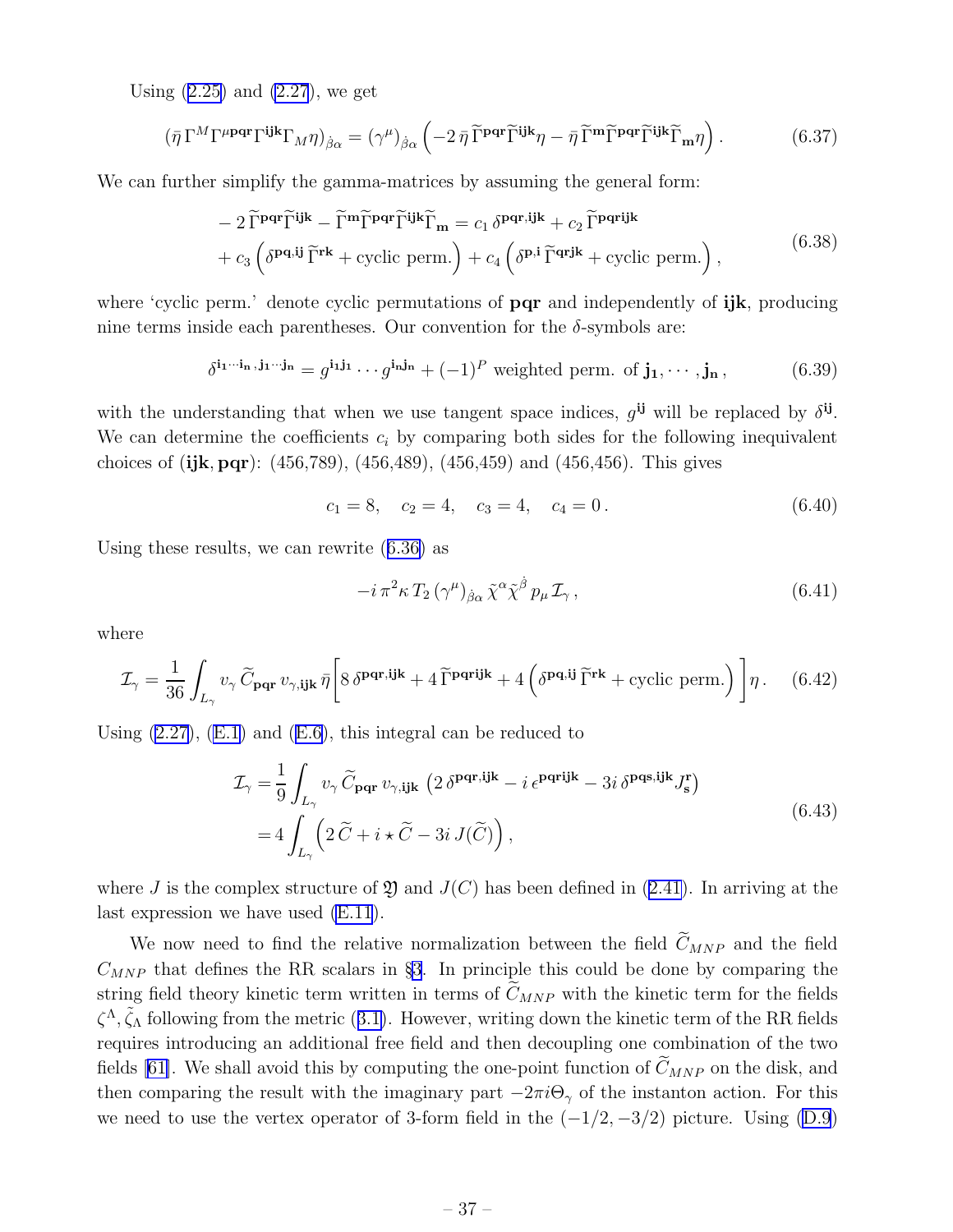<span id="page-39-0"></span>with $A_{\alpha}^{\ \beta} = 0$ , [\(D.15](#page-52-0)) and ([D.19\)](#page-53-0), we see that the relevant part of the vertex operator is given by:

$$
\widetilde{V} = \frac{i}{2 \cdot 3!} \widetilde{C}_{MNP} \left[ (\Gamma^{MNP})_{\alpha\beta} c \,\bar{c} \,e^{-3\phi/2} S^{\alpha} e^{-\bar{\phi}/2} \bar{S}^{\beta} + (\Gamma^{MNP})^{\alpha\beta} c \,\bar{c} \,\partial \xi \,e^{-5\phi/2} S_{\alpha} \,\bar{\eta} \,e^{\bar{\phi}/2} \,\bar{S}_{\beta} \right] e^{ip.X},\tag{6.44}
$$

where we have dropped the term in the third line of [\(D.9](#page-52-0)) since it does not satisfy the  $\xi$ -η charge conservation and therefore will have vanishing one-point function on the disk. Also for thiscomputation we can drop the  $e^{ip.X}$  factor. From  $(2.18)$  $(2.18)$  we now see that the disk one-point function of  $\widetilde{C}_{MNP}$  takes the form:

$$
A \equiv \frac{\kappa T_2}{2} \frac{i}{2 \cdot 3!} \frac{1}{2} \widetilde{C}_{MNP} \left[ (\Gamma^{MNP})_{\alpha\beta} \langle (\partial c - \bar{\partial}\bar{c}) c \bar{c} e^{-3\phi/2} S^{\alpha} e^{-\bar{\phi}/2} \bar{S}^{\beta}(i) \right. \\ \left. + (\Gamma^{MNP})^{\alpha\beta} \langle (\partial c - \bar{\partial}\bar{c}) c \bar{c} \partial \xi e^{-5\phi/2} S_{\alpha} \bar{\eta} e^{\bar{\phi}/2} \bar{S}_{\beta}(i) \rangle \right]. \tag{6.45}
$$

After evaluating the correlation function using the doubling trick, we get:

$$
A = \frac{1}{4} \kappa T_2 \frac{i}{2 \cdot 3!} \widetilde{C}_{MNP} \times \frac{1}{3!} v^{MNP} \times 2 \times 2 \times (-3!) \times 16 \times (2\pi)^3 \delta^{(3)}(0). \tag{6.46}
$$

Here the 16 comes from the trace of the identity operator in the spinor representation, one factor of 2 comes from the  $(\partial c - \overline{\partial} \overline{c})$  term, the second factor of 2 represents the contribution from two terms inside the square bracket and the  $(-3!)$  comes from contraction of the gamma matrices. Interpreting the  $(2\pi)^3 \delta^{(3)}(0)$  factor as the integral over the 3-cycle  $L_{\gamma}$ , we get

$$
A = -8i\kappa T_2 \int_{L_\gamma} \widetilde{C} \,. \tag{6.47}
$$

Equating this with  $-2\pi i \int_{L_{\gamma}} C$ , we obtain

$$
\widetilde{C} = \frac{\pi}{4\kappa T_2} C. \tag{6.48}
$$

Let us now return to the evaluation of the integral([6.43\)](#page-38-0). Using the relation (6.48) and noticing that the three terms precisely correspond to the three integrals in([2.40](#page-13-0)), we get

$$
\mathcal{I}_{\gamma} = \frac{\pi}{\kappa T_2} \left( 2 \Theta_{\gamma} + i \Theta_{\gamma}^{\star} - 3 i \Theta_{\gamma}^{J} \right). \tag{6.49}
$$

The three integrals were evaluated in [\(2.42\)](#page-13-0), [\(2.48](#page-13-0)) and [\(2.54](#page-14-0)), respectively. Substituting these results, one finds

$$
\mathcal{I}_{\gamma} = \frac{2\pi}{\kappa T_2} \left[ \Theta_{\gamma} + 2i \mathcal{C}_{\gamma} \right],\tag{6.50}
$$

where  $\mathscr{C}_{\gamma}$  has been defined in [\(2.50](#page-14-0)). Substituting this into [\(6.41](#page-38-0)), we get

$$
-2 i \pi^3 (\gamma^{\mu})_{\dot{\beta}\alpha} p_{\mu} \tilde{\chi}^{\alpha} \tilde{\chi}^{\dot{\beta}} \left[ \Theta_{\gamma} + 2 i \mathscr{C}_{\gamma} \right]. \tag{6.51}
$$

Comparison with([6.1\)](#page-32-0) now gives:

$$
a_{\Lambda}d\zeta^{\Lambda} + a^{\Lambda}d\tilde{\zeta}_{\Lambda} = -2\,\pi^3 \left[ d\Theta_{\gamma} + 2i\,\mathcal{C}_{\gamma} \right],\tag{6.52}
$$

where  $\mathcal{C}_{\gamma}$  defined in [\(3.6](#page-16-0)) coincides with  $d\mathcal{C}_{\gamma}$  where the differential acts only on the RR fields.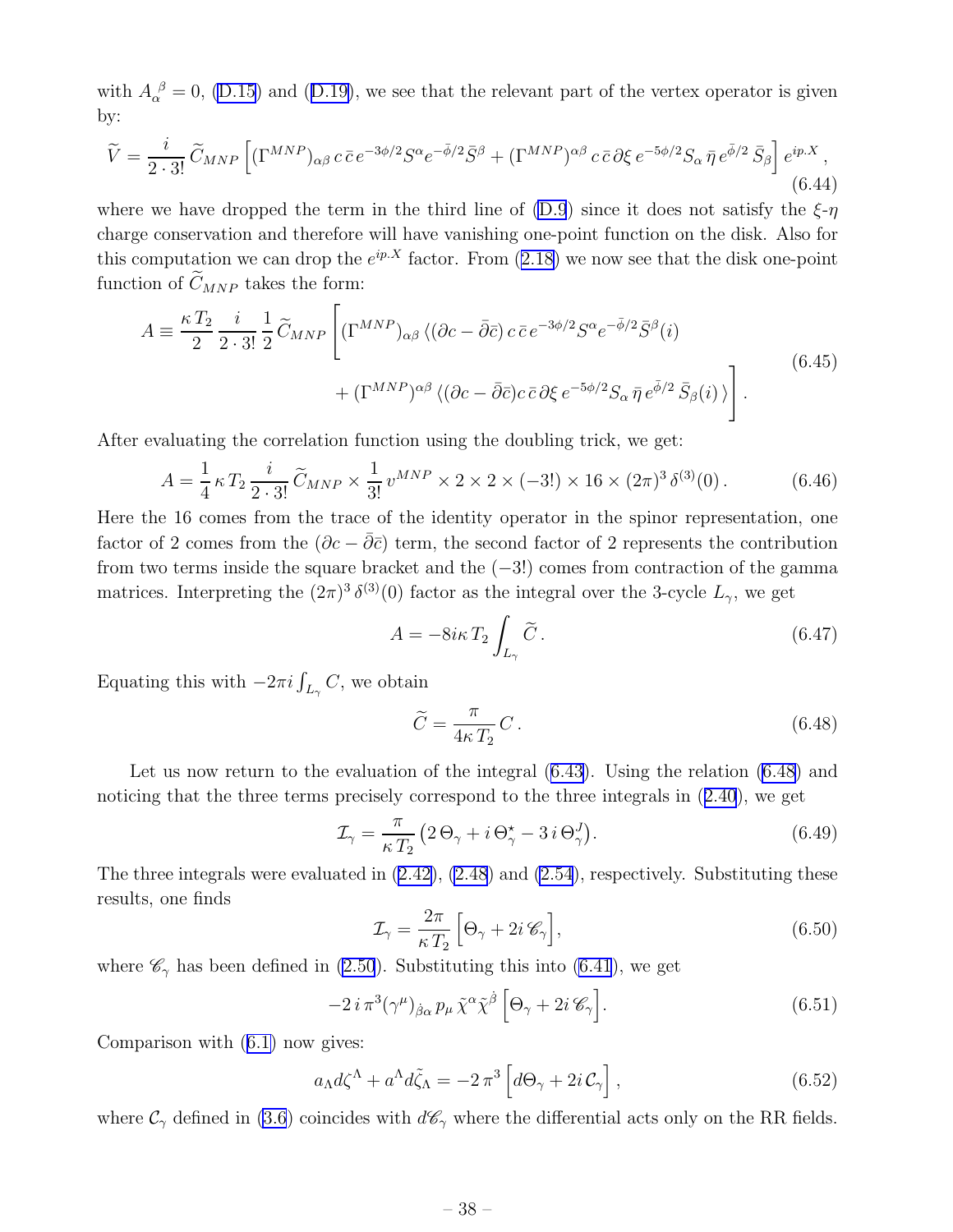#### <span id="page-40-0"></span>6.4 Complex structure moduli contribution

Weshall now use  $(2.21)$  $(2.21)$ ,  $(2.22)$  to compute the disk amplitude of the metric fluctuation with components along  $\mathfrak Y$  and a pair of open string fermion zero modes  $\mathcal X^\alpha$  and  $\hat{\mathcal X}^\beta$  in the presence of a D2-brane instanton. At this stage we shall not commit ourselves to whether the closed string corresponds to metric or 2-form components and denote the polarization by  $e_{ii}$ . Then the vertex operator has the form

$$
V_e = 2 e_{ij} c \bar{c} \left( \partial X^i + i p_\rho \, \psi^\rho \psi^i \right) e^{ip.X} e^{-\bar{\phi}} \bar{\psi}^j(i) + \cdots , \qquad (6.53)
$$

so that the amplitude is given by

$$
2 i \pi \kappa T_2 e_{ij} \mathcal{X}^\alpha \widehat{\mathcal{X}}^\beta \int dz \left\langle c\bar{c} \left( \partial X^i + i \, p_\rho \, \psi^\rho \psi^i \right) e^{ip.X} e^{-\bar{\phi}} \bar{\psi}^j(i) \, c e^{-\phi/2} S_\alpha(0) \, e^{-\phi/2} S_\beta(z) \right\rangle . \tag{6.54}
$$

We can drop the  $\partial X^i$  and  $e^{ip.X}$  terms since they do not contribute to the correlation function. Also, using the doubling trick, we can replace the  $\bar{c} e^{-\bar{\phi}} \bar{\psi}^{\mathbf{j}}(i)$  term by  $(P_{\mathbf{k}}^{\mathbf{j}} - Q_{\mathbf{k}}^{\mathbf{j}})$  $(\mathbf{k}) c e^{-\phi} \psi^{\mathbf{k}}(-i)$ where  $P$  and  $Q$  are projection operators to subspaces tangent to the brane and transverse to the brane respectively. This allows us to replace (6.54) by

$$
2 i \pi \kappa T_2 i p_\rho \mathcal{X}^\alpha \widehat{\mathcal{X}}^\beta e_{ij} (P_\mathbf{k}^{\mathbf{j}} - Q_\mathbf{k}^{\mathbf{j}}) \int dz \langle c \psi^\rho \psi^{\mathbf{i}}(i) c e^{-\phi} \psi^{\mathbf{k}}(-i) c e^{-\phi/2} S_\alpha(0) e^{-\phi/2} S_\beta(z) \rangle .
$$
 (6.55)

We can now deform the z contour to pick up residue at  $i$  and then evaluate the resulting correlator. The result takes the form:

$$
-\frac{1}{2}p_{\rho}\mathcal{X}^{\alpha}\hat{\mathcal{X}}^{\beta}e_{\mathbf{i}\mathbf{j}}\pi^{2}\kappa T_{2}\left(P_{\mathbf{k}}^{\mathbf{j}}-Q_{\mathbf{k}}^{\mathbf{j}}\right)(\Gamma^{\rho}\Gamma^{\mathbf{i}}\Gamma^{\mathbf{k}})_{\beta\alpha}(2\pi)^{3}\delta^{(3)}(0)
$$
  
=\frac{1}{2}p\_{\rho}\tilde{\chi}^{\alpha}\tilde{\chi}^{\dot{\beta}}e\_{\mathbf{i}\mathbf{j}}\pi^{2}\kappa T\_{2}\left(P\_{\mathbf{k}}^{\mathbf{j}}-Q\_{\mathbf{k}}^{\mathbf{j}}\right)\gamma\_{\beta\alpha}^{\rho}\bar{\eta}\tilde{\Gamma}^{\mathbf{i}}\tilde{\Gamma}^{\mathbf{k}}\eta(2\pi)^{3}\delta^{(3)}(0), \tag{6.56}

where in the second step we have used four-dimensional notation for the zero modes.

In appendix [E,](#page-53-0) we prove the following result

$$
e_{ij} \left( P_{\mathbf{k}}^{j} - Q_{\mathbf{k}}^{j} \right) \bar{\eta} \widetilde{\Gamma}^{i} \widetilde{\Gamma}^{k} \eta = 4 \, e_{ss'} P^{ss'}, \tag{6.57}
$$

where  $s, s' = 1, 2, 3$  label the holomorphic coordinates on  $\mathfrak{Y}$ . Importantly, the r.h.s. involves only the symmetric, holomorphic components of  $e_{ij}$ , showing that neither the internal components of the NSNS 2-form field related to anti-symmetric components of  $e_{ij}$ , nor the Kähler moduli of the metric related to the mixed components  $e_{s\bar{t}}$ , contribute to the disk amplitude we are interested in. This is consistent with the fact that both the 2-form field along  $\mathfrak Y$  and the Kähler moduli are parts of the vector multiplet moduli space and should not appear in the hypermultiplet action.

On the other hand, the holomorphic components of  $e_{ij}$  appearing in (6.57) are related to the  $h^{2,1}$  complex structure deformations  $\delta z^a$  of the CY metric. In the normalization convention of[[36\]](#page-58-0) that we are using, we identify  $e_{ij} = \delta g_{ij}/(2\kappa)$  and (see, e.g., eq.(7) in [[62\]](#page-60-0))

$$
\delta g_{ss'} = \delta \bar{z}^a \, \frac{\Omega_{str} g^{t\bar{t}'} g^{r\bar{r}'} }{||\Omega||^2} \left(\bar{\chi}_a\right)_{s'\bar{t}'\bar{r}'}.\tag{6.58}
$$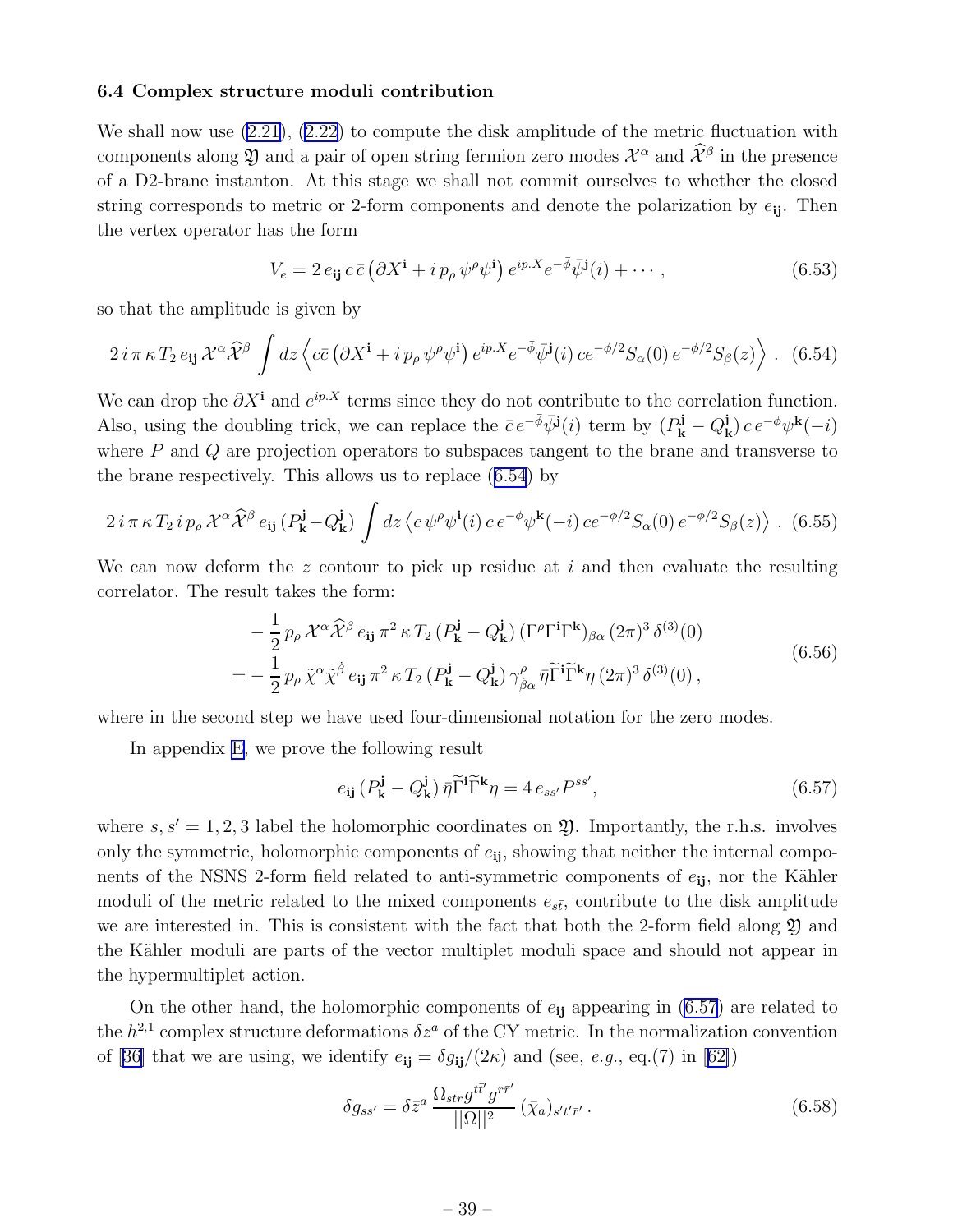<span id="page-41-0"></span>In appendix [E,](#page-53-0) eq. [\(E.22](#page-56-0)) we also show that this variation of the metric satisfies

$$
P^{ss'}\delta g_{ss'} = \delta \bar{z}^a \frac{(v_\gamma, \chi_a)}{(v_\gamma, \Omega)}, \qquad (C, C') \equiv \frac{1}{3!} C^{ijk} \bar{C}'_{ijk}.
$$
 (6.59)

Using [\(6.57\)](#page-40-0),(6.59) and the relation  $e_{ss'} = \delta g_{ss'}/(2\kappa)$  in ([6.56](#page-40-0)) and interpreting the factor  $(2\pi)^3 \delta^{(3)}(0)$  as a result of integration over the D2-brane world-volume, we get

$$
-p_{\rho} \pi^2 T_2 \tilde{\chi}^{\alpha} \tilde{\chi}^{\dot{\beta}} \gamma^{\rho}_{\dot{\beta}\alpha} \delta \bar{z}^a \int_{L_{\gamma}} v_{\gamma} \frac{(v_{\gamma}, \chi_a)}{(v_{\gamma}, \Omega)}.
$$
 (6.60)

Using $(E.10)$  $(E.10)$ ,  $(E.11)$  $(E.11)$ ,  $(3.12)$ ,  $(3.13)$ ,  $(3.10)$  and  $(2.34)$  $(2.34)$ , we can rewrite this expression as

$$
-\pi^2 p_\rho \mathcal{T}_{\gamma}^{\rm R} \tilde{\chi}^{\alpha} \tilde{\chi}^{\dot{\beta}} \gamma^{\rho}_{\dot{\beta}\alpha} \frac{\delta \bar{z}^a}{\bar{Z}_{\gamma}} \int_{L_{\gamma}} \bar{\chi}_a = -\pi^2 p_\rho \mathcal{T}_{\gamma}^{\rm R} \tilde{\chi}^{\alpha} \tilde{\chi}^{\dot{\beta}} \gamma^{\rho}_{\dot{\beta}\alpha} \bar{\delta} \log(\bar{Z}_{\gamma}/K). \tag{6.61}
$$

Comparing this with([6.1\)](#page-32-0), we obtain

$$
a_{z^a}dz^a + a_{\bar{z}^a}d\bar{z}^a = i\,\pi^2\,\mathcal{T}^R_\gamma\,\bar{\partial}\log(\bar{Z}_\gamma/K) \,. \tag{6.62}
$$

As a cross check on the normalization of the closed string vertex operator, we have also verified that the one-point function of the vertex operator of  $z^a$  on the disk without any fermion zero mode insertion agrees with  $-\partial \mathcal{T}_{\gamma}/\partial z^a$ . We shall not present the analysis here.

#### 6.5 Dilaton contribution

We shall now compute the coefficient  $a_m$  associated with the dilaton field r. We start with the dilaton vertex operator in the  $(-1, -1)$  picture which, at non-zero momentum, is given by

$$
\widetilde{V}_{-1,-1} = f_{\mu\nu} c \bar{c} e^{-\phi} \psi^{\mu} e^{-\bar{\phi}} \bar{\psi}^{\nu} e^{ip.X}, \qquad (6.63)
$$

where

$$
f_{\mu\nu} \propto \left\{ \eta_{\mu\nu} - (n.p)^{-1} \left( n_{\mu} p_{\nu} + n_{\nu} p_{\mu} \right) \right\},\tag{6.64}
$$

and n is any four-vector for which  $n.p \neq 0$ . We shall determine the constant of proportionality in (6.64) shortly. (6.64) ensures that  $p^{\mu} f_{\mu\nu} = 0$ , which, together with the on-shell condition  $p^2 = 0$ , ensures BRST invariance of the vertex operator. The vertex operators for different choices of n differ by BRST exact states. One can also construct a fully covariant vertex operator in the same BRST cohomology class, given by:

$$
\widetilde{V}'_{-1,-1} \propto \left[ \eta_{\mu\nu} \, c \, \bar{c} \, e^{-\phi} \, \psi^{\mu} \, e^{-\bar{\phi}} \bar{\psi}^{\nu} \, e^{ip.X} + \frac{1}{2} \, c \, \bar{c} \left( \eta \, \bar{\partial} \bar{\xi} \, e^{-2\bar{\phi}} - \partial \xi \, e^{-2\phi} \, \bar{\eta} \right) e^{ip.X} \right]. \tag{6.65}
$$

We have checked that the computation with this vertex operator gives the same result as with (6.63). We shall present our analysis using (6.63), since the computations involved are simpler.

According to([2.18\)](#page-9-0), the disk one-point function of the vertex operator is given by:

$$
\frac{\kappa T_2}{2} \frac{1}{2} \left\langle \left( \partial c(i) - \bar{\partial} \bar{c}(i) \right) \tilde{V}_{-1,-1}(i) \right\rangle = -\frac{\kappa \mathcal{T}_{\gamma}^{\text{R}}}{4} f_{\mu}^{\ \mu},\tag{6.66}
$$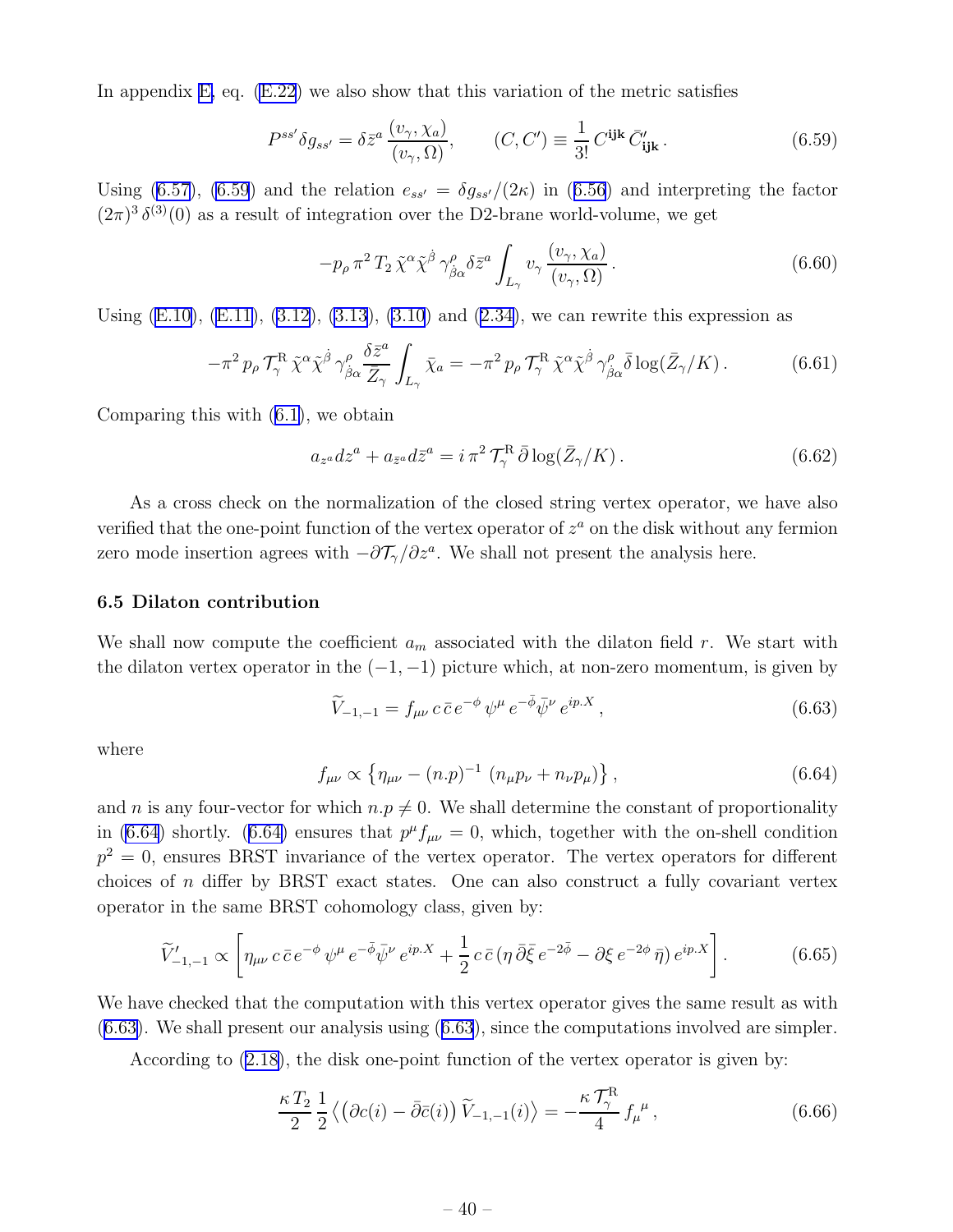<span id="page-42-0"></span>wherewe have replaced the  $(2\pi)^3 \delta^{(3)}(0)$  factor by the volume integral over  $L_{\gamma}$  and used ([3.10\)](#page-18-0). We would like to normalize the dilaton so that the deformation of the dilaton can be identified with  $\delta r/r$ . From the expression for  $\mathcal{T}_{\gamma}$  given in [\(3.4](#page-15-0)) we see that the expected one-point coupling of  $\delta r/r$  is  $-\mathcal{T}_{\gamma}^{\rm R}/2$ . Therefore, we choose

$$
f_{\mu}^{\ \mu} = \frac{2}{\kappa} \frac{\delta r}{r} \,. \tag{6.67}
$$

We shall now use([2.21\)](#page-9-0),([2.22\)](#page-9-0) to compute the disk amplitude with one dilaton and a pair of open string fermion zero modes. For this we need the dilaton vertex operator in the  $(-1, 0)$  picture. This is given by:

$$
V_{-1,0} = -f_{\mu\nu} c \bar{c} \left\{ \partial X^{\mu} + i p_{\rho} \psi^{\rho} \psi^{\mu} \right\} e^{ip.X} e^{-\bar{\phi}} \bar{\psi}^{\nu}(i) + \cdots
$$
 (6.68)

Thishas the same form as ([6.7\)](#page-33-0) with  $b_{\mu\nu}$  replaced by  $-f_{\mu\nu}/2$ . As a consequence the analysis of the amplitude follows exactly the same route as in §[6.2](#page-33-0) and leads us to the left hand side of [\(6.12](#page-34-0)) with  $b_{\mu\nu}$  replaced by  $-f_{\mu\nu}/2$ :

$$
-\frac{1}{4}\pi^2\kappa T_2 p_\sigma f_{\mu\nu} \mathcal{X}^\alpha \widehat{\mathcal{X}}^\beta (\Gamma^{\sigma\mu} \Gamma^\nu)_{\beta\alpha} (2\pi)^3 \delta^{(3)}(0) = -\frac{1}{4}\pi^2\kappa T_2 p_\sigma f_{\mu\nu} \tilde{\chi}^\alpha \tilde{\chi}^\dot{\alpha} (\gamma^{\sigma\mu} \gamma^\nu)_{\dot{\alpha}\alpha} (2\pi)^3 \delta^{(3)}(0) .
$$
\n(6.69)

We now replace  $(2\pi)^3 \delta^{(3)}(0)$  by  $V_\gamma$  as usual. Also expressing  $(\gamma^{\sigma\mu}\gamma^\nu)$  as  $\gamma^{\sigma\mu\nu} + \gamma^\sigma \eta^{\mu\nu} - \gamma^\mu \eta^{\sigma\nu}$ , andusing the form of  $f_{\mu\nu}$  given in ([6.64\)](#page-41-0), we see that only the  $\gamma^{\sigma}\eta^{\mu\nu}$  term contributes. Finally, using (6.67), the resulting expression may be written as:

$$
-\frac{1}{2}\pi^2\,\mathcal{T}_{\gamma}^{\rm R}\,p_{\sigma}\,\frac{\delta r}{r}\,\tilde{\chi}^{\alpha}\tilde{\chi}^{\dot{\alpha}}\,(\gamma^{\sigma})_{\dot{\alpha}\alpha} \,. \tag{6.70}
$$

Comparing $(6.70)$  with  $(6.1)$  $(6.1)$ , we obtain

$$
a_r dr = i \frac{\pi^2}{2} \mathcal{T}_\gamma^{\rm R} \frac{dr}{r}.
$$
\n(6.71)

#### 6.6 Final result

Combining $(6.28)$  $(6.28)$ ,  $(6.52)$  $(6.52)$ ,  $(6.62)$  $(6.62)$  $(6.62)$  and  $(6.71)$ , one obtains the combined contribution of the NSNS 2-form field, the complex structure moduli, the RR moduli and the dilaton:

$$
(a_{\sigma}d\sigma)_{\text{mod}} + (a_{\Lambda}d\zeta^{\Lambda} + a^{\Lambda}d\tilde{\zeta}_{\Lambda}) + (a_{z^a}dz^a + a_{\bar{z}^a}d\bar{z}^a) + a_r dr
$$
(6.72)  
=  $\pi^2 \mathcal{T}_{\gamma}^{\text{R}} \left[ \frac{\kappa^2}{4\pi V} \left( d\sigma + \tilde{\zeta}_{\Lambda} d\zeta^{\Lambda} - \zeta^{\Lambda} d\tilde{\zeta}_{\Lambda} \right) + i \bar{\partial} \log(\bar{Z}_{\gamma}/K) + i \frac{dr}{2r} \right] - 2 \pi^3 \left[ d\Theta_{\gamma} + 2i \mathcal{C}_{\gamma} \right].$ 

From([3.4\)](#page-15-0) we have:

$$
d\mathcal{T}_{\gamma} = \mathcal{T}_{\gamma}^{\mathcal{R}} \left( \frac{1}{2} \frac{dr}{r} - \frac{1}{2} \frac{dK}{K} + \frac{d|Z_{\gamma}|}{|Z_{\gamma}|} \right) + 2\pi i \, d\Theta_{\gamma}.
$$
 (6.73)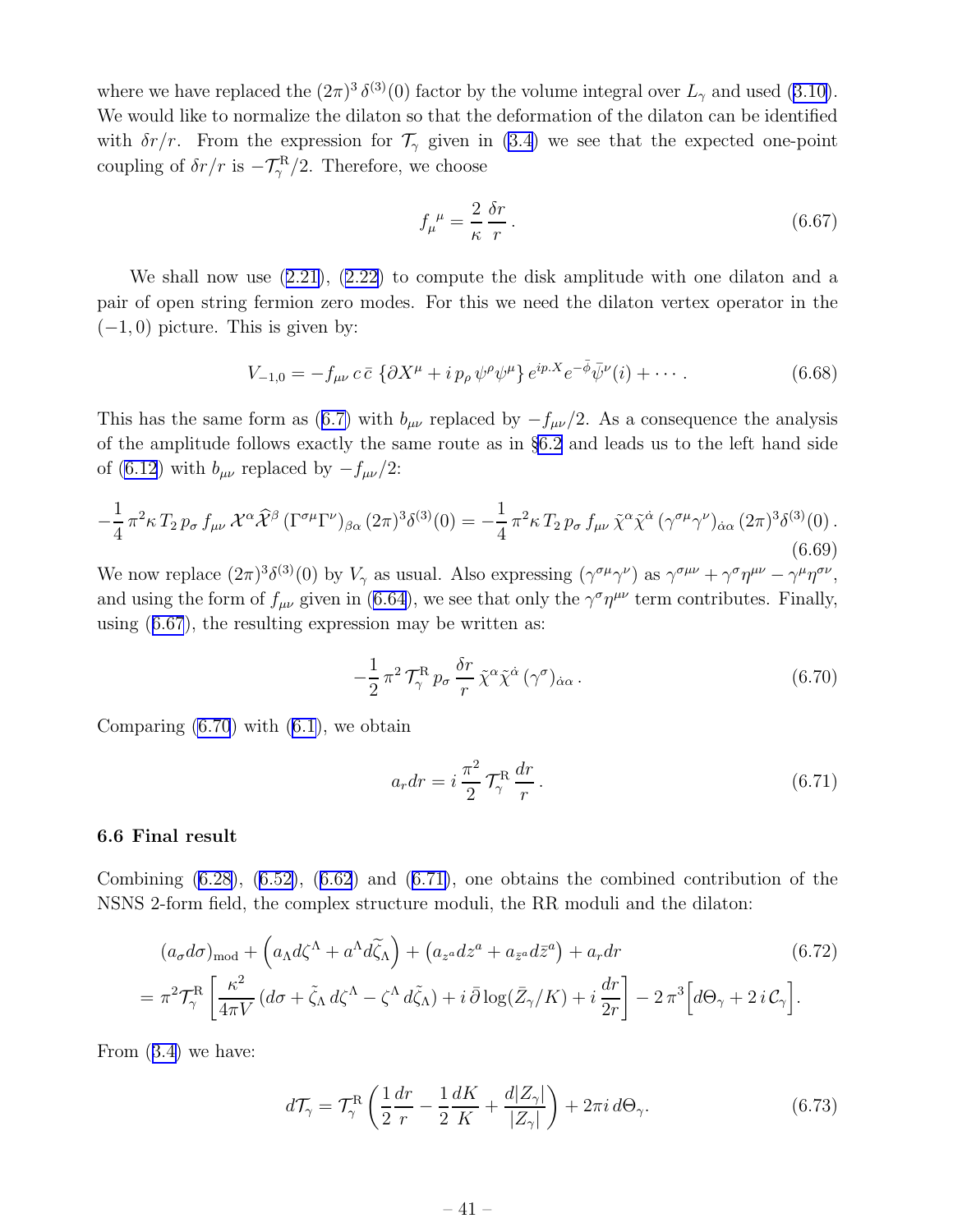<span id="page-43-0"></span>Since we have argued that we can determine the metric only up to terms proportional to  $d\mathcal{T}_{\gamma}$ , we can set  $d\mathcal{T}_{\gamma} = 0$  for our analysis. Using this we can eliminate the  $d\Theta_{\gamma}$  term, and then use  $(3.16)$  $(3.16)$ to express  $(6.72)$  $(6.72)$  as:

$$
\sum_{m} a_{m} d\lambda^{m} = \frac{\pi^{2} \mathcal{T}_{\gamma}^{R}}{2} \left[ \frac{1}{4r} \left( d\sigma + \tilde{\zeta}_{\Lambda} d\zeta^{\Lambda} - \zeta^{\Lambda} d\tilde{\zeta}_{\Lambda} \right) - i \left( \partial \log(Z_{\gamma}/K) - \bar{\partial} \log(\bar{Z}_{\gamma}/K) \right) \right] \tag{6.74}
$$

$$
- 4\pi^{3} i \mathcal{C}_{\gamma} + O(d\mathcal{T}_{\gamma}).
$$

Substitutingthis into ([6.5\)](#page-32-0) and expressing  $\mathcal{T}_{\gamma}^{\text{R}}$  as the real part of [\(3.4](#page-15-0)), we get the correction to the metric where we keep only the leading contribution in each homology class. The result is

$$
\frac{\pi^6}{Kr} \sum_{\gamma} \Omega_{\gamma} |Z_{\gamma}|^2 \left( \sum_{k=1}^{\infty} \mathcal{N}_{k,\gamma} e^{-k\mathcal{T}_{\gamma}} \right) \left[ (d\sigma + \tilde{\zeta}_{\Lambda} d\zeta^{\Lambda} - \zeta^{\Lambda} d\tilde{\zeta}_{\Lambda}) - 4i \frac{\sqrt{Kr}}{|Z_{\gamma}|} \mathcal{C}_{\gamma} - 4ir \left( \partial \log(Z_{\gamma}/K) - \bar{\partial} \log(\bar{Z}_{\gamma}/K) \right) \right]^2 + \mathcal{O}(d\mathcal{T}_{\gamma}), \tag{6.75}
$$

where $\mathcal{N}_{k,\gamma}$  is given in ([6.6\)](#page-33-0). After setting  $\sigma_{\gamma}=1$ , the prediction ([3.5\)](#page-16-0) based on supersymmetry and duality symmetries agrees with (6.75) up to terms proportional to  $d\mathcal{T}_{\gamma}$ , which, according to our arguments in §[5](#page-25-0), are ambiguous due to the possibility of field redefinition. The role of the  $\sigma_{\gamma}$ 's has already been discussed at the end of §[4.1](#page-19-0).

Acknowledgement: We wish to thank Boris Pioline for useful discussions and for comments on an earlier version of the manuscript. The work of A.S. was supported by the Infosys chair professorship and the J. C. Bose fellowship of the Department of Science and Technology, India. B.S. acknowledges funding support from an STFC Consolidated Grant 'Theoretical Particle Physics at City, University of London' ST/T000716/1.

## A. The phase of the mixed open-closed string amplitude

Inthis appendix we shall determine the phase  $\varepsilon$  that appears in ([2.21\)](#page-9-0). In principle this can be determined by carefully studying factorization in different channels, but we shall determine this by analyzing a special class of amplitudes.

We consider the open string vertex operator associated to the translation zero mode along the Mth direction. We need the zero picture unintegrated and integrated vertex operators which we denote by  $V_{\text{un}}^M$  and  $V_{\text{int}}^M$ , respectively. They have the form:

$$
V_{\text{un}}^M = i\sqrt{2} c \,\partial X^M, \qquad V_{\text{int}}^M = i\sqrt{2} \,\partial X^M. \tag{A.1}
$$

The overall normalization of the vertex operators will not be important for us but the relative normalization will be important.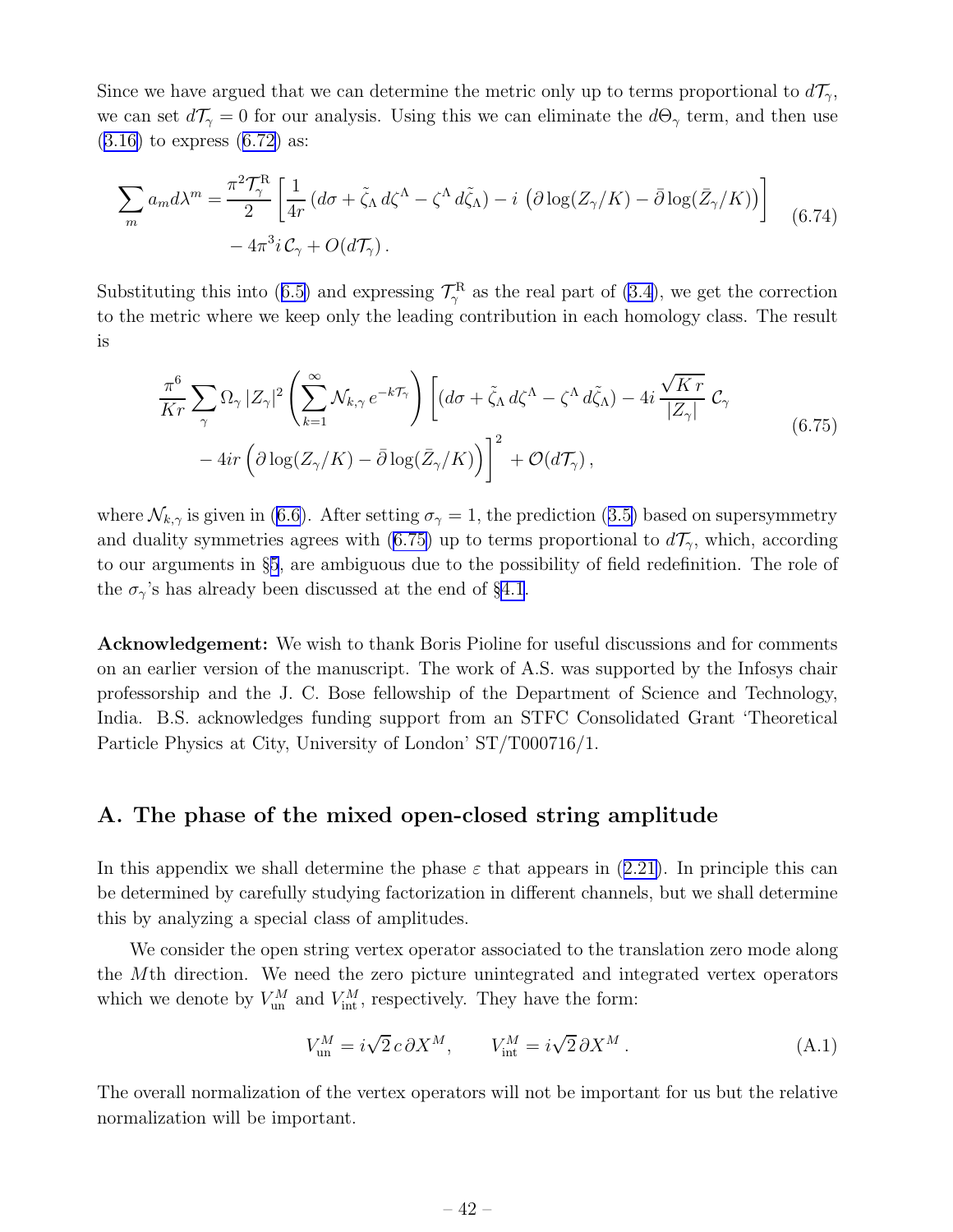Now consider the effect of inserting such an integrated vertex operator into a closed string amplitude on the disk carrying momenta  $p_1, p_2, \cdots$  transverse to the D-brane. This effect can be studied using the OPE following from([2.2\)](#page-6-0):

$$
V_{\text{int}}^{M}(z) e^{i p_s X}(z_s) \simeq \frac{1}{\sqrt{2}} \frac{p_s^M}{(z - z_s)} e^{i p_s X}(z_s). \tag{A.2}
$$

This gives

$$
\int dz V_{\rm int}^M(z) \prod_s e^{ip_s.X^s}(z_s) = \pi i \sqrt{2} \sum_s p_s^M \prod_s e^{ip_s.X^s}(z_s) \,. \tag{A.3}
$$

In other words the effect of inserting the open string vertex operator into an amplitude with closed strings carrying momenta  $p_1, p_2, \cdots$  is to multiply the original amplitude by  $\pi i\sqrt{2} \sum_{s} p_s^M$ . We shall now see if this holds for an amplitude with a single closed string and a single open string zero mode insertion.

Let us consider the closed string vertex operator,

$$
V_c = -2 e_{NK} c \bar{c} e^{-\phi} \psi^N e^{-\bar{\phi}} \bar{\psi}^K e^{ip.X} , \qquad e_{NK} p^N = e_{NK} p^K = 0, \quad p^2 = 0.
$$
 (A.4)

For definiteness we shall choose  $e_{NK}$  to have components tangential to the brane and p to be orthogonal to the brane. We shall compute the disk one-point amplitude of this state using ([2.18\)](#page-9-0). Representing the disk as upper half plane and placing the vertex operator  $V_c$  at i, we get:

$$
\{V_c\} = \frac{1}{2} \kappa T_p \left( -2 e_{NK} \right) \left\langle \frac{1}{2} \left( \partial c - \bar{\partial} \bar{c} \right) c e^{-\phi} \psi^N \bar{c} e^{-\bar{\phi}} \bar{\psi}^K e^{ip.X}(i) \right\rangle
$$
  
\n
$$
= -\frac{1}{2} \kappa T_p e_{NK} \left[ \left\langle \partial c c e^{-\phi} \psi^N e^{ip.X}(i) c e^{-\phi} \psi^K e^{-ip.X}(-i) \right\rangle \right.
$$
  
\n
$$
+ \left\langle c e^{-\phi} \psi^N e^{ip.X}(i) \partial c c e^{-\phi} \psi^K e^{-ip.X}(-i) \right\rangle \right]
$$
  
\n
$$
= -\frac{1}{2} \kappa T_p e_N^N , \qquad (A.5)
$$

where in the second step we have used the doubling trick to replace the anti-holomorphic fields by holomorphic fields at complex conjugate points.

Next we shall compute the disk two-point amplitude with the closed string state  $V_c$  and the open string zero mode introduced in([A.1](#page-43-0)). For this we need to use the unintegrated open string vertex operator. Using [\(2.21](#page-9-0)), we get

$$
\{V_c V_{\text{un}}^M\} = -2 \varepsilon \pi \kappa T_p e_{NK} \left\langle c e^{-\phi} \psi^N \bar{c} e^{-\bar{\phi}} \bar{\psi}^K e^{ip.X}(i) i \sqrt{2} c \partial X^M(0) \right\rangle
$$
  
=  $-2 \varepsilon i \sqrt{2} \pi \kappa T_p e_{NK} \left\langle c e^{-\phi} \psi^N e^{ip.X}(i) c e^{-\phi} \psi^K e^{-ip.X}(-i) c \partial X^M(0) \right\rangle$  (A.6)  
=  $-\frac{\varepsilon}{\sqrt{2}} \pi \kappa T_p p^M e_N^N.$ 

According to (A.3) the desired result for this is  $\pi i \sqrt{2} p^M$  times (A.5). This gives

$$
-\frac{\varepsilon}{\sqrt{2}} \pi \kappa T_p e_N^N = -\pi i \sqrt{2} \frac{1}{2} \kappa T_p e_N^N \quad \Rightarrow \quad \varepsilon = i. \tag{A.7}
$$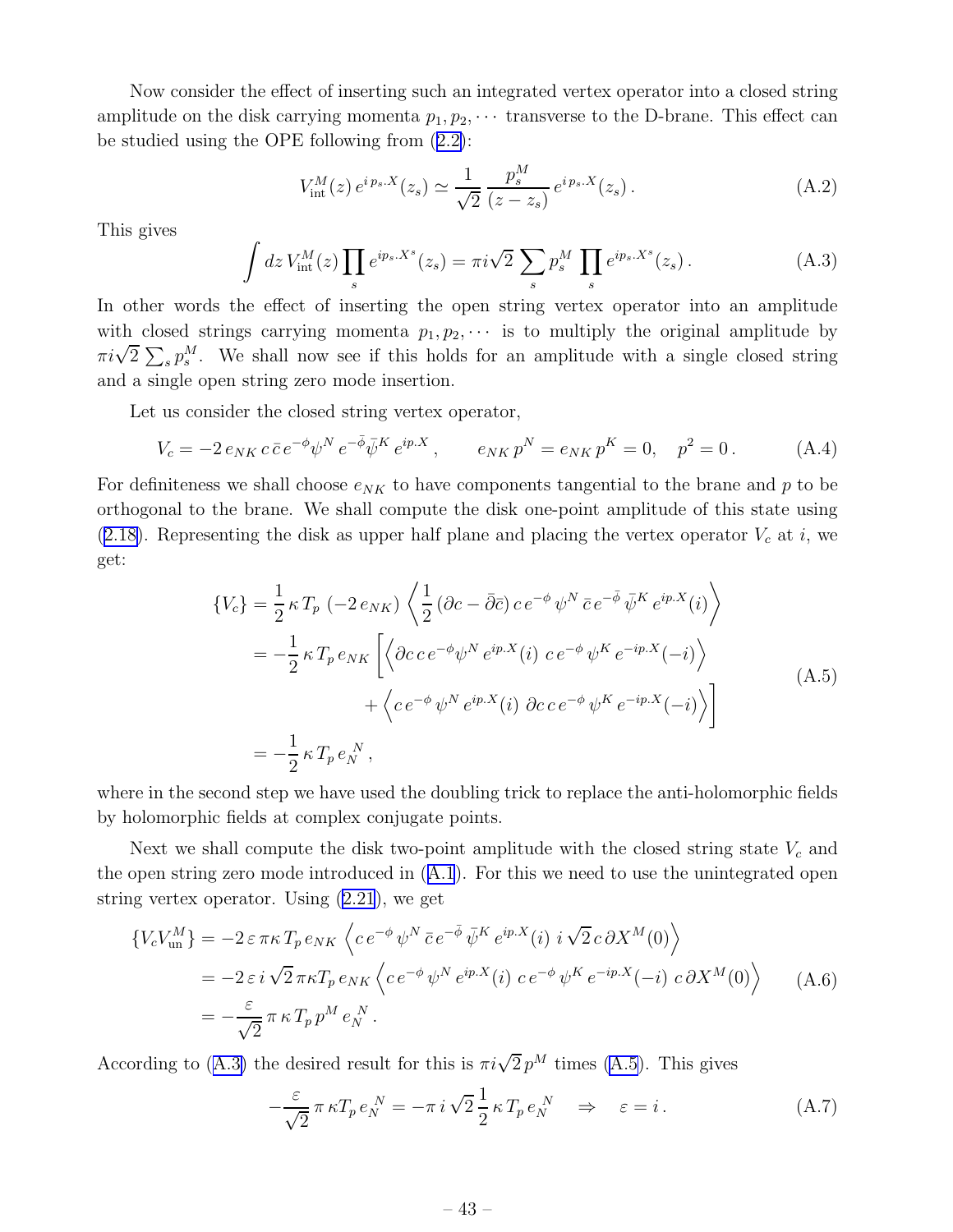<span id="page-45-0"></span>Note that if we had more external open strings, the corresponding vertex operators would be integrated. For these we shall automatically get the desired factor  $\pi i \sqrt{2} p^M$  by our previous analysis and hence  $\varepsilon$  is independent of the number of open string insertions.

## B. The leading instanton contribution to the hypermultiplet metric

In this appendix we shall compute the D-instanton correction to the hypermultiplet metric, keeping only the leading term in each homology class. Our starting point will be the metric computed in[[26\]](#page-58-0). This will be reviewed below and then used to extract the leading contributions.

### B.1 The initial metric

The hypermultiplet metric including perturbative and D-instanton corrections, but ignoring contributions of multi-instantons with mutually non-local charges, has been found in[[26](#page-58-0), Eq. $(3.6)$ ]. It is given by

$$
ds^{2} = \frac{2}{r^{2}} \left( 1 - \frac{2r}{\mathcal{R}^{2} \mathbf{U}} \right) (dr)^{2} + \frac{1}{32r^{2} \left( 1 - \frac{2r}{\mathcal{R}^{2} \mathbf{U}} \right)} \left( d\sigma + \tilde{\zeta}_{\Lambda} d\zeta^{\Lambda} - \zeta^{\Lambda} d\tilde{\zeta}_{\Lambda} + \mathcal{V} \right)^{2}
$$
  
+ 
$$
\frac{\mathcal{R}^{2}}{2r^{2}} |z^{\Lambda} \mathcal{Y}_{\Lambda}|^{2} + \frac{1}{r \mathbf{U}} \left| \mathcal{Y}_{\Lambda} M^{\Lambda \Sigma} \bar{u}_{\Sigma} - \frac{i\mathcal{R}}{2\pi} \sum_{\gamma} \Omega_{\gamma} \mathcal{W}_{\gamma} dZ_{\gamma} \right|^{2}
$$

$$
- \frac{1}{r} M^{\Lambda \Sigma} \left( \mathcal{Y}_{\Lambda} + \frac{i\mathcal{R}}{2\pi} \sum_{\gamma} \Omega_{\gamma} \mathcal{V}_{\gamma \Lambda} \mathcal{I}_{\gamma}^{(2,+)} \left( dZ_{\gamma} - \mathbf{U}^{-1} Z_{\gamma} \partial K \right) \right)
$$

$$
\times \left( \bar{\mathcal{Y}}_{\Sigma} - \frac{i\mathcal{R}}{2\pi} \sum_{\gamma'} \Omega_{\gamma'} \bar{\mathcal{V}}_{\gamma' \Sigma} \mathcal{I}_{\gamma'}^{(2,-)} \left( d\bar{Z}_{\gamma'} - \mathbf{U}^{-1} \bar{Z}_{\gamma'} \bar{\partial} K \right) \right)
$$

$$
+ \frac{\mathcal{R}^{2} K}{r} \left( \mathcal{K}_{a\bar{b}} dz^{a} d\bar{z}^{b} - \frac{1}{(2\pi K \mathbf{U})^{2}} \left| \sum_{\gamma} \Omega_{\gamma} Z_{\gamma} \mathcal{W}_{\gamma} \right|^{2} |\partial K|^{2}
$$

$$
+ \frac{1}{2\pi K} \sum_{\gamma} \Omega_{\gamma} \mathcal{I}_{\gamma}^{(2)} |dZ_{\gamma} - \mathbf{U}^{-1} Z_{\gamma} \partial K|^{2} \right).
$$
(B.1)

Here we used the following notations:

•  $\mathcal{J}_{\gamma}$  with various upper indices denote the Penrose-like integrals which have their origin in the twistorial formulation of D-instantons

$$
\mathcal{J}_{\gamma}^{(1)} = \int_{\ell_{\gamma}} \frac{dt}{t} \log \left( 1 - \sigma_{\gamma} e^{-2\pi i \Xi_{\gamma}(t)} \right), \qquad \mathcal{J}_{\gamma}^{(2)} = \int_{\ell_{\gamma}} \frac{dt}{t} \frac{1}{\sigma_{\gamma} e^{2\pi i \Xi_{\gamma}(t)} - 1},
$$
\n
$$
\mathcal{J}_{\gamma}^{(1,\pm)} = \pm \int_{\ell_{\gamma}} \frac{dt}{t^{1\pm 1}} \log \left( 1 - \sigma_{\gamma} e^{-2\pi i \Xi_{\gamma}(t)} \right), \quad \mathcal{J}_{\gamma}^{(2,\pm)} = \pm \int_{\ell_{\gamma}} \frac{dt}{t^{1\pm 1}} \frac{1}{\sigma_{\gamma} e^{2\pi i \Xi_{\gamma}(t)} - 1}, \qquad (B.2)
$$

where  $\ell_{\gamma}$  is the "BPS ray"

$$
\ell_{\gamma} = \{ t \in \mathbb{P}^1 : \quad Z_{\gamma}/t \in i\mathbb{R}^- \}
$$
 (B.3)

$$
-44-
$$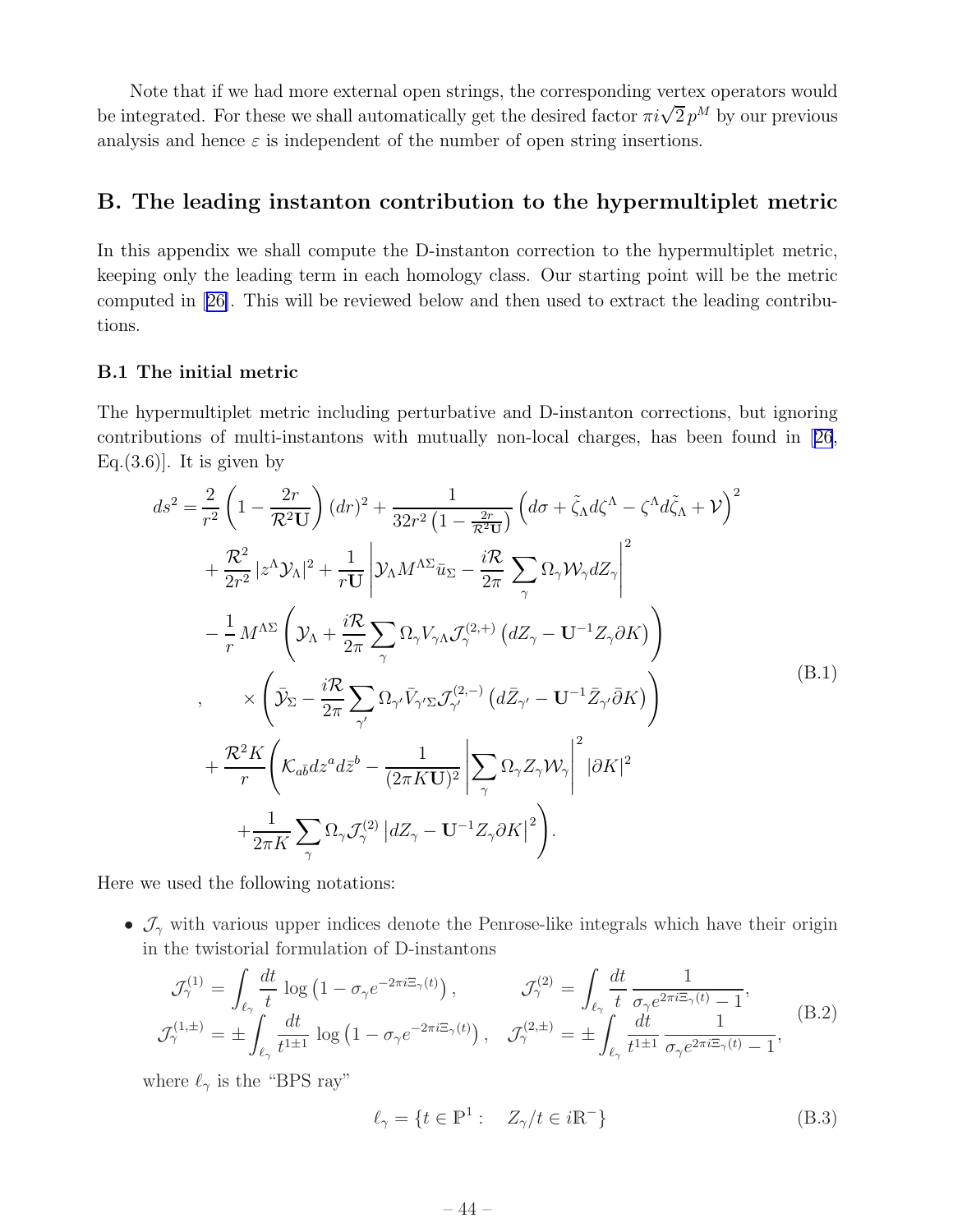<span id="page-46-0"></span>and

$$
\Xi_{\gamma}(t) = \Theta_{\gamma} + \mathcal{R}\left(t^{-1}Z_{\gamma} - t\bar{Z}_{\gamma}\right). \tag{B.4}
$$

Here  $\Theta_{\gamma}$  and  $Z_{\gamma}$  are the axionic coupling of the instanton and the central charge defined in [\(2.42](#page-13-0)) and [\(2.49](#page-14-0)), respectively, while  $\mathcal R$  is a variable which will be related below to the dilaton. Finally,  $\sigma_{\gamma}$  is the quadratic refinement introduced below [\(3.7](#page-17-0)).

- The prepotential F, the Kähler potential  $\mathcal{K} = -\log K$  and the matrix  $N_{\Lambda\Sigma}$  describe the special Kähler geometry of  $\mathcal{M}_C$  and were introduced in §[2.3.](#page-11-0)
- $V_{\gamma\Lambda}$  and  $u_{\Lambda}$  are the vectors

$$
V_{\gamma\Lambda} = q_{\Lambda} - F_{\Lambda \Sigma} p^{\Sigma}, \qquad u_{\Lambda} = \sum_{\gamma} \Omega_{\gamma} w_{\gamma} V_{\gamma\Lambda}, \qquad (B.5)
$$

where

$$
w_{\gamma} = \frac{1}{4\pi} \left( Z_{\gamma} \mathcal{J}_{\gamma}^{(2, +)} + \bar{Z}_{\gamma} \mathcal{J}_{\gamma}^{(2, -)} \right). \tag{B.6}
$$

•  $M^{\Lambda\Sigma}$  is the inverse of the matrix

$$
M_{\Lambda\Sigma} = N_{\Lambda\Sigma} - \frac{1}{2\pi} \sum_{\gamma} \Omega_{\gamma} \mathcal{J}_{\gamma}^{(2)} \bar{V}_{\gamma\Lambda} V_{\gamma\Sigma}.
$$
 (B.7)

• U is the function

$$
\mathbf{U} = K - \frac{1}{2\pi} \sum_{\gamma} \Omega_{\gamma} |Z_{\gamma}|^2 \mathcal{J}_{\gamma}^{(2)} + u_{\Lambda} M^{\Lambda \Sigma} \bar{u}_{\Sigma}, \tag{B.8}
$$

which can be thought of as an instanton corrected version of the Kähler potential.

•  $\mathcal{W}_{\gamma}$  is a function on the charge lattice defined by

$$
\mathcal{W}_{\gamma} = \bar{Z}_{\gamma} \mathcal{J}_{\gamma}^{(2)} - \mathcal{J}_{\gamma}^{(2, +)} u_{\Lambda} M^{\Lambda \Sigma} \bar{V}_{\gamma \Sigma}.
$$
 (B.9)

•  $\mathcal{Y}_\Lambda$  is the one-form

$$
\mathcal{Y}_{\Lambda} = d\tilde{\zeta}_{\Lambda} - F_{\Lambda \Sigma} d\zeta^{\Sigma} - \frac{1}{8\pi^2} \sum_{\gamma} \Omega_{\gamma} \left( q_{\Lambda} - p^{\Sigma} F_{\Lambda \Sigma} \right) d\mathcal{J}_{\gamma}^{(1)}.
$$
 (B.10)

•  $V$  is the one-form playing the role of the connection in the circle bundle with fiber parametrized by the NS axion

$$
\mathcal{V} = 2\mathcal{R}^2 K \left( 1 - \frac{4r}{\mathcal{R}^2 U} \right) \mathcal{A}_K + \frac{8r}{\mathcal{R}U} \sum_{\gamma} \Omega_{\gamma} \left( w_{\gamma} + \frac{1}{2\pi} \mathcal{J}_{\gamma}^{(2)} V_{\gamma \Lambda} M^{\Lambda \Sigma} \bar{u}_{\Sigma} \right) \mathcal{C}_{\gamma} + \frac{2r}{\pi i U} \sum_{\gamma} \Omega_{\gamma} \left[ \left( W_{\gamma} + \frac{\mathcal{R}U}{8\pi i r} \mathcal{J}_{\gamma}^{(1,+)} \right) dZ_{\gamma} - \left( \bar{W}_{\gamma} + \frac{\mathcal{R}U}{8\pi i r} \mathcal{J}_{\gamma}^{(1,-)} \right) d\bar{Z}_{\gamma} \right],
$$
 (B.11)

where $\mathcal{C}_{\gamma}$  was defined in ([3.6\)](#page-16-0) and

$$
\mathcal{A}_K = \frac{i}{2} \left( \mathcal{K}_a dz^a - \mathcal{K}_{\bar{a}} d\bar{z}^a \right) \tag{B.12}
$$

is the Kähler connection that  $V$  reduces to in the perturbative approximation.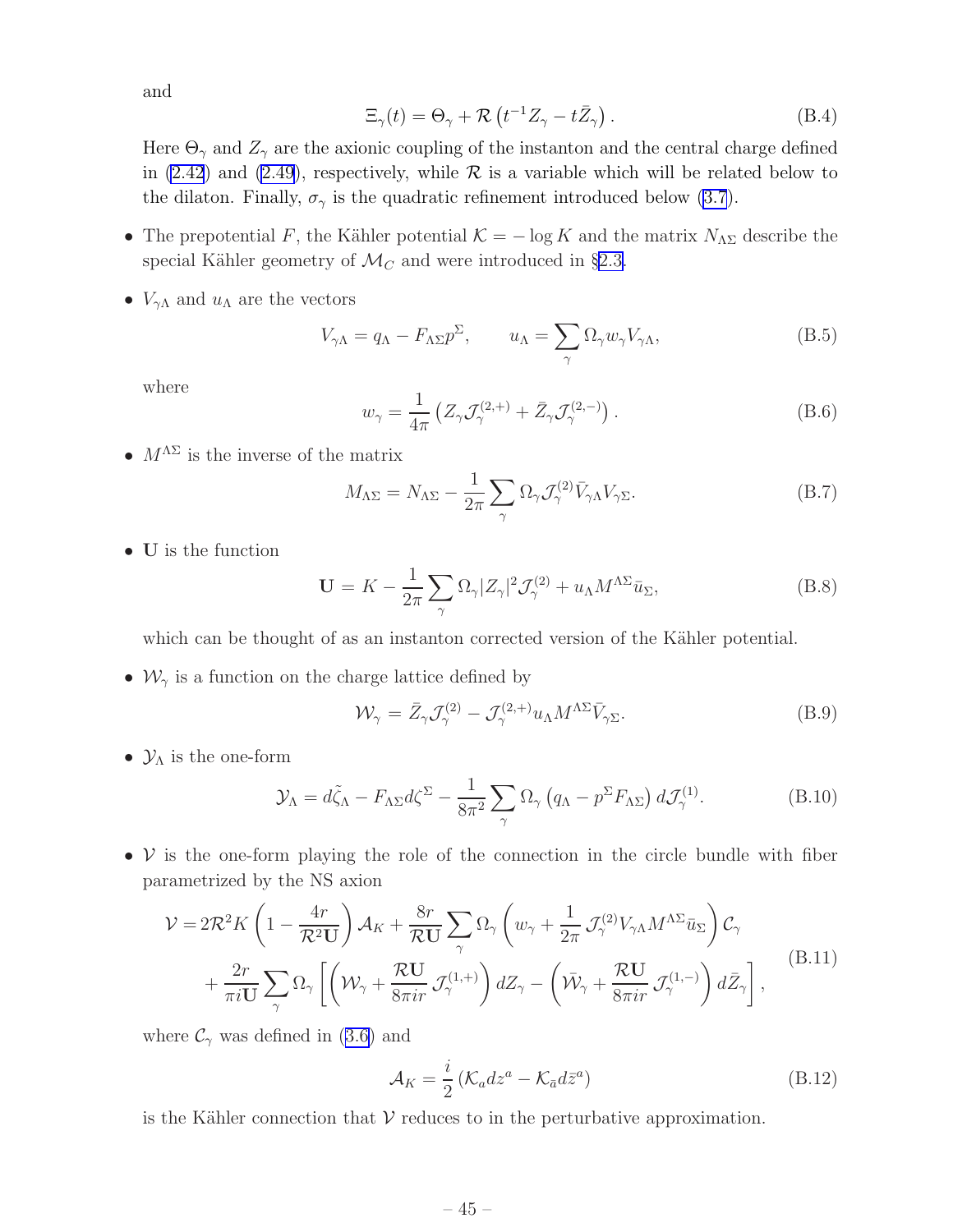<span id="page-47-0"></span>• Finally, the coordinate  $\mathcal R$  should be viewed as a function of other coordinates on the moduli space. This function is defined only implicitly through the following relation

$$
r = \frac{\mathcal{R}^2}{4} K + \frac{\chi(\mathfrak{Y})}{192\pi} - \frac{i\mathcal{R}}{32\pi^2} \sum_{\gamma} \Omega_{\gamma} \left( Z_{\gamma} \mathcal{J}_{\gamma}^{(1, +)} + \bar{Z}_{\gamma} \mathcal{J}_{\gamma}^{(1, -)} \right). \tag{B.13}
$$

Here the first term relates  $\mathcal R$  to the dilaton at the tree level. The second term provides the one-loop correction parametrized by the Euler characteristic of CY  $\chi(\mathfrak{Y})$  and captures all perturbative contributions to the metric. The final term is the contribution of Dinstantons.<sup>12</sup>

#### B.2 Evaluation of the leading contribution

There are two possible views on the metric([B.1](#page-45-0)), or in other words, two approximations where it holds:

- 1. The first possibility is to restrict the sums over charges  $\gamma$  to a mutually local subset. Then([B.1](#page-45-0)) is an exact quaternion-Kähler metric that includes all D-instantons to all orders in the instanton and string coupling expansions from this particular subset.
- 2. The second possibility is to sum over all charges, but then only terms linear in DT invariants can be trusted.

Our goal here is to extract from this metric the leading contribution in each instanton sector in the small string coupling limit, which corresponds to taking the  $g_{(4)} \to 0$  limit keeping fixed the primed variables introduced in [\(3.9](#page-17-0)).

This limit is analyzed as follows. First of all, note that, by expanding the logarithm or the ratio, the twistorial integrals([B.2](#page-45-0)) can all be evaluated in terms of series of modified Bessel functions  $K_m(x)$ 

$$
\mathcal{J}_{\gamma}^{(1)} = -2S_{\gamma}^{(0,1)}, \qquad \mathcal{J}_{\gamma}^{(1,\pm)} = 2i \left(\frac{\bar{Z}_{\gamma}}{|Z_{\gamma}|}\right)^{\pm 1} S_{\gamma}^{(1,1)},
$$
\n
$$
\mathcal{J}_{\gamma}^{(2)} = 2S_{\gamma}^{(0,0)}, \qquad \mathcal{J}_{\gamma}^{(2,\pm)} = -2i \left(\frac{\bar{Z}_{\gamma}}{|Z_{\gamma}|}\right)^{\pm 1} S_{\gamma}^{(1,0)},
$$
\n(B.14)

where

$$
S_{\gamma}^{(m,n)} = \sum_{k=1}^{\infty} \frac{\sigma_{k\gamma}}{k^n} e^{-2\pi i k \Theta_{\gamma}} K_m(4\pi k \mathcal{R}|Z_{\gamma}|)
$$
  
= 
$$
\frac{1}{2\sqrt{2\mathcal{R}|Z_{\gamma}|}} \sum_{k=1}^{\infty} \frac{\sigma_{k\gamma}}{k^{n+\frac{1}{2}}} e^{-2\pi i k \Theta_{\gamma}-4\pi k \mathcal{R}|Z_{\gamma}|} \left[1 + \frac{4m^2 - 1}{32\pi k \mathcal{R}|Z_{\gamma}|} + \cdots \right].
$$
 (B.15)

<sup>&</sup>lt;sup>12</sup>It is worth pointing out that the definition of the four-dimensional dilaton, appearing as one of the coordinates on the moduli space, is ambiguous at the non-perturbative level. For example, in [\[48](#page-59-0)] it was chosen to coincide with the first term in  $(B.13)$ . Our definition is suggested by geometry since the function  $r$ defined here coincides with the so-called contact potential of quaternionic geometry [\[47](#page-59-0)], and by symmetries since it is symplectic invariant and transforms as a modular form of weight  $\left(-\frac{1}{2}, -\frac{1}{2}\right)$  in the mirror type IIB formulation[[19\]](#page-57-0). This ambiguity does not affect the leading terms that we shall be analyzing.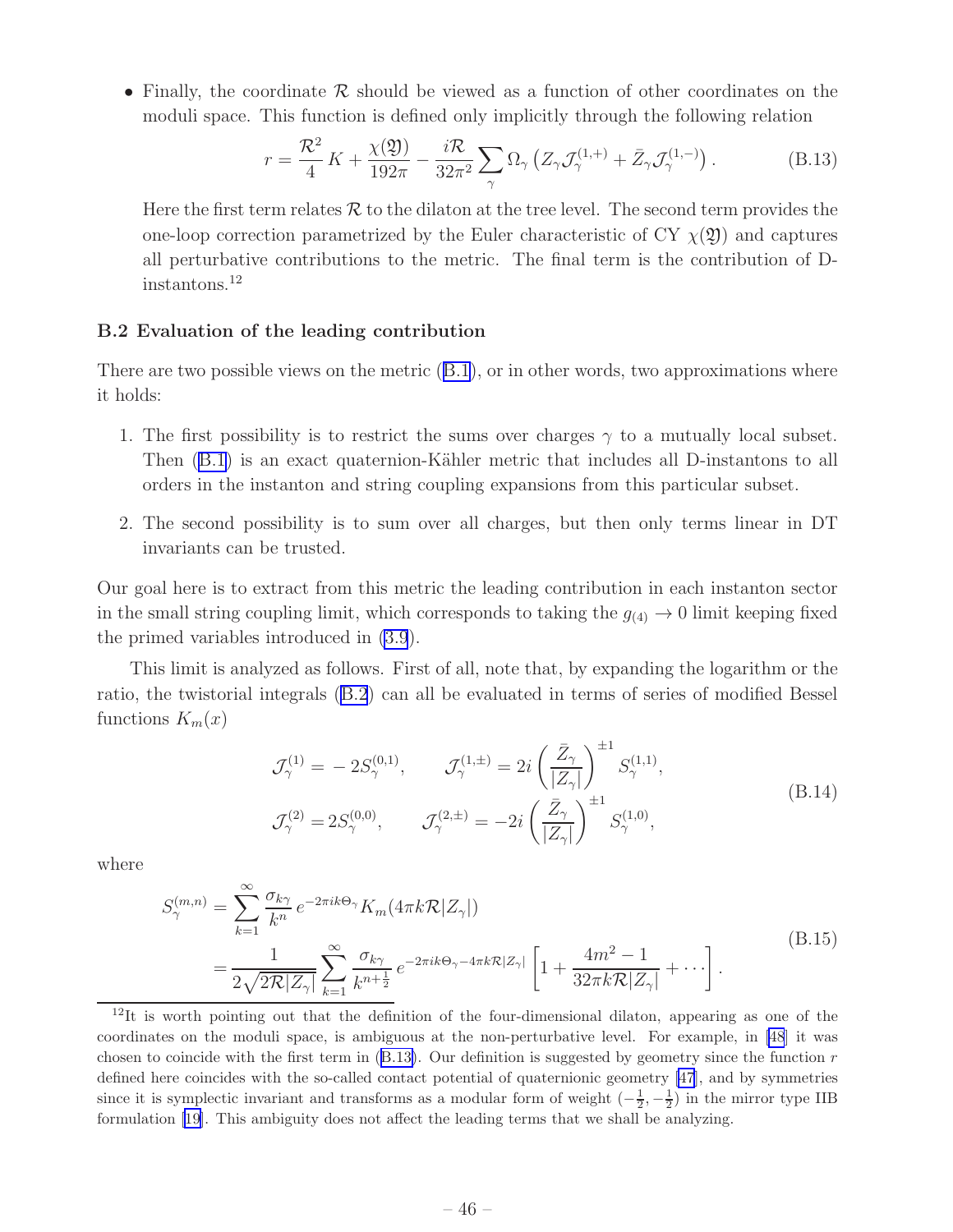Takinginto account that due to ([B.13\)](#page-47-0)  $\mathcal{R} \sim r^{1/2} = (r')^{1/2} g_{(4)}^{-1}$  (see ([3.9\)](#page-17-0)), this result implies that in the leading approximation all these functions are proportional to  $\sqrt{g_{(4)}} e^{-k\mathcal{T}_{\gamma}}$  in the topologicalsector  $k\gamma$ . At the same time, all terms in the metric ([B.1\)](#page-45-0) can be represented as series expansions in powers of  $\Omega_{\gamma}S_{\gamma}^{(m,n)}$ . As a result, all terms non-linear in DT invariants are always of higher power in  $g_{(4)}$  comparing to the terms linear in  $\Omega_{\gamma}$ . Thus, for our purposes, it is enough to restrict to such linear terms. Therefore, in the weak coupling limit, the terms that survive in the first approximation outlined above are a subset of those in the second approximation. For this reason we shall stick to the second approximation and no restriction on the charges will be imposed.

It is a straightforward exercise to extract the linear approximation to the metric [\(B.1\)](#page-45-0). Additional simplifications occur once we restrict ourselves for each class of terms only to the leading contribution in the small string coupling limit. For example, this means that we can neglect the one-loop correction captured by the Euler characteristic in the relation([B.13](#page-47-0)) between  $\mathcal R$  and the dilaton, and inverting this relation one finds

$$
\mathcal{R} \approx 2\sqrt{\frac{r}{K}} \left( 1 - \frac{1}{8\pi^2 \sqrt{Kr}} \sum_{\gamma} \Omega_{\gamma} |Z_{\gamma}| S_{\gamma}^{(1,1)} \right). \tag{B.16}
$$

Furthermore, it turns out that the second term inside the parentheses can also be dropped because in the weak coupling limit the contribution  $\Omega_{\gamma} S_{\gamma}^{(1,1)}$  is always multiplied by an extra factorof  $g_{(4)}$ . By examining [\(B.5](#page-46-0)) to ([B.13](#page-47-0)), one can see that all other terms proportional to  $\mathcal{J}_{\gamma}^{(1)}$  and  $\mathcal{J}_{\gamma}^{(1,\pm)}$  have similar powers of  $g_{(4)}$  multiplying them. The only exception is the  $d\mathcal{J}_{\gamma}^{(1)}$ term in [\(B.10\)](#page-46-0) whose leading term is that of  $-2S_{\gamma}^{(0,0)} d\mathcal{T}_{\gamma}$ . Thus, in our approximation the leading instanton contribution is captured by the function

$$
S_{\gamma}^{(0)} = \frac{(K/r)^{1/4}}{4\sqrt{|Z_{\gamma}|}} \sum_{k=1}^{\infty} \frac{\sigma_{k\gamma}}{\sqrt{k}} e^{-k\mathcal{T}_{\gamma}},
$$
(B.17)

whichis the leading term in the expansion ([B.15\)](#page-47-0) of  $S_{\gamma}^{(m,0)}$ . In the following we shall use the symbol  $\approx$  to denote that we keep only those terms which produce terms of order unity in the perturbative metric and terms of order  $(g_{(4)})^{1/2}e^{-\mathcal{T}_{\gamma}}$  in the instanton correction to the metric in the topological sector labelled by  $\gamma$ . In this convention one finds the following simplifications for the various quantities entering the metric:

$$
w_{\gamma} \approx \frac{|Z_{\gamma}|}{\pi i} S_{\gamma}^{(0)},\tag{B.18}
$$

$$
\mathbf{U} \approx K - \frac{1}{\pi} \sum_{\gamma} \Omega_{\gamma} |Z_{\gamma}|^2 S_{\gamma}^{(0)},\tag{B.19}
$$

$$
\mathcal{W}_{\gamma} \approx 2\bar{Z}_{\gamma} S_{\gamma}^{(0)},\tag{B.20}
$$

$$
\mathcal{Y}_{\Lambda} \approx d\tilde{\zeta}_{\Lambda} - F_{\Lambda \Sigma} d\zeta^{\Sigma} + \frac{1}{2\pi i} \sum_{\gamma} \Omega_{\gamma} (q_{\Lambda} - p^{\Sigma} F_{\Lambda \Sigma}) \left( d\Theta_{\gamma} - \frac{2i |Z_{\gamma}|}{\sqrt{Kr}} dr \right)
$$

$$
-4i \sqrt{\frac{r}{K}} \left( d|Z_{\gamma}| - \frac{1}{2} |Z_{\gamma}| d \log K \right) \mathcal{S}_{\gamma}^{(0)}, \tag{B.21}
$$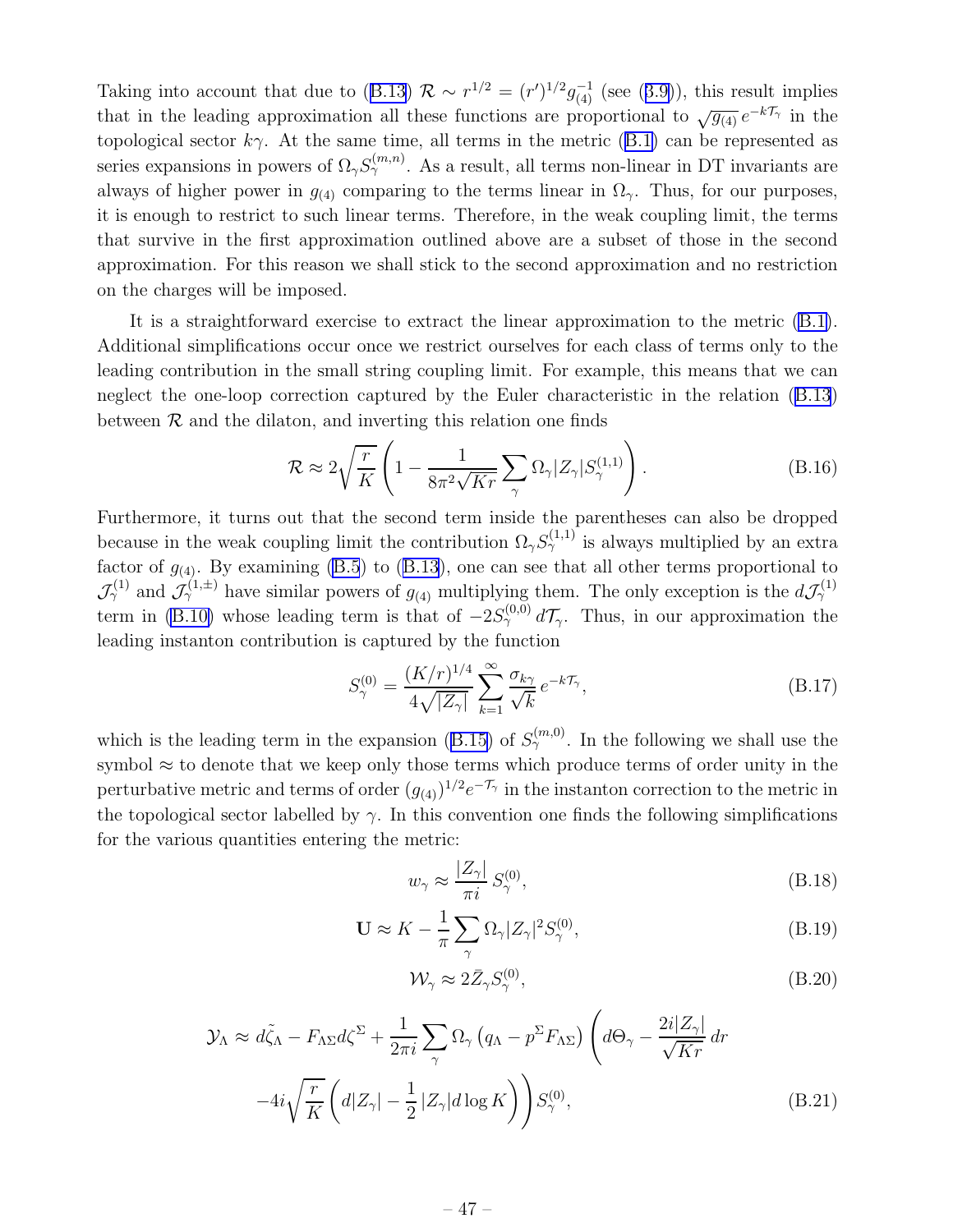<span id="page-49-0"></span>
$$
\mathcal{V} \approx -\left(\frac{\chi(\mathfrak{Y})}{24\pi} + \frac{8r}{\pi K} \sum_{\gamma} \Omega_{\gamma} |Z_{\gamma}|^2 S_{\gamma}^{(0)}\right) \mathcal{A}_{K} + \frac{4r}{\pi i K} \sum_{\gamma} \Omega_{\gamma} \left(|Z_{\gamma}| \sqrt{\frac{K}{r}} \mathcal{C}_{\gamma} + (\bar{Z}_{\gamma} dZ_{\gamma} - Z_{\gamma} d\bar{Z}_{\gamma})\right) S_{\gamma}^{(0)}, \tag{B.22}
$$

$$
1 - \frac{2r}{\mathcal{R}^2 \mathbf{U}} \approx \frac{1}{2} - \frac{|Z_{\gamma}|}{2\pi K} \sum_{\gamma} \Omega_{\gamma} |Z_{\gamma}| S_{\gamma}^{(0)}.
$$
 (B.23)

The term proportional to  $\chi(\mathfrak{Y})$  in (B.22) actually does not contribute at the leading order. To see this, note that once we use the primed variables,  $V$  appears in the combination  $d\sigma' + g_{(4)}^2 V$ in([B.1](#page-45-0)), and in the weak coupling limit the  $g^2_{(4)}\chi(\mathfrak{Y})$  term drops out. In contrast the rest of the terms in the expression for  $V$  does contribute since  $g_{(4)}^2 r = r'$  does not vanish in the weak coupling limit.

Substituting these results into [\(B.1\)](#page-45-0), expanding to linear order in  $\Omega_{\gamma}$  and keeping only the leading terms in the weak coupling limit, one obtains

$$
ds^2 \approx ds_{\text{tree}}^2 + ds_{\text{inst}}^2,\tag{B.24}
$$

where the tree level metric is the one given in [\(3.1](#page-15-0)) and the instanton contribution reads as

$$
ds_{\text{inst}}^{2} = \sum_{\gamma} \Omega_{\gamma} S_{\gamma}^{(0)} \left\{ -\frac{|Z_{\gamma}|^{2} (dr)^{2}}{\pi r^{2} K} + \frac{|Z_{\gamma}| dr}{\pi i r \sqrt{r K}} \left( d\Theta_{\gamma} - \frac{4}{K} \operatorname{Im} \left[ \bar{Z}_{\gamma} (z^{\Lambda} d \tilde{\zeta}_{\Lambda} - F_{\Lambda} d \zeta^{\Lambda}) \right] \right) \right\} + \frac{|Z_{\gamma}|^{2}}{16 \pi r^{2} K} \left( d\sigma + \tilde{\zeta}_{\Lambda} d \zeta^{\Lambda} - \zeta^{\Lambda} d \tilde{\zeta}_{\Lambda} \right)^{2} + \frac{|Z_{\gamma}|}{2 \pi i r K} \left( d\sigma + \tilde{\zeta}_{\Lambda} d \zeta^{\Lambda} - \zeta^{\Lambda} d \tilde{\zeta}_{\Lambda} \right) \left[ \sqrt{\frac{K}{r}} C_{\gamma} + |Z_{\gamma}| \left( \partial \log \frac{Z_{\gamma}}{K} - \bar{\partial} \log \frac{\bar{Z}_{\gamma}}{K} \right) \right] - \frac{1}{\pi r} \left( C_{\gamma}^{2} - \frac{1}{4} (d\Theta_{\gamma})^{2} + \frac{2}{K} d\Theta_{\gamma} \operatorname{Im} \left[ \bar{Z}_{\gamma} (z^{\Lambda} d \tilde{\zeta}_{\Lambda} - F_{\Lambda} d \zeta^{\Lambda}) \right] \right) + \frac{8i}{\pi \sqrt{r} K^{3/2}} \operatorname{Im} \left[ \bar{Z}_{\gamma} (z^{\Lambda} d \tilde{\zeta}_{\Lambda} - F_{\Lambda} d \zeta^{\Lambda}) \right] \left( d|Z_{\gamma}| - \frac{|Z_{\gamma}|}{2} d \log K \right) - \frac{2|Z_{\gamma}|}{\pi \sqrt{r K}} C_{\gamma} \left( \partial \log \frac{Z_{\gamma}}{K} - \bar{\partial} \log \frac{\bar{Z}_{\gamma}}{K} \right) + \frac{4}{\pi K} |dZ_{\gamma} - Z_{\gamma} \partial \log K|^{2} \right\}, \tag{B.25}
$$

where $C_\gamma$  has been defined in ([3.6\)](#page-16-0). Finally, noting that  $S_\gamma^{(0)} = \sqrt{\pi} \Sigma_\gamma / \sqrt{2 \mathcal{T}_\gamma^R}$  with  $\Sigma_\gamma$  defined in([3.7\)](#page-17-0), (B.25) can be rewritten in the form given in the main text in [\(3.5](#page-16-0)).

## C. Fixing the sign of the integration over the fermion zero modes

In this appendix we shall test the compatibility between the choice of sign of integration over fermion zero modes as given in([4.9\)](#page-21-0) and the multi-instanton contribution described in([4.21\)](#page-23-0).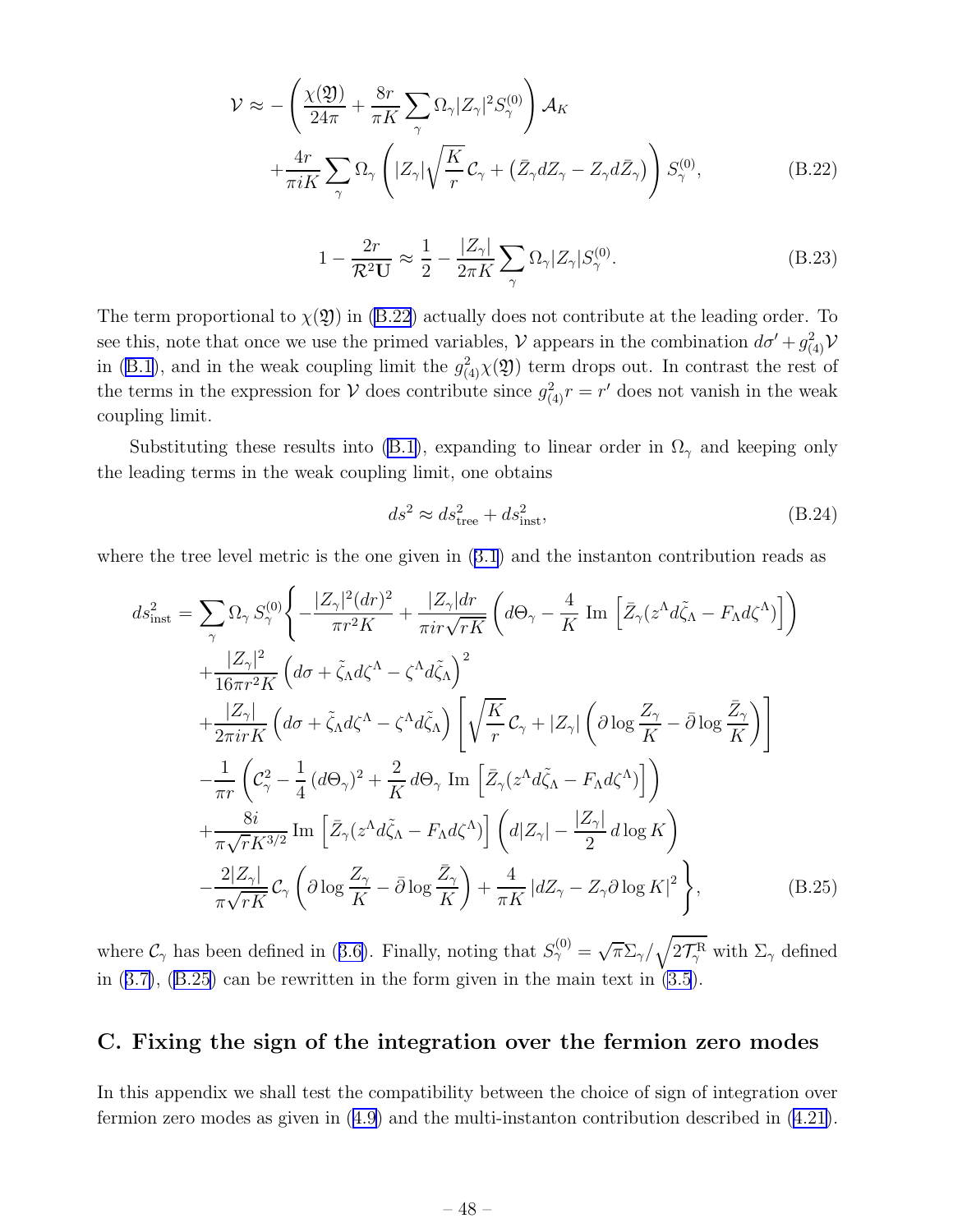<span id="page-50-0"></span>To this end, let us begin with a general choice:

$$
\int \left\{ \prod_{\delta,\dot{\delta}=1}^{2} d\chi_a^{\delta} d\chi_a^{\dot{\delta}} \right\} \chi_a^{\alpha} \chi_a^{\dot{\alpha}} \chi_a^{\beta} \chi_a^{\dot{\beta}} = s \,\epsilon^{\alpha\beta} \epsilon^{\dot{\alpha}\dot{\beta}} \qquad \text{for } 0 \le a \le k^2 - 1,
$$
 (C.1)

where s can be  $\pm 1$ . We shall however take s to be independent of a. This is needed for cluster property — when a pair of instantons are widely separated then the contribution to the amplitude must factorize. We shall now use this to fix the sign of the integral appearing in([4.21](#page-23-0)).

We shall consider the case  $k = 2$ , but this analysis can be generalized to other values of k. We carry out the integration over the fermionic modes in  $(4.21)$  by expanding  $e^{S}$  in a power series expansion in the fermionic terms in S. Using the commutation relation  $[T^a, T^b] =$  $i\sqrt{2} \epsilon^{abc} T^c$  $i\sqrt{2} \epsilon^{abc} T^c$  $i\sqrt{2} \epsilon^{abc} T^c$  for the  $SU(2)$  generators normalized as below ([4.18\)](#page-23-0), the Yukawa coupling term in ([4.19\)](#page-23-0) can be written as  $-i g_o \epsilon^{abc} (\gamma_\mu)_{\alpha\dot{\alpha}} \xi^\mu_a \chi_b^{\dot{\alpha}} \chi_c^{\alpha}$ . One particular term in the integral will be:

$$
-g_o^6 \int \left\{ \prod_{a=1}^3 \prod_{\delta,\dot{\delta}=1}^2 d\chi_a^{\delta} d\chi_a^{\dot{\delta}} \right\} \left[ \left( \chi_1^\alpha \xi_3^\mu (\gamma_\mu)_{\alpha \dot{\alpha}} \chi_2^{\dot{\alpha}} \right) \left( \chi_1^\beta \xi_3^\nu (\gamma_\nu)_{\beta \dot{\beta}} \chi_2^{\dot{\beta}} \right) \times \text{cyclic perm. of 1,2,3} \right].
$$
\n(C.2)

Let us now cyclically rename the dotted zero mode variables, e.g.  $\chi_2^{\dot{\alpha}}$  as  $\chi_1^{\dot{\alpha}}$  etc. Under this relabelling the integration measure remains unchanged since we have to exchange pairs of spinor variables together. Now we can use  $(C.1)$  to express  $(C.2)$  as

$$
-g_o^6\left( (\xi_3^\mu \xi_3^\nu) s \,\epsilon^{\alpha\beta} \epsilon^{\dot{\alpha}\dot{\beta}} \, (\gamma^\mu)_{\alpha\dot{\alpha}} \, (\gamma_\nu)_{\beta\dot{\beta}} \right) \times (3 \to 1, 2). \tag{C.3}
$$

Using manipulations described above([6.2\)](#page-32-0), this may be written as

$$
g_o^6 s^3 \prod_{a=1}^3 (2\eta_{\mu\nu} \xi_a^{\mu} \xi_a^{\nu}) \ . \tag{C.4}
$$

We see that the sign of the contribution of this term is  $s^3$ . Even though there are other contributions we expect that the sign of [\(4.21\)](#page-23-0) will coincide with the sign of this term, since this represents the 'diagonal component' of the determinant — the other terms are proportional to  $\xi_a \cdot \xi_b$  for  $a \neq b$ . Since the integral in [\(4.21](#page-23-0)) is taken to be positive, we must have

$$
s = 1. \tag{C.5}
$$

For general k, we can repeat the same argument to argue that  $(4.21)$  will have sign  $s^{k^2-1} = s^{k-1}$ . Therefore,the same choice  $s = 1$  will ensure positivity of ([4.21\)](#page-23-0). On the other hand, if we choose s to be  $-1$ , then the k instanton amplitude will acquire an extra factor of  $(-1)^k$ .

## D. Vertex operator for the RR fields

In this appendix we shall present the construction of the vertex operator of the RR field describing the 3-form potential or equivalently the 4-form field strength in ten-dimensional type IIA string theory.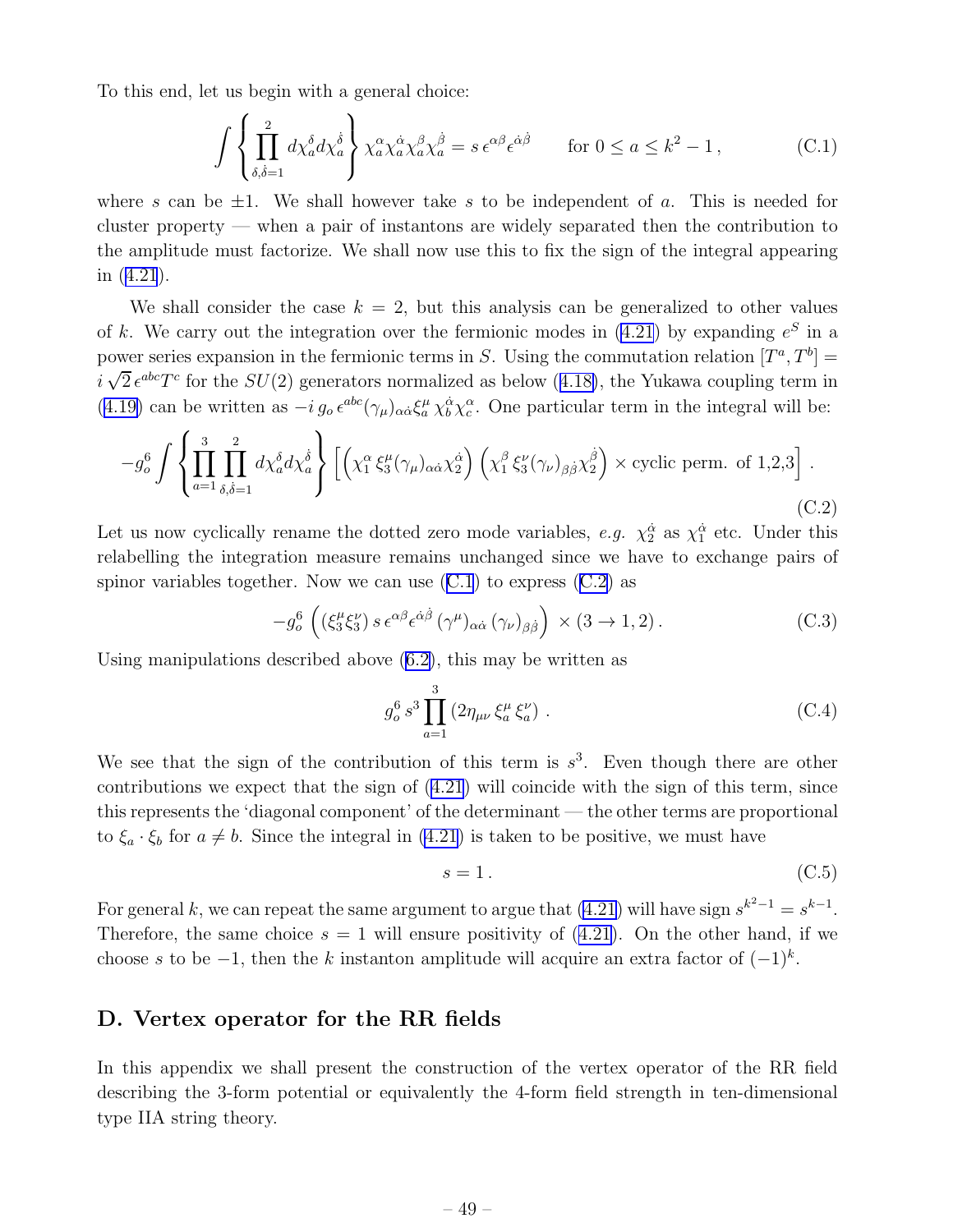<span id="page-51-0"></span>In the  $(-1/2, -1/2)$  picture, the off-shell RR field at level 0, describing massless fields, is given by a state  $|\phi_R\rangle$  satisfying the conditions  $b_0^- |\phi_R\rangle = 0$ ,  $L_0^- |\phi_R\rangle = 0$ . The general form of  $|\phi_R\rangle$  is:

$$
|\phi_R\rangle = \int \frac{d^{10}p}{(2\pi)^{10}} F^{\alpha}_{\ \beta}(p) c \bar{c} e^{-\phi/2} S_{\alpha} e^{-\bar{\phi}/2} \bar{S}^{\beta} e^{ip.X}(0) |0\rangle , \qquad (D.1)
$$

for some set of functions  $F^{\alpha}_{\beta}(p)$ . We have

$$
(Q_B + \bar{Q}_B)|\phi_R\rangle = \int \frac{d^{10}p}{(2\pi)^{10}} F^{\alpha}_{\ \beta}(p) \left[ \frac{p^2}{4} (\partial c + \bar{\partial}\bar{c}) c \bar{c} e^{-\phi/2} S_{\alpha} e^{-\bar{\phi}/2} \bar{S}^{\beta} e^{ip.X}(0) |0\rangle \right. \\ - \frac{1}{4} (\not p)_{\alpha\gamma} c \bar{c} \eta e^{\phi/2} S^{\gamma} e^{-\bar{\phi}/2} \bar{S}^{\beta} e^{ip.X}(0) |0\rangle + \frac{1}{4} (\not p)^{\beta\delta} c \bar{c} e^{-\phi/2} S_{\alpha} \bar{\eta} e^{\bar{\phi}/2} \bar{S}_{\delta} e^{ip.X}(0) |0\rangle \right]. \tag{D.2}
$$

Therefore, BRST invariance of the state will require:

$$
p^2 F^{\alpha}_{\beta}(p) = 0, \qquad F^{\alpha}_{\beta}(p)(p)_{\alpha\gamma} = 0, \qquad F^{\alpha}_{\beta}(p)(p)^{\beta\delta} = 0, \tag{D.3}
$$

where  $p \equiv p_M \Gamma^M$ . Note that the first condition follows from the other two. Since we shall be interested in only the component with 4-form field strength, we use the ansatz:

$$
F_{\alpha}^{\ \beta}(p) = \frac{1}{4!} F_{MNPQ}^{(4)}(p) \left( \Gamma^{MNPQ} \right)_{\alpha}^{\ \beta} , \qquad (D.4)
$$

where  $F^{(4)}$  is a 4-form. Substituting this into (D.3) we get:

$$
p^2 F_{MNPQ}^{(4)}(p) = 0, \qquad F_{MNPQ}^{(4)}(p) \left( p^{\text{NNPQ}} \right) = 0, \qquad F_{MNPQ}^{(4)}(p) \left( \Gamma^{MNPQ} p \right) = 0, \qquad (D.5)
$$

leading to

$$
p^2 F_{MNPQ}^{(4)}(p) = 0, \qquad p^M F_{MNPQ}^{(4)} = 0, \qquad p_{[R} F_{MNPQ]}^{(4)} = 0.
$$
 (D.6)

This is the usual on-shell condition on the 4-form field strength.

For our analysis we shall also need the BRST invariant vertex operator for the same state in the  $(-1/2, -3/2)$  picture since this contains information about the potential  $\tilde{C}_{MNP}$ associated with the field strength  $F^{(4)}_{MNPQ}$ . For this we begin with the general form of level zero string field in the  $(-3/2, -3/2)$  picture:

$$
|\tilde{\phi}_R\rangle = \int \frac{d^{10}p}{(2\pi)^{10}} \left[ A_{\alpha}^{\ \beta} c \,\bar{c} \,e^{-3\phi/2} S^{\alpha} \,e^{-3\bar{\phi}/2} \,\bar{S}_{\beta}(0) + B_{\alpha\beta} \left( \partial c + \bar{\partial} \,\bar{c} \right) c \,\bar{c} \,e^{-3\phi/2} S^{\alpha} \,\bar{\partial}\bar{\xi} \,e^{-5\bar{\phi}/2} \bar{S}^{\beta}(0) \right] \right. \\
\left. + D^{\alpha\beta} \left( \partial c + \bar{\partial} \,\bar{c} \right) c \,\bar{c} \,\partial\xi \,e^{-5\phi/2} S_{\alpha} \,e^{-3\bar{\phi}/2} \,\bar{S}_{\beta}(0) \right] e^{ip.X}(0) |0\rangle. \tag{D.7}
$$

From this we get

$$
(Q_B + \bar{Q}_B)|\widetilde{\phi}_R\rangle = \int \frac{d^{10}p}{(2\pi)^{10}} \left[ \frac{p^2}{4} A_\alpha^{\ \beta} - \frac{1}{4} B_{\alpha\gamma}(p)^{\gamma\beta} + \frac{1}{4} D^{\gamma\beta}(p)_{\gamma\alpha} \right] \times (\partial c + \bar{\partial}\bar{c}) c \,\bar{c} \, e^{-3\bar{\phi}/2} S^\alpha \, e^{-3\bar{\phi}/2} \,\bar{S}_\beta \, e^{ip.X}(0) |0\rangle \,, \tag{D.8}
$$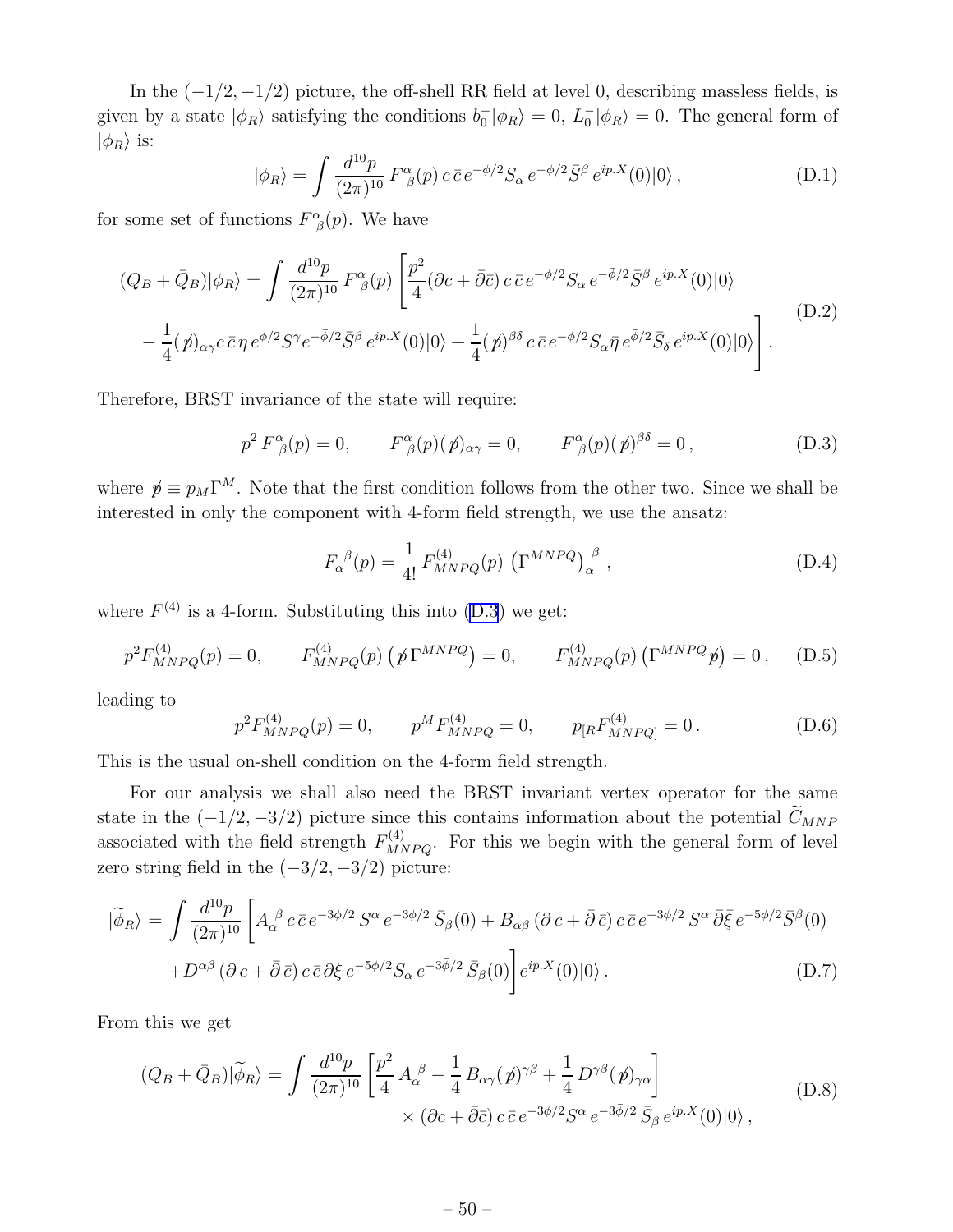<span id="page-52-0"></span>
$$
|\tilde{\phi}_{-1/2,-3/2}\rangle = \bar{\mathcal{X}}_0 |\tilde{\phi}_R\rangle = \int \frac{d^{10}p}{(2\pi)^{10}} \left[ \frac{1}{2} A_\alpha^{\ \beta} (\not p)_{\beta\gamma} c \,\bar{c} \, e^{-3\phi/2} S^\alpha \, e^{-\bar{\phi}/2} \,\bar{S}^\gamma(0) \right. \\ - \frac{1}{2} B_{\alpha\beta} c \,\bar{c} \, e^{-3\phi/2} S^\alpha \, e^{-\bar{\phi}/2} \,\bar{S}^\beta(0) \\ + \frac{1}{2} D^{\alpha\beta} (\not p)_{\beta\gamma} (\partial c + \bar{\partial} \,\bar{c}) \, c \,\bar{c} \, \partial \xi \, e^{-5\phi/2} S_\alpha \, e^{-\bar{\phi}/2} \,\bar{S}^\gamma(0) \\ - \frac{1}{2} D^{\alpha\beta} c \,\bar{c} \, \partial \xi \, e^{-5\phi/2} S_\alpha \, \bar{\eta} \, e^{\bar{\phi}/2} \,\bar{S}_\beta(0) \right] e^{ip.X}(0) |0\rangle \,, \tag{D.9}
$$

and the  $(-1/2, -1/2)$  picture string field

$$
|\phi_R\rangle = \mathcal{X}_0 |\widetilde{\phi}_{-1/2, -3/2}\rangle = \int \frac{d^{10}p}{(2\pi)^{10}} \left[ \frac{1}{4} A_\alpha^{\ \beta} (\not p)_{\beta\gamma} (\not p)^{\alpha\delta} - \frac{1}{4} B_{\alpha\gamma} (\not p)^{\alpha\delta} + \frac{1}{4} D^{\delta\beta} (\not p)_{\beta\gamma} \right] \quad (D.10)
$$

$$
\times c \bar{c} e^{-\phi/2} S_\delta e^{-\bar{\phi}/2} \bar{S}^\gamma e^{ip.X}(0) |0\rangle.
$$

Comparison of [\(D.1](#page-51-0)) and (D.10) leads to the identification

$$
F^{\alpha}_{\ \beta} = \frac{1}{4} \left( \not p A \not p - \not p B + D \not p \right)^{\alpha}_{\ \beta} \,. \tag{D.11}
$$

Also [\(D.8](#page-51-0)) leads to the on-shell condition

$$
p^2 A - B \not p + \not p D = 0, \tag{D.12}
$$

which implies [\(D.3](#page-51-0)).

From  $(D.11)$  we see that the description in terms of the matrices A, B and D provides a redundant description of the field strength  $F^{\alpha}_{\ \beta}$ . Indeed  $F^{\alpha}_{\ \beta}$  is invariant under the transformation:

$$
A \to A + \Lambda, \qquad B \to B + \Lambda' \, \not{p}, \qquad D \to D + \, \not{p} \left( \Lambda' - \Lambda \right), \tag{D.13}
$$

for arbitrary matrices  $\Lambda, \Lambda'$ . These are related to gauge transformation parameters in the  $(-3/2, -3/2)$  picture. We shall choose a particular gauge in which  $A = 0$ . Therefore we have, on-shell,

$$
F = \frac{1}{4} (D \not p - \not p B), \qquad \not p D = B \not p. \tag{D.14}
$$

We now decompose  $B_{\alpha\beta}$  and  $D^{\alpha\beta}$  as:

$$
B_{\alpha\beta} = \sum_{\substack{k=1 \ k \in 2\mathbb{Z}+1}}^5 \frac{1}{k!} B_{M_1\cdots M_k}^{(k)} (\Gamma^{M_1\cdots M_k})_{\alpha\beta} , \qquad D^{\alpha\beta} = \sum_{\substack{k=1 \ k \in 2\mathbb{Z}+1}}^5 \frac{1}{k!} D_{M_1\cdots M_k}^{(k)} (\Gamma^{M_1\cdots M_k})^{\alpha\beta} , \qquad (D.15)
$$

with  $B^{(5)}$  being self-dual and  $D^{(5)}$  being anti-self-dual. Now, from [\(D.4\)](#page-51-0), (D.14) and (D.15) we get,

$$
F_{M_1M_2M_3M_4}^{(4)} = \frac{1}{16} \operatorname{Tr} \left( \Gamma_{M_1M_2M_3M_4} F \right) = \frac{1}{4} p^M \left( D^{(5)} - B^{(5)} \right)_{MM_1M_2M_3M_4}
$$
\n
$$
- \frac{1}{4} \left[ p_{M_1} \left( D^{(3)} + B^{(3)} \right)_{M_2M_3M_4} + \text{cyclic perm. of } M_1, M_2, M_3, M_4 \text{ with sign} \right].
$$
\n(D.16)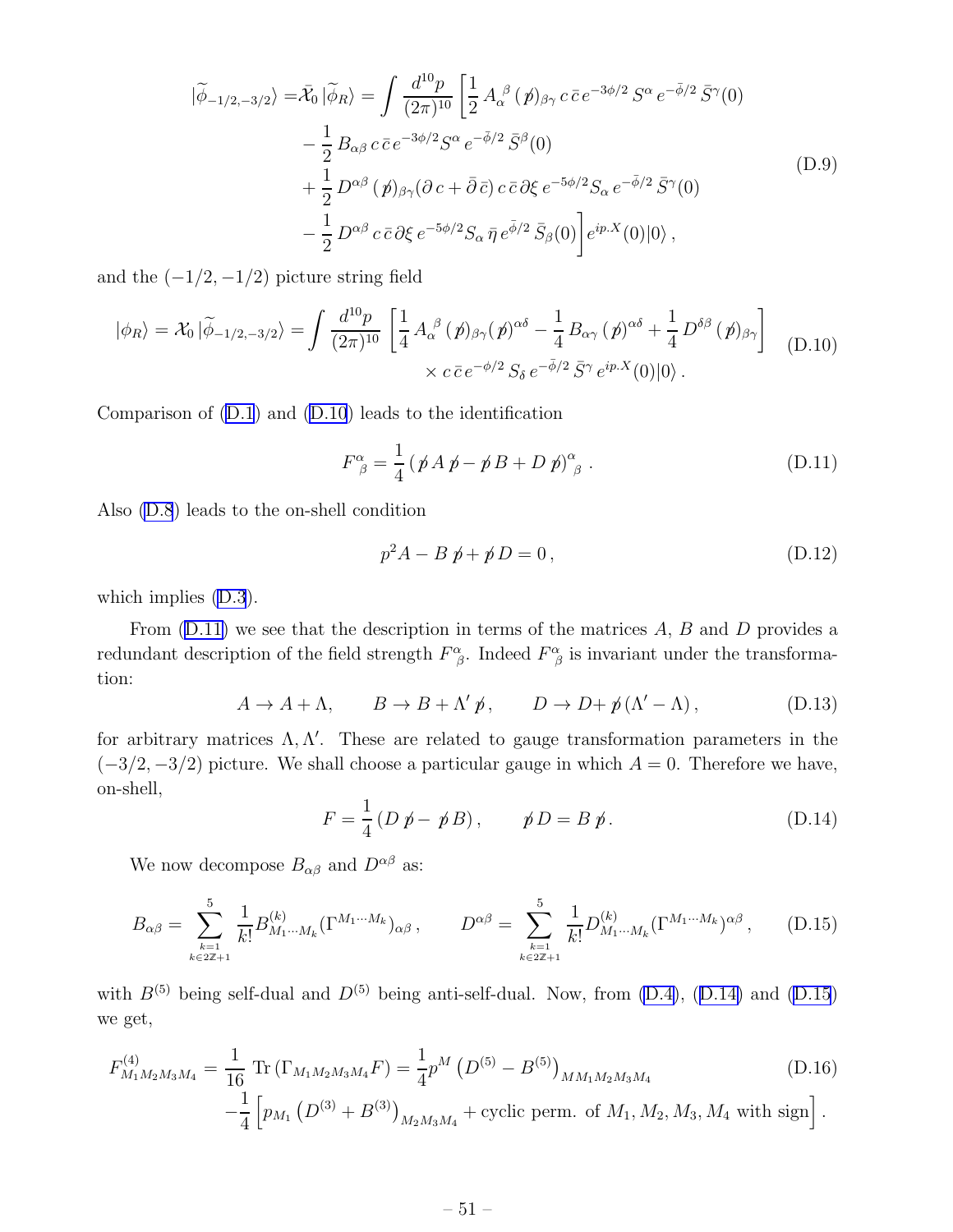<span id="page-53-0"></span>Also, multiplying the second equation in [\(D.14](#page-52-0)) by  $\Gamma_{MNPQ}$  and taking the trace, we get

$$
p^{M} (D^{(5)} - B^{(5)})_{MM_1M_2M_3M_4}
$$
  
= 
$$
- \left[ p_{M_1} (D^{(3)} + B^{(3)})_{M_2M_3M_4} + \text{cyclic perm. of } M_1, M_2, M_3, M_4 \text{ with sign} \right].
$$
 (D.17)

Using this, we can express [\(D.16](#page-52-0)) as

$$
F_{M_1M_2M_3M_4}^{(4)} = -\frac{1}{2} \left[ p_{M_1} \left( D^{(3)} + B^{(3)} \right)_{M_2M_3M_4} + \text{cyclic perm. of } M_1, M_2, M_3, M_4 \text{ with sign} \right].
$$
\n(D.18)

Physically  $B^{(3)} + D^{(3)}$  may be interpreted as the RR potential for the field strength  $F_{M}^{(4)}$  $MNPQ$ and  $B^{(5)} - D^{(5)}$ , or more precisely its Hodge dual  $B^{(5)} + D^{(5)}$ , may be regarded as the potential for the Hodge dual 6-form field strength. Therefore, string field theory naturally uses the democratic formalism of[[63](#page-60-0)]. Indeed, this is the reason why the open-closed string field theory constructed in [\[64](#page-60-0)] can describe coupling to all D-branes at the same time, including the ones that are electric-magnetic dual to each other. Equations of motion of course relate the two field strengths and allows us to express the result in terms of just the 3-form potential as in (D.18).

We further note that if we had tried to express the 2-form field strength component  $F_{MI}^{(2)}$ MN of  $F_\alpha^{\ \beta}$  using an expansion similar to that in [\(D.4](#page-51-0)), and repeated the analysis described above, then  $F_{M_1}^{(2)}$  $N_1^{(2)}$  would have contained a term proportional to  $p^M (D^{(3)} - B^{(3)})_{MM_1M_2}$ . Therefore, if we want to generate purely 4-form field strength, we can set

$$
D^{(3)} = B^{(3)} = -i\,\tilde{C} \,. \tag{D.19}
$$

Eqs. (D.18) and([D.4\)](#page-51-0) now reduce to, respectively,

$$
F_{MNPQ}^{(4)} = \left( i \, p_M \widetilde{C}_{NPQ} + \text{cyclic permut. of } M, N, P, Q \times \text{with sign} \right) \tag{D.20}
$$

and

$$
F^{\alpha}_{\ \beta} = \frac{i}{3!} p_M \widetilde{C}_{NPQ} \left( \Gamma^{MNPQ} \right)^{\alpha}_{\ \beta} . \tag{D.21}
$$

([D.9](#page-52-0)), [\(D.15](#page-52-0)) and (D.19) with  $A_{\alpha}^{\ \beta} = 0$  can be used to read out the vertex operator of the 3-formfield  $\widetilde{C}_{MNP}$  in the  $(-1/2, -3/2)$  picture, while ([D.1\)](#page-51-0) and (D.21) may be used to read out the same vertex operator in the  $(-1/2, -1/2)$  picture.

## E. Some spinor identities in Calabi-Yau threefolds

In this appendix we shall evaluate the contractions with the covariantly constant spinor  $\eta$ appearingin  $(6.42)$  $(6.42)$  and  $(6.56)$  $(6.56)$  $(6.56)$ .

First, due to anti-symmetry we have  $\bar{\eta}$ Γ<sup>pqrijk</sup> $\eta = c e^{pq}$ <sup>rijk</sup>. Choosing (**pqrijk**) = (456789) one obtains  $c = -i\bar{\eta}\tilde{\Gamma}\eta = -i$  so that

$$
\bar{\eta} \tilde{\Gamma}^{\mathbf{pqrijk}} \eta = -i \, \epsilon^{\mathbf{pqrijk}}. \tag{E.1}
$$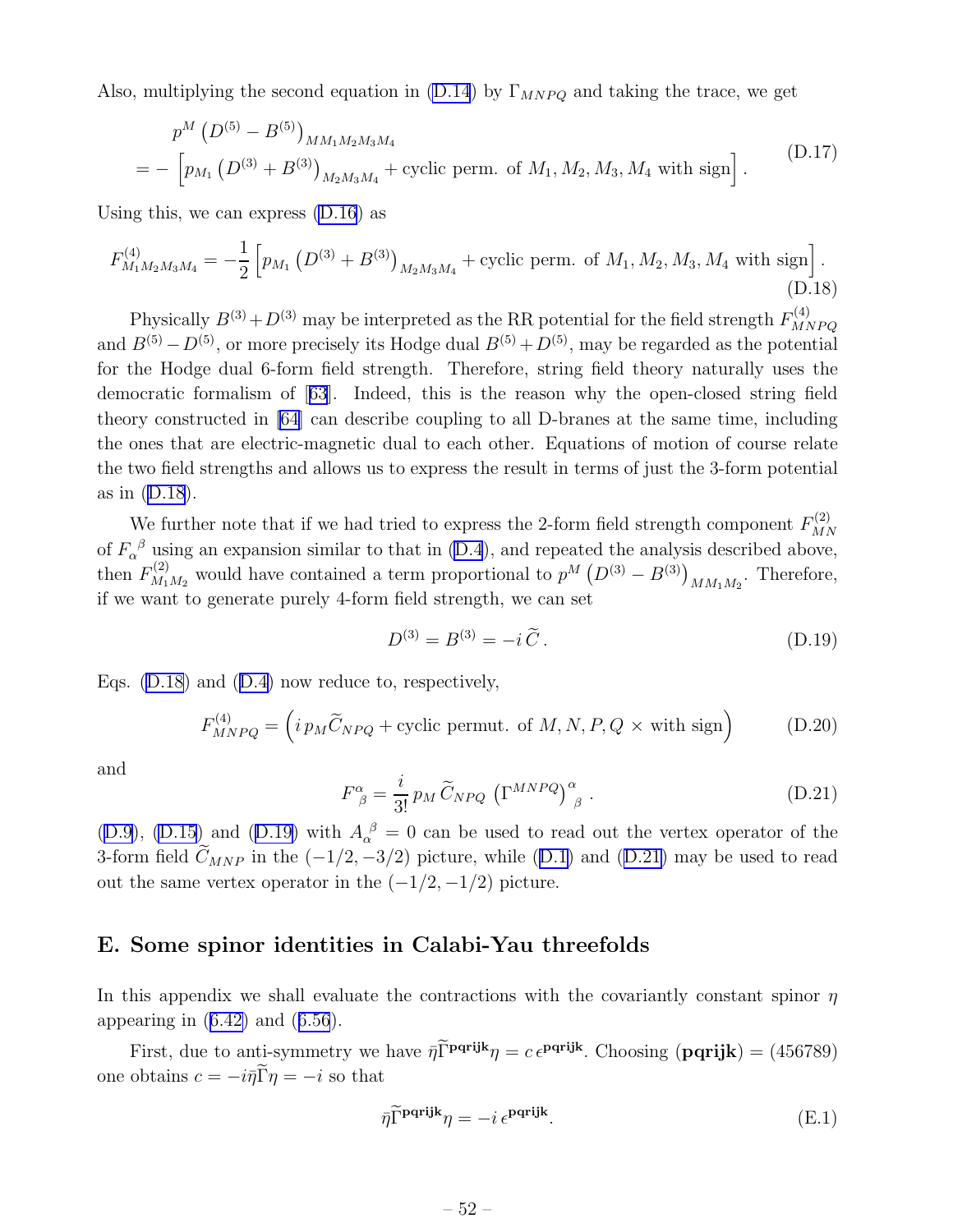<span id="page-54-0"></span>This relation is valid both for tangent space and space-time indices, provided for space-time indices the right hand side is understood to contain a factor of  $(\det g)^{-1/2}$  to convert it into a tensor.

Next we shall analyze  $\bar{\eta} \tilde{\Gamma}^{\mathbf{rk}} \eta$ . For this let us work in the local coordinate system in which the metric and the Kähler form on  $\mathfrak Y$  take the form:

$$
ds^{2} = \sum_{m=4}^{9} (dx^{m})^{2}, \qquad \omega = \sum_{s=1}^{3} dx^{2s+2} \wedge dx^{2s+3}.
$$
 (E.2)

The associated complex coordinates are taken to be

$$
\hat{w}^s = x^{2s+2} + i x^{2s+3}, \qquad 1 \le s \le 3. \tag{E.3}
$$

Let us denote the holomorphic and anti-holomorphic components of  $\widetilde{\Gamma}^{\mathbf{m}}$  by

$$
\hat{\Gamma}^1 = \widetilde{\Gamma}^4 + i\widetilde{\Gamma}^5, \qquad \hat{\Gamma}^2 = \widetilde{\Gamma}^6 + i\widetilde{\Gamma}^7, \qquad \hat{\Gamma}^3 = \widetilde{\Gamma}^8 + i\widetilde{\Gamma}^9,
$$
  

$$
\hat{\Gamma}^{\bar{1}} = \widetilde{\Gamma}^4 - i\widetilde{\Gamma}^5, \qquad \hat{\Gamma}^{\bar{2}} = \widetilde{\Gamma}^6 - i\widetilde{\Gamma}^7, \qquad \hat{\Gamma}^{\bar{3}} = \widetilde{\Gamma}^8 - i\widetilde{\Gamma}^9.
$$
 (E.4)

Furthermore, we postulate that  $\hat{\Gamma}^s \eta = 0$ ,  $\bar{\eta} \hat{\Gamma}^{\bar{s}} = 0$  for  $1 \leq s \leq 3$ . One can easily verify that these conditions are compatible with the condition  $\Gamma \eta = \eta$ . Then using the anti-commutation relations  $\{\hat{\Gamma}^s, \hat{\Gamma}^{\bar{t}}\} = 4 \delta^{st}$ , we get

$$
\bar{\eta}\tilde{\Gamma}^{s\bar{t}}\eta = \frac{1}{2}\,\bar{\eta}\hat{\Gamma}^s\hat{\Gamma}^{\bar{t}}\eta = 2\,\delta^{st} = i\,\omega^{s\bar{t}},\tag{E.5}
$$

since we have  $\omega^{s\bar{t}} = g^{s\bar{u}}g^{\bar{t}v}\omega_{\bar{u}v} = -2i\delta^{st}$ . We also have  $\bar{\eta} \tilde{\Gamma}^{st} \eta = \omega^{st} = 0$  as well as similar relations for their complex conjugates. Therefore, we find  $\bar{\eta} \tilde{\Gamma}^{ij} \eta = i \omega^{ij}$  in this coordinate system. However, since both sides are tensors, we can take this to be a general relation valid in any coordinate system, i.e.

$$
\bar{\eta}\tilde{\Gamma}^{\mathbf{rk}}\eta = i\,\omega^{\mathbf{rk}} = -iJ_{\mathbf{m}}^{\mathbf{r}}g^{\mathbf{mk}},\tag{E.6}
$$

where in the last term we used the relation  $\omega^{ij} = g^{ik} J^j_k = -J^i_k g^{kj}$  following from the definition of the Kähler form.

Our next task will be to evaluate

$$
e_{ij} \left( P_{\mathbf{k}}^{\mathbf{j}} - Q_{\mathbf{k}}^{\mathbf{j}} \right) \bar{\eta} \widetilde{\Gamma}^i \widetilde{\Gamma}^k \eta \,, \tag{E.7}
$$

where  $P$  and  $Q$  are projection operators along the brane and transverse to the brane, respectively. They can be expressed as

$$
P_{\mathbf{i}}^{\mathbf{j}} = \frac{1}{2} v_{\gamma, \mathbf{i} \mathbf{k} \mathbf{l}} v_{\gamma}^{\mathbf{j} \mathbf{k} \mathbf{l}}, \qquad Q_{\mathbf{i}}^{\mathbf{j}} = \frac{1}{2} (\star v_{\gamma})_{\mathbf{i} \mathbf{k} \mathbf{l}} (\star v_{\gamma})^{\mathbf{j} \mathbf{k} \mathbf{l}}.
$$
 (E.8)

We define, for any 3-form,

$$
(C, C') = \frac{1}{3!} C^{ijk} \bar{C}'_{ijk}, \qquad ||C||^2 = (C, C). \tag{E.9}
$$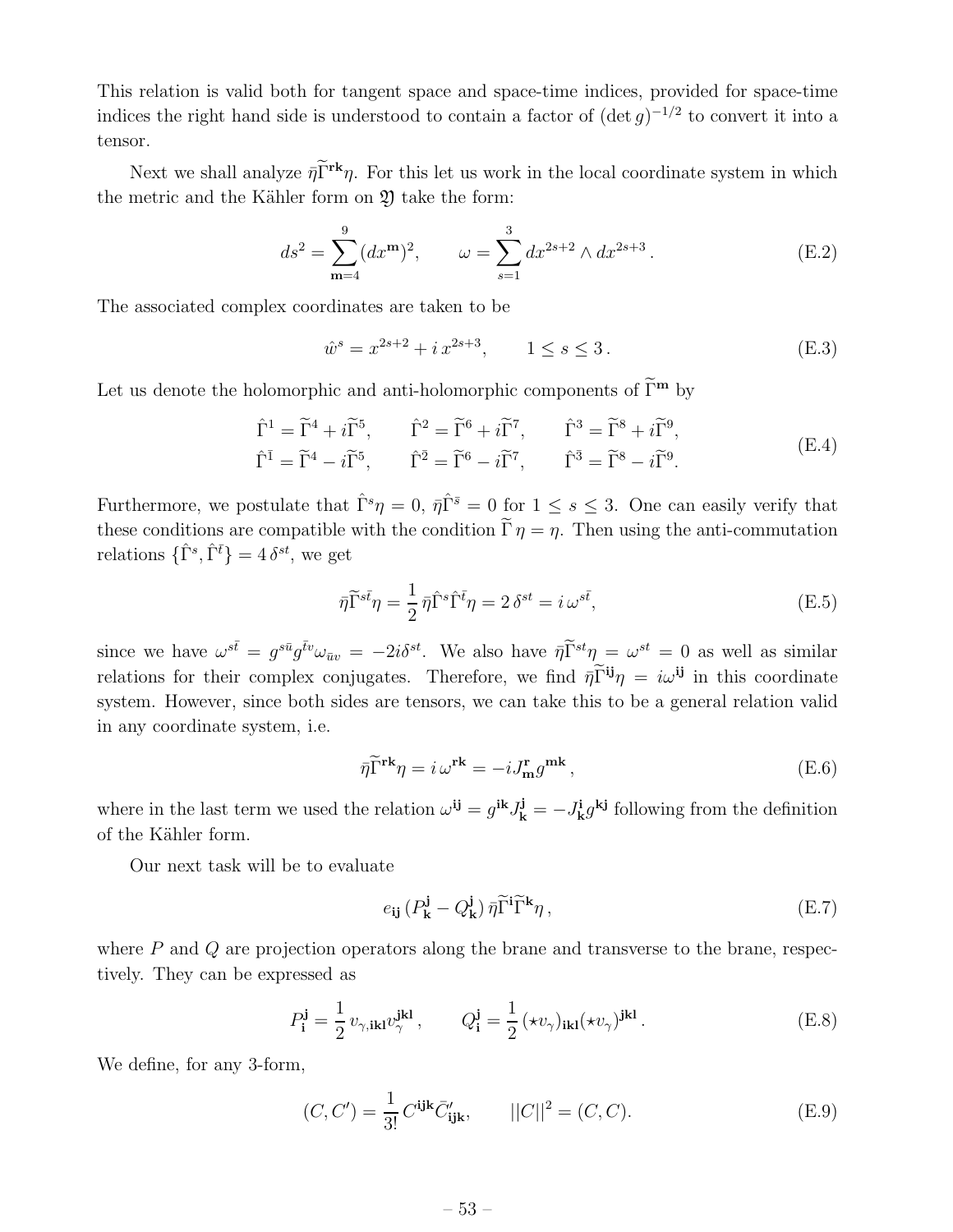<span id="page-55-0"></span>Note that we have

$$
||v_{\gamma}||^{2} = 1.
$$
 (E.10)

We shall use the convention that the  $\star$  is an *anti-linear* map which, besides taking the Hodge dual of a form, complex conjugates the coefficients of the forms written in real coordinates. On 3-forms we have  $\star^2 = -1$ .

The projectors  $P$  and  $Q$  satisfy the following properties:

• for any 3-form  $C$  one has

$$
P_{\mathbf{i}}^{\mathbf{l}} P_{\mathbf{j}}^{\mathbf{m}} P_{\mathbf{k}}^{\mathbf{n}} C_{\mathbf{lmn}} = (C, v_{\gamma}) v_{\gamma, \mathbf{i}\mathbf{j}\mathbf{k}} ; \tag{E.11}
$$

• in the holomorphic coordinates the projectors satisfy

$$
P_{st} = -Q_{st}, \t P_{\bar{s}\bar{t}} = -Q_{\bar{s}\bar{t}}, \t P_{s\bar{t}} = Q_{s\bar{t}}.
$$
(E.12)

 $(E.11)$  is self-evident. The first two relations in  $(E.12)$  follow from the observation that  $P_{ik}$  +  $Q_{ik} = g_{ik}$  and  $g_{st} = g_{\bar{s}\bar{t}} = 0$ . The third relation in (E.12) can be proven as follows. Since the cycle is Lagrangian, we have the identity  $(cf. (3.12))$  $(cf. (3.12))$  $(cf. (3.12))$ 

$$
P_{\mathbf{i}}^{\mathbf{k}} P_{\mathbf{j}}^{\mathbf{l}} \omega_{\mathbf{k}\mathbf{l}} = 0. \tag{E.13}
$$

On the other hand, using the relation  $\star \omega = \frac{1}{2}$  $\frac{1}{2}\omega \wedge \omega$ , we can write

$$
Q_{\mathbf{i}}^{\mathbf{k}} Q_{\mathbf{j}}^{\mathbf{l}} \omega_{\mathbf{k}\mathbf{l}} = \frac{1}{8} Q_{\mathbf{i}}^{\mathbf{k}} Q_{\mathbf{j}}^{\mathbf{l}} \epsilon_{\mathbf{k}\mathbf{l}}^{\mathbf{mnpq}} \omega_{\mathbf{mn}} \omega_{\mathbf{pq}}
$$
\n
$$
= \frac{1}{2} Q_{\mathbf{i}}^{\mathbf{k}} Q_{\mathbf{j}}^{\mathbf{l}} \epsilon_{\mathbf{k}\mathbf{l}}^{\mathbf{mnpq}} \left( Q_{\mathbf{m}}^{\mathbf{m'}} P_{\mathbf{n}}^{\mathbf{n'}} \omega_{\mathbf{m'n'}} \right) \left( P_{\mathbf{p}}^{\mathbf{p'}} P_{\mathbf{q}}^{\mathbf{q'}} \omega_{\mathbf{p'}\mathbf{q'}} \right) = 0,
$$
\n(E.14)

where in the second equality we used that  $P$  and  $Q$  are projectors on 3-dimensional subspaces and the last equality follows from (E.13). In the holomorphic basis, the mixed components of the two identities  $(E.13)$  and  $(E.14)$  read as

$$
P_{su}P_t^u = P_{s\bar{u}}P_{\bar{t}}^{\bar{u}}, \qquad Q_{su}Q_{\bar{t}}^u = Q_{s\bar{u}}Q_{\bar{t}}^{\bar{u}}.
$$
(E.15)

Left hand sides of the two equations are equal due to the first two relations in  $(E.12)$ . Therefore, the right hand sides of these equations must be equal as well. This gives

$$
P_{s\bar{u}}g^{\bar{u}v}P_{v\bar{t}} = Q_{s\bar{u}}g^{\bar{u}v}Q_{v\bar{t}} = (g - P)_{s\bar{u}}g^{\bar{u}v}(g - P)_{v\bar{t}} = P_{s\bar{u}}g^{\bar{u}v}P_{v\bar{t}} + g_{s\bar{t}} - 2P_{s\bar{t}}.
$$
(E.16)

This implies  $P_{s\bar{t}} = \frac{1}{2}$  $\frac{1}{2} g_{s\bar{t}}$  and hence  $Q_{s\bar{t}} = g_{s\bar{t}} - P_{s\bar{t}} = \frac{1}{2}$  $\frac{1}{2} g_{s\bar{t}}$ . This establishes the last relation in (E.12).

Letus now turn to the analysis of  $(E.7)$ . Using  $(E.6)$  $(E.6)$ , this can be rewritten as

$$
e_{ij}\left(P_{\mathbf{k}}^{j}-Q_{\mathbf{k}}^{j}\right)\left(g^{i\mathbf{k}}-iJ_{1}^{i}g^{l\mathbf{k}}\right).
$$
\n(E.17)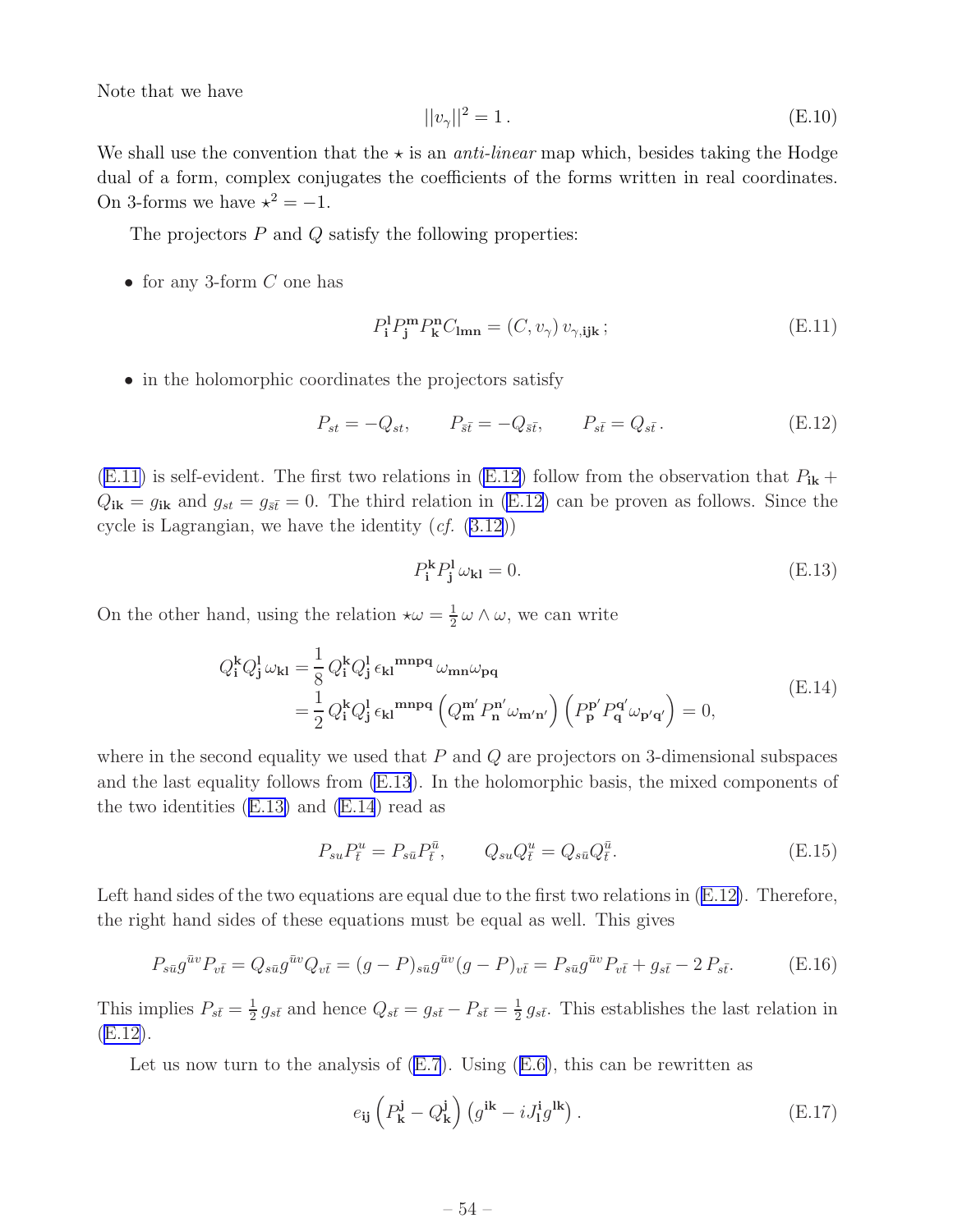<span id="page-56-0"></span>The second factor vanishes when the index i corresponds to an anti-holomorphic index and is equal to  $2g^{ik}$  when **i** is a holomorphic index. This allows us to rewrite the above expression in the holomorphic coordinates, and we get

$$
e_{ij}(P_{\mathbf{k}}^{\mathbf{j}} - Q_{\mathbf{k}}^{\mathbf{j}})\bar{\eta}\widetilde{\Gamma}^{i}\widetilde{\Gamma}^{k}\eta = 2 e_{st}(P^{st} - Q^{st}) + 2 e_{st}(P^{st} - Q^{st}) = 4 e_{st}P^{st},\tag{E.18}
$$

where we used([E.12\)](#page-55-0).

We now use the relation  $e_{ii} = \delta g_{ii}/(2\kappa)$  given above [\(6.58\)](#page-40-0) to write the right hand side of (E.18) as  $2 \delta g_{st} P^{st}/\kappa$ . Using [\(6.58](#page-40-0)) relating  $\delta g_{ij}$  to the complex structure deformation, we can write

$$
P^{st}\delta g_{st} = \delta \bar{z}^a \frac{\Omega_{\mathbf{ijk}} g^{\mathbf{im}} g^{\mathbf{kn}}}{||\Omega||^2} (\bar{\chi}_a)_{\mathbf{lmn}} P^{\mathbf{il}}
$$
(E.19)

because the indices on the projector are automatically holomorphic due to the properties of  $\Omega$  and  $\chi_a$ . Next, we can compute

$$
||\Omega||^2 = \frac{1}{6} \Omega_{ijk} (P^{il} + Q^{il})(P^{jm} + Q^{jm})(P^{kn} + Q^{kn})\overline{\Omega}_{lmn}
$$
  

$$
= \frac{4}{3} \Omega_{ijk} P^{il} P^{jm} P^{kn} \overline{\Omega}_{lmn} = 8 |(\Omega, v_{\gamma})|^2,
$$
 (E.20)

wherewe used  $(E.12)$  $(E.12)$  followed by  $(E.11)$  and  $(E.10)$  $(E.10)$ . Similarly, one has

$$
\Omega_{ijk}g^{jm}g^{kn}(\bar{\chi}_a)_{lmn}P^{il} = \Omega_{ijk}(P^{jm} + Q^{jm})(P^{kn} + Q^{kn})(\bar{\chi}_a)_{lmn}P^{il}
$$
  

$$
= \frac{4}{3}\Omega_{ijk}P^{il}P^{jm}P^{kn}(\bar{\chi}_a)_{lmn} = 8(\Omega, v_{\gamma})(v_{\gamma}, \chi_a),
$$
 (E.21)

wherein the first two steps we made repeated use of  $(E.12)$  $(E.12)$  and in the last step we used  $(E.11)$ and $(E.9)$  $(E.9)$ . Thus,  $(E.19)$  becomes

$$
P^{st}\delta g_{st} = \delta \bar{z}^a \frac{(v_\gamma, \chi_a)}{(v_\gamma, \Omega)}.
$$
\n(E.22)

## References

- [1] K. Becker, M. Becker, and A. Strominger, "Five-branes, membranes and nonperturbative string theory," *Nucl. Phys.* B456 (1995) 130–152, [hep-th/9507158](http://www.arXiv.org/abs/hep-th/9507158).
- [2] M. B. Green and M. Gutperle, "Effects of D-instantons," *Nucl. Phys.* B498 (1997) 195–227, [hep-th/9701093](http://www.arXiv.org/abs/hep-th/9701093).
- [3] M. B. Green and S. Sethi, "Supersymmetry constraints on type IIB supergravity," *Phys. Rev. D* 59 (1999) 046006, [hep-th/9808061](http://www.arXiv.org/abs/hep-th/9808061).
- [4] M. B. Green and P. Vanhove, "D instantons, strings and M theory," *Phys. Lett. B* 408 (1997) 122–134, [hep-th/9704145](http://www.arXiv.org/abs/hep-th/9704145).
- [5] E. Kiritsis and B. Pioline, "On  $R^4$  threshold corrections in type IIB string theory and  $(p,q)$ string instantons," *Nucl. Phys.* B508 (1997) 509–534, [hep-th/9707018](http://www.arXiv.org/abs/hep-th/9707018).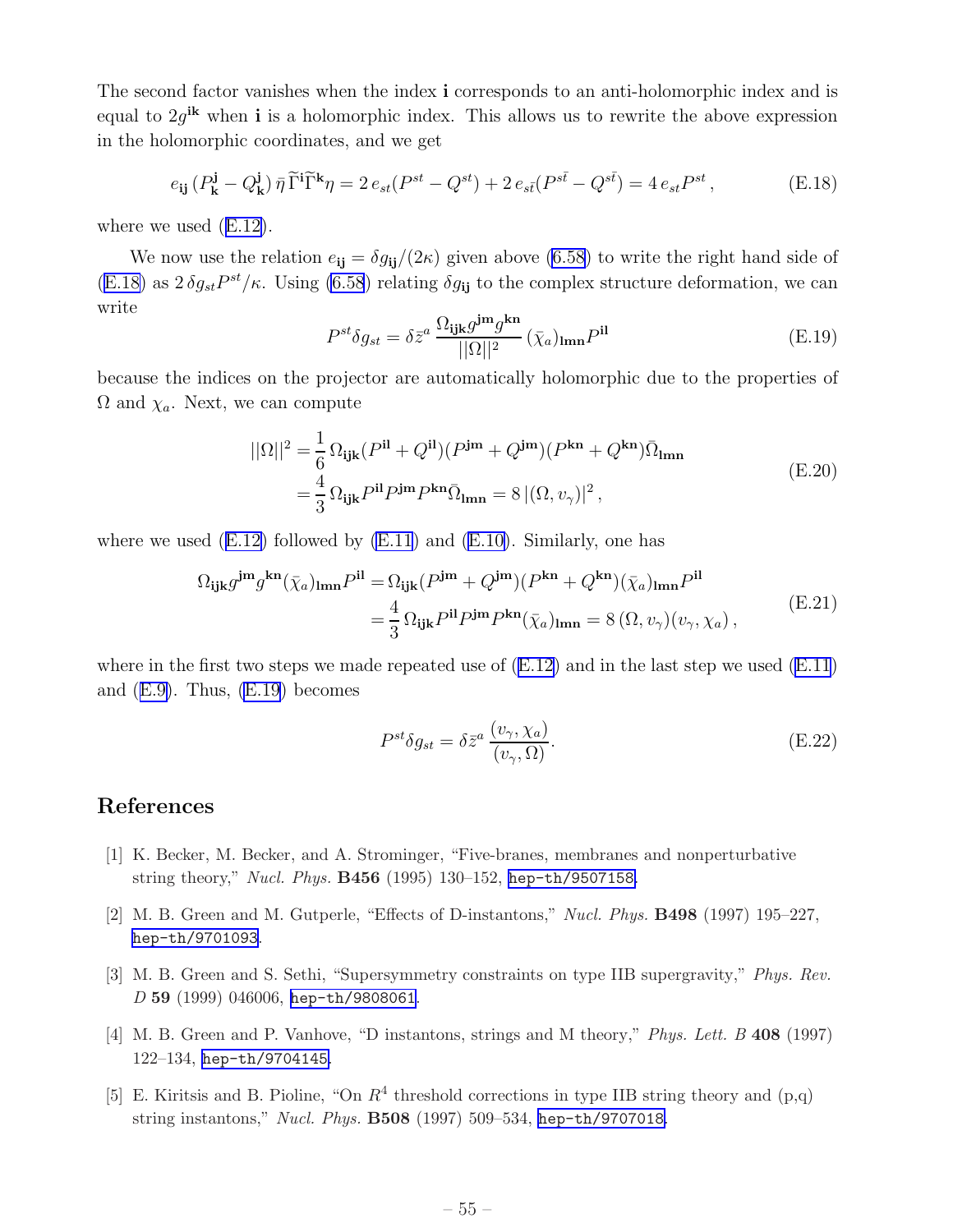- <span id="page-57-0"></span>[6] B. Pioline and E. Kiritsis, "U duality and D-brane combinatorics," *Phys. Lett. B* 418 (1998) 61–69, [hep-th/9710078](http://www.arXiv.org/abs/hep-th/9710078).
- [7] M. B. Green, H.-h. Kwon, and P. Vanhove, "Two loops in eleven-dimensions," *Phys. Rev. D* 61 (2000) 104010, [hep-th/9910055](http://www.arXiv.org/abs/hep-th/9910055).
- [8] A. Basu, "The D\*\*4 R\*\*4 term in type IIB string theory on T\*\*2 and U-duality," *Phys. Rev. D* 77 (2008) 106003, [0708.2950](http://www.arXiv.org/abs/0708.2950).
- [9] A. Basu, "The D\*\*6 R\*\*4 term in type IIB string theory on T\*\*2 and U-duality," *Phys. Rev. D* 77 (2008) 106004, [0712.1252](http://www.arXiv.org/abs/0712.1252).
- [10] M. B. Green, J. G. Russo, and P. Vanhove, "Automorphic properties of low energy string amplitudes in various dimensions," *Phys. Rev. D* 81 (2010) 086008, [1001.2535](http://www.arXiv.org/abs/1001.2535).
- [11] M. B. Green, S. D. Miller, and P. Vanhove, "SL(2,**Z**)-invariance and D-instanton contributions to the  $D^6R^4$  interaction," *Commun. Num. Theor. Phys.* **09** (2015) 307-344, [1404.2192](http://www.arXiv.org/abs/1404.2192).
- [12] B. Pioline, " $D^6\mathscr{R}^4$  amplitudes in various dimensions," *JHEP* 04 (2015) 057, [1502.03377](http://www.arXiv.org/abs/1502.03377).
- [13] G. Bossard, A. Kleinschmidt, and B. Pioline, "1/8-BPS Couplings and Exceptional Automorphic Functions," *SciPost Phys.* 8 (2020), no. 4, 054, [2001.05562](http://www.arXiv.org/abs/2001.05562).
- [14] S. Alexandrov, "Twistor Approach to String Compactifications: a Review," *Phys.Rept.* 522 (2013) 1–57, [1111.2892](http://www.arXiv.org/abs/1111.2892).
- [15] S. Alexandrov, J. Manschot, D. Persson, and B. Pioline, "Quantum hypermultiplet moduli spaces in N=2 string vacua: a review," in *Proceedings, String-Math 2012, Bonn, Germany, July 16-21, 2012*, pp. 181–212. 2013. [1304.0766](http://www.arXiv.org/abs/1304.0766).
- [16] B. de Wit, P. Lauwers, and A. Van Proeyen, "Lagrangians of N=2 Supergravity Matter Systems," *Nucl.Phys.* B255 (1985) 569.
- [17] J. Bagger and E. Witten, "Matter couplings in  $\mathcal{N}=2$  supergravity," *Nucl. Phys.* **B222** (1983) 1.
- [18] D. Robles-Llana, F. Saueressig, U. Theis, and S. Vandoren, "Membrane instantons from mirror symmetry," *Commun.Num.Theor.Phys.* 1 (2007) 681, [0707.0838](http://www.arXiv.org/abs/0707.0838).
- [19] S. Alexandrov, B. Pioline, F. Saueressig, and S. Vandoren, "D-instantons and twistors," *JHEP* 03 (2009) 044, [0812.4219](http://www.arXiv.org/abs/0812.4219).
- [20] S. Alexandrov, "D-instantons and twistors: some exact results," *J. Phys.* A42 (2009) 335402, [0902.2761](http://www.arXiv.org/abs/0902.2761).
- [21] D. Robles-Llana, M. Roček, F. Saueressig, U. Theis, and S. Vandoren, "Nonperturbative corrections to 4D string theory effective actions from  $SL(2,Z)$  duality and supersymmetry," *Phys. Rev. Lett.* 98 (2007) 211602, [hep-th/0612027](http://www.arXiv.org/abs/hep-th/0612027).
- [22] B. Pioline and S. Vandoren, "Large D-instanton effects in string theory," *JHEP* 07 (2009) 008, [0904.2303](http://www.arXiv.org/abs/0904.2303).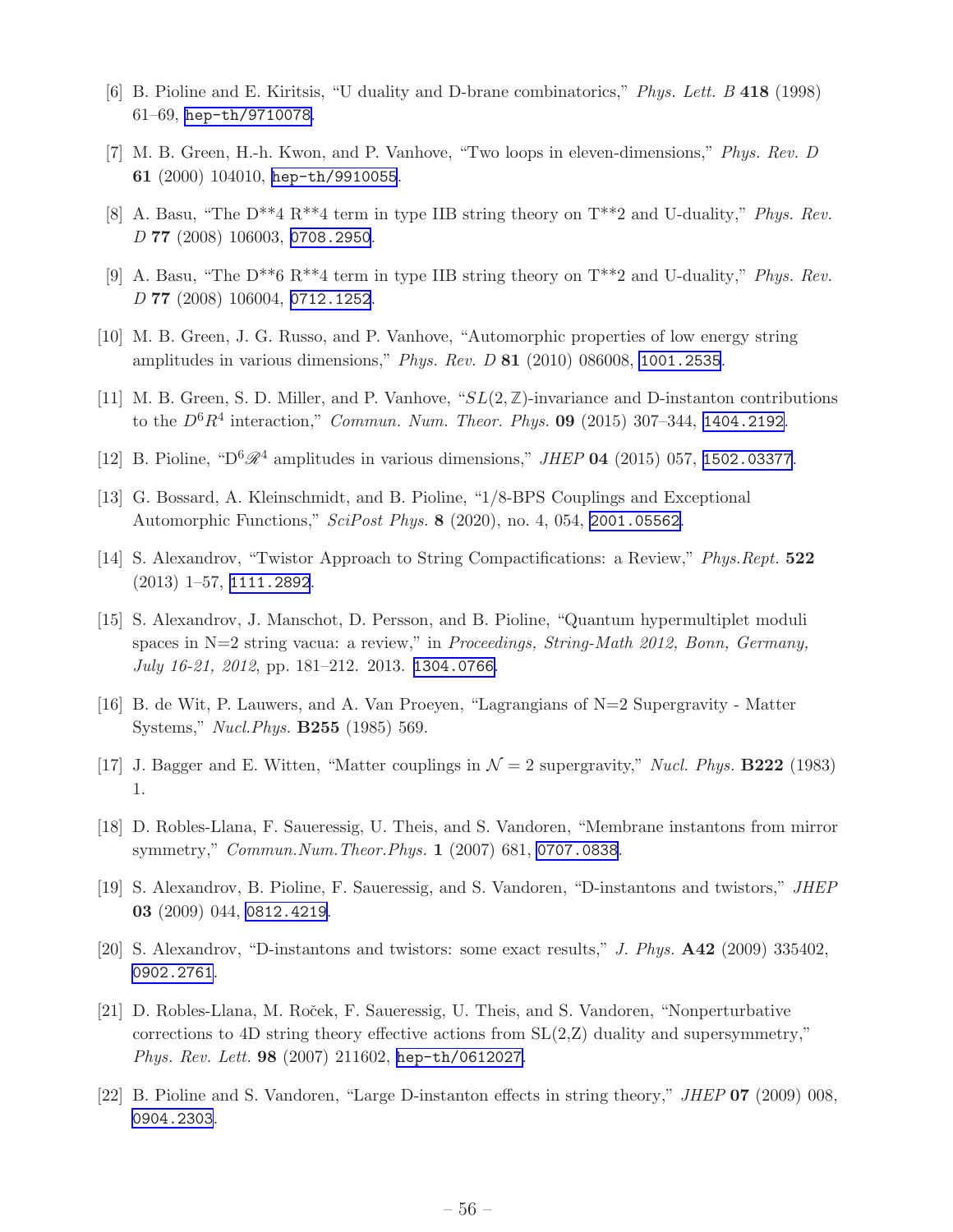- <span id="page-58-0"></span>[23] S. Alexandrov and S. Banerjee, "Fivebrane instantons in Calabi-Yau compactifications," *Phys.Rev.* D90 (2014) 041902, [1403.1265](http://www.arXiv.org/abs/1403.1265).
- [24] S. Alexandrov and S. Banerjee, "Dualities and fivebrane instantons," *JHEP* 1411 (2014) 040, [1405.0291](http://www.arXiv.org/abs/1405.0291).
- [25] S. Alexandrov, D. Persson, and B. Pioline, "Fivebrane instantons, topological wave functions and hypermultiplet moduli spaces," *JHEP* 1103 (2011) 111, [1010.5792](http://www.arXiv.org/abs/1010.5792).
- [26] S. Alexandrov and S. Banerjee, "Hypermultiplet metric and D-instantons," *JHEP* 02 (2015) 176, [1412.8182](http://www.arXiv.org/abs/1412.8182).
- [27] S. Alexandrov, S. Banerjee, and P. Longhi, "Rigid limit for hypermultiplets and five-dimensional gauge theories," *JHEP* 01 (2018) 156, [1710.10665](http://www.arXiv.org/abs/1710.10665).
- [28] E. Witten, "Nonperturbative superpotentials in string theory," *Nucl.Phys.* B474 (1996) 343–360, [hep-th/9604030](http://www.arXiv.org/abs/hep-th/9604030).
- [29] S. Kachru, R. Kallosh, A. D. Linde, and S. P. Trivedi, "De Sitter vacua in string theory," *Phys. Rev. D* 68 (2003) 046005, [hep-th/0301240](http://www.arXiv.org/abs/hep-th/0301240).
- [30] M. Demirtas, M. Kim, L. McAllister, J. Moritz, and A. Rios-Tascon, "A Cosmological Constant That is Too Small," [2107.09065](http://www.arXiv.org/abs/2107.09065).
- [31] M. Demirtas, M. Kim, L. McAllister, J. Moritz, and A. Rios-Tascon, "Small Cosmological Constants in String Theory," [2107.09064](http://www.arXiv.org/abs/2107.09064).
- [32] B. Balthazar, V. A. Rodriguez, and X. Yin, "ZZ Instantons and the Non-Perturbative Dual of  $c = 1$  String Theory," [1907.07688](http://www.arXiv.org/abs/1907.07688).
- [33] A. Sen, "Fixing an Ambiguity in Two Dimensional String Theory Using String Field Theory," *JHEP* 03 (2020) 005, [1908.02782](http://www.arXiv.org/abs/1908.02782).
- [34] B. Balthazar, V. A. Rodriguez, and X. Yin, "Multi-Instanton Calculus in  $c = 1$  String Theory," [1912.07170](http://www.arXiv.org/abs/1912.07170).
- [35] A. Sen, "Normalization of D-instanton Amplitudes," [2101.08566](http://www.arXiv.org/abs/2101.08566).
- [36] A. Sen, "Normalization of Type IIB D-instanton Amplitudes," [2104.11109](http://www.arXiv.org/abs/2104.11109).
- [37] A. Sen, "Muti-instanton Amplitudes in Type IIB String Theory," [2104.15110](http://www.arXiv.org/abs/2104.15110).
- [38] Y. Wang and X. Yin, "Constraining Higher Derivative Supergravity with Scattering Amplitudes," *Phys. Rev. D* 92 (2015), no. 4, 041701, [1502.03810](http://www.arXiv.org/abs/1502.03810).
- [39] D. Friedan, E. J. Martinec, and S. H. Shenker, "Conformal Invariance, Supersymmetry and String Theory," *Nucl. Phys. B* 271 (1986) 93–165.
- [40] E. P. Verlinde and H. L. Verlinde, "Multiloop Calculations in Covariant Superstring Theory," *Phys. Lett. B* 192 (1987) 95–102.
- [41] A. Strominger, "Special Geometry," *Commun.Math.Phys.* 133 (1990) 163–180.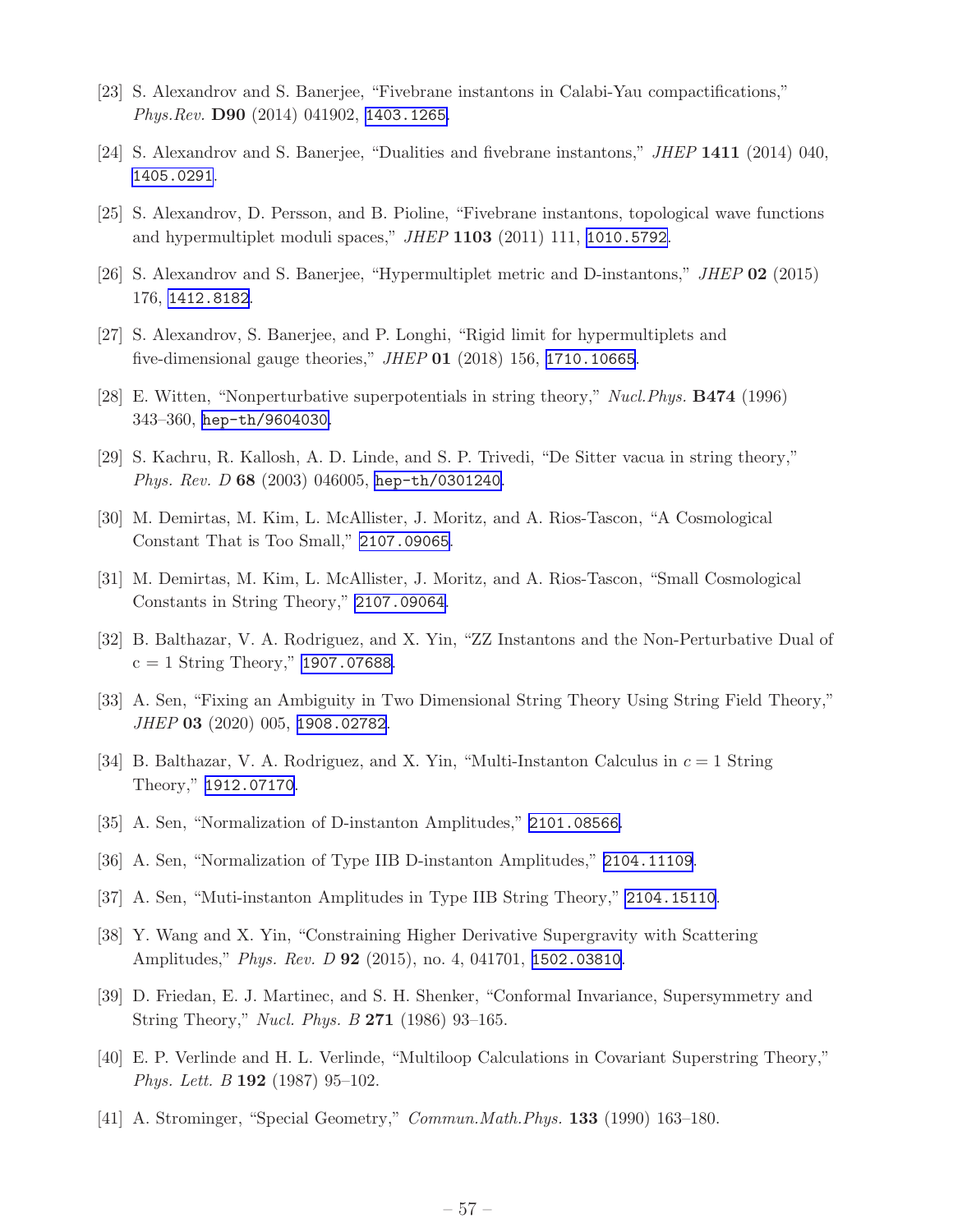- <span id="page-59-0"></span>[42] H. Suzuki, "Calabi-Yau compactification of type IIB string and a mass formula of the extreme black holes," *Mod. Phys. Lett. A* 11 (1996) 623–630, [hep-th/9508001](http://www.arXiv.org/abs/hep-th/9508001).
- [43] T. W. Grimm and J. Louis, "The Effective action of type IIA Calabi-Yau orientifolds," *Nucl. Phys. B* 718 (2005) 153–202, [hep-th/0412277](http://www.arXiv.org/abs/hep-th/0412277).
- [44] S. Cecotti, S. Ferrara, and L. Girardello, "Geometry of type II superstrings and the moduli of superconformal field theories," *Int. J. Mod. Phys.* A4 (1989) 2475.
- [45] S. Ferrara and S. Sabharwal, "Quaternionic manifolds for type II superstring vacua of Calabi-Yau spaces," *Nucl. Phys.* B332 (1990) 317.
- [46] C. LeBrun, "Fano manifolds, contact structures, and quaternionic geometry," *Internat. J. Math.* 6 (1995), no. 3, 419–437, [dg-ga/9409001](http://www.arXiv.org/abs/dg-ga/9409001).
- [47] S. Alexandrov, B. Pioline, F. Saueressig, and S. Vandoren, "Linear perturbations of quaternionic metrics," *Commun. Math. Phys.* 296 (2010) 353–403, [0810.1675](http://www.arXiv.org/abs/0810.1675).
- [48] V. Cortés and I. Tulli, "Quaternionic Kähler metrics associated to special Kähler manifolds with mutually local variations of BPS structures," [2105.09011](http://www.arXiv.org/abs/2105.09011).
- [49] J. Polchinski, *String theory. Vol. 1: An introduction to the bosonic string*. Cambridge Monographs on Mathematical Physics. Cambridge University Press, 12, 2007.
- [50] J. Polchinski, *String theory. Vol. 2: Superstring theory and beyond*. Cambridge Monographs on Mathematical Physics. Cambridge University Press, 12, 2007.
- [51] A. Sen, "Universality of the tachyon potential," *JHEP* 12 (1999) 027, [hep-th/9911116](http://www.arXiv.org/abs/hep-th/9911116).
- [52] R. Blumenhagen, M. Cvetic, S. Kachru, and T. Weigand, "D-Brane Instantons in Type II Orientifolds," *Ann. Rev. Nucl. Part. Sci.* 59 (2009) 269–296, [0902.3251](http://www.arXiv.org/abs/0902.3251).
- [53] W. Krauth, H. Nicolai, and M. Staudacher, "Monte Carlo approach to M theory," *Phys. Lett. B* 431 (1998) 31–41, [hep-th/9803117](http://www.arXiv.org/abs/hep-th/9803117).
- [54] G. W. Moore, N. Nekrasov, and S. Shatashvili, "D particle bound states and generalized instantons," *Commun. Math. Phys.* 209 (2000) 77–95, [hep-th/9803265](http://www.arXiv.org/abs/hep-th/9803265).
- [55] M. S. Marinov, "Invariant Volumes of Compact Groups," *J. Phys. A* 13 (1980) 3357–3366.
- [56] M. S. Marinov, "Correction to 'Invariant Volumes of Compact Groups'," *J. Phys. A* 14 (1981) 543–544.
- [57] R. McLean, "Deformations of calibrated submanifolds," *Comm. Anal. Geom.* 6 (1998) 705.
- [58] L. Alvarez-Gaume, "Supersymmetry and the Atiyah-Singer Index Theorem," *Commun. Math. Phys.* 90 (1983) 161.
- [59] M. B. Green and P. Vanhove, "Duality and higher derivative terms in M theory," *JHEP* 01 (2006) 093, [hep-th/0510027](http://www.arXiv.org/abs/hep-th/0510027).
- $[60]$  S. M. Chester, M. B. Green, S. S. Pufu, Y. Wang, and C. Wen, "New modular invariants in  $\mathcal N$ = 4 Super-Yang-Mills theory," *JHEP* 04 (2021) 212, [2008.02713](http://www.arXiv.org/abs/2008.02713).